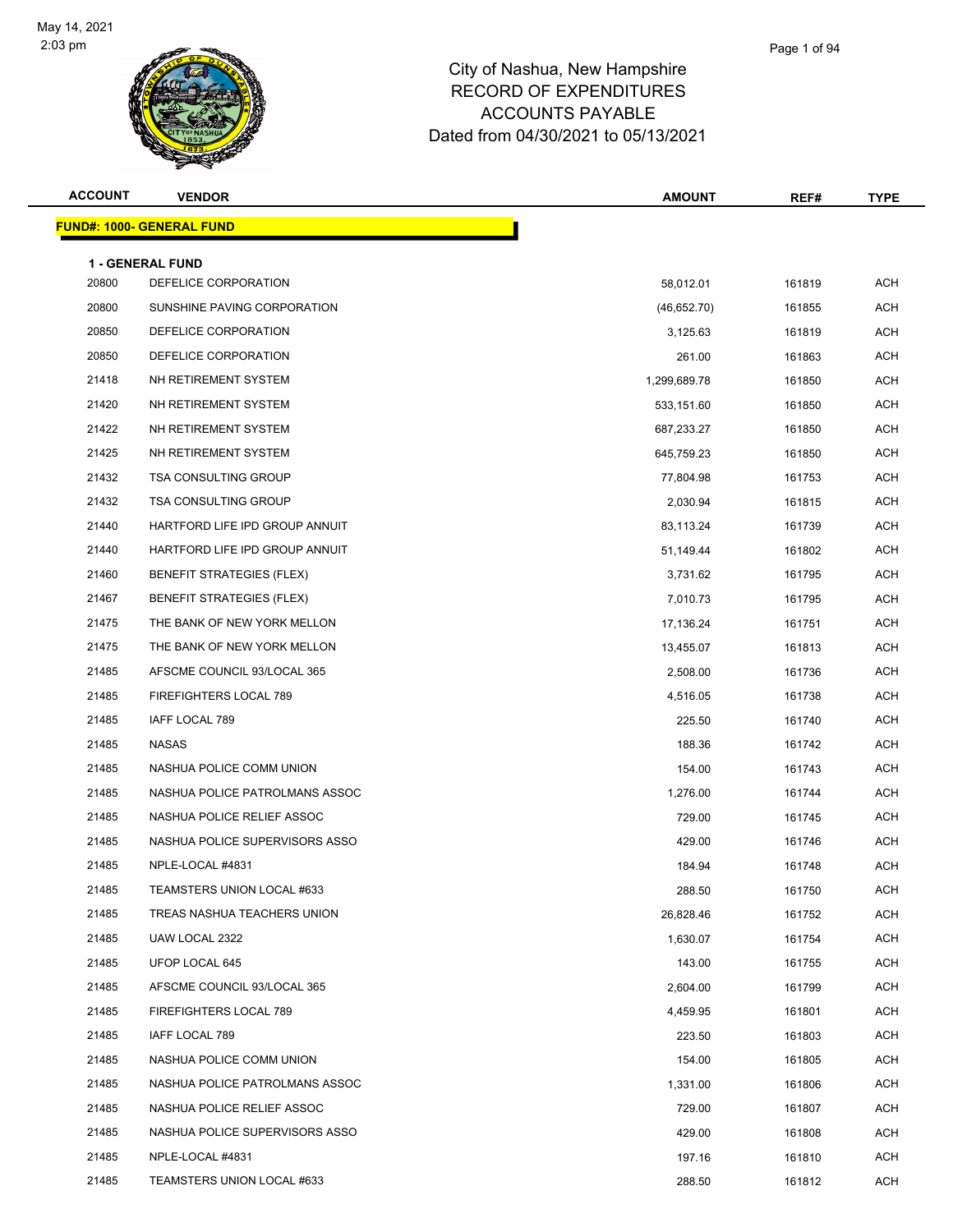

| <b>ACCOUNT</b> | <b>VENDOR</b>                                   | <b>AMOUNT</b> | REF#   | <b>TYPE</b> |
|----------------|-------------------------------------------------|---------------|--------|-------------|
|                | <u> FUND#: 1000- GENERAL FUND</u>               |               |        |             |
|                |                                                 |               |        |             |
| 21485          | 1 - GENERAL FUND<br>TREAS NASHUA TEACHERS UNION | 4,072.61      | 161814 | <b>ACH</b>  |
| 21485          | UAW LOCAL 2322                                  | 1,163.14      | 161816 | <b>ACH</b>  |
| 21485          | UFOP LOCAL 645                                  | 130.00        | 161817 | <b>ACH</b>  |
| 21485          | AMERICAN FEDERATION OF TEACHER                  | 160.00        | 396294 | <b>CHK</b>  |
| 21485          | AMERICAN FEDERATION OF TEACHER                  | 5.00          | 396621 | <b>CHK</b>  |
| 21490          | UNITED WAY OF GREATER NASHUA                    | 190.06        | 161756 | <b>ACH</b>  |
| 21490          | UNITED WAY OF GREATER NASHUA                    | 45.06         | 161818 | <b>ACH</b>  |
| 21495          | <b>WAGE ASSIGNMENT</b>                          | 300.00        | 161741 | <b>ACH</b>  |
| 21495          | <b>WAGE ASSIGNMENT</b>                          | 259.00        | 161749 | <b>ACH</b>  |
| 21495          | <b>WAGE ASSIGNMENT</b>                          | 300.00        | 161804 | <b>ACH</b>  |
| 21495          | <b>WAGE ASSIGNMENT</b>                          | 259.00        | 161811 | <b>ACH</b>  |
| 21495          | <b>WAGE ASSIGNMENT</b>                          | 883.43        | 396295 | <b>CHK</b>  |
| 21495          | <b>WAGE ASSIGNMENT</b>                          | 479.00        | 396296 | <b>CHK</b>  |
| 21495          | <b>WAGE ASSIGNMENT</b>                          | 104.00        | 396298 | <b>CHK</b>  |
| 21495          | <b>WAGE ASSIGNMENT</b>                          | 110.00        | 396299 | <b>CHK</b>  |
| 21495          | <b>WAGE ASSIGNMENT</b>                          | 1,255.09      | 396300 | CHK         |
| 21495          | <b>WAGE ASSIGNMENT</b>                          | 11.54         | 396301 | CHK         |
| 21495          | <b>WAGE ASSIGNMENT</b>                          | 706.93        | 396622 | <b>CHK</b>  |
| 21495          | <b>WAGE ASSIGNMENT</b>                          | 155.00        | 396623 | <b>CHK</b>  |
| 21495          | <b>WAGE ASSIGNMENT</b>                          | 104.00        | 396624 | <b>CHK</b>  |
| 21495          | <b>WAGE ASSIGNMENT</b>                          | 110.00        | 396625 | CHK         |
| 21495          | <b>WAGE ASSIGNMENT</b>                          | 1,255.09      | 396626 | <b>CHK</b>  |
| 21495          | <b>WAGE ASSIGNMENT</b>                          | 11.54         | 396627 | <b>CHK</b>  |
| 21538          | NASHUA TEACHERS UNION                           | 2,465.89      | 161747 | <b>ACH</b>  |
| 21538          | NASHUA TEACHERS UNION                           | 51.83         | 161809 | <b>ACH</b>  |
| 21780          | PATERSON, STEVEN P                              | 3,285.52      | 396605 | CHK         |
| 21780          | SCOTINA, JOY R                                  | 242.77        | 396606 | <b>CHK</b>  |
| 21780          | T & L 2017 LLC                                  | 3,075.60      | 396607 | <b>CHK</b>  |
| 21780          | BEATTIE, JAMES A III &                          | 381.84        | 396908 | <b>CHK</b>  |
| 21780          | <b>CORELOGIC TAX SERVICES</b>                   | 100.41        | 396909 | <b>CHK</b>  |
| 21780          | MACY'S                                          | 362,034.44    | 396910 | <b>CHK</b>  |
| 21780          | TD BANK                                         | 72,476.98     | 396911 | CHK         |
| 21921          | STATE OF NH-MV                                  | 12,469.69     | 161728 | <b>ACH</b>  |
| 21921          | STATE OF NH-MV                                  | 15,289.34     | 161731 | <b>ACH</b>  |
| 21921          | STATE OF NH-MV                                  | 21,088.40     | 161732 | ACH         |
| 21921          | STATE OF NH-MV                                  | 18,325.18     | 161733 | ACH         |
| 21921          | STATE OF NH -MV                                 | 16,773.67     | 161758 | <b>ACH</b>  |
| 21921          | STATE OF NH-MV                                  | 15,928.75     | 161794 | <b>ACH</b>  |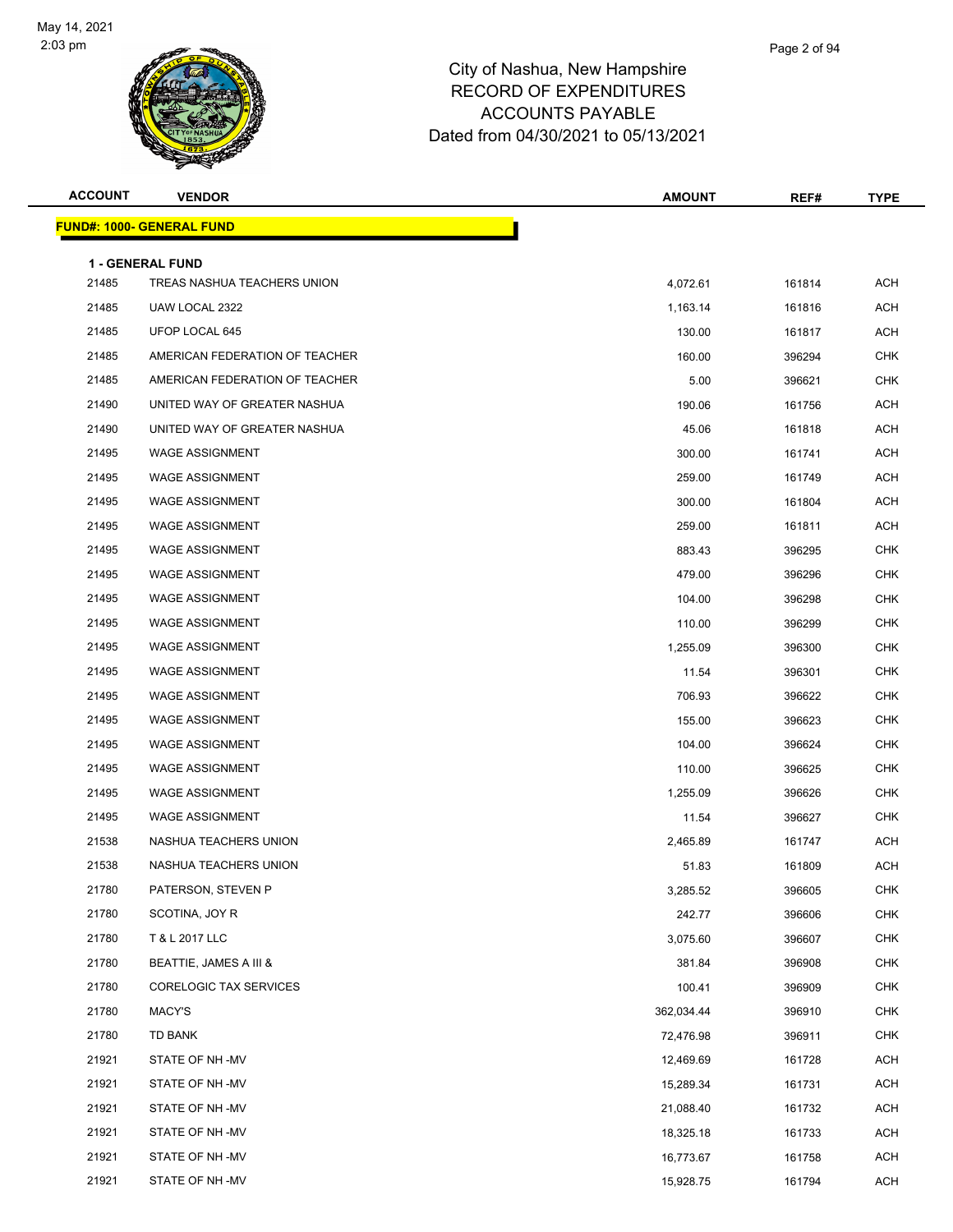

| <b>ACCOUNT</b>     | <b>VENDOR</b>                                       | <b>AMOUNT</b>  | REF#   | <b>TYPE</b> |
|--------------------|-----------------------------------------------------|----------------|--------|-------------|
|                    | <b>FUND#: 1000- GENERAL FUND</b>                    |                |        |             |
|                    | <b>1 - GENERAL FUND</b>                             |                |        |             |
| 21921              | STATE OF NH-MV                                      | 13,895.83      | 161796 | <b>ACH</b>  |
| 21921              | STATE OF NH-MV                                      | 28,448.76      | 161797 | <b>ACH</b>  |
| 21921              | STATE OF NH-MV                                      | 26,553.03      | 161798 | <b>ACH</b>  |
| 21921              | STATE OF NH-MV                                      | 31,750.80      | 161820 | <b>ACH</b>  |
|                    | <b>TOTAL 1 - GENERAL FUND</b>                       | \$4,142,237.29 |        |             |
| <b>101 - MAYOR</b> |                                                     |                |        |             |
| 61830              | UNION LEADER CORPORATION                            | 265.20         | 396343 | <b>CHK</b>  |
|                    | <b>TOTAL 101 - MAYOR</b>                            | \$265.20       |        |             |
| <b>103 - LEGAL</b> |                                                     |                |        |             |
| 55495              | PETTY CASH                                          | 156.00         | 396310 | CHK         |
|                    | <b>TOTAL 103 - LEGAL</b>                            | \$156.00       |        |             |
|                    | 107 - CITY CLERK                                    |                |        |             |
| 42512              | TREASURER STATE OF NH                               | 22,695.00      | 396652 | <b>CHK</b>  |
| 44149              | TREASURER STATE OF NH                               | 6,087.00       | 396651 | <b>CHK</b>  |
| 55200              | ANCO SIGNS & STAMPS INC                             | 92.50          | 396354 | <b>CHK</b>  |
| 55607              | <b>MAILWAYS INC</b>                                 | 7,650.00       | 396715 | <b>CHK</b>  |
|                    | <b>TOTAL 107 - CITY CLERK</b>                       | \$36,524.50    |        |             |
|                    | <b>109 - CIVIC &amp; COMMUNITY ACTIVITIES</b>       |                |        |             |
| 56214              | HUMANE SOCIETY FOR GREATER                          | 8,256.75       | 396410 | CHK         |
|                    | <b>TOTAL 109 - CIVIC &amp; COMMUNITY ACTIVITIES</b> | \$8,256.75     |        |             |
|                    | <b>111 - HUMAN RESOURCES</b>                        |                |        |             |
| 53452              | HW STAFFING SOLUTIONS                               | 1,652.80       | 396707 | <b>CHK</b>  |
| 55307              | KATHLEEN MAUCH                                      | 58.00          | 396306 | <b>CHK</b>  |
| 55421              | PETER DONOVAN                                       | 262.00         | 396633 | CHK         |
| 55425              | PEOPLEFACTS LLC                                     | 146.13         | 396432 | <b>CHK</b>  |
| 61100              | WB MASON CO INC                                     | 152.10         | 396773 | CHK         |
|                    | <b>TOTAL 111 - HUMAN RESOURCES</b>                  | \$2,271.03     | .      |             |
|                    | <b>120 - TELECOMMUNICATIONS</b>                     |                |        |             |
| 55109              | PACIFIC TELEMANAGEMENT SERVICE                      | 75.00          | 396430 | CHK         |
| 55109              | <b>FIRSTLIGHT</b>                                   | 3,695.25       | 396641 | <b>CHK</b>  |

55118 COMCAST 337.33 396638 CHK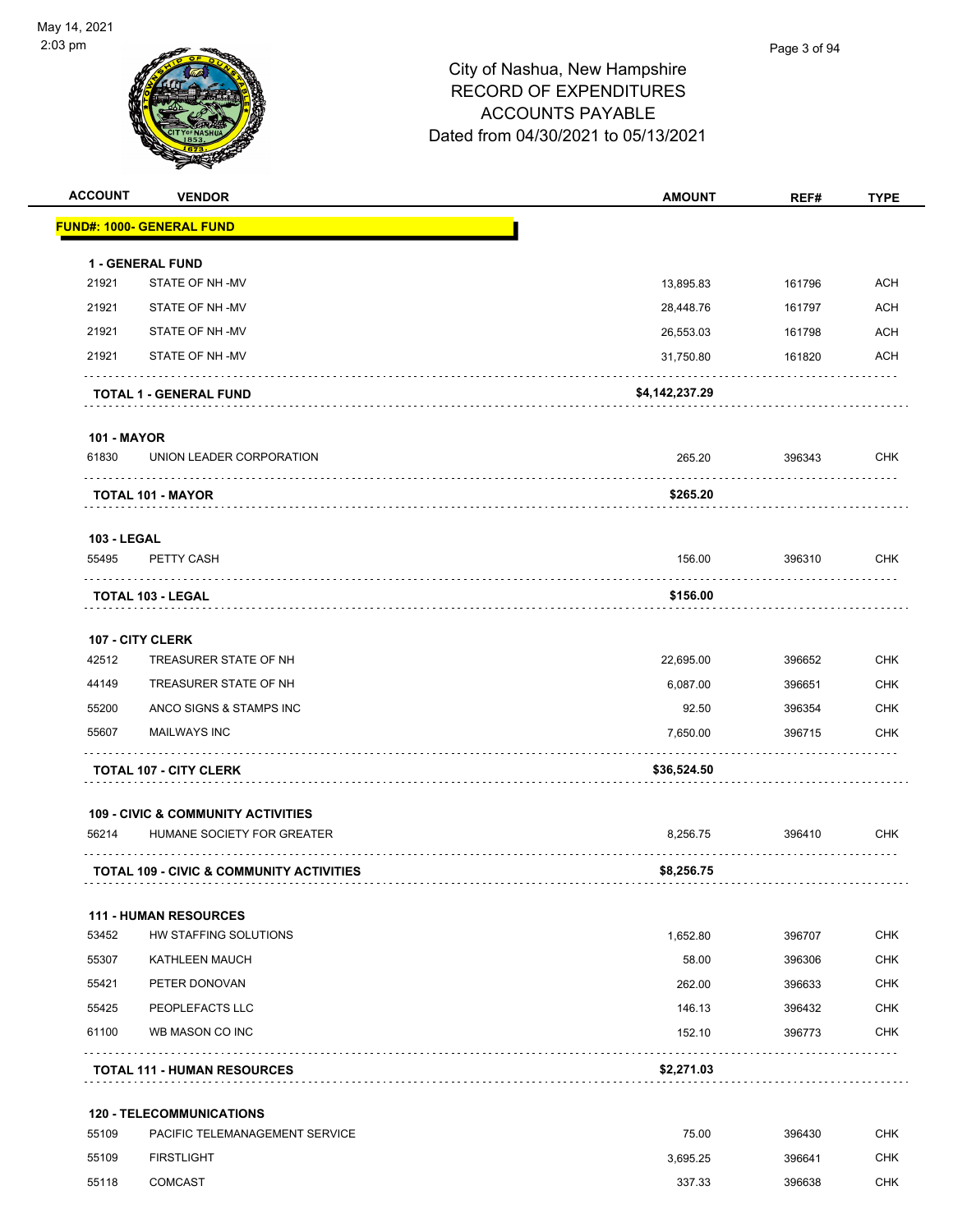| <b>ACCOUNT</b> | <b>VENDOR</b>                         | <b>AMOUNT</b> | REF#   | <b>TYPE</b> |
|----------------|---------------------------------------|---------------|--------|-------------|
|                | <b>FUND#: 1000- GENERAL FUND</b>      |               |        |             |
|                | <b>120 - TELECOMMUNICATIONS</b>       |               |        |             |
| 55118          | VERIZON WIRELESS 342053899-001        | 1,000.25      | 396656 | <b>CHK</b>  |
|                | <b>TOTAL 120 - TELECOMMUNICATIONS</b> | \$5,107.83    |        |             |
|                | <b>122 - INFORMATION TECHNOLOGY</b>   |               |        |             |
| 53142          | <b>ADMINS INC</b>                     | 650.00        | 161822 | <b>ACH</b>  |
| 54407          | INFOR (US), INC                       | 274,847.69    | 161772 | <b>ACH</b>  |
| 54407          | NITRO SOFTWARE INC                    | 3,999.20      | 161785 | ACH         |
| 54407          | <b>SYN-TECH SYSTEMS</b>               | 6,925.00      | 396758 | <b>CHK</b>  |
| 54421          | CONWAY TECHNOLOGY GROUP               | 4,227.91      | 396377 | <b>CHK</b>  |
| 54421          | CONWAY TECHNOLOGY GROUP               | 647.93        | 396685 | <b>CHK</b>  |
| 54428          | <b>CLEARSKY</b>                       | 7,500.00      | 396684 | <b>CHK</b>  |
| 54828          | US BANK EQUIPMENT FINANCE             | 2,849.52      | 396768 | CHK         |
| 55118          | VERIZON WIRELESS-985557535            | 120.03        | 396345 | <b>CHK</b>  |
| 61299          | AMAZON CAPITAL SERV (CITY ACH)        | 212.02        | 161760 | <b>ACH</b>  |
| 61615          | CONWAY TECHNOLOGY GROUP               | 8.60          | 396685 | <b>CHK</b>  |
| 71221          | AMAZON CAPITAL SERV (CITY ACH)        | 449.90        | 161760 | ACH         |
| 71221          | <b>DELL MARKETING LP</b>              | 221.97        | 396382 | <b>CHK</b>  |
|                | TOTAL 122 - INFORMATION TECHNOLOGY    | \$302,659.77  |        |             |
|                | <b>126 - FINANCIAL SERVICES</b>       |               |        |             |
| 41307          | HILLSBOROUGH COUNTY REGISTRY          | 1,333.51      | 396704 | <b>CHK</b>  |
| 42200          | <b>SUSAN HEBERT</b>                   | 25.00         | 396403 | <b>CHK</b>  |
| 42200          | OPUS VTR INC                          | 826.18        | 396429 | CHK         |
| 42200          | FERNANDA M PINHEIRO                   | 488.00        | 396434 | <b>CHK</b>  |
| 42200          | UJWAL SHIRWADKAR                      | 28.40         | 396447 | <b>CHK</b>  |
| 42200          | <b>CAROL SNYDER</b>                   | 56.00         | 396449 | <b>CHK</b>  |
| 53452          | <b>LEDDY GROUP</b>                    | 1,878.00      | 161774 | <b>ACH</b>  |
| 53467          | <b>MAILINGS UNLIMITED</b>             | 1,489.20      | 161839 | <b>ACH</b>  |
| 55200          | NH TAX COLLECTORS ASSOCIATION         | 140.00        | 396337 | <b>CHK</b>  |
| 55607          | <b>MAILINGS UNLIMITED</b>             | 12,420.00     | 161778 | ACH         |
| 55607          | <b>MAILINGS UNLIMITED</b>             | 229.82        | 161839 | <b>ACH</b>  |
| 61100          | AMAZON CAPITAL SERV (CITY ACH)        | 248.64        | 161823 | <b>ACH</b>  |
| 61100          | WB MASON CO INC                       | 31.98         | 396466 | CHK         |
|                | <b>TOTAL 126 - FINANCIAL SERVICES</b> | \$19,194.73   |        |             |

#### **129 - CITY BUILDINGS**

| 54100 | EVERSOUCE-POWER SUPPLY | 5.715.38 | 396317 | CHK. |
|-------|------------------------|----------|--------|------|
| 54100 | EVERSOURCE             | 3.063.52 | 396320 | CHK  |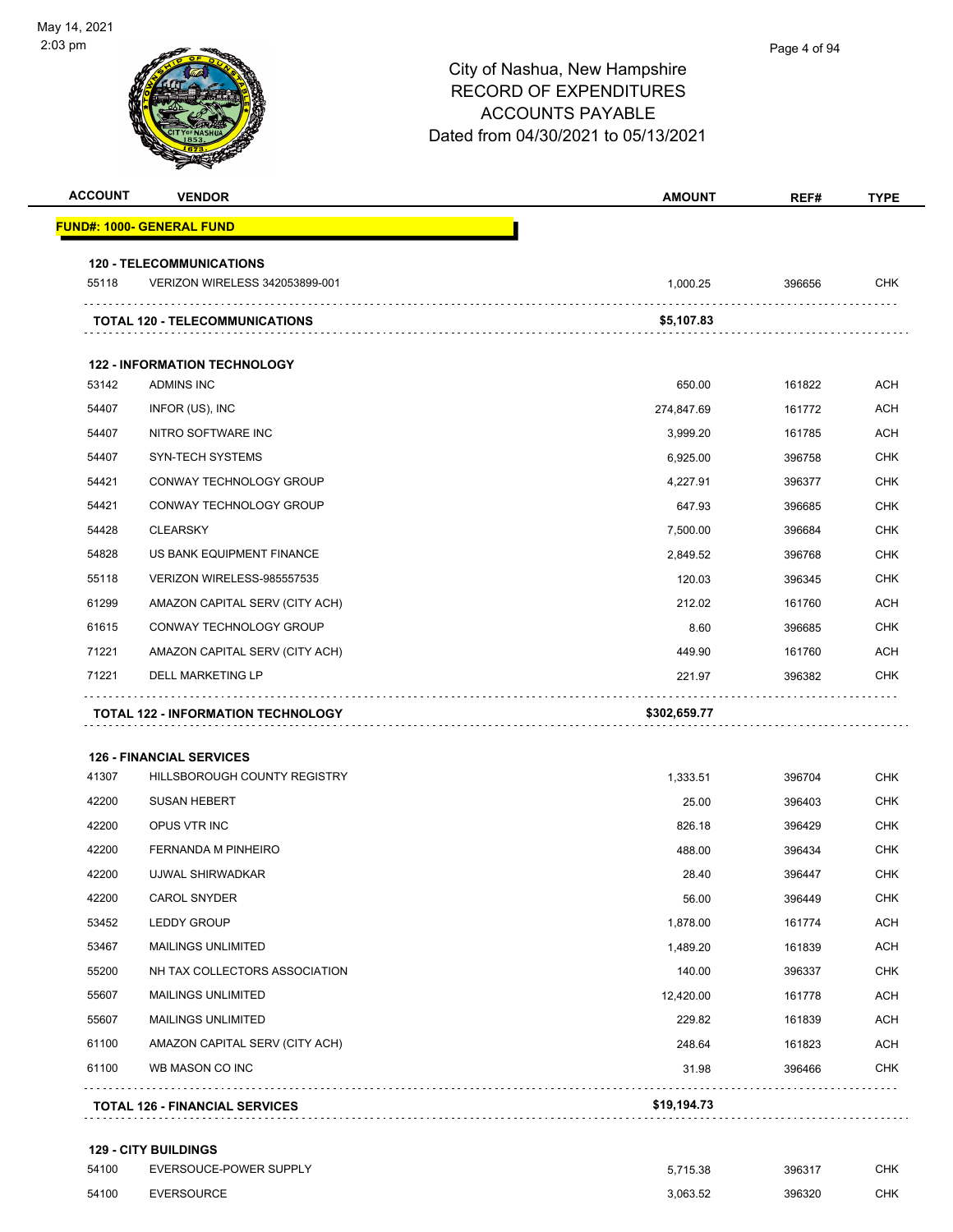

| <b>ACCOUNT</b> | <b>VENDOR</b>                        | <b>AMOUNT</b> | REF#   | <b>TYPE</b> |
|----------------|--------------------------------------|---------------|--------|-------------|
|                | <u> FUND#: 1000- GENERAL FUND</u>    |               |        |             |
|                | <b>129 - CITY BUILDINGS</b>          |               |        |             |
| 54114          | <b>LIBERTY UTILITIES - NH</b>        | 565.45        | 396642 | <b>CHK</b>  |
| 54114          | LIBERTY UTILITIES - NH               | 273.66        | 396643 | <b>CHK</b>  |
| 54114          | SPRAGUE RESOURCES LP                 | 3,587.23      | 396754 | <b>CHK</b>  |
| 54141          | PENNICHUCK WATER WORKS INC           | 618.09        | 396339 | <b>CHK</b>  |
| 54280          | M & M ELECTRICAL SUPPLY CO INC       | 106.28        | 161776 | ACH         |
| 54280          | <b>BAIN PEST CONTROL SERVICE INC</b> | 75.00         | 396360 | <b>CHK</b>  |
| 54280          | HUFF & GAUTHIER INC                  | 506.10        | 396409 | <b>CHK</b>  |
| 54280          | <b>B &amp; S LOCKSMITHS INC</b>      | 52.10         | 396671 | <b>CHK</b>  |
| 54280          | HOME DEPOT CREDIT SERVICE 3065       | 55.73         | 396706 | CHK         |
|                | <b>TOTAL 129 - CITY BUILDINGS</b>    | \$14,618.54   |        |             |
|                | <b>130 - PURCHASING</b>              |               |        |             |
| 55699          | SHRED-IT USA                         | 83.85         | 396340 | <b>CHK</b>  |
| 61100          | MYBINDING.COM                        | 17.94         | 396721 | <b>CHK</b>  |
|                | <b>TOTAL 130 - PURCHASING</b>        | \$101.79      |        |             |
|                | <b>132 - ASSESSING</b>               |               |        |             |
| 55100          | VERIZON WIRELESS-342053899-004       | 200.05        | 396347 | <b>CHK</b>  |
| 55421          | NH DEPARTMENT OF REVENUE             | 30.00         | 396335 | <b>CHK</b>  |
| 61830          | LEXISNEXIS RISK DATA MGMT INC        | 130.00        | 396712 | CHK         |
|                | <b>TOTAL 132 - ASSESSING</b>         | \$360.05      |        | .           |
| 134 - GIS      |                                      |               |        |             |
| 54407          | PICTOMETRY INTL CORP                 | 750.00        | 161788 | ACH         |
|                | <b>TOTAL 134 - GIS</b>               | \$750.00      |        |             |
|                | <b>140 - PINEWOOD CEMETERY</b>       |               |        |             |
| 54280          | AMAZON CAPITAL SERV (CITY ACH)       | 58.98         | 161760 | <b>ACH</b>  |
| 54280          | HOLLAND SUPPLY INC                   | 2,523.49      | 396405 | <b>CHK</b>  |
|                | <b>TOTAL 140 - PINEWOOD CEMETERY</b> | \$2,582.47    |        |             |
|                | <b>142 - WOODLAWN CEMETERY</b>       |               |        |             |
| 54100          | <b>EVERSOURCE</b>                    | 359.79        | 396320 | <b>CHK</b>  |
| 54107          | MCLAUGHLIN OIL CO                    | 829.84        | 396717 | CHK         |
| 54114          | LIBERTY UTILITIES - NH               | 388.81        | 396328 | <b>CHK</b>  |
| 54114          | <b>SPRAGUE RESOURCES LP</b>          | 377.63        | 396754 | <b>CHK</b>  |
| 54399          | <b>CINTAS</b>                        | 99.00         | 396682 | CHK         |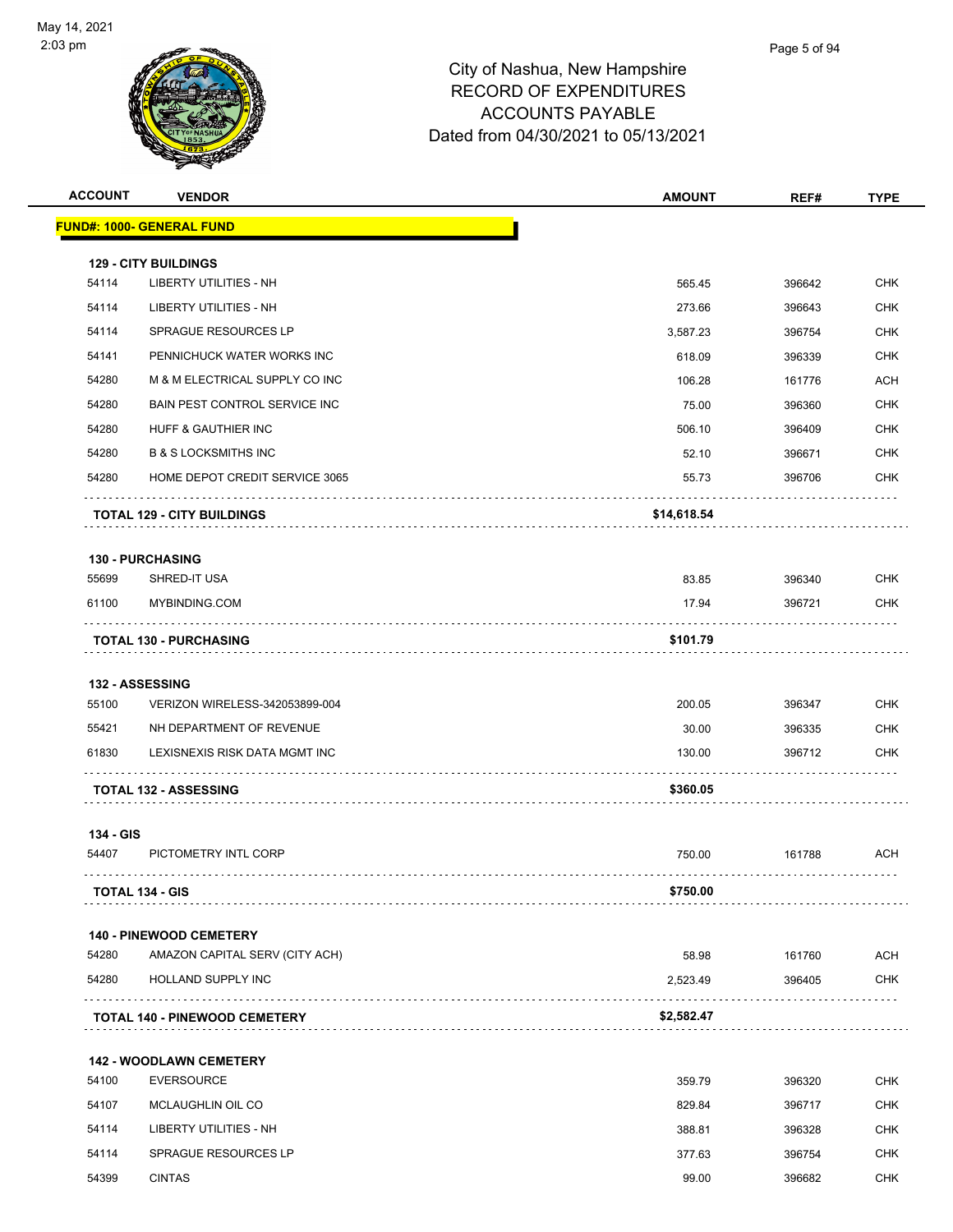| <b>ACCOUNT</b> | <b>VENDOR</b>                                         | <b>AMOUNT</b> | REF#   | <b>TYPE</b> |
|----------------|-------------------------------------------------------|---------------|--------|-------------|
|                | <u> FUND#: 1000- GENERAL FUND</u>                     |               |        |             |
|                | <b>142 - WOODLAWN CEMETERY</b>                        |               |        |             |
| 54487          | <b>TURF DEPOT</b>                                     | 237.24        | 396459 | <b>CHK</b>  |
| 54487          | UNITED AG & TURF NE                                   | 7.17          | 396766 | CHK         |
| 61499          | F W WEBB COMPANY                                      | 25.02         | 396391 | <b>CHK</b>  |
| 61499          | HOME DEPOT CREDIT SERVICE 3065                        | 91.88         | 396406 | CHK         |
|                | <b>TOTAL 142 - WOODLAWN CEMETERY</b>                  | \$2,416.38    |        |             |
|                | <b>144 - EDGEWOOD &amp; SUBURBAN CEMETERIES</b>       |               |        |             |
| 54100          | <b>EVERSOURCE</b>                                     | 164.19        | 396320 | <b>CHK</b>  |
| 54114          | <b>BOT L GAS INC</b>                                  | 93.95         | 396368 | CHK         |
| 54114          | <b>BOT L GAS INC</b>                                  | 15.04         | 396675 | CHK         |
| 54141          | PENNICHUCK WATER WORKS INC                            | 139.12        | 396339 | <b>CHK</b>  |
| 54280          | HOME DEPOT CREDIT SERVICE 3065                        | 160.92        | 396406 | CHK         |
| 54280          | HOME DEPOT CREDIT SERVICE 3065                        | 7.57          | 396706 | CHK         |
| 54280          | LOWE'S - 3502                                         | 327.96        | 396713 | CHK         |
| 61107          | <b>MINT PRINTWORKS LLC</b>                            | 432.82        | 396720 | CHK         |
| 61538          | TIMS TURF & LANDSCAPING MATERI                        | 280.00        | 396455 | <b>CHK</b>  |
| 61705          | MAYNARD & LESIEUR, INC.                               | 27.75         | 396417 | CHK         |
| 71000          | HOME DEPOT CREDIT SERVICE 3065                        | 507.00        | 396706 | CHK         |
|                |                                                       |               |        |             |
|                | <b>TOTAL 144 - EDGEWOOD &amp; SUBURBAN CEMETERIES</b> | \$2,156.32    |        |             |
| 150 - POLICE   |                                                       |               |        |             |
| 45999          | STATE OF NH                                           | 9,331.00      | 396649 | CHK         |
| 53450          | <b>IPMA-HR</b>                                        | 3,097.00      | 396709 | CHK         |
| 53999          | AAA CREDIT SCREENING SERV LLC                         | 30.00         | 396660 | CHK         |
| 54100          | <b>EVERSOURCE</b>                                     | 97.89         | 396320 | <b>CHK</b>  |
| 54100          | EVERSOUCE-POWER SUPPLY                                | 15,037.79     | 396640 | <b>CHK</b>  |
| 54107          | SHATTUCK MALONE OIL CO                                | 731.90        | 396748 | <b>CHK</b>  |
| 54114          | LIBERTY UTILITIES - NH                                | 78.15         | 396326 | CHK         |
| 54114          | SPRAGUE RESOURCES LP                                  | 4,966.54      | 396754 | <b>CHK</b>  |
| 54243          | AIREX FILTER CORPORATION                              | 601.02        | 396664 | <b>CHK</b>  |
| 54280          | SITEONE LANDSCAPE SUPPLY LLC                          | 196.80        | 396448 | <b>CHK</b>  |
| 54280          | <b>B &amp; S LOCKSMITHS INC</b>                       | 60.00         | 396671 | <b>CHK</b>  |
| 54407          | RELX INC DBA LEXISNEXIS                               | 172.00        | 396738 | CHK         |
| 54600          | SULLIVAN TIRE COMPANY                                 | 49.00         | 396452 | <b>CHK</b>  |
| 54828          | US BANK EQUIPMENT FINANCE                             | 1,108.25      | 396768 | <b>CHK</b>  |
| 54849          | <b>CAITLIN BOUCHER</b>                                | 45.96         | 396628 | <b>CHK</b>  |
| 54849          | PETER CINFO                                           | 45.96         | 396629 | CHK         |
| 54849          | JOSHUA ST ONGE                                        | 45.96         | 396635 | <b>CHK</b>  |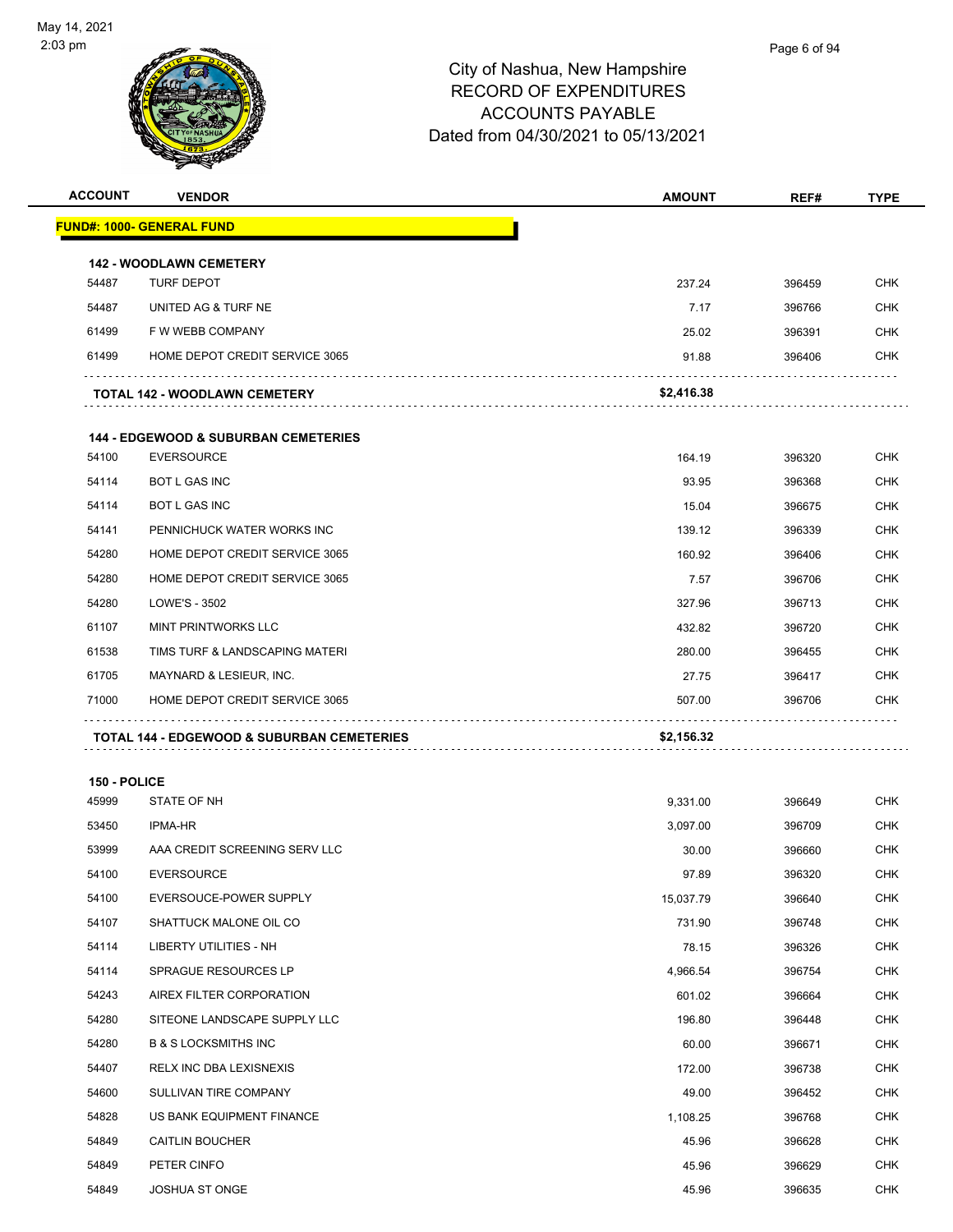

#### City of Nashua, New Hampshire RECORD OF **ACCOUN** Dated from 04/30

| <b>ACCOUNT</b> | <b>VENDOR</b>                    | <b>AMOUNT</b> | REF#   | <b>TYPE</b> |
|----------------|----------------------------------|---------------|--------|-------------|
|                | <b>FUND#: 1000- GENERAL FUND</b> |               |        |             |
| 150 - POLICE   |                                  |               |        |             |
| 54849          | CONSOLIDATED COMMUNICATIONS      | 41.19         | 396639 | <b>CHK</b>  |
| 54849          | VERIZON WIRELESS-286546928       | 1,252.40      | 396655 | <b>CHK</b>  |
| 55400          | <b>STEVE HALLAM</b>              | 297.00        | 396634 | <b>CHK</b>  |
| 55607          | USPS-CMRS-PB #14658595           | 1,000.00      | 161856 | <b>ACH</b>  |
| 55607          | UNITED PARCEL SERVICE            | 16.77         | 396653 | <b>CHK</b>  |
| 55699          | <b>NEW ENGLAND TRAUMA</b>        | 200.00        | 396423 | <b>CHK</b>  |
| 55699          | ABSOLUTE DATA DESTRUCTION        | 164.30        | 396662 | CHK         |
| 55699          | D & R TOWING INC                 | 145.00        | 396687 | <b>CHK</b>  |
| 55699          | NASHUA MILLYARD ASSOC INC        | 388.46        | 396724 | <b>CHK</b>  |
| 55699          | <b>SKIP'S TOWING &amp; SON</b>   | 250.00        | 396750 | <b>CHK</b>  |
| 55699          | STANLEY ELEVATOR CO INC          | 2,074.00      | 396755 | <b>CHK</b>  |
| 61100          | WB MASON CO INC                  | 126.78        | 396466 | <b>CHK</b>  |
| 61100          | WB MASON CO INC                  | 138.47        | 396773 | <b>CHK</b>  |
| 61107          | ALL SPORTS HEROES UNIFORMS       | 2,150.99      | 396666 | <b>CHK</b>  |
| 61110          | <b>BEN'S UNIFORMS</b>            | 150.00        | 396363 | <b>CHK</b>  |
| 61110          | EAST COAST EMERGENCY OUTFITTER   | 147.49        | 396385 | <b>CHK</b>  |
| 61110          | AAA POLICE SUPPLY                | 153.00        | 396661 | CHK         |
| 61110          | ALECS SHOE STORE INC             | 134.95        | 396665 | <b>CHK</b>  |
| 61142          | SAFECARE DIV MAGIC MEDIA INC     | 5,136.00      | 396743 | <b>CHK</b>  |
| 61185          | NORTHEAST TACTICAL INC           | 340.00        | 396427 | <b>CHK</b>  |
| 61299          | AMAZON CAPITAL SERV (CITY ACH)   | 157.26        | 161760 | <b>ACH</b>  |
| 61299          | ATLANTIC TACTICAL INC            | 1,833.64      | 396358 | <b>CHK</b>  |
| 61428          | THE DURKIN CO INC                | 205.12        | 396384 | <b>CHK</b>  |
| 61650          | WB MASON CO INC                  | 315.50        | 396466 | <b>CHK</b>  |
| 61799          | <b>FACTORY MOTOR PARTS</b>       | 80.66         | 161766 | <b>ACH</b>  |
| 61799          | <b>BEST FORD</b>                 | 227.55        | 396364 | <b>CHK</b>  |
| 61799          | CARPARTS DISTRIBUTION CENTER,    | 48.25         | 396372 | <b>CHK</b>  |
| 61799          | HOME DEPOT CREDIT SERVICE 3073   | 33.94         | 396407 | <b>CHK</b>  |
| 61799          | <b>MAYNARD &amp; LESIEUR INC</b> | 464.08        | 396414 | <b>CHK</b>  |
| 61799          | <b>BEST FORD</b>                 | 221.85        | 396674 | <b>CHK</b>  |
| 61799          | CARPARTS DISTRIBUTION CENTER,    | 195.19        | 396679 | <b>CHK</b>  |
| 61799          | NORTHERN FOREIGN CAR PARTS INC   | 174.35        | 396730 | CHK         |
| 61807          | TREASURER STATE OF NH            | 468.00        | 396650 | <b>CHK</b>  |
| 71221          | GOVCONNECTION INC                | 1,367.50      | 161830 | <b>ACH</b>  |
| 71407          | <b>MERRIMACK FIREARMS LLC</b>    | 998.00        | 396718 | <b>CHK</b>  |
|                | <b>TOTAL 150 - POLICE</b>        | \$56,792.91   |        |             |
|                |                                  |               |        |             |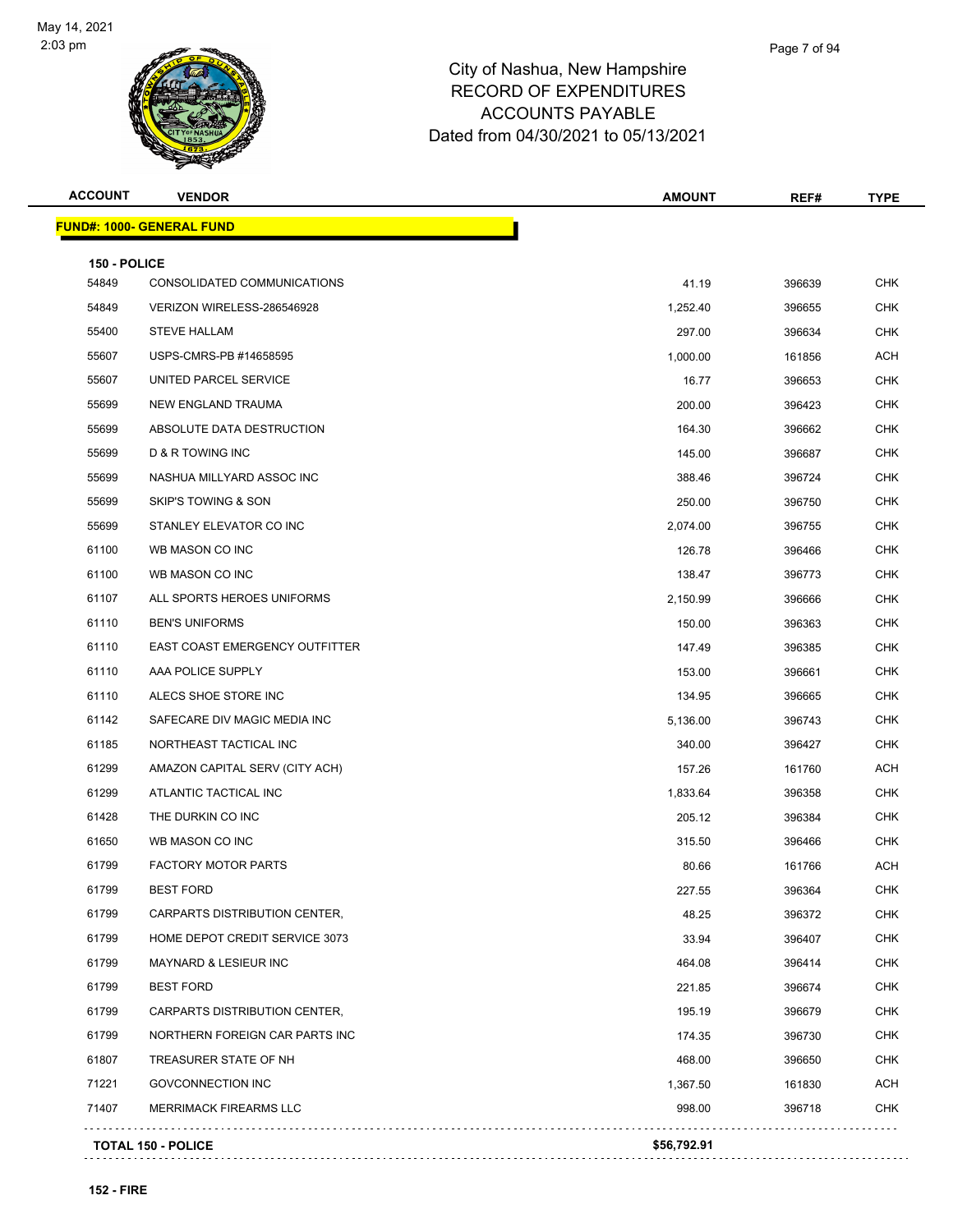

|      | Page 8 of 94 |
|------|--------------|
| iire |              |

**FUND#: 100** 

| ACCOUNT           | <b>VENDOR</b>                    | <b>AMOUNT</b> | REF#   | <b>TYPE</b> |
|-------------------|----------------------------------|---------------|--------|-------------|
|                   | <u> IND#: 1000- GENERAL FUND</u> |               |        |             |
| <b>152 - FIRE</b> |                                  |               |        |             |
| 54100             | <b>EVERSOURCE</b>                | 6.644.50      | 396320 | <b>CHK</b>  |
| 54114             | <b>LIBERTY UTILITIES - NH</b>    | 1,213.64      | 396323 | <b>CHK</b>  |
| 54114             | LIBERTY UTILITIES - NH           | 388.38        | 396324 | <b>CHK</b>  |
| 54114             | LIBERTY UTILITIES - NH           | 220.59        | 396325 | <b>CHK</b>  |
| 54114             | LIBERTY UTILITIES - NH           | 325.29        | 396333 | <b>CHK</b>  |

SPRAGUE RESOURCES LP 3,750.17 396754 CHK

| 54141 | PENNICHUCK WATER WORKS INC              | 889.83   | 396339 | <b>CHK</b> |
|-------|-----------------------------------------|----------|--------|------------|
| 54228 | JP PEST SERVICES LLC                    | 89.00    | 161835 | ACH        |
| 54243 | AE MECHANICAL INC                       | 719.60   | 396663 | <b>CHK</b> |
| 54280 | AIR CLEANING SPECIALISTS OF NE          | 195.00   | 396351 | <b>CHK</b> |
| 54280 | HARRY W WELLS & SON INC                 | 397.68   | 396402 | <b>CHK</b> |
| 54280 | WIND RIVER ENVIRONMENTAL LLC            | 150.13   | 396468 | <b>CHK</b> |
| 54280 | <b>FIMBEL GARAGE DOORS</b>              | 1,783.75 | 396693 | <b>CHK</b> |
| 54280 | <b>GRANITE STATE GLASS</b>              | 333.00   | 396699 | <b>CHK</b> |
| 54487 | AMAZON CAPITAL SERV (CITY ACH)          | 28.97    | 161760 | ACH        |
| 54487 | <b>CUSTOM TRUCK &amp; EQUIPMENT LLC</b> | 173.65   | 161827 | ACH        |
| 54487 | R B ALLEN CO INC                        | 280.00   | 396437 | <b>CHK</b> |
| 54487 | HOME DEPOT CREDIT SERVICE 3065          | 43.58    | 396706 | <b>CHK</b> |
| 54600 | <b>FACTORY MOTOR PARTS</b>              | 397.39   | 161766 | <b>ACH</b> |
| 54600 | AT NEW HAMPSHIRE LLC                    | 858.87   | 396357 | <b>CHK</b> |
| 54600 | SANEL NAPA                              | 262.41   | 396442 | CHK        |
| 55699 | DAVE'S QUALITY DRY CLEANING             | 546.00   | 396381 | CHK        |
| 61100 | AMAZON CAPITAL SERV (CITY ACH)          | 156.05   | 161823 | ACH        |
| 61100 | WB MASON CO INC                         | 101.17   | 396773 | <b>CHK</b> |
| 61142 | MCKESSON MEDICAL-SURGICAL               | 151.99   | 161780 | <b>ACH</b> |
| 61299 | <b>SHAMROCK "FIRE"WORKS</b>             | 622.50   | 396445 | <b>CHK</b> |
| 61299 | NEW ENGLAND PAPER & SUPPLY              | 90.00    | 396727 | <b>CHK</b> |
| 61307 | NEW ENGLAND KENWORTH                    | 54.00    | 396726 | <b>CHK</b> |
| 61428 | NEW ENGLAND PAPER & SUPPLY              | 83.93    | 396422 | <b>CHK</b> |
| 61428 | NEW ENGLAND PAPER & SUPPLY              | 51.36    | 396727 | <b>CHK</b> |
| 61650 | WB MASON CO INC                         | 58.06    | 396773 | <b>CHK</b> |
| 61799 | <b>ALLEGIANCE TRUCKS</b>                | 249.14   | 396352 | <b>CHK</b> |
| 61799 | AT NEW HAMPSHIRE LLC                    | 76.63    | 396357 | <b>CHK</b> |
| 61799 | <b>NEW ENGLAND KENWORTH</b>             | 268.76   | 396421 | <b>CHK</b> |
| 61799 | CHAPPELL TRACTOR SALES INC              | 112.49   | 396680 | <b>CHK</b> |

 CHOICE METALS INC 352.00 396681 CHK CUMMINS NORTHEAST LLC 267.36 396686 CHK NEW ENGLAND PAPER & SUPPLY 223.04 396727 CHK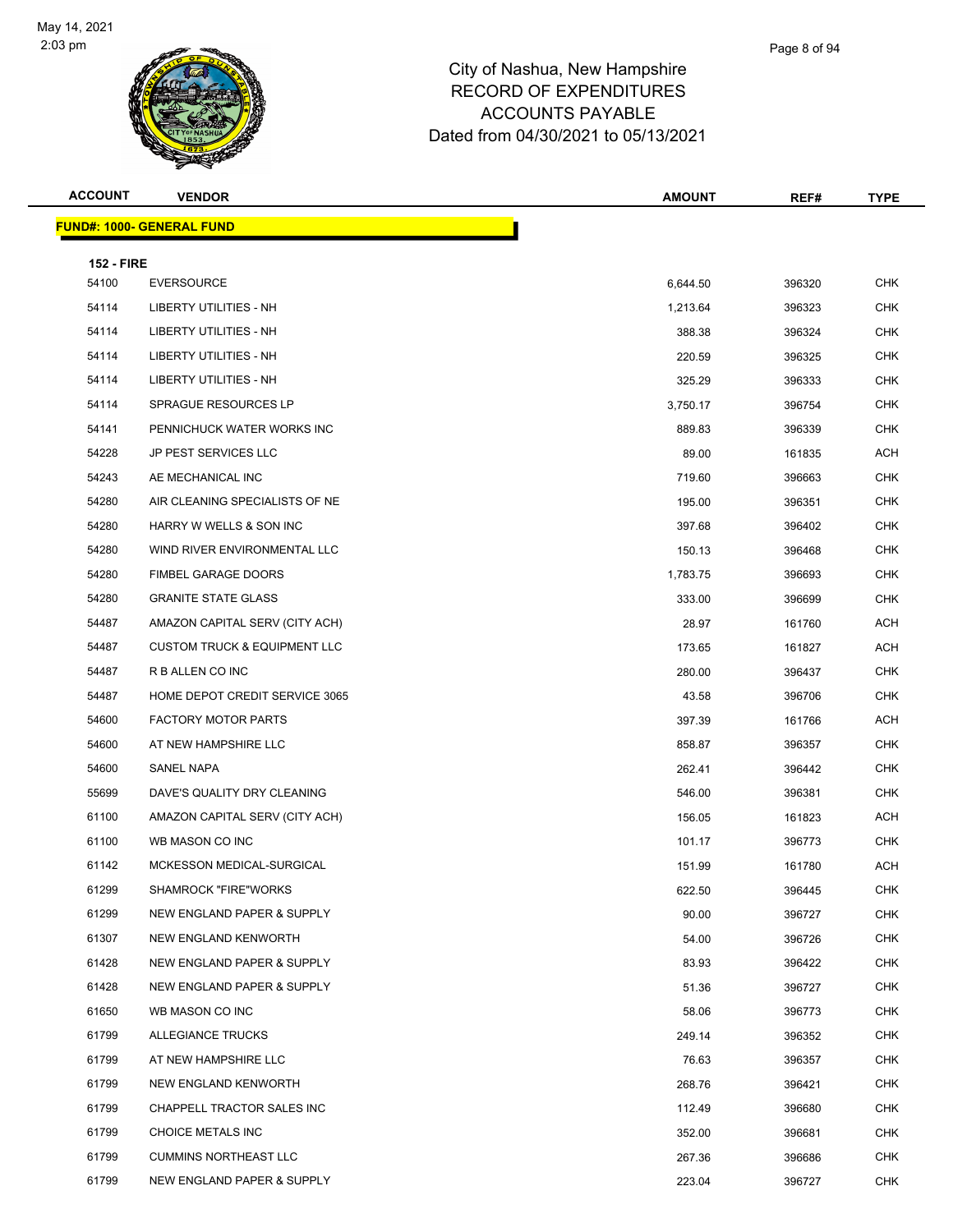

| <b>ACCOUNT</b>    | <b>VENDOR</b>                                             | <b>AMOUNT</b> | REF#   | <b>TYPE</b> |
|-------------------|-----------------------------------------------------------|---------------|--------|-------------|
|                   | <b>FUND#: 1000- GENERAL FUND</b>                          |               |        |             |
| <b>152 - FIRE</b> |                                                           |               |        |             |
| 61830             | UNION LEADER CORPORATION                                  | 312.00        | 396342 | <b>CHK</b>  |
| 71800             | <b>BARON'S MAJOR BRANDS</b>                               | 878.99        | 396673 | <b>CHK</b>  |
|                   |                                                           |               |        |             |
|                   | <b>TOTAL 152 - FIRE</b>                                   | \$23,800.90   |        |             |
|                   | <b>153 - BUILDING INSPECTION</b>                          |               |        |             |
| 55200             | NH BLDG OFFICIAL SUPPORT STAFF                            | 30.00         | 396334 | <b>CHK</b>  |
| 55200             | NH FIRE PREVENTION SOCIETY                                | 50.00         | 396336 | CHK         |
| 55307             | <b>RUSS MARCUM</b>                                        | 185.42        | 396305 | <b>CHK</b>  |
| 55307             | DAWN MICHAUD                                              | 208.88        | 396308 | <b>CHK</b>  |
| 55307             | <b>JEFFREY RICHARD</b>                                    | 344.40        | 396311 | <b>CHK</b>  |
| 55421             | <b>NHBOA</b>                                              | 70.00         | 396338 | <b>CHK</b>  |
|                   | <b>TOTAL 153 - BUILDING INSPECTION</b>                    | \$888.70      |        |             |
|                   |                                                           |               |        |             |
|                   | <b>155 - CODE ENFORCEMENT</b>                             |               |        |             |
| 55100             | VERIZON WIRELESS 542313821-001                            | 120.03        | 396657 | <b>CHK</b>  |
| 55307             | ROBERT SOUSA                                              | 313.04        | 161757 | <b>ACH</b>  |
| 55307             | <b>KYLE METCALF</b>                                       | 346.64        | 161781 | <b>ACH</b>  |
|                   | <b>TOTAL 155 - CODE ENFORCEMENT</b>                       | \$779.71      |        |             |
|                   | <b>156 - EMERGENCY MANAGEMENT</b>                         |               |        |             |
| 68325             | AMAZON CAPITAL SERV (CITY ACH)                            | 156.93        | 161760 | <b>ACH</b>  |
| 68325             | AMAZON CAPITAL SERV (CITY ACH)                            | 28.85         | 161823 | <b>ACH</b>  |
|                   | <b>TOTAL 156 - EMERGENCY MANAGEMENT</b>                   | \$185.78      |        |             |
|                   |                                                           |               |        |             |
| 54100             | <b>157 - CITYWIDE COMMUNICATIONS</b><br><b>EVERSOURCE</b> | 253.27        | 396320 | CHK         |
| 55607             | UNITED PARCEL SERVICE                                     | 90.00         | 396653 | <b>CHK</b>  |
| 71207             | MOTOROLA SOLUTIONS INC                                    | 545.10        | 161784 | <b>ACH</b>  |
| 71207             | <b>BRITE</b>                                              | 376.00        | 396676 | <b>CHK</b>  |
| 71999             | <b>TESSCO INC</b>                                         | 132.80        | 396761 | <b>CHK</b>  |
|                   |                                                           |               |        |             |
|                   | <b>TOTAL 157 - CITYWIDE COMMUNICATIONS</b>                | \$1,397.17    |        |             |
|                   | <b>158 - PARKING ENFORCEMENT</b>                          |               |        |             |
| 54600             | DEWEY'S AUTO DETAILING                                    | 498.00        | 396383 | <b>CHK</b>  |
| 54625             | 1ST PRIORITY TOWING & RECOVERY                            | 1,875.00      | 396659 | <b>CHK</b>  |
| 54625             | D & R TOWING INC                                          | 1,500.00      | 396687 | <b>CHK</b>  |
| 61100             | HOME DEPOT CREDIT SERVICE 3065                            | 113.86        | 396406 | <b>CHK</b>  |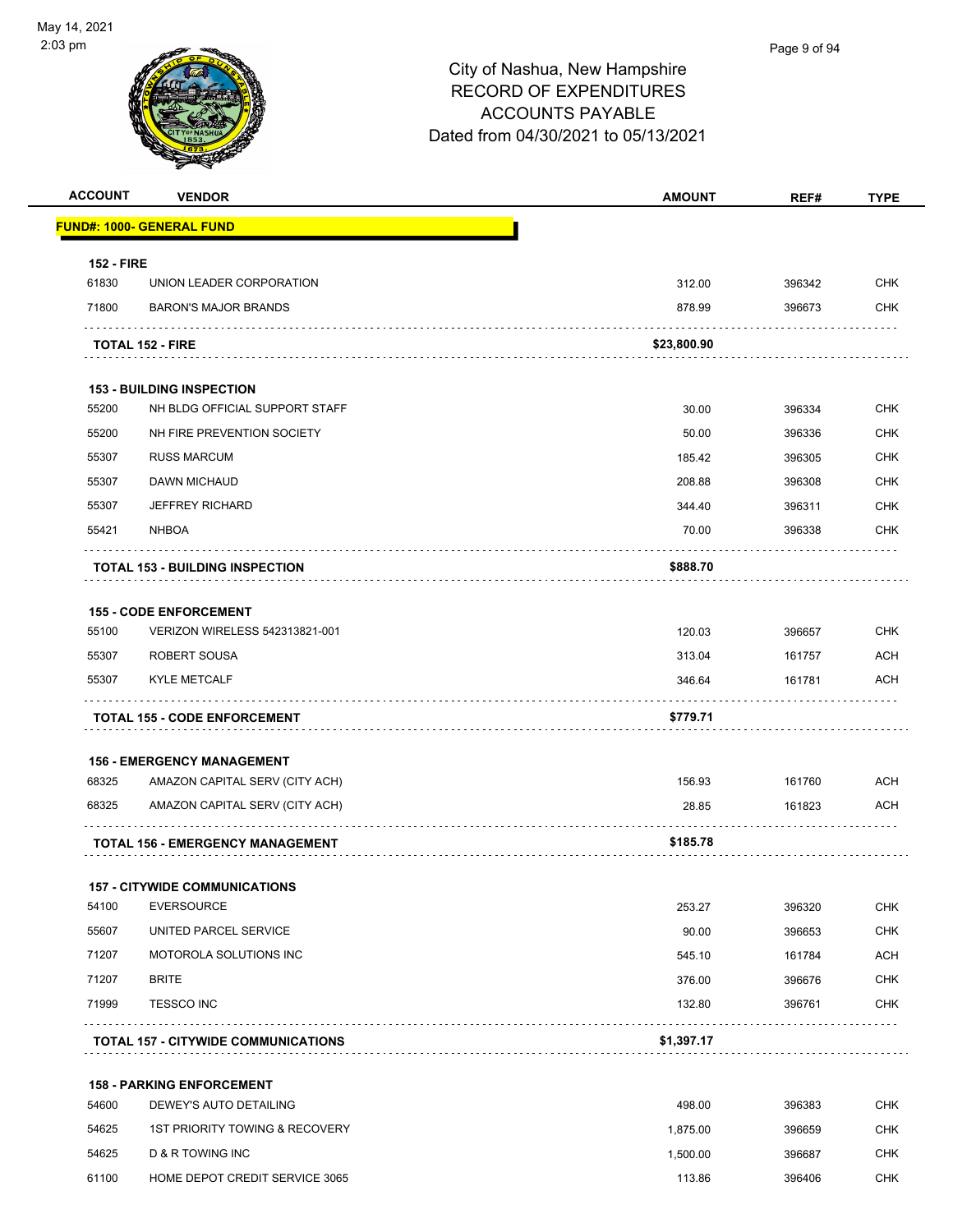

# Page 10 of 94

| <b>ACCOUNT</b> | <b>VENDOR</b>                                                          | <b>AMOUNT</b> | REF#   | TYPE       |
|----------------|------------------------------------------------------------------------|---------------|--------|------------|
|                | <b>FUND#: 1000- GENERAL FUND</b>                                       |               |        |            |
|                | <b>TOTAL 158 - PARKING ENFORCEMENT</b>                                 | \$3,986.86    |        |            |
|                |                                                                        |               |        |            |
| 54114          | <b>160 - PW-ADMIN &amp; ENGINEERING</b><br><b>SPRAGUE RESOURCES LP</b> | 204.54        | 396754 | CHK        |
| 55200          | <b>APWA</b>                                                            | 268.75        | 396637 | <b>CHK</b> |
| 55307          | <b>ROBERT MEUNIER</b>                                                  | 258.72        | 396740 | CHK        |
| 55307          | <b>WILLIAM TOOMEY</b>                                                  | 343.28        | 396775 | <b>CHK</b> |
|                |                                                                        |               |        |            |
|                | <b>TOTAL 160 - PW-ADMIN &amp; ENGINEERING</b>                          | \$1,075.29    |        |            |
| 161 - STREETS  |                                                                        |               |        |            |
| 54100          | <b>EVERSOURCE</b>                                                      | 5,098.57      | 396320 | <b>CHK</b> |
| 54114          | <b>SPRAGUE RESOURCES LP</b>                                            | 4,542.84      | 396754 | <b>CHK</b> |
| 54228          | <b>JP PEST SERVICES LLC</b>                                            | 68.00         | 161835 | <b>ACH</b> |
| 54280          | JOHNSONS ELECTRIC SUPPLY INC                                           | 2,150.00      | 396711 | <b>CHK</b> |
| 54600          | <b>FACTORY MOTOR PARTS</b>                                             | 111.78        | 161766 | <b>ACH</b> |
| 54600          | HOWARD P FAIRFIELD LLC                                                 | 943.87        | 161832 | ACH        |
| 54600          | MCDEVITT TRUCKS INC                                                    | 197.93        | 161841 | ACH        |
| 54600          | <b>BEST FORD</b>                                                       | 78.22         | 396364 | <b>CHK</b> |
| 54600          | CARPARTS DISTRIBUTION CENTER,                                          | 161.36        | 396372 | <b>CHK</b> |
| 54600          | <b>SANEL NAPA</b>                                                      | 435.27        | 396441 | <b>CHK</b> |
| 54600          | AT NEW HAMPSHIRE LLC                                                   | 630.29        | 396668 | <b>CHK</b> |
| 54600          | CARPARTS DISTRIBUTION CENTER,                                          | 465.83        | 396679 | <b>CHK</b> |
| 54600          | <b>FASTENAL CO</b>                                                     | 44.65         | 396692 | <b>CHK</b> |
| 54600          | <b>INTERSTATE BILLING</b>                                              | 209.23        | 396708 | <b>CHK</b> |
| 54600          | MACMULKIN CHEVROLET INC                                                | 39.77         | 396714 | <b>CHK</b> |
| 54600          | SOUTHWORTH-MILTON INC                                                  | 4,535.74      | 396752 | <b>CHK</b> |
| 54600          | TENNANT SALES & SERVICE CO                                             | 96.80         | 396760 | CHK        |
| 61100          | AMAZON CAPITAL SERV (CITY ACH)                                         | 10.90         | 161823 | ACH        |
| 61107          | CINTAS #016                                                            | 235.91        | 396375 | <b>CHK</b> |
| 61107          | ALECS SHOE STORE INC                                                   | 110.00        | 396665 | <b>CHK</b> |
| 61107          | CINTAS #016                                                            | 2,205.94      | 396683 | <b>CHK</b> |
| 61299          | AMAZON CAPITAL SERV (CITY ACH)                                         | 14.95         | 161823 | ACH        |
| 61299          | MAGID GLOVE & SAFETY MFG CO.                                           | 41.60         | 161838 | ACH        |
| 61299          | <b>CRYSTAL ROCK</b>                                                    | 26.28         | 396316 | <b>CHK</b> |
| 61299          | NEW ENGLAND PAPER & SUPPLY                                             | 516.24        | 396422 | <b>CHK</b> |
| 61299          | HOME DEPOT CREDIT SERVICE 3065                                         | 141.94        | 396706 | <b>CHK</b> |
| 61299          | SYN-TECH SYSTEMS                                                       | 619.00        | 396758 | <b>CHK</b> |
| 61300          | GLOBAL MONTELLO GROUP CORP                                             | 9,419.81      | 396697 | <b>CHK</b> |
| 61307          | SHATTUCK MALONE OIL CO                                                 | 4,473.13      | 396446 | <b>CHK</b> |
|                |                                                                        |               |        |            |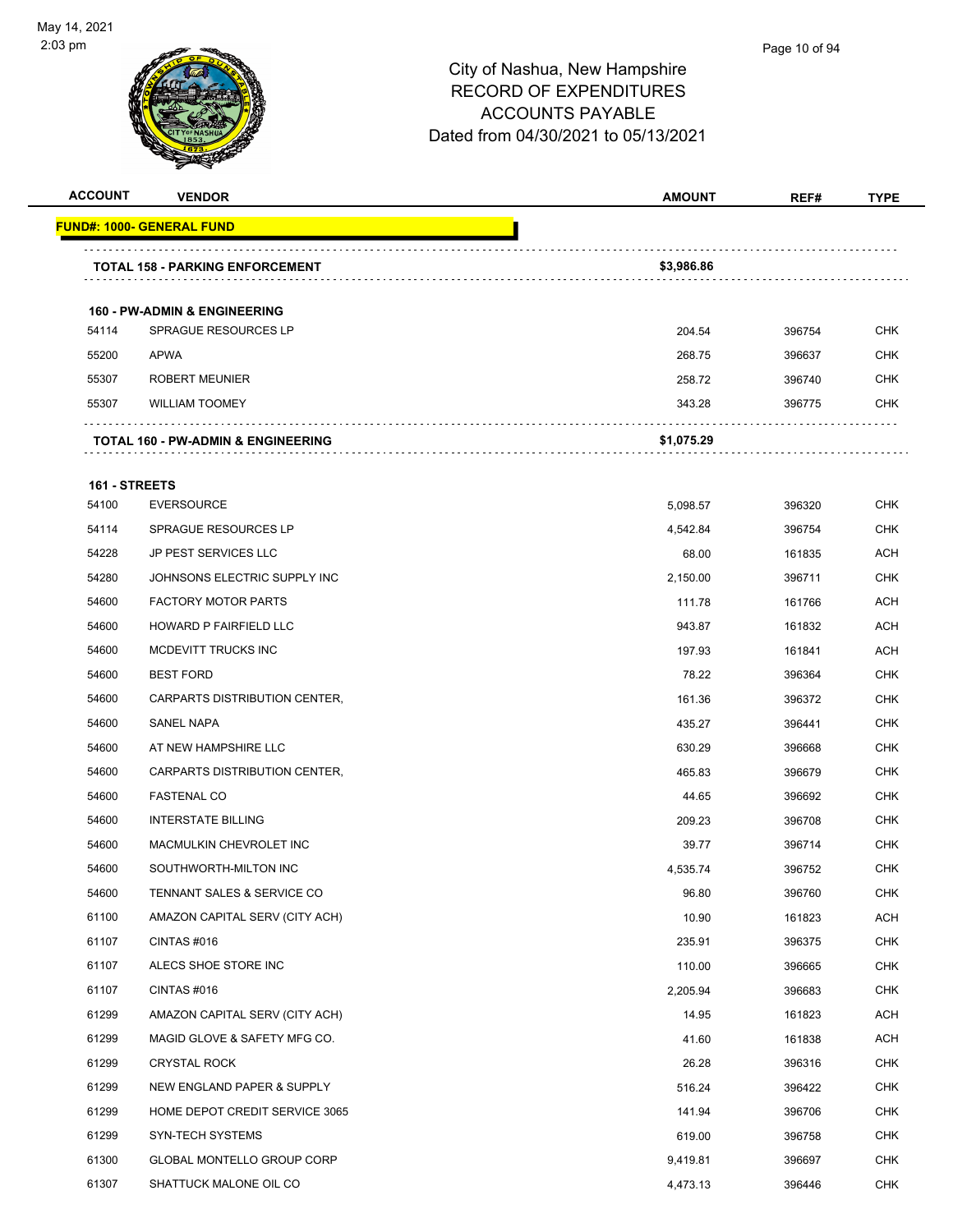

| <b>ACCOUNT</b> | <b>VENDOR</b>                                              | <b>AMOUNT</b> | REF#   | <b>TYPE</b> |
|----------------|------------------------------------------------------------|---------------|--------|-------------|
|                | <u> FUND#: 1000- GENERAL FUND</u>                          |               |        |             |
| 161 - STREETS  |                                                            |               |        |             |
| 61307          | SHATTUCK MALONE OIL CO                                     | 12,074.91     | 396748 | <b>CHK</b>  |
| 61507          | <b>BROX INDUSTRIES INC</b>                                 | 2,758.10      | 161763 | ACH         |
| 61507          | CONTINENTAL PAVING INC                                     | 378.39        | 396376 | <b>CHK</b>  |
| 61542          | PERMA LINE CORP OF NEW ENGLAND                             | 1,749.85      | 396433 | <b>CHK</b>  |
| 61556          | M & M ELECTRICAL SUPPLY CO INC                             | 9.96          | 161837 | ACH         |
| 61560          | AMAZON CAPITAL SERV (CITY ACH)                             | 54.97         | 161823 | <b>ACH</b>  |
| 61560          | <b>GATE CITY MONUMENT INC</b>                              | 226.00        | 396397 | <b>CHK</b>  |
| 61560          | HUDSON QUARRY CORP                                         | 799.79        | 396408 | <b>CHK</b>  |
| 61560          | <b>SWENSON GRANITE WORKS</b>                               | 518.00        | 396453 | <b>CHK</b>  |
| 61560          | WHITE CAP CONSTRUCTION SUPPLY                              | 528.16        | 396467 | <b>CHK</b>  |
| 61705          | <b>MAYNARD &amp; LESIEUR INC</b>                           | 251.92        | 396416 | <b>CHK</b>  |
| 71025          | RELIABLE EQUIPMENT LLC                                     | 3,050.00      | 396438 | <b>CHK</b>  |
| 71999          | SAFETY-KLEEN SYSTEMS INC                                   | 2,273.74      | 396744 | <b>CHK</b>  |
|                | <b>TOTAL 161 - STREETS</b>                                 | \$62,299.64   |        |             |
|                |                                                            |               |        |             |
|                | <b>162 - STREET LIGHTING</b>                               |               |        |             |
| 54100          | <b>EVERSOURCE</b>                                          | 50.61         | 396318 | <b>CHK</b>  |
| 54100          | <b>EVERSOURCE</b>                                          | 17.81         | 396319 | CHK         |
| 54100          | <b>EVERSOURCE</b>                                          | 432.77        | 396320 | <b>CHK</b>  |
|                | TOTAL 162 - STREET LIGHTING                                | \$501.19      |        |             |
|                | <b>166 - PARKING OPERATIONS</b>                            |               |        |             |
| 45321          | CITY OF NASHUA - PARKING DEPT.                             | 20.00         | 396631 | <b>CHK</b>  |
| 54100          | <b>EVERSOURCE</b>                                          | 411.30        | 396320 | <b>CHK</b>  |
| 54141          | PENNICHUCK WATER WORKS INC                                 | 189.89        | 396339 | <b>CHK</b>  |
| 54280          | HOME DEPOT CREDIT SERVICE 3065                             | 7.87          | 396406 | <b>CHK</b>  |
| 55699          | <b>GAGNONS ELECTRICAL SERVICE INC</b>                      | 710.76        | 396395 | <b>CHK</b>  |
| 55699          | POM INC                                                    | 100.00        | 396436 | <b>CHK</b>  |
| 61107          | HOME DEPOT CREDIT SERVICE 3065                             | 27.88         | 396406 | <b>CHK</b>  |
| 61299          | NASHUA WALLPAPER CO INC                                    | 8.99          | 396725 | <b>CHK</b>  |
| 61428          | HOME DEPOT CREDIT SERVICE 3065                             | 70.80         | 396406 | <b>CHK</b>  |
| 71025          | HOME DEPOT CREDIT SERVICE 3065                             | 93.94         | 396406 | <b>CHK</b>  |
|                | <b>TOTAL 166 - PARKING OPERATIONS</b>                      | \$1,641.43    |        |             |
|                |                                                            |               |        |             |
| 54100          | <b>170 - HYDROELECTRIC OPERATIONS</b><br><b>EVERSOURCE</b> | 24.17         | 396320 | <b>CHK</b>  |
| 54100          | EVERSOUCE-POWER SUPPLY                                     | 667.37        | 396640 | <b>CHK</b>  |
| 54221          | WM CORPORATE SERVICES INC                                  | 287.28        | 396776 | <b>CHK</b>  |
|                |                                                            |               |        |             |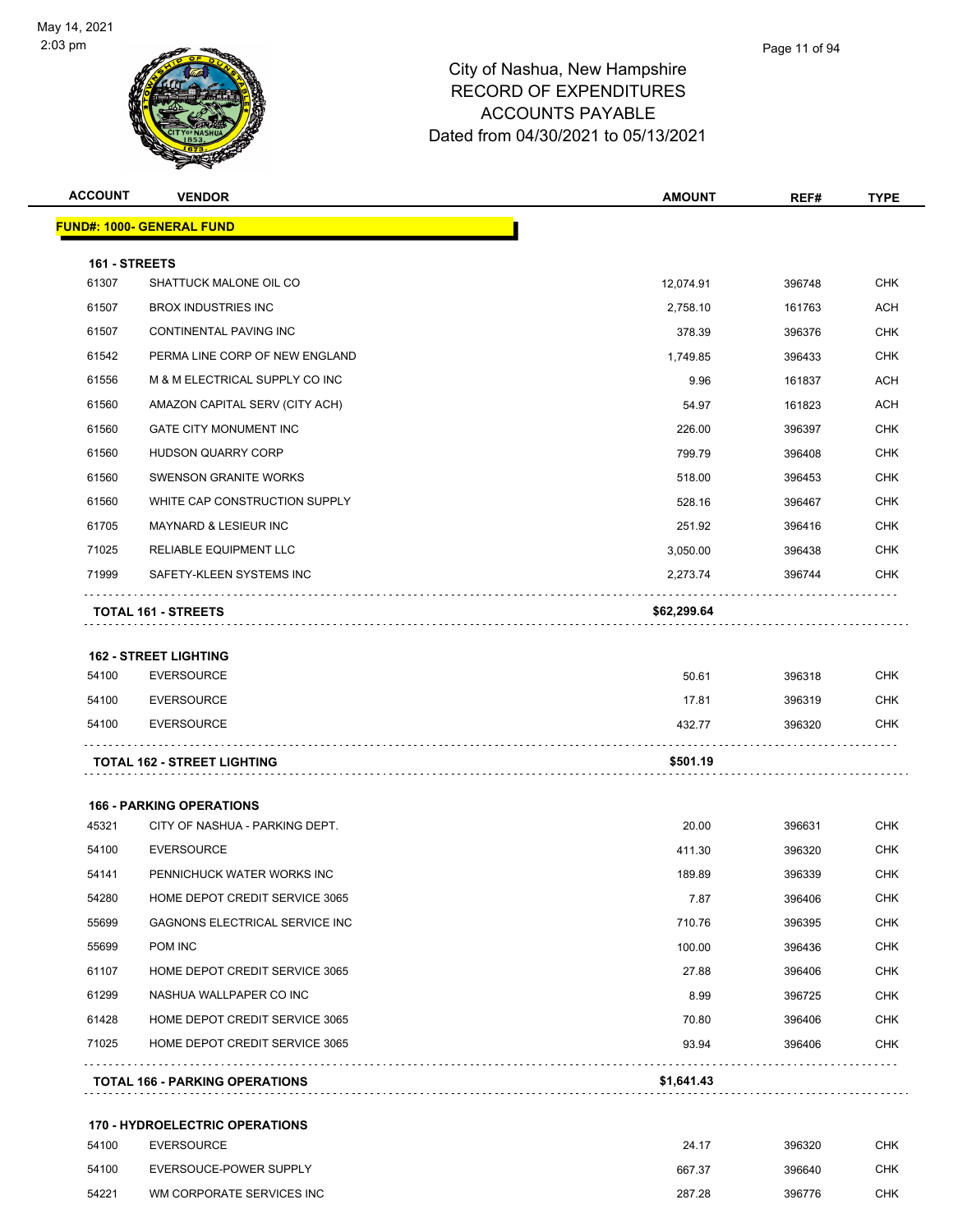

| <b>ACCOUNT</b> | <b>VENDOR</b>                               | <b>AMOUNT</b> | REF#   | <b>TYPE</b> |
|----------------|---------------------------------------------|---------------|--------|-------------|
|                | <b>FUND#: 1000- GENERAL FUND</b>            |               |        |             |
|                | <b>170 - HYDROELECTRIC OPERATIONS</b>       |               |        |             |
| 54807          | NASHUA RIVER HOLDING CO                     | 6,922.75      | 396419 | <b>CHK</b>  |
| 55109          | <b>COMCAST</b>                              | 128.39        | 396314 | <b>CHK</b>  |
| 55109          | CONSOLIDATED COMMUNICATIONS                 | 117.72        | 396639 | CHK         |
|                | <b>TOTAL 170 - HYDROELECTRIC OPERATIONS</b> | \$8,147.68    |        |             |
|                | <b>171 - COMMUNITY SERVICES</b>             |               |        |             |
| 54141          | PENNICHUCK WATER WORKS INC                  | 321.47        | 396339 | <b>CHK</b>  |
| 55307          | NICOLE CHUTE                                | 33.38         | 396426 | CHK         |
| 61299          | NICOLE CHUTE                                | 22.96         | 396729 | CHK         |
|                | <b>TOTAL 171 - COMMUNITY SERVICES</b>       | \$377.81      |        |             |
|                | <b>172 - COMMUNITY HEALTH</b>               |               |        |             |
| 55421          | NEW HAMPSHIRE PUBLIC HEALTH                 | 50.00         | 396425 | <b>CHK</b>  |
| 55699          | ALEXANDER GRANOK MD                         | 900.00        | 396399 | CHK         |
| 61142          | R & S PHARMACEUTICAL WHOLESALE              | 165.50        | 161853 | <b>ACH</b>  |
|                | <b>TOTAL 172 - COMMUNITY HEALTH</b>         | \$1,115.50    |        |             |
|                | <b>173 - ENVIRONMENTAL HEALTH</b>           |               |        |             |
| 61149          | <b>M &amp; N SPORTS LLC</b>                 | 144.00        | 161777 | <b>ACH</b>  |
|                | TOTAL 173 - ENVIRONMENTAL HEALTH            | \$144.00      |        |             |
|                | <b>174 - WELFARE ADMINISTRATION</b>         |               |        |             |
| 55400          | NH MUNICIPAL ASSOCIATION INC                | 55.00         | 396647 | CHK         |
|                | <b>TOTAL 174 - WELFARE ADMINISTRATION</b>   | \$55.00       |        |             |
|                | <b>175 - WELFARE ASSISTANCE</b>             |               |        |             |
| 55810          | MWH HOLDINGS LLC                            | 800.00        | 396610 | <b>CHK</b>  |
| 55810          | 188 CONCORD ST LLC                          | 378.90        | 396891 | <b>CHK</b>  |
| 55810          | <b>BCAD PROPERTIES</b>                      | 975.00        | 396892 | <b>CHK</b>  |
| 55810          | L & G PROPERTIES LLC                        | 425.00        | 396893 | <b>CHK</b>  |
| 55814          | <b>EVERSOURCE</b>                           | 170.00        | 396890 | CHK         |
| 55820          | ANCTIL ROCHETTE FUNERAL HOME                | 750.00        | 396608 | <b>CHK</b>  |
| 55820          | DAVIS FUNERAL HOME                          | 750.00        | 396609 | <b>CHK</b>  |
|                | <b>TOTAL 175 - WELFARE ASSISTANCE</b>       | \$4,248.90    |        |             |
|                |                                             |               |        |             |

#### **177 - PARKS & RECREATION**

53999 SOLITUDE LAKE MANAGEMENT LLC 350.00 396751 CHK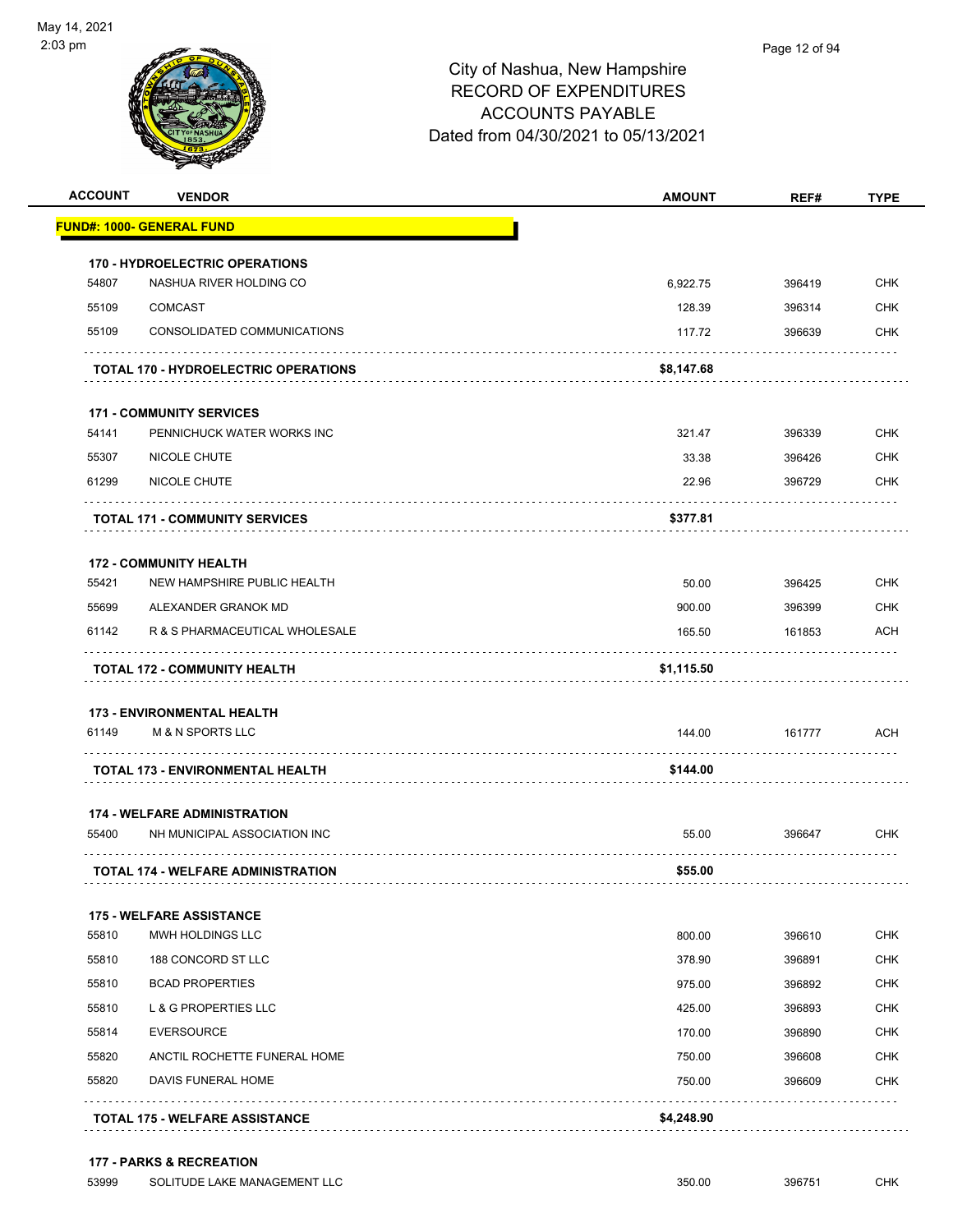

| <b>ACCOUNT</b> | <b>VENDOR</b>                       | <b>AMOUNT</b> | REF#   | <b>TYPE</b> |
|----------------|-------------------------------------|---------------|--------|-------------|
|                | <b>FUND#: 1000- GENERAL FUND</b>    |               |        |             |
|                | <b>177 - PARKS &amp; RECREATION</b> |               |        |             |
| 54100          | <b>EVERSOURCE</b>                   | 5,836.60      | 396320 | <b>CHK</b>  |
| 54100          | EVERSOUCE-POWER SUPPLY              | 5,178.64      | 396640 | <b>CHK</b>  |
| 54114          | <b>SPRAGUE RESOURCES LP</b>         | 1,005.73      | 396754 | <b>CHK</b>  |
| 54141          | PENNICHUCK WATER WORKS INC          | 393.47        | 396339 | <b>CHK</b>  |
| 54250          | SEASONAL SPECIALTY STORES           | 24.99         | 396746 | <b>CHK</b>  |
| 54280          | ACCURATE TREE SERVICE LLC           | 2,500.00      | 161821 | <b>ACH</b>  |
| 54280          | <b>JP PEST SERVICES LLC</b>         | 192.60        | 161835 | ACH         |
| 54280          | M & M ELECTRICAL SUPPLY CO INC      | 135.40        | 161837 | <b>ACH</b>  |
| 54280          | GATE CITY FENCE CO INC              | 542.50        | 396396 | <b>CHK</b>  |
| 54280          | NASHUA WALLPAPER CO INC             | 311.41        | 396420 | <b>CHK</b>  |
| 54280          | SITEONE LANDSCAPE SUPPLY LLC        | 46.51         | 396448 | <b>CHK</b>  |
| 54280          | NASHUA FARMERS EXCHANGE INC         | 159.00        | 396722 | <b>CHK</b>  |
| 54280          | SITEONE LANDSCAPE SUPPLY LLC        | 825.97        | 396749 | <b>CHK</b>  |
| 54280          | TOM IRWIN INC                       | 808.00        | 396763 | <b>CHK</b>  |
| 54280          | UNITED SITE SERVICES                | 516.00        | 396767 | <b>CHK</b>  |
| 54487          | AMAZON CAPITAL SERV (CITY ACH)      | 85.01         | 161760 | ACH         |
| 54487          | AMAZON CAPITAL SERV (CITY ACH)      | 112.96        | 161823 | ACH         |
| 54487          | D & R TOWING INC                    | 95.00         | 396687 | <b>CHK</b>  |
| 54600          | <b>TURF PRODUCTS</b>                | 158.62        | 396765 | <b>CHK</b>  |
| 54821          | <b>ACTION KING SERVICES</b>         | 125.00        | 396349 | <b>CHK</b>  |
| 54821          | UNITED SITE SERVICES                | 2,361.00      | 396462 | <b>CHK</b>  |
| 55400          | NEW ENGLAND PARK ASSOCIATION        | 175.00        | 396646 | <b>CHK</b>  |
| 61100          | AMAZON CAPITAL SERV (CITY ACH)      | 30.99         | 161823 | <b>ACH</b>  |
| 61100          | WB MASON CO INC                     | 250.78        | 396773 | <b>CHK</b>  |
| 61107          | AMAZON CAPITAL SERV (CITY ACH)      | 338.04        | 161823 | <b>ACH</b>  |
| 61110          | ALECS SHOE STORE INC                | 104.95        | 396665 | <b>CHK</b>  |
| 61128          | <b>BSN SPORTS</b>                   | 708.36        | 396370 | <b>CHK</b>  |
| 61128          | <b>BSN SPORTS</b>                   | 4,187.56      | 396677 | <b>CHK</b>  |
| 61299          | <b>B &amp; S LOCKSMITHS INC</b>     | 18.00         | 396359 | CHK         |
| 61300          | <b>GLOBAL MONTELLO GROUP CORP</b>   | 1,514.71      | 396697 | <b>CHK</b>  |
| 61542          | BANNER SYSTEMS OF MASSACHUSETT      | 774.30        | 396362 | <b>CHK</b>  |
| 61705          | <b>MAYNARD &amp; LESIEUR INC</b>    | 185.50        | 396413 | CHK         |
| 61705          | <b>MAYNARD &amp; LESIEUR INC</b>    | 468.00        | 396415 | <b>CHK</b>  |
| 61799          | CARPARTS DISTRIBUTION CENTER,       | 137.56        | 396372 | <b>CHK</b>  |
| 61799          | <b>TURF PRODUCTS</b>                | 526.86        | 396460 | <b>CHK</b>  |
| 61799          | UNITED AG & TURF NE                 | 274.89        | 396461 | <b>CHK</b>  |
| 61799          | CARPARTS DISTRIBUTION CENTER,       | 45.55         | 396679 | CHK         |
| 61799          | <b>TEXTRAIL TRAILER PARTS</b>       | 255.50        | 396762 | <b>CHK</b>  |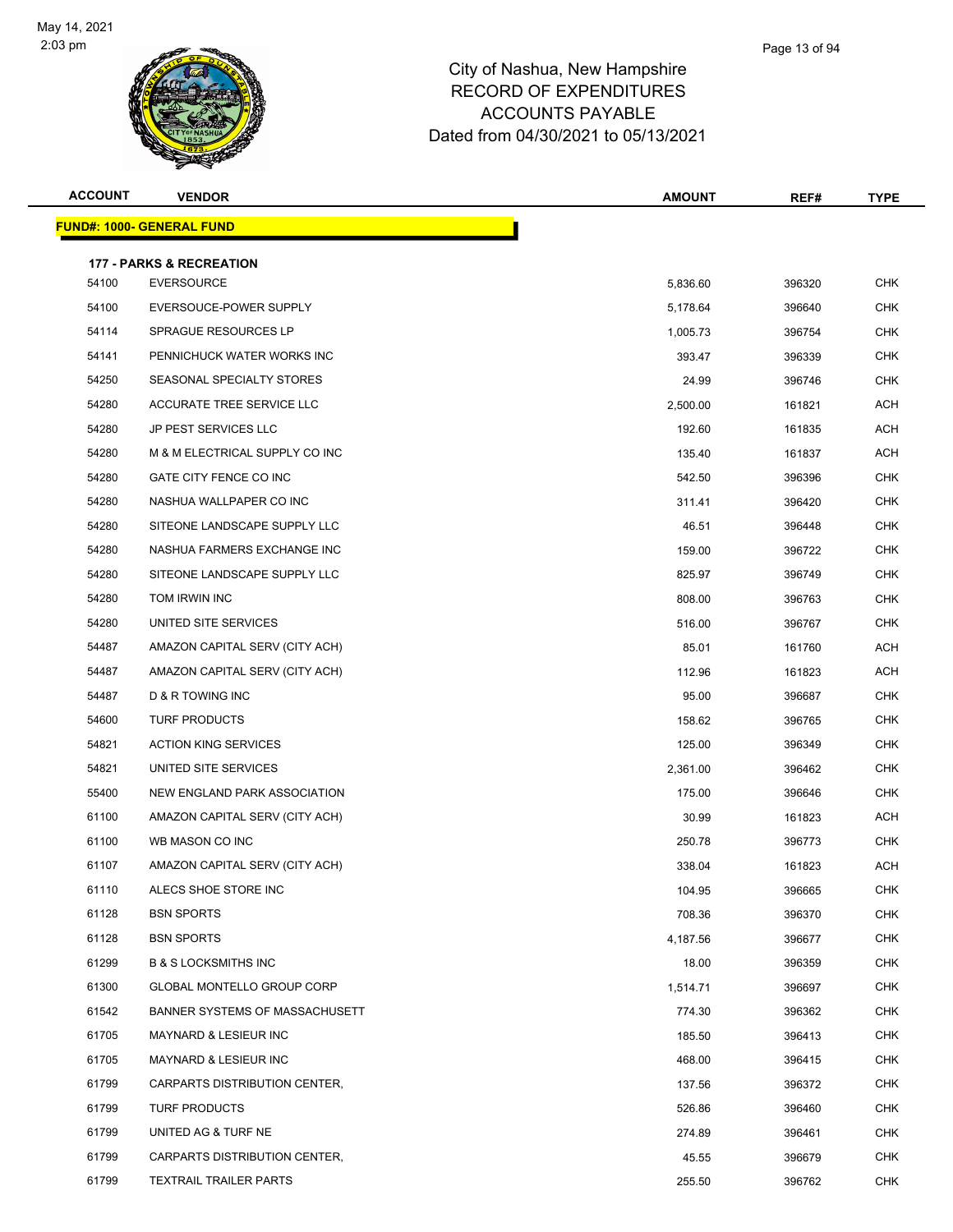

#### Page 14 of 94

### City of Nashua, New Hampshire RECORD OF EXPENDITURES ACCOUNTS PAYABLE Dated from 04/30/2021 to 05/13/2021

| <b>ACCOUNT</b> | <b>VENDOR</b>                             | <b>AMOUNT</b> | REF#   | <b>TYPE</b> |
|----------------|-------------------------------------------|---------------|--------|-------------|
|                | <b>FUND#: 1000- GENERAL FUND</b>          |               |        |             |
|                | <b>TOTAL 177 - PARKS &amp; RECREATION</b> | \$31,760.96   |        |             |
| 179 - LIBRARY  |                                           |               |        |             |
| 53479          | SERVICESTAR DOCUMENT MNGMT LLC            | 599.33        | 396747 | <b>CHK</b>  |
| 54114          | SPRAGUE RESOURCES LP                      | 1,174.23      | 396754 | <b>CHK</b>  |
| 54421          | CONWAY TECHNOLOGY GROUP                   | 401.14        | 396377 | <b>CHK</b>  |
| 54428          | THE PARK STREET FOUNDATION                | 1,100.00      | 396431 | <b>CHK</b>  |
| 54428          | VERIZON WIRELESS-742348471-001            | 40.01         | 396658 | <b>CHK</b>  |
| 61100          | AMAZON CAPITAL SERV (CITY ACH)            | 124.99        | 161760 | <b>ACH</b>  |
| 61299          | <b>BIGRAPHICS INC</b>                     | 697.30        | 396366 | <b>CHK</b>  |
| 61299          | <b>CREDIBLE TRANSLATIONS &amp;</b>        | 214.30        | 396378 | <b>CHK</b>  |
| 61650          | WB MASON CO INC                           | 29.03         | 396466 | <b>CHK</b>  |
| 61807          | INGRAM LIBRARY SERVICES LLC               | 339.75        | 161773 | <b>ACH</b>  |
| 61807          | <b>INGRAM LIBRARY SERVICES LLC</b>        | 1,840.72      | 161833 | <b>ACH</b>  |
| 61807          | <b>BAKER &amp; TAYLOR</b>                 | 381.16        | 396361 | <b>CHK</b>  |
| 61807          | HARPER COLLINS PUBLISHERS LLC             | 39.71         | 396400 | <b>CHK</b>  |
| 61807          | <b>BAKER &amp; TAYLOR</b>                 | 728.07        | 396672 | <b>CHK</b>  |
| 61807          | RUSSIA ONLINE, INC.                       | 280.80        | 396742 | <b>CHK</b>  |
| 61814          | <b>INGRAM LIBRARY SERVICES LLC</b>        | 18.99         | 161773 | <b>ACH</b>  |
| 61814          | MIDWEST TAPE LLC                          | 254.34        | 161783 | <b>ACH</b>  |
| 61814          | <b>INGRAM LIBRARY SERVICES LLC</b>        | 104.47        | 161833 | ACH         |
| 61814          | MIDWEST TAPE LLC                          | 109.14        | 161845 | <b>ACH</b>  |
| 61814          | <b>BAKER &amp; TAYLOR</b>                 | 413.60        | 396361 | <b>CHK</b>  |
| 61830          | MIDWEST TAPE LLC                          | 5,000.00      | 161783 | ACH         |
| 68322          | <b>RUSS COHEN</b>                         | 100.00        | 396632 | <b>CHK</b>  |
| 71221          | AMAZON CAPITAL SERV (CITY ACH)            | 1,001.01      | 161760 | <b>ACH</b>  |
|                | <b>TOTAL 179 - LIBRARY</b>                | \$14,992.09   |        |             |
|                |                                           |               |        |             |
|                | <b>181 - COMMUNITY DEVELOPMENT</b>        |               |        |             |
| 55421          | <b>PLAN NEW HAMPSHIRE</b>                 | 20.00         | 396435 | <b>CHK</b>  |
| 55699          | KIM LUNDGREN ASSOCIATES INC               | 11,000.00     | 161836 | <b>ACH</b>  |
| 61100          | WB MASON CO INC                           | 73.62         | 396773 | <b>CHK</b>  |
| 61650          | CONWAY TECHNOLOGY GROUP                   | 70.00         | 396377 | <b>CHK</b>  |
| 61650          | WB MASON CO INC                           | 65.90         | 396466 | <b>CHK</b>  |
|                |                                           |               |        |             |

**TOTAL 181 - COMMUNITY DEVELOPMENT \$11,229.52**

#### **182 - PLANNING AND ZONING**

| 55200 | AMERICAN PLANNING ASSOC | 269.00 | 396636 | CHK |
|-------|-------------------------|--------|--------|-----|
| 55307 | DONALD SCOTT MCPHIE     | 41.44  | 396307 | СНК |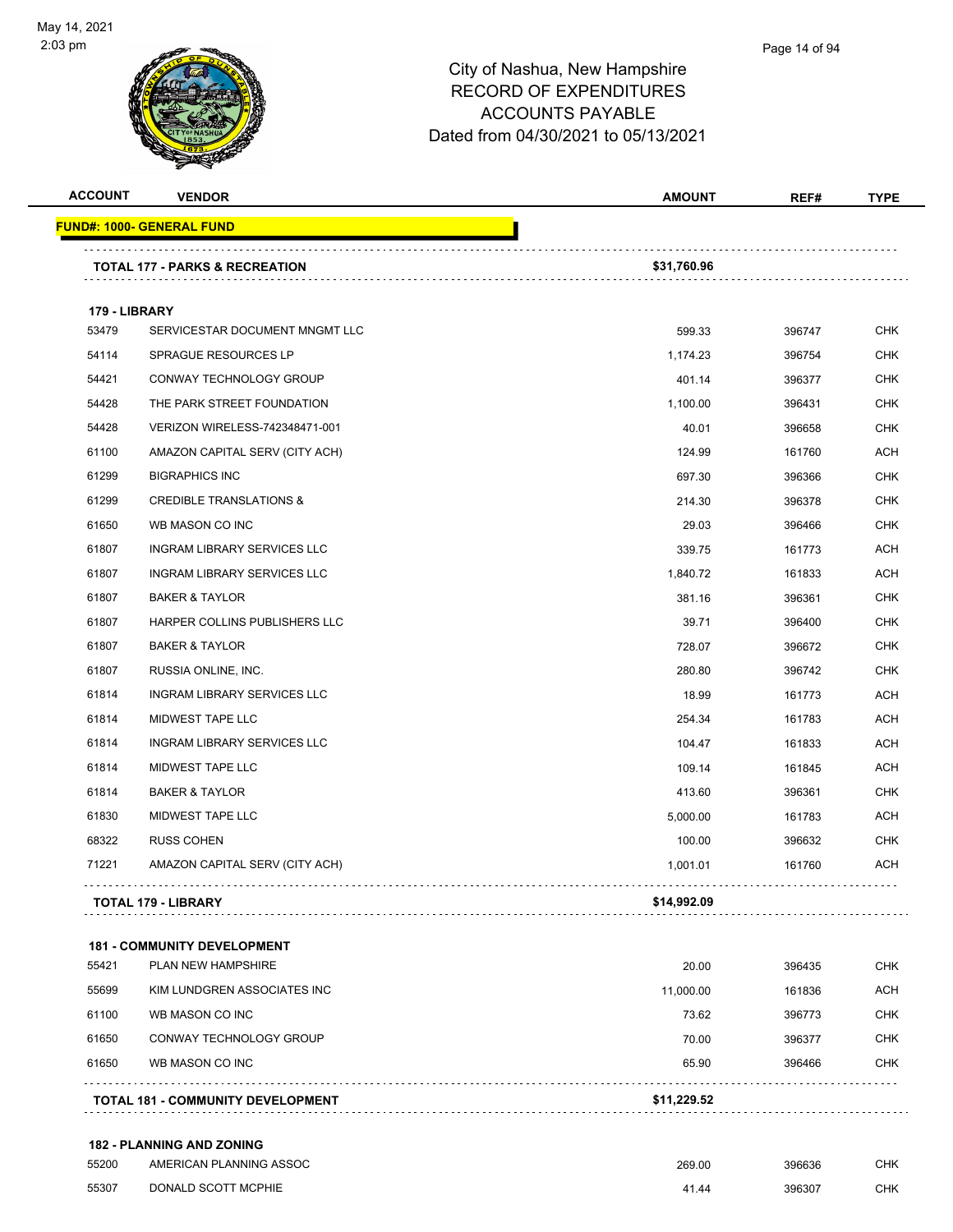# City of Nashua, New Hampshire RECORD OF EXPENDITURES ACCOUNTS PAYABLE Dated from 04/30/2021 to 05/13/2021 **ACCOUNT VENDOR AMOUNT REF# TYPE FUND#: 1000- GENERAL FUND 182 - PLANNING AND ZONING** CAROL SARNO 89.39 396444 CHK . . . . . . . . . . . . . . . . . **TOTAL 182 - PLANNING AND ZONING \$399.83 191 - SCHOOL** JACKSON LEWIS LLP 4,000.00 161860 ACH 53128 MATTHEW & LEAH DONAHUE 2000 183.45 183.45 296515 CHK CLARK ASSOC 43,028.00 396504 CHK STATE OF NH CRIMINAL RECORDS 96.50 396781 CHK NORTHEAST DEAF&HARD OF HEARING 55.00 396851 CHK QUADIENT LEASING USA INC 455.40 396476 CHK STATE OF NH CRIMINAL RECORDS 787.50 396477 CHK NHSAA 2,500.00 396567 CHK PERFORMANCE REHAB INC 5,869.84 396569 CHK RELIABLE IT 150.00 396579 CHK SOLIANT 2,450.00 396591 CHK EVERSOURCE 22,660.01 396469 CHK LIBERTY UTILITIES - NH 1,404.67 396471 CHK SPRAGUE RESOURCES LP 27,444.74 396593 CHK PENNICHUCK WATER WORKS INC 2,891.85 396473 CHK PENNICHUCK WATER WORKS INC 4,346.70 396779 CHK BELLETETES INC 94.45 396486 CHK DH PACE COMPANY 2,430.93 396514 CHK NASHUA WALLPAPER CO INC 22.99 396562 CHK BELLETETES INC 43.25 396788 CHK MARVELL PLATE GLASS INC 485.23 396841 CHK NASHUA WALLPAPER CO INC 92.96 396849 CHK (SCHOOL ACH) AMAZON CAPITAL SE 66.30 161859 ACH CLEAN-O-RAMA 3,342.29 396506 CHK CLEAN-O-RAMA 1,366.50 396797 CHK CARPARTS OF NASHUA 184.71 396497 CHK PITNEY BOWES GLOBAL FIN SVCS 370.18 396780 CHK CONSOLIDATED COMMUNICATIONS 58.11 396778 CHK WINDSTREAM 1,013.60 396783 CHK FIRSTLIGHT 4,421.55 396812 CHK NAFME 135.00 396560 CHK NHASP 99.00 396566 CHK MICHELLE KEYWORTH 28.39 396548 CHK LISA GINGRAS 123.67 396817 CHK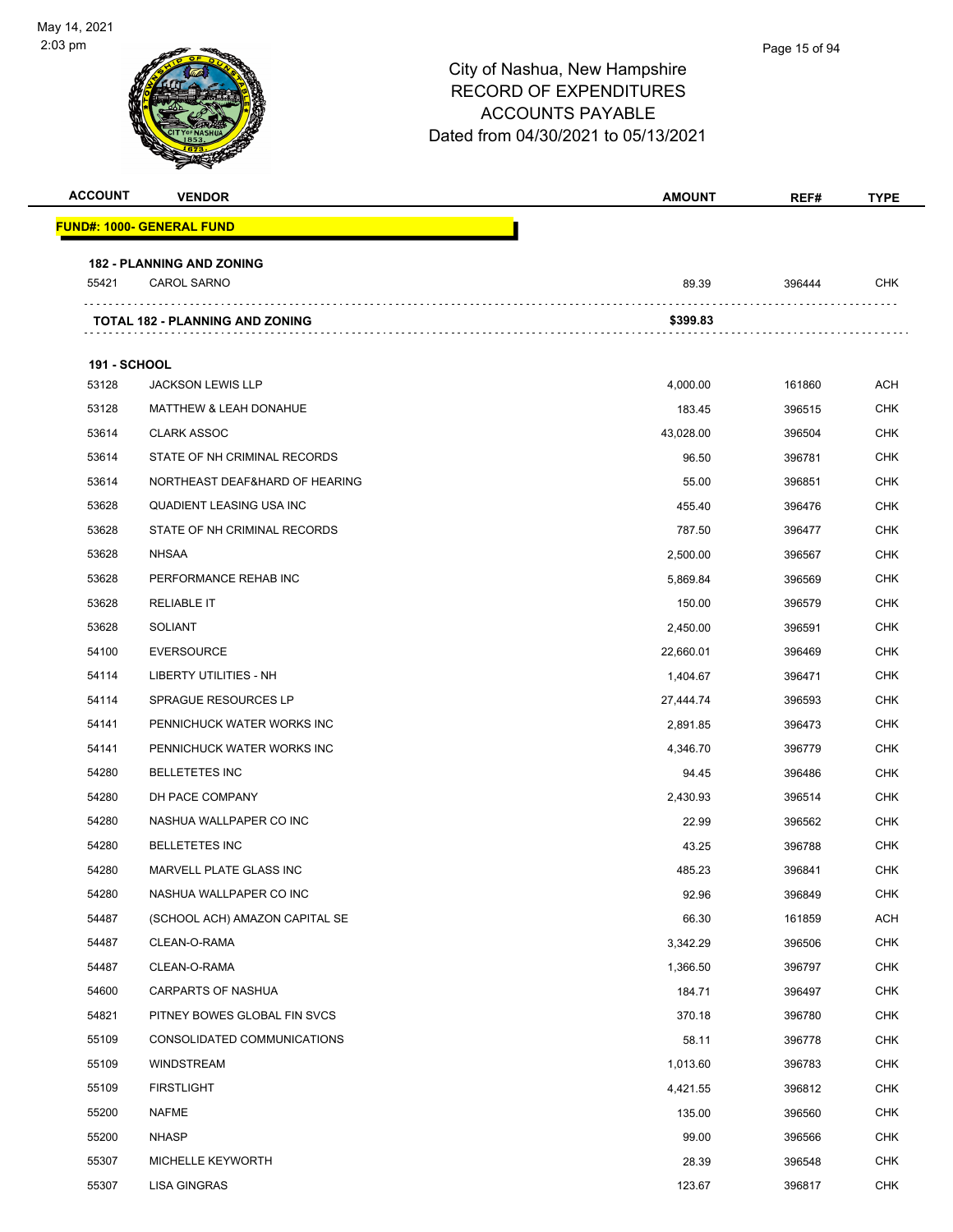

| <b>ACCOUNT</b>      | <b>VENDOR</b>                    | <b>AMOUNT</b> | REF#   | <b>TYPE</b> |
|---------------------|----------------------------------|---------------|--------|-------------|
|                     | <b>FUND#: 1000- GENERAL FUND</b> |               |        |             |
| <b>191 - SCHOOL</b> |                                  |               |        |             |
| 55307               | DONNA GRADY                      | 149.94        | 396820 | CHK         |
| 55307               | MARIO ANDRADE                    | 38.64         | 396839 | <b>CHK</b>  |
| 55307               | NATHAN MAZEROLLE                 | 43.23         | 396843 | <b>CHK</b>  |
| 55307               | <b>GARTH MCKINNEY</b>            | 24.36         | 396844 | <b>CHK</b>  |
| 55307               | PAULA PAPANICOLAOU               | 34.16         | 396853 | <b>CHK</b>  |
| 55307               | <b>ANTHONY PARKER</b>            | 36.82         | 396854 | <b>CHK</b>  |
| 55400               | <b>JANE RUDDOCK</b>              | 100.00        | 396861 | <b>CHK</b>  |
| 55500               | <b>HIPPOPRESS LLC</b>            | 200.00        | 396535 | <b>CHK</b>  |
| 55500               | <b>EDUCATION WEEK</b>            | 395.00        | 396806 | <b>CHK</b>  |
| 55600               | <b>JOSTENS INC</b>               | (14.42)       | 396545 | <b>CHK</b>  |
| 55600               | <b>JOSTENS INC</b>               | 1,511.77      | 396836 | <b>CHK</b>  |
| 55607               | <b>FEDEX</b>                     | 24.75         | 396470 | <b>CHK</b>  |
| 55607               | PITNEY BOWES                     | 226.08        | 396474 | <b>CHK</b>  |
| 55607               | PITNEY BOWES                     | 174.75        | 396475 | <b>CHK</b>  |
| 55607               | US POSTAL SERVICE                | 220.00        | 396878 | <b>CHK</b>  |
| 55607               | US POSTAL SERVICE                | 700.00        | 396879 | <b>CHK</b>  |
| 55607               | US POSTAL SERVICE                | 323.00        | 396880 | <b>CHK</b>  |
| 55642               | DEBRA ACRES                      | 146.00        | 396479 | <b>CHK</b>  |
| 55642               | ANDREW E BERKELEY                | 68.00         | 396487 | <b>CHK</b>  |
| 55642               | <b>KEVIN BOLDUC</b>              | 88.00         | 396491 | <b>CHK</b>  |
| 55642               | <b>BRUCE CAMPBELL</b>            | 176.00        | 396495 | <b>CHK</b>  |
| 55642               | <b>MARK CHERBONNEAU</b>          | 88.00         | 396503 | <b>CHK</b>  |
| 55642               | ROBIN DAY                        | 68.00         | 396512 | <b>CHK</b>  |
| 55642               | <b>STEPHEN DRESCHER</b>          | 88.00         | 396516 | <b>CHK</b>  |
| 55642               | STEVEN L DURRANCE JR             | 102.00        | 396517 | <b>CHK</b>  |
| 55642               | DEREK GAY                        | 68.00         | 396526 | <b>CHK</b>  |
| 55642               | MICHAEL HENDERSON                | 88.00         | 396534 | <b>CHK</b>  |
| 55642               | <b>BRIAN JACKSON</b>             | 68.00         | 396542 | <b>CHK</b>  |
| 55642               | STEPHANIE JOHNSON                | 176.00        | 396544 | <b>CHK</b>  |
| 55642               | <b>JOSEPH E KELLY</b>            | 102.00        | 396547 | <b>CHK</b>  |
| 55642               | PHILIP LEVESQUE                  | 176.00        | 396552 | <b>CHK</b>  |
| 55642               | <b>TED LEVESQUE</b>              | 88.00         | 396553 | <b>CHK</b>  |
| 55642               | <b>MARK FROST</b>                | 68.00         | 396556 | <b>CHK</b>  |
| 55642               | <b>VINCENT PERRONI</b>           | 88.00         | 396570 | <b>CHK</b>  |
| 55642               | <b>DOUGLAS REED</b>              | 234.00        | 396577 | <b>CHK</b>  |
| 55642               | <b>JAMES TUFTS</b>               | 176.00        | 396595 | <b>CHK</b>  |
| 55642               | <b>KERRY WHITTEN</b>             | 102.00        | 396599 | <b>CHK</b>  |
| 55642               | DAVE ZWICKER                     | 88.00         | 396603 | <b>CHK</b>  |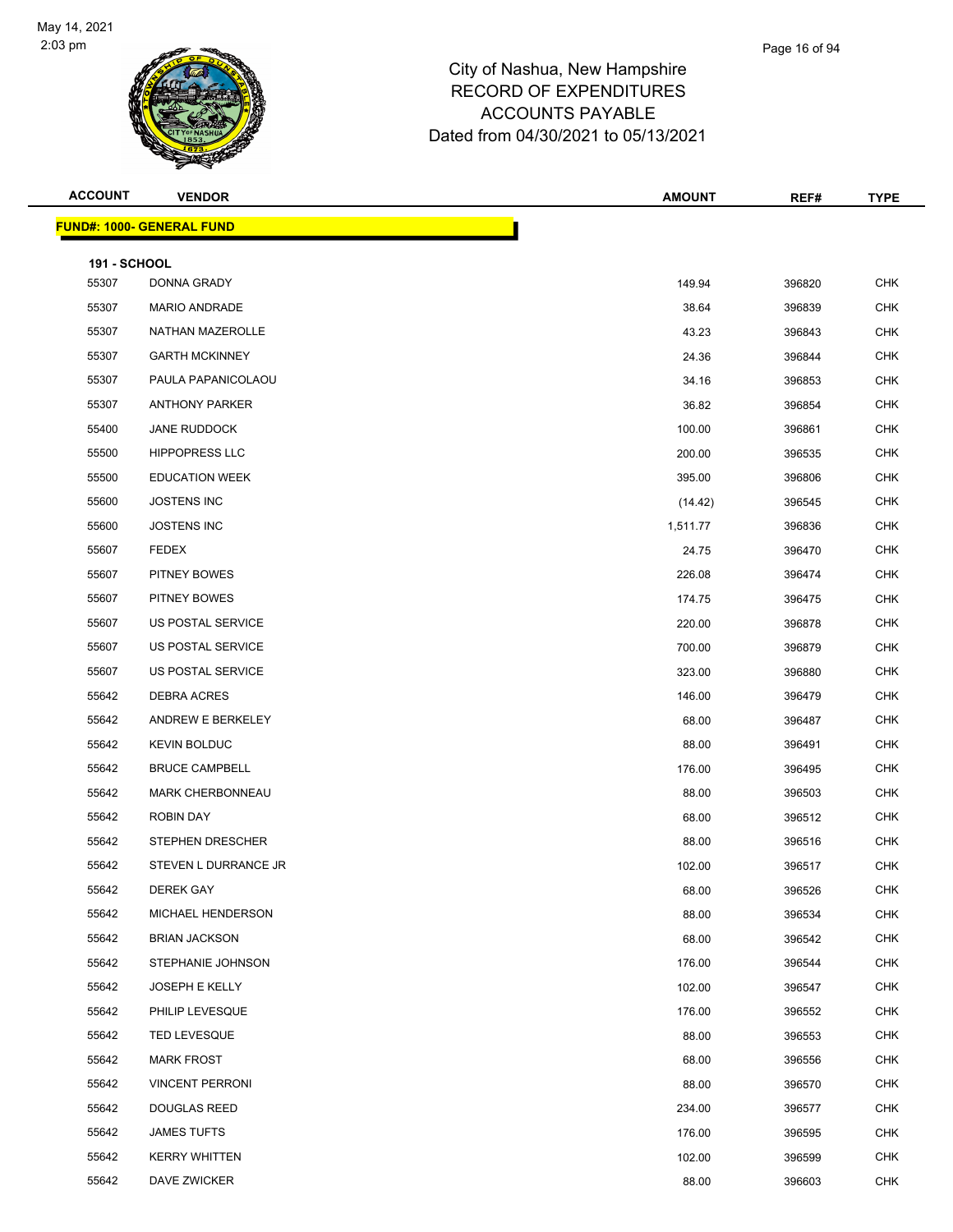

| <b>ACCOUNT</b>               | <b>VENDOR</b>                    | <b>AMOUNT</b> | REF#   | <b>TYPE</b> |
|------------------------------|----------------------------------|---------------|--------|-------------|
|                              | <b>FUND#: 1000- GENERAL FUND</b> |               |        |             |
|                              |                                  |               |        |             |
| <b>191 - SCHOOL</b><br>55642 | <b>KEVIN ROURKE</b>              | 68.00         | 396777 | <b>CHK</b>  |
| 55642                        | DEBRA ACRES                      | 88.00         | 396785 | <b>CHK</b>  |
| 55642                        | <b>GREGORY ANDRUSKEVICH</b>      | 68.00         | 396786 | <b>CHK</b>  |
| 55642                        | <b>BRUCE CAMPBELL</b>            | 88.00         | 396795 | <b>CHK</b>  |
| 55642                        | <b>LYNMARIE CUSACK</b>           | 102.00        | 396802 | <b>CHK</b>  |
| 55642                        | PAUL EDWARD DIMARINO JR          | 88.00         | 396804 | <b>CHK</b>  |
| 55642                        | <b>GERRELL SMITH</b>             | 68.00         | 396816 | <b>CHK</b>  |
| 55642                        | <b>ALAN HALPERN</b>              | 88.00         | 396825 | <b>CHK</b>  |
| 55642                        | <b>FRANK HOELL</b>               | 88.00         | 396828 | <b>CHK</b>  |
| 55642                        | <b>SCOTT INFANTINO</b>           | 68.00         | 396832 | <b>CHK</b>  |
| 55642                        | PHILIP LEVESQUE                  | 88.00         | 396838 | <b>CHK</b>  |
| 55642                        | MITCHELL MASTROMATTEO            | 102.00        | 396842 | <b>CHK</b>  |
| 55642                        | <b>RICHARD MILBURN</b>           | 88.00         | 396845 | <b>CHK</b>  |
| 55642                        | <b>MARYANNE MORCOM</b>           | 102.00        | 396847 | <b>CHK</b>  |
| 55642                        | <b>RUSSELL SMITH</b>             | 88.00         | 396869 | <b>CHK</b>  |
| 55642                        | <b>WILLIAM SOUBOSKY</b>          | 50.00         | 396871 | <b>CHK</b>  |
| 55642                        | DOUGLAS N STEVENS                | 88.00         | 396872 | <b>CHK</b>  |
| 55642                        | MICHAEL C TOTH                   | 146.00        | 396874 | <b>CHK</b>  |
| 55642                        | <b>KRISTIE TOUPIN</b>            | 102.00        | 396875 | <b>CHK</b>  |
| 55642                        | ROBERT ZUCCARO                   | 88.00         | 396887 | <b>CHK</b>  |
| 55649                        | <b>GARY CUSTER</b>               | 105.00        | 396510 | <b>CHK</b>  |
| 55690                        | FIRST STUDENT INC                | 332,011.25    | 396811 | <b>CHK</b>  |
| 55691                        | <b>JESSICA FLAGLER</b>           | 2,240.00      | 396523 | <b>CHK</b>  |
| 55691                        | FIRST STUDENT INC                | 262,423.51    | 396811 | <b>CHK</b>  |
| 55694                        | NASHUA CHILDRENS HOME            | 29,377.02     | 161792 | ACH         |
| 55694                        | BOOTHBY THERAPY SERVICES LLC     | 177.00        | 396492 | <b>CHK</b>  |
| 55694                        | <b>CEDARCREST INC</b>            | 6,468.00      | 396500 | <b>CHK</b>  |
| 55694                        | <b>CREST COLLABORATIVE</b>       | 40,104.00     | 396508 | <b>CHK</b>  |
| 55694                        | EASTER SEALS OF NEW HAMPSHIRE    | 9,680.80      | 396519 | <b>CHK</b>  |
| 55694                        | LEARNING PREP SCHOOL             | 5,088.16      | 396550 | CHK         |
| 55694                        | LIGHTHOUSE SCHOOL INC            | 101,539.20    | 396554 | <b>CHK</b>  |
| 55694                        | <b>MELMARK NEW ENGLAND</b>       | 88,970.98     | 396559 | <b>CHK</b>  |
| 55694                        | NASHOBA LEARNING GROUP           | 16,928.00     | 396561 | <b>CHK</b>  |
| 55694                        | REGIONAL SERVICES & EDUCATION    | 141,846.18    | 396578 | <b>CHK</b>  |
| 55694                        | SPAULDING ACADEMY & FAMILY SER   | 10,928.04     | 396592 | CHK         |
| 55694                        | <b>CREST COLLABORATIVE</b>       | 6,444.00      | 396800 | <b>CHK</b>  |
| 55694                        | DOCTOR FRANKLIN PERKINS SCH      | 6,378.74      | 396805 | <b>CHK</b>  |
| 55694                        | HILLCREST EDUCATIONAL CENTERS    | 4,123.32      | 396827 | <b>CHK</b>  |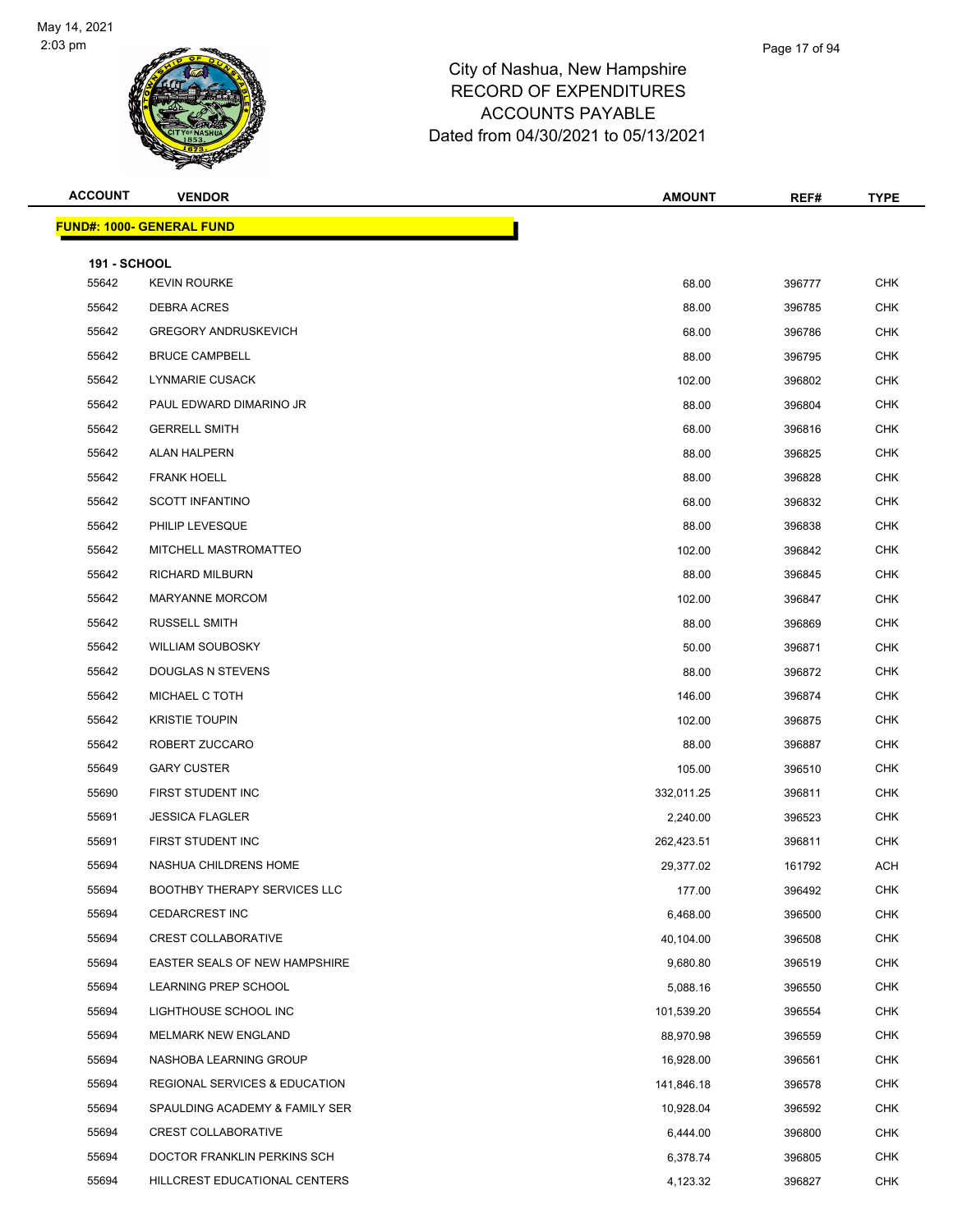

| <b>ACCOUNT</b>      | <b>VENDOR</b>                    | <b>AMOUNT</b> | REF#   | <b>TYPE</b> |
|---------------------|----------------------------------|---------------|--------|-------------|
|                     | <b>FUND#: 1000- GENERAL FUND</b> |               |        |             |
| <b>191 - SCHOOL</b> |                                  |               |        |             |
| 61100               | (SCHOOL ACH) AMAZON CAPITAL SE   | 169.98        | 161790 | <b>ACH</b>  |
| 61100               | (SCHOOL ACH) AMAZON CAPITAL SE   | 317.62        | 161859 | <b>ACH</b>  |
| 61100               | WB MASON CO INC                  | 658.81        | 396598 | <b>CHK</b>  |
| 61100               | WB MASON CO INC                  | 560.15        | 396884 | <b>CHK</b>  |
| 61135               | (SCHOOL ACH) AMAZON CAPITAL SE   | 3,783.25      | 161790 | <b>ACH</b>  |
| 61135               | (SCHOOL ACH) AMAZON CAPITAL SE   | 1,241.81      | 161859 | ACH         |
| 61135               | <b>BELLETETES INC</b>            | 259.26        | 396486 | <b>CHK</b>  |
| 61135               | BURMAX CO INC                    | 2,331.75      | 396494 | <b>CHK</b>  |
| 61135               | <b>CCS PRESENTATION SYSTEMS</b>  | 219.00        | 396499 | <b>CHK</b>  |
| 61135               | <b>CLARY BUSINESS MACHINES</b>   | 167.00        | 396505 | <b>CHK</b>  |
| 61135               | EDUCATIONAL INNOVATIONS INC      | 53.90         | 396520 | <b>CHK</b>  |
| 61135               | <b>FREY SCIENTIFIC</b>           | 117.17        | 396525 | <b>CHK</b>  |
| 61135               | AMY GEROW                        | 128.23        | 396527 | <b>CHK</b>  |
| 61135               | <b>GOPHER</b>                    | 850.00        | 396528 | <b>CHK</b>  |
| 61135               | <b>HEINEMANN</b>                 | 3,727.80      | 396533 | <b>CHK</b>  |
| 61135               | I.T. INSIDERS                    | 149.00        | 396539 | <b>CHK</b>  |
| 61135               | <b>JW PEPPER &amp; SON INC</b>   | 624.42        | 396541 | <b>CHK</b>  |
| 61135               | MCGRAW HILL SCHOOL EDUCATION     | 140.02        | 396557 | <b>CHK</b>  |
| 61135               | MCINTIRE BUSINESS PRODUCTS INC   | 699.72        | 396558 | <b>CHK</b>  |
| 61135               | PIEDMONT PLASTICS #33            | 126.00        | 396571 | <b>CHK</b>  |
| 61135               | PRO AV SYSTEMS INC               | 264.23        | 396573 | <b>CHK</b>  |
| 61135               | PROJECTOR LAMP SOURCE            | 127.01        | 396574 | <b>CHK</b>  |
| 61135               | QUAVERMUSIC.COM LLC              | 1,680.00      | 396575 | <b>CHK</b>  |
| 61135               | ROCHESTER 100 INC                | 95.00         | 396580 | <b>CHK</b>  |
| 61135               | <b>SCHOOL HEALTH</b>             | 479.92        | 396583 | <b>CHK</b>  |
| 61135               | SCHOOL SPECIALTY                 | 1,227.11      | 396584 | <b>CHK</b>  |
| 61135               | <b>SCHOOL SPECIALTY</b>          | 278.61        | 396585 | <b>CHK</b>  |
| 61135               | SCHOOL SPECIALTY LLC             | 3,773.67      | 396586 | <b>CHK</b>  |
| 61135               | SOCIAL STUDIES SCHOOL SERVICE    | 636.81        | 396590 | <b>CHK</b>  |
| 61135               | WAL-MART                         | 54.11         | 396597 | <b>CHK</b>  |
| 61135               | WB MASON CO INC                  | 361.87        | 396598 | <b>CHK</b>  |
| 61135               | <b>WILSON LANGUAGE</b>           | 102.20        | 396601 | <b>CHK</b>  |
| 61135               | WOODWIND & BRASSWIND             | 37.98         | 396602 | <b>CHK</b>  |
| 61135               | <b>BELLETETES INC</b>            | 248.42        | 396788 | <b>CHK</b>  |
| 61135               | RICHARD BOARDMAN                 | 99.75         | 396791 | <b>CHK</b>  |
| 61135               | <b>BRAINPOP LLC</b>              | 1,888.00      | 396793 | <b>CHK</b>  |
| 61135               | FOLLETT SCHOOL SOLUTIONS INC     | 2.99          | 396814 | <b>CHK</b>  |
| 61135               | GOPHER SPORT                     | 1,968.47      | 396819 | <b>CHK</b>  |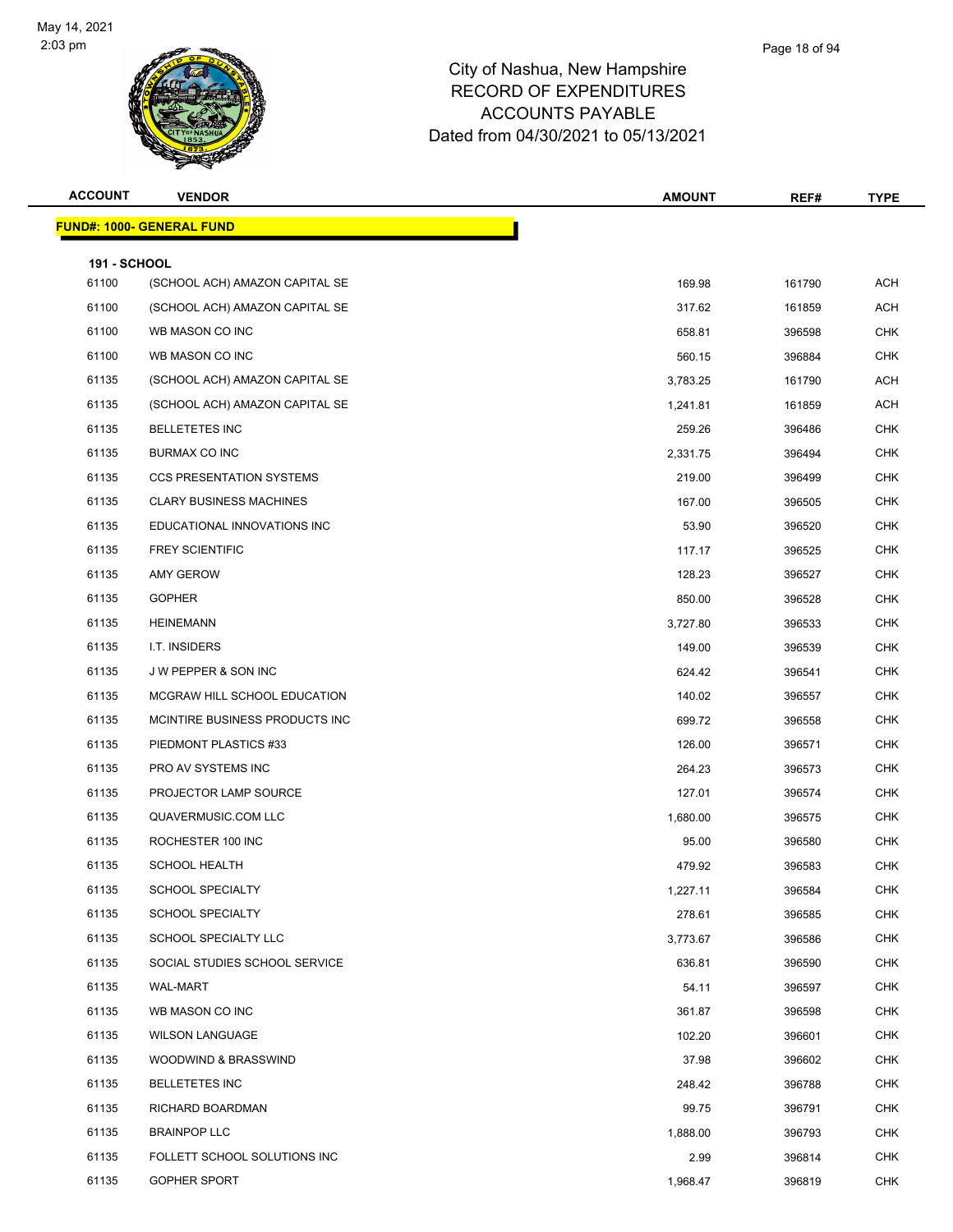

| <b>ACCOUNT</b>               | <b>VENDOR</b>                     | <b>AMOUNT</b> | REF#   | <b>TYPE</b> |
|------------------------------|-----------------------------------|---------------|--------|-------------|
|                              | <u> FUND#: 1000- GENERAL FUND</u> |               |        |             |
|                              |                                   |               |        |             |
| <b>191 - SCHOOL</b><br>61135 | <b>JAMES GRAHAM</b>               | 147.00        | 396821 | <b>CHK</b>  |
| 61135                        | <b>GRANITE GROUP</b>              | 1,220.62      | 396823 | <b>CHK</b>  |
| 61135                        | HOME DEPOT CREDIT SERVICES        | 68.97         | 396829 | <b>CHK</b>  |
| 61135                        | J W PEPPER & SON INC              | 184.99        | 396835 | <b>CHK</b>  |
| 61135                        | MARKET BASKET ACCT 2589096        | 461.12        | 396840 | <b>CHK</b>  |
| 61135                        | MONOPRICE INC                     | 118.75        | 396846 | <b>CHK</b>  |
| 61135                        | <b>NASCO</b>                      | 96.23         | 396848 | <b>CHK</b>  |
| 61135                        | PETTY CASH                        | 52.30         | 396856 | <b>CHK</b>  |
| 61135                        | PETTY CASH                        | 114.61        | 396857 | <b>CHK</b>  |
| 61135                        | REALLY GOOD STUFF LLC             | 194.56        | 396860 | <b>CHK</b>  |
| 61135                        | <b>SARGENT WELCH</b>              | 768.42        | 396862 | <b>CHK</b>  |
| 61135                        | <b>SCHOOL OUTFITTERS</b>          | 300.00        | 396863 | <b>CHK</b>  |
| 61135                        | <b>SCHOOL SPECIALTY</b>           | 374.59        | 396864 | <b>CHK</b>  |
| 61135                        | SCHOOL SPECIALTY LLC              | 1,340.60      | 396865 | <b>CHK</b>  |
| 61135                        | SOCIAL STUDIES SCHOOL SERVICE     | 44.79         | 396870 | <b>CHK</b>  |
| 61135                        | <b>WARD'S NATURAL SCIENCE</b>     | 227.11        | 396882 | <b>CHK</b>  |
| 61135                        | <b>WARD'S SCIENCE</b>             | 23.60         | 396883 | <b>CHK</b>  |
| 61135                        | WB MASON CO INC                   | 478.77        | 396884 | <b>CHK</b>  |
| 61135                        | <b>WEST MUSIC</b>                 | 15.95         | 396885 | <b>CHK</b>  |
| 61142                        | (SCHOOL ACH) AMAZON CAPITAL SE    | 375.32        | 161790 | ACH         |
| 61142                        | (SCHOOL ACH) AMAZON CAPITAL SE    | 35.97         | 161859 | ACH         |
| 61142                        | <b>GRAINGER</b>                   | 83.19         | 396529 | <b>CHK</b>  |
| 61299                        | (SCHOOL ACH) AMAZON CAPITAL SE    | 119.87        | 161859 | ACH         |
| 61299                        | <b>B &amp; S LOCKSMITHS INC</b>   | 179.49        | 396484 | <b>CHK</b>  |
| 61299                        | <b>FASTENAL CO</b>                | 170.29        | 396522 | <b>CHK</b>  |
| 61299                        | HOME DEPOT CREDIT SERVICES        | 40.89         | 396537 | <b>CHK</b>  |
| 61299                        | NEW HAMPSHIRE CLOCKS              | 988.52        | 396565 | <b>CHK</b>  |
| 61299                        | SHIFFLER EQUIPMENT SALES INC      | 1,045.54      | 396587 | <b>CHK</b>  |
| 61299                        | <b>GABRIELE BERNARDO</b>          | 44.88         | 396789 | <b>CHK</b>  |
| 61299                        | <b>CCS PRESENTATION SYSTEMS</b>   | 1,130.00      | 396796 | <b>CHK</b>  |
| 61299                        | <b>FASTENAL CO</b>                | 89.72         | 396810 | <b>CHK</b>  |
| 61299                        | HOME DEPOT CREDIT SERVICES        | 21.97         | 396829 | <b>CHK</b>  |
| 61407                        | M & M ELECTRICAL SUPPLY CO INC    | 1,158.48      | 161791 | ACH         |
| 61407                        | M & M ELECTRICAL SUPPLY CO INC    | 94.65         | 161861 | ACH         |
| 61407                        | MOTOROLA SOLUTIONS INC            | 990.00        | 161862 | ACH         |
| 61407                        | CEN-COM                           | 23.00         | 396501 | <b>CHK</b>  |
| 61407                        | WILLIAMS COMMUNICATIONS SERVIC    | 562.50        | 396600 | CHK         |
| 61407                        | <b>GRAINGER</b>                   | 15.90         | 396822 | <b>CHK</b>  |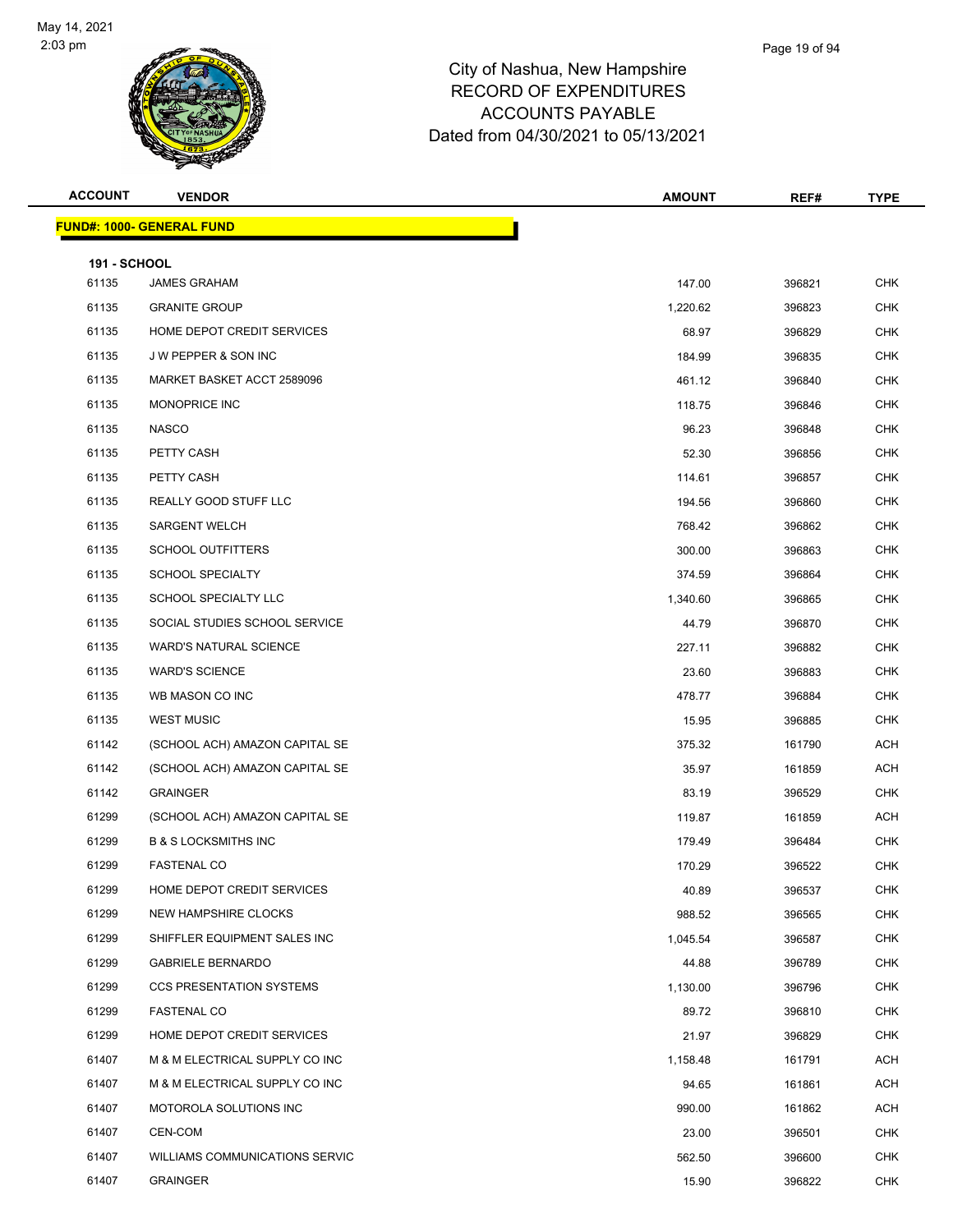

| <b>ACCOUNT</b>               | <b>VENDOR</b>                    | <b>AMOUNT</b>     | REF#             | <b>TYPE</b>              |
|------------------------------|----------------------------------|-------------------|------------------|--------------------------|
|                              | <b>FUND#: 1000- GENERAL FUND</b> |                   |                  |                          |
|                              |                                  |                   |                  |                          |
| <b>191 - SCHOOL</b><br>61407 | INTERSTATE ALL BATTERY CENTER    | 35.40             | 396833           | <b>CHK</b>               |
| 61414                        | F W WEBB COMPANY                 | 395.66            | 396521           | CHK                      |
| 61414                        | <b>HAJOCA CORPORATION</b>        | 1,105.21          | 396531           | <b>CHK</b>               |
| 61414                        | F W WEBB COMPANY                 | 547.54            | 396809           | <b>CHK</b>               |
| 61414                        | <b>HAJOCA CORPORATION</b>        | 135.81            | 396824           | <b>CHK</b>               |
| 61421                        | CAPP INC                         | 1,518.00          | 396496           | <b>CHK</b>               |
| 61421                        | CONTROL TECHNOLOGIES INC         | 631.56            | 396507           | CHK                      |
| 61421                        | SIEMENS INDUSTRY INC             |                   |                  | <b>CHK</b>               |
| 61421                        | TOTAL AIR SUPPLY INC             | 1,986.00<br>82.96 | 396588<br>396594 | <b>CHK</b>               |
| 61428                        | CLEAN-O-RAMA                     | 2,687.31          | 396506           | <b>CHK</b>               |
| 61428                        | IMPERIAL BAG & PAPER CO LLC      |                   | 396540           | <b>CHK</b>               |
| 61428                        | NASHUA WALLPAPER CO INC          | 1,420.16          |                  | CHK                      |
| 61428                        | <b>GRAINGER</b>                  | 217.90            | 396562           | <b>CHK</b>               |
| 61428                        | NASHUA WALLPAPER CO INC          | 576.49            | 396822           |                          |
|                              |                                  | 102.84            | 396849<br>396799 | <b>CHK</b><br><b>CHK</b> |
| 61599                        | COUSINEAU FOREST PRODUCTS        | 1,800.00          |                  |                          |
| 61599                        | SITEONE LANDSCAPE SUPPLY LLC     | 45.06             | 396868           | <b>CHK</b>               |
| 61599                        | UNITED AG & TURF NE              | 66.34             | 396877           | CHK                      |
| 61607                        | (SCHOOL ACH) AMAZON CAPITAL SE   | 213.52            | 161859           | <b>ACH</b>               |
| 61607                        | I.T. INSIDERS                    | 3,246.35          | 396831           | <b>CHK</b>               |
| 61607                        | COMPUTER HUT dba IT INSIDERS     | 934.80            | 396834           | <b>CHK</b>               |
| 61814                        | FOLLETT SCHOOL SOLUTIONS INC     | 1,242.96          | 396524           | <b>CHK</b>               |
| 61814                        | FOLLETT SCHOOL SOLUTIONS INC     | 153.27            | 396814           | CHK                      |
| 61814                        | PERMA-BOUND                      | 13.47             | 396855           | <b>CHK</b>               |
| 61875                        | (SCHOOL ACH) AMAZON CAPITAL SE   | 546.52            | 161790           | ACH                      |
| 61875                        | (SCHOOL ACH) AMAZON CAPITAL SE   | 61.39             | 161859           | ACH                      |
| 61875                        | SCHOOL SPECIALTY LLC             | 145.60            | 396586           | <b>CHK</b>               |
| 61875                        | <b>WILSON LANGUAGE</b>           | 605.56            | 396601           | <b>CHK</b>               |
| 61875                        | RANDOM HOUSE LLC                 | 202.27            | 396858           | <b>CHK</b>               |
| 71221                        | <b>CCS PRESENTATION SYSTEMS</b>  | 219.00            | 396499           | <b>CHK</b>               |
| 71221                        | I.T. INSIDERS                    | 1,744.00          | 396539           | <b>CHK</b>               |
| 71221                        | PRO AV SYSTEMS INC               | 9,365.00          | 396573           | <b>CHK</b>               |
| 71228                        | <b>BLACKBOARD INC</b>            | 2,250.00          | 396489           | CHK                      |
| 71228                        | I.T. INSIDERS                    | 244.00            | 396539           | <b>CHK</b>               |
| 71228                        | <b>NEARPOD INC</b>               | 1,250.00          | 396563           | <b>CHK</b>               |
| 71228                        | AXIS BUSINESS SOLUTIONS          | 16.00             | 396564           | <b>CHK</b>               |
| 71800                        | (SCHOOL ACH) AMAZON CAPITAL SE   | 453.99            | 161859           | ACH                      |
| 71800                        | SCHOOL SPECIALTY LLC             | 389.99            | 396586           | CHK                      |
| 71800                        | VIRCO INC                        | 94,155.00         | 396596           | <b>CHK</b>               |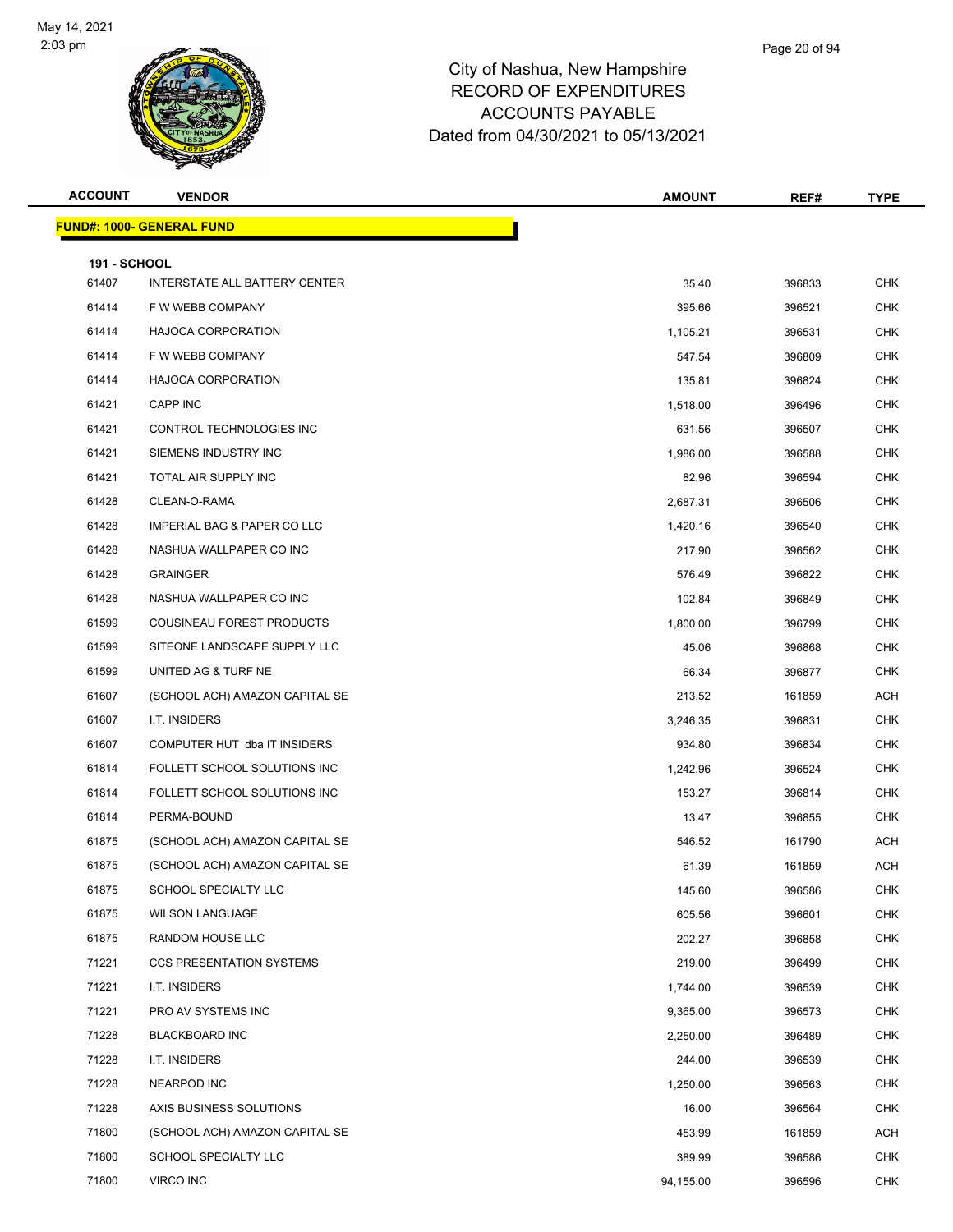

| <b>ACCOUNT</b><br><b>VENDOR</b>               |               | <b>AMOUNT</b>  | REF#   | <b>TYPE</b> |
|-----------------------------------------------|---------------|----------------|--------|-------------|
| <b>FUND#: 1000- GENERAL FUND</b>              |               |                |        |             |
| <b>191 - SCHOOL</b>                           |               |                |        |             |
| 71800<br>WB MASON CO INC                      |               | 1,732.00       | 396598 | <b>CHK</b>  |
| 71999<br>(SCHOOL ACH) AMAZON CAPITAL SE       |               | 325.00         | 161859 | <b>ACH</b>  |
| 71999<br><b>BLAKE GROUP</b>                   |               | 149.00         | 396490 | <b>CHK</b>  |
| 71999<br>CEN-COM                              |               | 1,215.00       | 396501 | <b>CHK</b>  |
| 71999<br><b>E3 DIAGNOSTICS</b>                |               | 4,150.00       | 396518 | <b>CHK</b>  |
| <b>TOTAL 191 - SCHOOL</b>                     |               | \$1,387,258.18 |        |             |
| <b>TOTAL FUND 1000 - GENERAL FUND</b>         |               | \$6,152,737.70 |        |             |
| <b>FUND#: 1001- GF-CAPITAL IMPROVEMENTS</b>   |               |                |        |             |
| <b>152 - FIRE</b>                             |               |                |        |             |
| 81100<br>AE MECHANICAL INC                    | 1100.52.20.01 | 3,640.90       | 396350 | <b>CHK</b>  |
| <b>TOTAL 152 - FIRE</b>                       |               | \$3,640.90     |        |             |
| <b>160 - PW-ADMIN &amp; ENGINEERING</b>       |               |                |        |             |
| FUSS & O'NEILL INC<br>81100                   | 2052.60.18.30 | 3,280.99       | 396394 | <b>CHK</b>  |
| <b>TOTAL 160 - PW-ADMIN &amp; ENGINEERING</b> |               | \$3,280.99     |        |             |
| 161 - STREETS                                 |               |                |        |             |
| 81100<br>GATE CITY FENCE CO INC               | 1057.61.21.30 | 4,375.00       | 396396 | <b>CHK</b>  |
| GATE CITY FENCE CO INC<br>81100               | 1071.77.20.30 | 4,875.00       | 396695 | CHK         |
| <b>TOTAL 161 - STREETS</b>                    |               | \$9,250.00     |        |             |
| <b>181 - COMMUNITY DEVELOPMENT</b>            |               |                |        |             |
| UTILE INC<br>81100                            | 1280.81.20.01 | 30,920.00      | 396769 | <b>CHK</b>  |
| TOTAL 181 - COMMUNITY DEVELOPMENT             |               | \$30,920.00    |        |             |
| <b>191 - SCHOOL</b>                           |               |                |        |             |
| <b>NHPHA</b><br>81100                         | 1075.91.21.30 | 150.00         | 396850 | <b>CHK</b>  |
| <b>TOTAL 191 - SCHOOL</b>                     |               | \$150.00       |        |             |
| TOTAL FUND 1001 - GF-CAPITAL IMPROVEMENTS     |               | \$47,241.89    |        |             |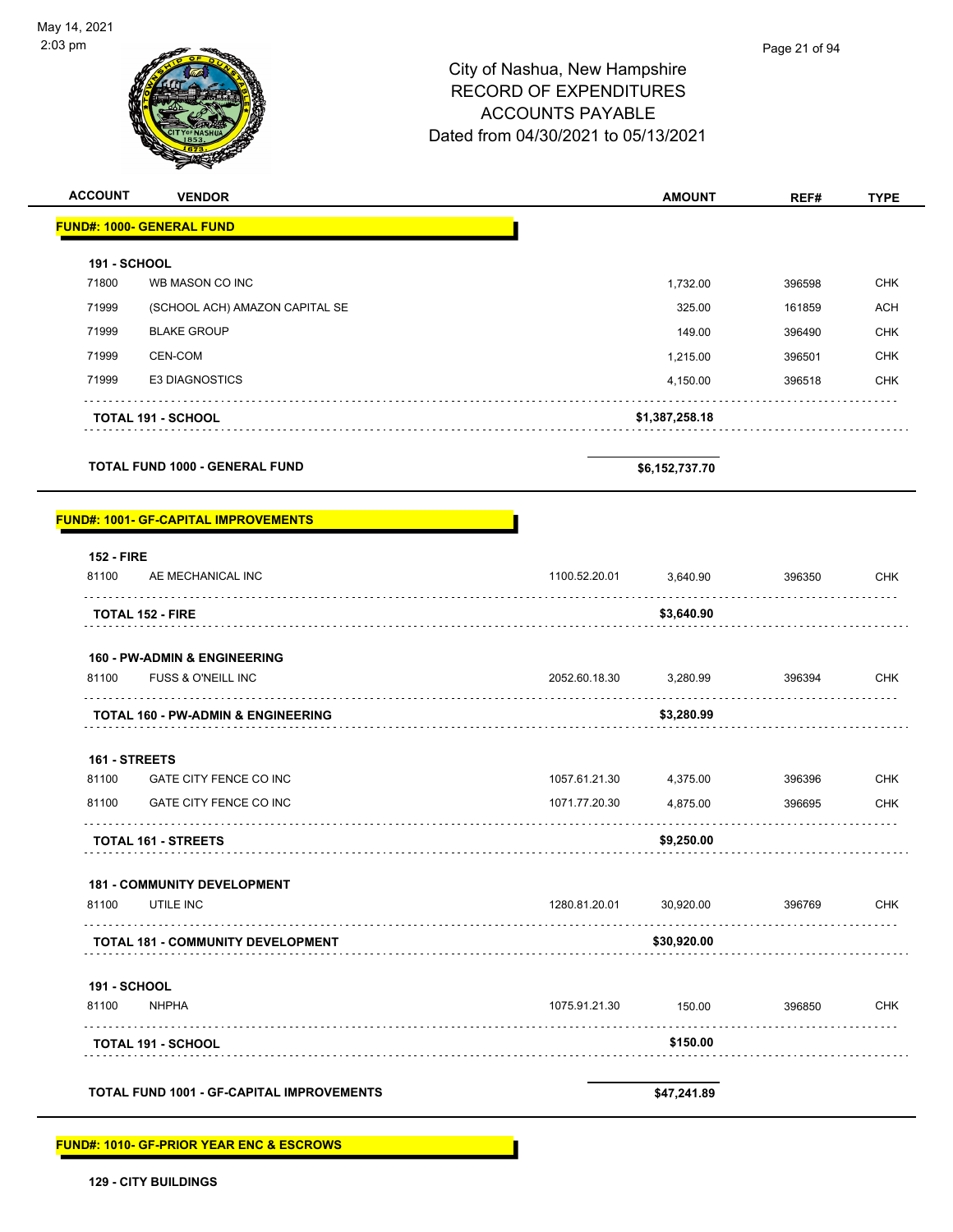| <b>ACCOUNT</b> | <b>VENDOR</b>                                       |               | <b>AMOUNT</b>         | REF#             | <b>TYPE</b> |
|----------------|-----------------------------------------------------|---------------|-----------------------|------------------|-------------|
|                | <b>FUND#: 1010- GF-PRIOR YEAR ENC &amp; ESCROWS</b> |               |                       |                  |             |
|                | <b>129 - CITY BUILDINGS</b>                         |               |                       |                  |             |
| 61428          | AMAZON CAPITAL SERV (CITY ACH)                      |               | 1,208.96              | 161760           | <b>ACH</b>  |
| .              |                                                     |               |                       |                  | .           |
|                | <b>TOTAL 129 - CITY BUILDINGS</b>                   |               | \$1,208.96            |                  |             |
| 134 - GIS      |                                                     |               |                       |                  |             |
| 53142          | <b>CDM SMITH INC</b>                                |               | 690.75                | 396373           | <b>CHK</b>  |
|                |                                                     |               | \$690.75              |                  |             |
|                | <b>TOTAL 134 - GIS</b>                              |               |                       |                  |             |
| 161 - STREETS  |                                                     |               |                       |                  |             |
| 81100          | <b>MILL METALS CORP</b>                             | 1057.61.21.30 | 358.00                | 396719           | <b>CHK</b>  |
|                | <b>TOTAL 161 - STREETS</b>                          |               | \$358.00              |                  |             |
|                |                                                     |               |                       |                  |             |
|                | <b>181 - COMMUNITY DEVELOPMENT</b>                  |               |                       |                  |             |
| 81100          | <b>GUARDIAN ENERGY MANAGEMENT</b>                   | 2130.81.21.30 | 167,139.78            | 396701           | <b>CHK</b>  |
|                | <b>TOTAL 181 - COMMUNITY DEVELOPMENT</b>            |               | \$167,139.78          |                  |             |
|                |                                                     |               |                       |                  |             |
| 81300          | 183 - ECONOMIC DEVELOPMENT                          |               |                       |                  | <b>CHK</b>  |
| 81300          | BEYOND WALLS INC<br>WHITE CAP CONSTRUCTION SUPPLY   |               | 23,950.00<br>5,993.00 | 396365<br>396467 | <b>CHK</b>  |
| 81300          | POSITIVE STREET ART                                 |               | 9,000.00              | 396734           | <b>CHK</b>  |
| 81300          | POSITIVE STREET ART                                 |               | 20,000.00             | 396735           | <b>CHK</b>  |
|                |                                                     |               |                       |                  |             |
|                | <b>TOTAL 183 - ECONOMIC DEVELOPMENT</b>             |               | \$58,943.00           |                  |             |
| 191 - SCHOOL   |                                                     |               |                       |                  |             |
| 53628          | I.T. INSIDERS                                       |               | 75.00                 | 396539           | <b>CHK</b>  |
|                |                                                     |               | \$75.00               |                  |             |
|                | <b>TOTAL 191 - SCHOOL</b>                           |               |                       |                  |             |
|                | TOTAL FUND 1010 - GF-PRIOR YEAR ENC & ESCROWS       |               | \$228,415.49          |                  |             |
|                |                                                     |               |                       |                  |             |
|                | <b>FUND#: 2100- FOOD SERVICES FUND</b>              |               |                       |                  |             |
| 44503          | RON CURRIER                                         |               | 144.00                | 396581           | <b>CHK</b>  |
| 53628          | ASAP FIRE & SAFETY CORP                             |               | 79.00                 | 396483           | <b>CHK</b>  |
| 54487          | <b>BASSETT SERVICES CORPORATION</b>                 |               | 1,396.03              | 396485           | <b>CHK</b>  |
| 54487          | <b>HOBART SERVICE</b>                               |               | 2,103.21              | 396536           | <b>CHK</b>  |
| 55307          | <b>KAREN GUSTIN</b>                                 |               | 17.92                 | 396530           | <b>CHK</b>  |
| 55307          | PAULE RALPH                                         |               | 109.76                | 396576           | <b>CHK</b>  |
| 55307          | ODETTE SLOSEK                                       |               | 88.90                 | 396589           | <b>CHK</b>  |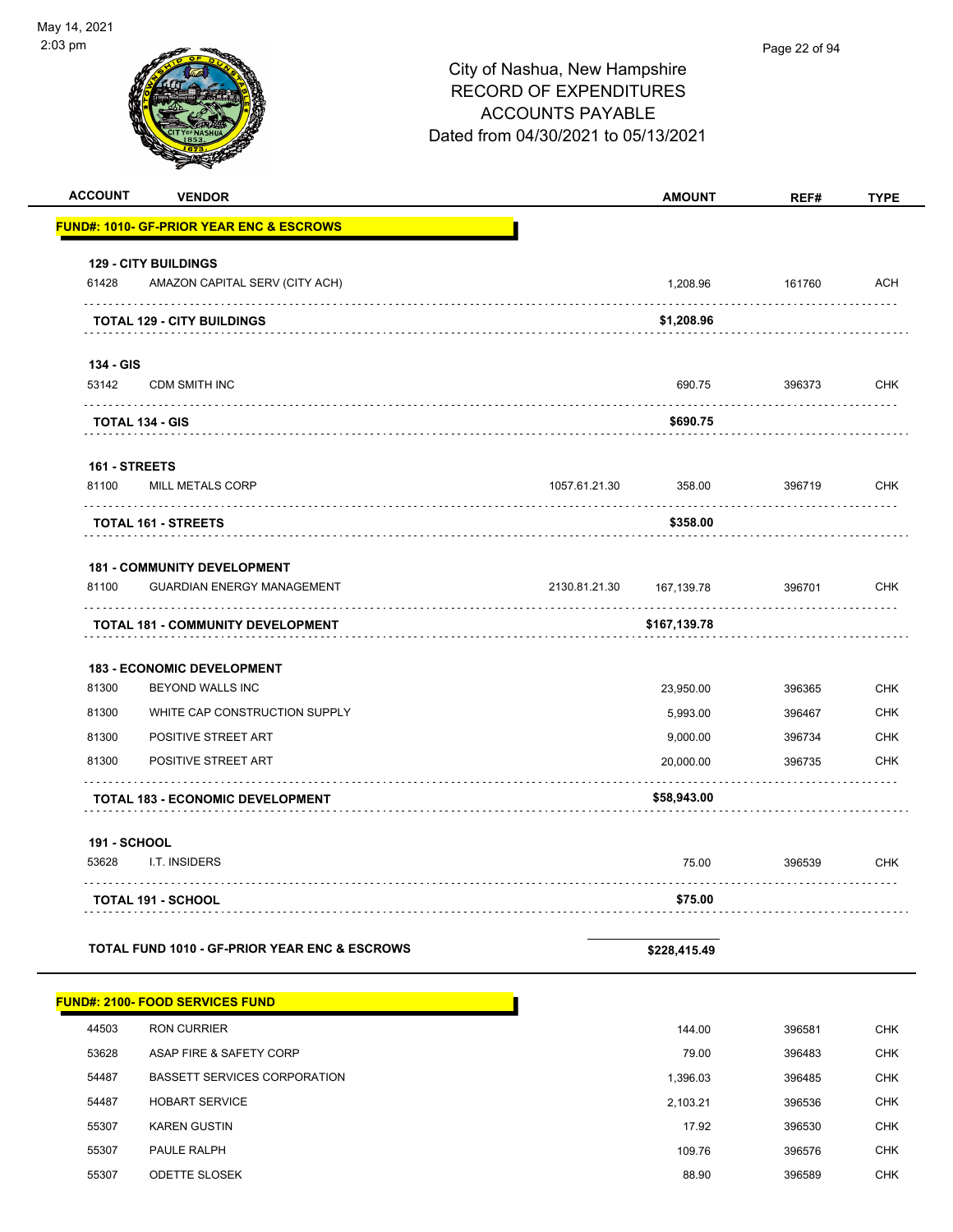

| <b>ACCOUNT</b> | <b>VENDOR</b>                                     | <b>AMOUNT</b> | REF#   | <b>TYPE</b> |
|----------------|---------------------------------------------------|---------------|--------|-------------|
|                | <b>FUND#: 2100- FOOD SERVICES FUND</b>            |               |        |             |
| 55400          | DAHLIA DAIGLE                                     | 398.00        | 396511 | <b>CHK</b>  |
| 61214          | TREASURER ST OF NH - SURPLUS D                    | 1,953.75      | 396478 | <b>CHK</b>  |
| 61214          | <b>BIMBO FOODS BAKERIES INC</b>                   | 1,536.80      | 396488 | <b>CHK</b>  |
| 61214          | DEAN FOODS COMPANY                                | 5,253.45      | 396513 | <b>CHK</b>  |
| 61214          | M SAUNDERS INC                                    | 3,939.92      | 396555 | <b>CHK</b>  |
| 61214          | NORTHCENTER FOODS                                 | 10,040.12     | 396568 | <b>CHK</b>  |
| 61299          | IMPERIAL BAG & PAPER CO LLC                       | 4,297.37      | 396540 | <b>CHK</b>  |
| 71000          | HUBERT COMPANY LLC                                | 176.52        | 396538 | <b>CHK</b>  |
| 71000          | KITTREDGE EQUIPMENT CO - NH                       | 520.56        | 396549 | <b>CHK</b>  |
| 71000          | FORM PLASTICS COMPANY                             | 6,378.60      | 396815 | <b>CHK</b>  |
| 71000          | HUBERT COMPANY LLC                                | 4,815.36      | 396830 | <b>CHK</b>  |
|                | <b>TOTAL FUND 2100 - FOOD SERVICES FUND</b>       | \$43,249.27   |        |             |
|                | <b>FUND#: 2207- ADULT ED/CONTINUING ED</b>        |               |        |             |
| 61135          | <b>JOSTENS INC</b>                                | 72.95         | 396545 | <b>CHK</b>  |
| 61299          | SHEFFIELD POTTERY INC                             | 1,524.00      | 396867 | CHK         |
| 71221          | I.T. INSIDERS                                     | 672.00        | 396539 | <b>CHK</b>  |
|                |                                                   |               |        |             |
|                | <b>TOTAL FUND 2207 - ADULT ED/CONTINUING ED</b>   | \$2,268.95    |        |             |
|                | <b>FUND#: 2212- ATHLETICS REVENUE FUND</b>        |               |        |             |
| 61107          | CHAMPIONS CHOICE INC                              | 656.25        | 396502 | <b>CHK</b>  |
|                | TOTAL FUND 2212 - ATHLETICS REVENUE FUND          | \$656.25      |        |             |
|                | <b>FUND#: 2503- PARKS &amp; REC PROGRAMS FUND</b> |               |        |             |
| 44549          | <b>ERICA LAFORTUNE</b>                            | 130.00        | 396604 | <b>CHK</b>  |
| 44549          | DANEISY HOWARD                                    | 320.00        | 396888 | <b>CHK</b>  |
| 44549          | LAURIE HULSE                                      | 160.00        | 396889 | <b>CHK</b>  |
|                | TOTAL FUND 2503 - PARKS & REC PROGRAMS FUND       | \$610.00      |        |             |
|                |                                                   |               |        |             |
|                | <b>FUND#: 2505- PEG ACCESS CHANNELS FUND</b>      |               |        |             |
| 54114          | SPRAGUE RESOURCES LP                              | 56.82         | 396754 | <b>CHK</b>  |
| 55200          | ALLIANCE FOR COMMUNITY MEDIA                      | 400.00        | 396667 | <b>CHK</b>  |
| 55699          | <b>COMCAST</b>                                    | 10.40         | 396314 | <b>CHK</b>  |
| 55699          | AARDVARK THE DEAN OF CLEAN                        | 195.00        | 396348 | <b>CHK</b>  |
| 55699          | TELVUE CORPORATION                                | 4,424.00      | 396759 | <b>CHK</b>  |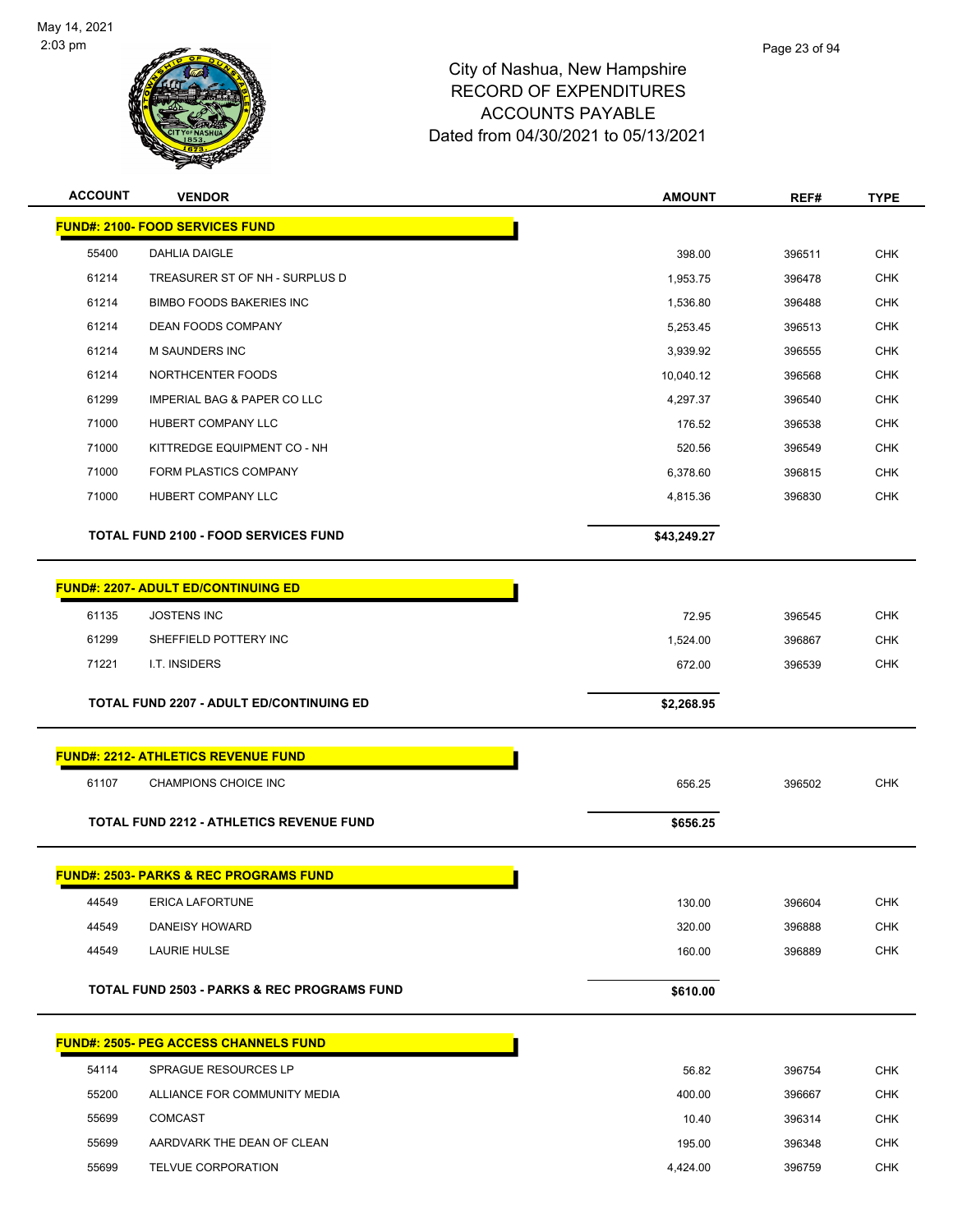| <b>ACCOUNT</b> | <b>VENDOR</b>                                          |               | <b>AMOUNT</b> | REF#   | <b>TYPE</b> |
|----------------|--------------------------------------------------------|---------------|---------------|--------|-------------|
|                | <b>TOTAL FUND 2505 - PEG ACCESS CHANNELS FUND</b>      |               | \$5,086.22    |        |             |
|                | <b>FUND#: 2506- HUNT BLDG FACILITY RENTAL FUND</b>     |               |               |        |             |
| 54100          | <b>EVERSOURCE</b>                                      |               | 541.62        | 396320 | <b>CHK</b>  |
| 54114          | SPRAGUE RESOURCES LP                                   |               | 228.35        | 396754 | <b>CHK</b>  |
| 54487          | STANLEY ELEVATOR CO INC                                |               | 352.00        | 396451 | <b>CHK</b>  |
|                | TOTAL FUND 2506 - HUNT BLDG FACILITY RENTAL FUND       |               | \$1,121.97    |        |             |
|                | <b>FUND#: 2507- FIRE TRAINING FACILITY RENTAL</b>      |               |               |        |             |
| 54821          | UNITED SITE SERVICES                                   |               | 145.97        | 396462 | <b>CHK</b>  |
|                | <b>TOTAL FUND 2507 - FIRE TRAINING FACILITY RENTAL</b> |               | \$145.97      |        |             |
|                | <b>FUND#: 3040- COMMUNICATIONS GRANTS FUND</b>         |               |               |        |             |
| 81300          | MOTOROLA SOLUTIONS INC                                 | 57.1003.18.01 | 10,672.50     | 161847 | <b>ACH</b>  |
|                | <b>TOTAL FUND 3040 - COMMUNICATIONS GRANTS FUND</b>    |               | \$10,672.50   |        |             |
|                | <b>FUND#: 3068- COMMUNITY SERVICES GRANTS FUND</b>     |               |               |        |             |
| 53400          | <b>HIPPOPRESS LLC</b>                                  | 71.1004.20.11 | 750.00        | 396705 | <b>CHK</b>  |
| 54428          | VERIZON - 342053899-005                                | 71.1004.20.11 | 241.33        | 396654 | <b>CHK</b>  |
| 54821          | RIGHTSPACE STORAGE                                     | 71.1004.21.07 | 299.00        | 396312 | <b>CHK</b>  |
| 55699          | <b>HARBOR HOMES INC</b>                                | 71.1006.18.03 | 15,182.00     | 396702 | <b>CHK</b>  |
| 55699          | <b>HARBOR HOMES INC</b>                                | 71.1006.20.01 | 623.00        | 396702 | <b>CHK</b>  |
| 55810          | <b>HARBOR HOMES INC</b>                                | 71.1006.18.03 | 36,977.00     | 396702 | <b>CHK</b>  |
| 61100          | NICOLE CHUTE                                           | 71.1004.21.01 | 19.90         | 396729 | <b>CHK</b>  |
| 61142          | AMAZON CAPITAL SERV (CITY ACH)                         | 71.1004.21.06 | 202.23        | 161823 | ACH         |
| 61142          | AMAZON CAPITAL SERV (CITY ACH)                         | 71.1004.21.07 | 70.04         | 161823 | <b>ACH</b>  |
| 61250          | <b>OUTFRONT MEDIA LLC</b>                              | 71.1004.21.01 | 1,696.00      | 161787 | <b>ACH</b>  |
| 61250          | <b>OUTFRONT MEDIA LLC</b>                              | 71.1099.21.05 | 3,000.00      | 161787 | <b>ACH</b>  |
| 61830          | <b>NHPHA</b>                                           | 71.1004.21.03 | 30.00         | 396648 | <b>CHK</b>  |
| 61910          | <b>IRAIDA MUNOZ</b>                                    | 71.1007.21.01 | 8.00          | 396309 | <b>CHK</b>  |
| 61910          | NICOLE CHUTE                                           | 71.1007.21.01 | 137.27        | 396729 | <b>CHK</b>  |
| 68235          | HARBOR HOMES INC                                       | 71.1006.18.03 | 4,734.00      | 396702 | <b>CHK</b>  |
| 68235          | HARBOR HOMES INC                                       | 71.1006.20.01 | 44.00         | 396702 | <b>CHK</b>  |
| 68332          | NICOLE CHUTE                                           | 71.1004.21.01 | 20.00         | 396729 | <b>CHK</b>  |
| 68332          | PALMERS CLEANERS INC                                   | 71.1004.21.01 | 36.75         | 396731 | <b>CHK</b>  |
| 68332          | PALMERS CLEANERS INC                                   | 71.1004.21.10 | 89.25         | 396731 | <b>CHK</b>  |
| 71000          | NICOLE CHUTE                                           | 71.1004.20.11 | 69.99         | 396729 | <b>CHK</b>  |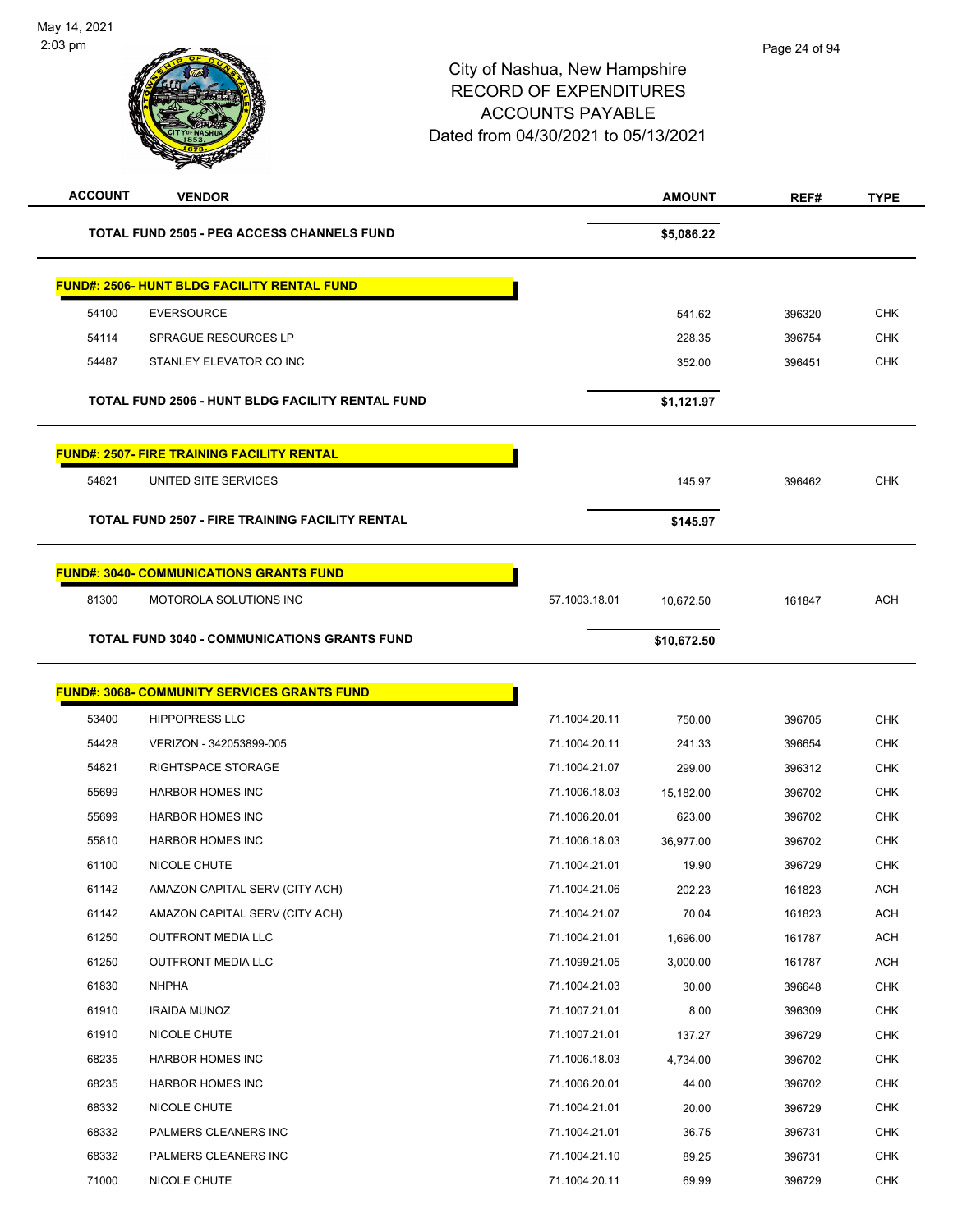

| <b>ACCOUNT</b> | <b>VENDOR</b>                                           |                                | <b>AMOUNT</b>    | REF#             | <b>TYPE</b>                                                        |
|----------------|---------------------------------------------------------|--------------------------------|------------------|------------------|--------------------------------------------------------------------|
|                | <b>FUND#: 3068- COMMUNITY SERVICES GRANTS FUND</b>      |                                |                  |                  |                                                                    |
| 71000          | NICOLE CHUTE                                            | 71.1004.21.01                  | 15.39            | 396729           | <b>CHK</b>                                                         |
|                | <b>TOTAL FUND 3068 - COMMUNITY SERVICES GRANTS FUND</b> |                                | \$64,245.15      |                  |                                                                    |
|                | <b>FUND#: 3070- COMMUNITY HEALTH GRANTS FUND</b>        |                                |                  |                  |                                                                    |
| 61142          | BOUND TREE MEDICAL, LLC                                 | 72.1009.21.01                  | 102.28           | 396369           | <b>CHK</b>                                                         |
| 61250          | <b>ALPHAGRAPHICS</b>                                    | 72.1009.21.01                  | 58.00            | 396353           | <b>CHK</b>                                                         |
|                |                                                         |                                |                  |                  |                                                                    |
|                | TOTAL FUND 3070 - COMMUNITY HEALTH GRANTS FUND          |                                | \$160.28         |                  |                                                                    |
|                | <b>FUND#: 3080- COMMUNITY DEVELOPMENT GRANTS</b>        |                                |                  |                  |                                                                    |
| 54285          | SOLITUDE LAKE MANAGEMENT LLC                            | 2136.81.21.01                  | 1,480.00         | 396751           | <b>CHK</b>                                                         |
|                | TOTAL FUND 3080 - COMMUNITY DEVELOPMENT GRANTS          |                                | \$1,480.00       |                  |                                                                    |
|                | <b>FUND#: 3090- URBAN PROGRAM GRANTS FUND</b>           |                                |                  |                  |                                                                    |
| 54210          | <b>DAD'S ABATEMENT LLC</b>                              | 1092.20.15.04                  | 88,000.00        | 161828           | <b>ACH</b>                                                         |
| 54210          | DAD'S ABATEMENT LLC                                     | 1092.20.15.05                  | 50,000.00        | 161829           | <b>ACH</b>                                                         |
| 54210          | DAD'S ABATEMENT LLC                                     | 1092.20.30.04                  | 24,500.00        | 161828           | <b>ACH</b>                                                         |
| 54210          | DAD'S ABATEMENT LLC                                     | 1092.20.30.05                  | 14,000.00        | 161829           | <b>ACH</b>                                                         |
| 54210          | <b>GREATER NASHUA HABITAT</b>                           | 8410.20.40.401                 | 7,955.07         | 161769           | <b>ACH</b>                                                         |
| 54210          | <b>GREATER NASHUA HABITAT</b>                           | 8410.20.40.401                 | 16,397.48        | 161831           | <b>ACH</b>                                                         |
| 55307          | LAWRENCE PHILLIPS JR                                    | 1092.20.10.20                  | 314.16           | 396411           | <b>CHK</b>                                                         |
| 55614          | HILLSBOROUGH COUNTY REGISTRY                            | 1092.20.10.50                  | 20.51            | 396404           | <b>CHK</b>                                                         |
| 69025          | MUNOZ CONSTRUCTION INC                                  | 8400.21.60.605                 | 950.00           | 161848           | <b>ACH</b>                                                         |
|                | TOTAL FUND 3090 - URBAN PROGRAM GRANTS FUND             |                                | \$202,137.22     |                  |                                                                    |
|                | <b>FUND#: 3120- TRANSIT GRANTS FUND</b>                 |                                |                  |                  |                                                                    |
| 54100          | <b>EVERSOURCE</b>                                       | 5307.21.10.19                  | 228.16           | 396320           | <b>CHK</b>                                                         |
| 54114          | SPRAGUE RESOURCES LP                                    | 5307.21.10.17                  | 366.87           | 396754           | <b>CHK</b>                                                         |
|                | SPRAGUE RESOURCES LP                                    | 5307.21.10.18                  | 657.99           | 396754           | <b>CHK</b>                                                         |
|                |                                                         |                                |                  | 396644           | <b>CHK</b>                                                         |
| 54114          |                                                         |                                |                  |                  |                                                                    |
| 54114<br>54141 | LIBERTY UTILITIES - NH<br>PENNICHUCK WATER WORKS INC    | 5307.21.10.19<br>5307.21.10.19 | 113.08           |                  |                                                                    |
| 54200          | BILLS WORLD CLASS CLEANING SER                          | 5307.21.40.20                  | 57.45            | 396339           |                                                                    |
|                | HOME DEPOT CREDIT SERVICE 3065                          | 5307.21.40.20                  | 900.00           | 396367           |                                                                    |
| 54280          | R G TOMBS DOOR CO INC                                   |                                | 2.27             | 396706           |                                                                    |
| 54280<br>54421 | CONWAY TECHNOLOGY GROUP                                 | 5307.21.40.20<br>5307.21.10.10 | 535.95<br>237.03 | 396737<br>396377 | <b>CHK</b><br><b>CHK</b><br><b>CHK</b><br><b>CHK</b><br><b>CHK</b> |
| 55109          | CONSOLIDATED COMMUNICATIONS                             | 5307.21.10.10                  | 70.00            | 396315           | <b>CHK</b>                                                         |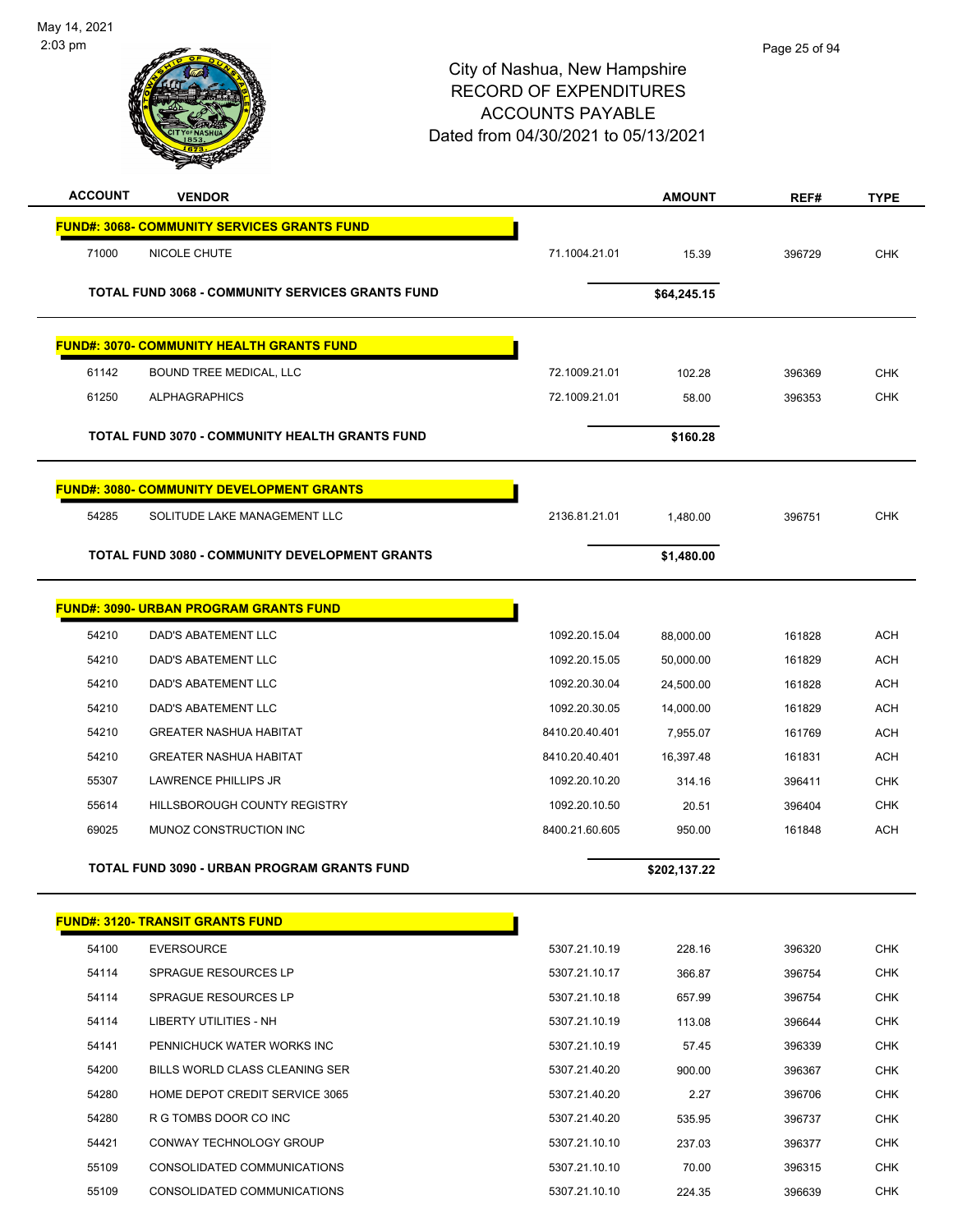

| <b>ACCOUNT</b> | <b>VENDOR</b>                           |               | <b>AMOUNT</b> | REF#   | <b>TYPE</b> |
|----------------|-----------------------------------------|---------------|---------------|--------|-------------|
|                | <b>FUND#: 3120- TRANSIT GRANTS FUND</b> |               |               |        |             |
| 55690          | FIRST TRANSIT INC                       | 5307.21.10.10 | 44,487.00     | 161767 | <b>ACH</b>  |
| 55690          | FIRST TRANSIT INC                       | 5307.21.10.35 | 100,505.94    | 161767 | <b>ACH</b>  |
| 55690          | FIRST TRANSIT INC                       | 5307.21.10.40 | 30,335.39     | 161767 | <b>ACH</b>  |
| 61107          | CINTAS #016                             | 5307.21.40.20 | 54.56         | 396375 | <b>CHK</b>  |
| 61107          | CINTAS#016                              | 5307.21.40.20 | 57.17         | 396683 | <b>CHK</b>  |
| 61299          | <b>CAMILLE PATTISON</b>                 | 5307.21.10.30 | 30.00         | 396732 | <b>CHK</b>  |
| 61299          | AMAZON CAPITAL SERV (CITY ACH)          | 5307.21.40.50 | 17.23         | 161823 | ACH         |
| 61299          | <b>FASTENAL CO</b>                      | 5307.21.40.50 | 7.99          | 396392 | <b>CHK</b>  |
| 61299          | HOME DEPOT CREDIT SERVICE 3065          | 5307.21.40.50 | 25.86         | 396406 | <b>CHK</b>  |
| 61299          | <b>SANEL NAPA</b>                       | 5307.21.40.50 | 294.33        | 396440 | <b>CHK</b>  |
| 61299          | <b>FASTENAL CO</b>                      | 5307.21.40.50 | 31.66         | 396692 | <b>CHK</b>  |
| 61299          | HOME DEPOT CREDIT SERVICE 3065          | 5307.21.40.50 | 94.41         | 396706 | <b>CHK</b>  |
| 61300          | <b>CITY OF NASHUA</b>                   | 5307.21.10.10 | 32.75         | 396630 | <b>CHK</b>  |
| 61300          | <b>CITY OF NASHUA</b>                   | 5307.21.10.30 | 2,319.91      | 396630 | <b>CHK</b>  |
| 61307          | DENNIS K BURKE INC                      | 5307.21.10.30 | 21,911.03     | 396689 | <b>CHK</b>  |
| 61310          | ALTERNATIVE VEHICLE SERVICE GR          | 5307.21.10.30 | 16,848.56     | 161761 | ACH         |
| 61428          | HOME DEPOT CREDIT SERVICE 3065          | 5307.21.10.30 | 16.89         | 396706 | <b>CHK</b>  |
| 61615          | AMAZON CAPITAL SERV (CITY ACH)          | 5307.21.10.30 | 149.37        | 161760 | <b>ACH</b>  |
| 61615          | LUMINATOR TECHNOLOGY GROUP              | 5307.21.10.30 | 300.00        | 161775 | <b>ACH</b>  |
| 61799          | DATTCO, INC                             | 5307.21.40.35 | 683.02        | 396380 | <b>CHK</b>  |
| 61799          | <b>GILLIG LLC</b>                       | 5307.21.40.35 | 1,169.93      | 396398 | <b>CHK</b>  |
| 61799          | <b>SANEL NAPA</b>                       | 5307.21.40.35 | 701.84        | 396440 | <b>CHK</b>  |
| 61799          | DATTCO, INC                             | 5307.21.40.35 | 246.96        | 396688 | <b>CHK</b>  |
| 61799          | GILLIG LLC                              | 5307.21.40.35 | 291.73        | 396696 | <b>CHK</b>  |
| 61799          | SPORTWORKS NORTHWEST INC                | 5307.21.40.35 | 61.99         | 396753 | <b>CHK</b>  |
| 61799          | SANEL NAPA                              | 5307.21.40.40 | 228.34        | 396440 | <b>CHK</b>  |
| 61799          | <b>QUIRK GM PARTS DEPOT</b>             | 5307.21.40.40 | 185.19        | 396736 | <b>CHK</b>  |
| 61799          | <b>SANEL NAPA</b>                       | 5307.21.40.55 | 78.54         | 396440 | <b>CHK</b>  |
| 81500          | MACMULKIN CHEVROLET INC                 | 5339.21.90.02 | 31,359.00     | 396412 | <b>CHK</b>  |
|                |                                         |               |               |        |             |

#### **TOTAL FUND 3120 - TRANSIT GRANTS FUND \$255,919.74**

|       | FUND#: 3800- SCHOOL GRANTS FUND_   |                 |           |        |            |
|-------|------------------------------------|-----------------|-----------|--------|------------|
| 53614 | <b>CUMBERLAND THERAPY SERVICES</b> | 91.39521.022190 | 6.337.50  | 396509 | <b>CHK</b> |
| 53628 | CASSIE YACKLEY, PSY.D PLLC         | 91.03499.992212 | 470.00    | 396498 | <b>CHK</b> |
| 53628 | ACADEMY FOR SCIENCE AND DESIGN     | 91.03950.022190 | 420.00    | 396784 | <b>CHK</b> |
| 53628 | <b>JESSICA GORHAN</b>              | 91.30820.991490 | 1.890.00  | 396543 | <b>CHK</b> |
| 53628 | FOCUS CARE INC                     | 91.37621.231100 | 70.000.00 | 396813 | <b>CHK</b> |
| 53628 | <b>STEVE BLUNT</b>                 | 91.37621.231249 | 175.00    | 396790 | <b>CHK</b> |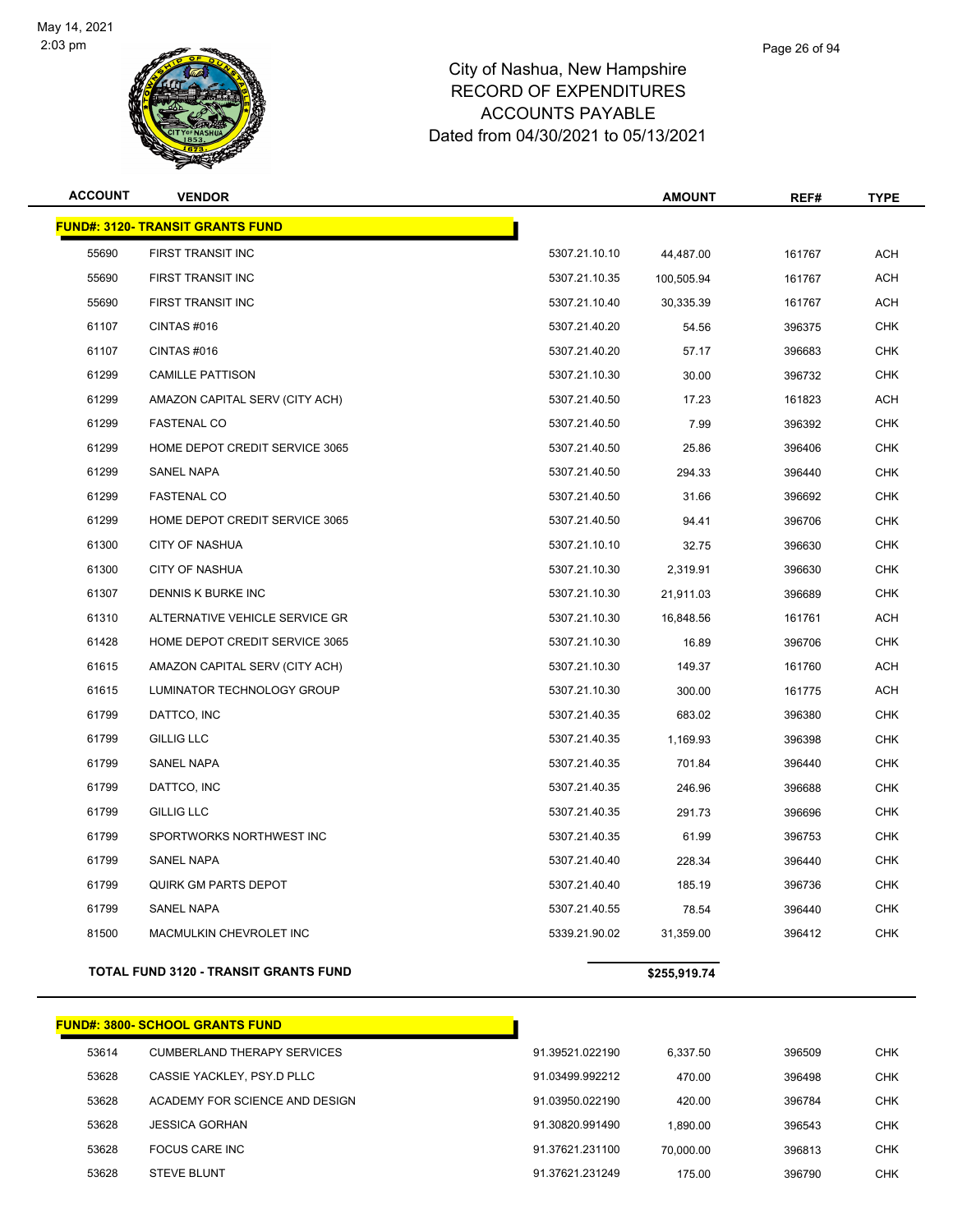

| <b>ACCOUNT</b> | <b>VENDOR</b>                          |                 | <b>AMOUNT</b> | REF#   | <b>TYPE</b> |
|----------------|----------------------------------------|-----------------|---------------|--------|-------------|
|                | <b>FUND#: 3800- SCHOOL GRANTS FUND</b> |                 |               |        |             |
| 53628          | <b>BOYS &amp; GIRLS CLUB OF</b>        | 91.37621.991490 | 655.00        | 396493 | <b>CHK</b>  |
| 53628          | <b>BAYSTATE INTERPRETING</b>           | 91.37720.991265 | 207.75        | 396787 | <b>CHK</b>  |
| 53628          | <b>BRIGHTSTAR CARE</b>                 | 91.39821.991210 | 977.50        | 396794 | <b>CHK</b>  |
| 53628          | ELITE STAFFING OF USA LLC              | 91.39821.991210 | 13,650.00     | 396808 | CHK         |
| 55500          | <b>CONSTANT FREQUENCY LLC</b>          | 91.35321.991600 | 4,000.00      | 396798 | <b>CHK</b>  |
| 55690          | LEE MERCIER                            | 91.37621.991244 | 246.40        | 396551 | <b>CHK</b>  |
| 61135          | <b>SCHOOL SPECIALTY LLC</b>            | 91.34521.991490 | 497.55        | 396586 | <b>CHK</b>  |
| 61135          | (SCHOOL ACH) AMAZON CAPITAL SE         | 91.34621.991490 | 998.45        | 161790 | ACH         |
| 61135          | (SCHOOL ACH) AMAZON CAPITAL SE         | 91.34621.991490 | 28.98         | 161859 | ACH         |
| 61135          | <b>SCHOOL SPECIALTY LLC</b>            | 91.34621.991490 | 199.02        | 396586 | <b>CHK</b>  |
| 61135          | WB MASON CO INC                        | 91.34621.991490 | 57.42         | 396884 | CHK         |
| 61135          | (SCHOOL ACH) AMAZON CAPITAL SE         | 91.37621.091100 | 100.88        | 161790 | <b>ACH</b>  |
| 61135          | KAPLAN EARLY LEARNING CO               | 91.37621.231249 | 2,702.93      | 396546 | <b>CHK</b>  |
| 61299          | (SCHOOL ACH) AMAZON CAPITAL SE         | 91.03959.021210 | 2,611.69      | 161859 | ACH         |
| 61299          | OTC BRANDS INC                         | 91.03959.021210 | 52.94         | 396472 | <b>CHK</b>  |
| 61299          | <b>CURRICULUM ASSOCIATES LLC</b>       | 91.03959.021210 | 480.48        | 396801 | <b>CHK</b>  |
| 61299          | ORTON GILLINGHAM ONLINE ACADEM         | 91.03959.021210 | 434.70        | 396852 | <b>CHK</b>  |
| 61299          | <b>READING WITH TLC</b>                | 91.03959.021210 | 435.94        | 396859 | <b>CHK</b>  |
| 61299          | SCHOOL SPECIALTY LLC                   | 91.03959.021210 | 52.63         | 396865 | <b>CHK</b>  |
| 61299          | <b>WILSON LANGUAGE</b>                 | 91.03959.021210 | 982.15        | 396886 | <b>CHK</b>  |
| 61299          | <b>WAL-MART</b>                        | 91.35321.991600 | 117.00        | 396597 | CHK         |
| 61299          | <b>WAL-MART</b>                        | 91.35321.991600 | 157.74        | 396881 | <b>CHK</b>  |
| 61299          | CLEAN-O-RAMA                           | 91.39821.992130 | 13,658.08     | 396506 | <b>CHK</b>  |
| 61299          | <b>GLOBAL INDUSTRIAL EQUIPMENT</b>     | 91.39821.992130 | 272.86        | 396818 | <b>CHK</b>  |
| 61299          | <b>JR ASSOCIATES LLC</b>               | 91.39821.992130 | 1,821.35      | 396837 | <b>CHK</b>  |
| 61807          | AKJ EDUCATION                          | 91.37621.161100 | 3,240.12      | 396480 | <b>CHK</b>  |
| 61875          | WAL-MART                               | 91.37621.091241 | 1,459.71      | 396881 | CHK         |
| 61875          | PIONEER VALLEY BOOKS                   | 91.37621.151100 | 6,750.00      | 396572 | CHK         |
| 61875          | <b>SCHOLASTIC INC</b>                  | 91.37621.151100 | 568.50        | 396582 | CHK         |
| 61875          | UNITED PARCEL SERVICE                  | 91.37621.151100 | 24.96         | 396782 | <b>CHK</b>  |
| 61875          | <b>BOOKSOURCE INC</b>                  | 91.37621.151100 | 1,907.21      | 396792 | CHK         |
| 71221          | TWO WAY RADIO GEAR INC                 | 91.34521.991490 | 4,502.50      | 396876 | <b>CHK</b>  |
| 71221          | TWO WAY RADIO GEAR INC                 | 91.34621.991490 | 1,802.50      | 396876 | <b>CHK</b>  |
| 71221          | I.T. INSIDERS                          | 91.35321.991600 | 448.00        | 396539 | CHK         |
| 71221          | I.T. INSIDERS                          | 91.35321.991602 | 213.50        | 396539 | <b>CHK</b>  |
| 71221          | I.T. INSIDERS                          | 91.39821.991100 | 13,080.00     | 396831 | CHK         |
| 71228          | ELECTUDE USA LLC                       | 91.39021.041300 | 3,700.28      | 396807 | CHK         |
| 71228          | TECHNICAL EDUCATION SOLUTIONS          | 91.39021.041300 | 2,500.00      | 396873 | <b>CHK</b>  |
| 71228          | I.T. INSIDERS                          | 91.39821.991100 | 1,830.00      | 396831 | <b>CHK</b>  |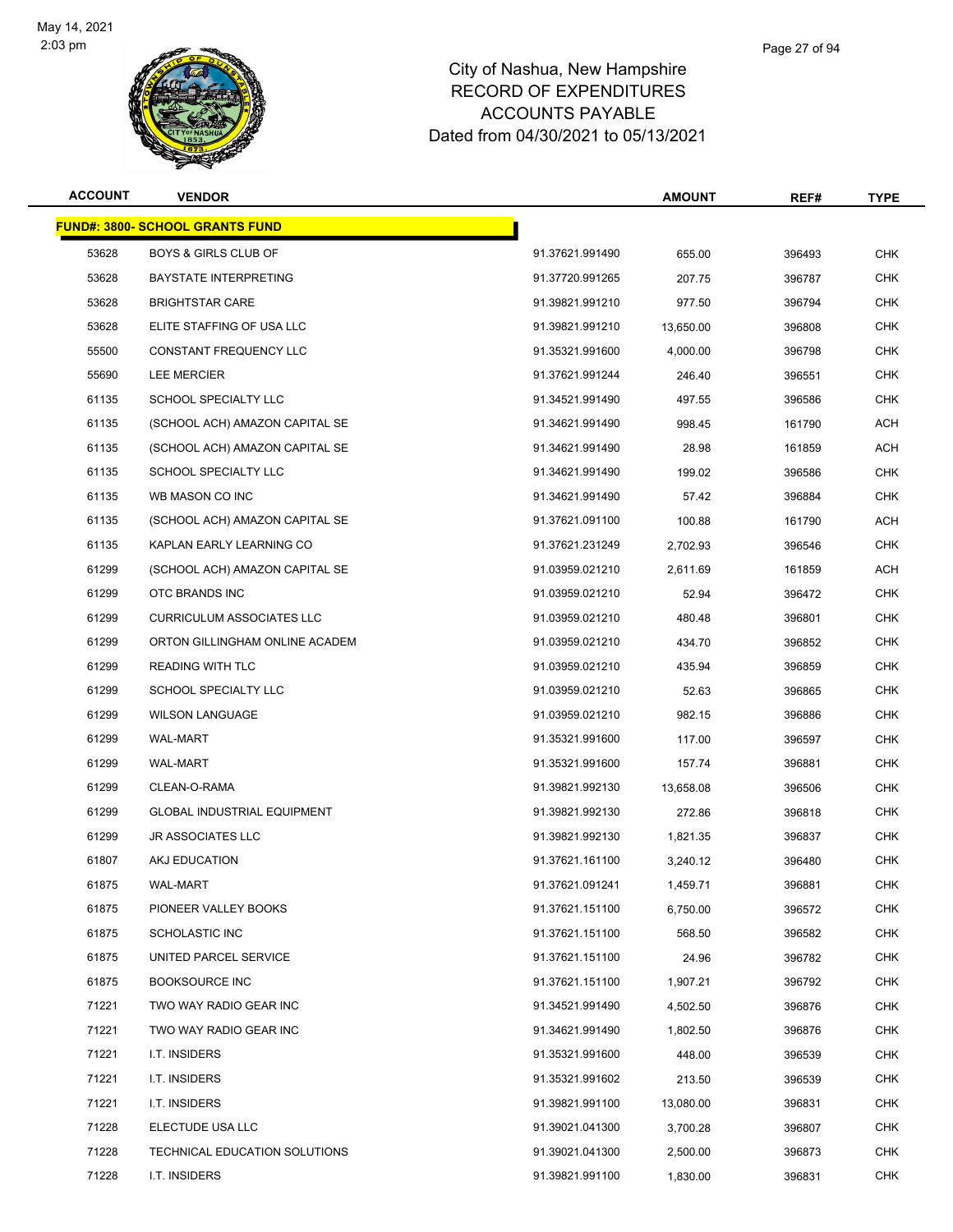

| <b>ACCOUNT</b> | <b>VENDOR</b>                                     |                 | <b>AMOUNT</b> | REF#   | <b>TYPE</b> |
|----------------|---------------------------------------------------|-----------------|---------------|--------|-------------|
|                | <b>FUND#: 3800- SCHOOL GRANTS FUND</b>            |                 |               |        |             |
| 71999          | I.T. INSIDERS                                     | 91.35321.991602 | 478.50        | 396539 | <b>CHK</b>  |
| 71999          | (SCHOOL ACH) AMAZON CAPITAL SE                    | 91.39021.041300 | 904.60        | 161859 | <b>ACH</b>  |
| 71999          | ALTERNATIVE SALES CORP                            | 91.39021.041300 | 6,577.00      | 396482 | <b>CHK</b>  |
| 71999          | I.T. INSIDERS                                     | 91.39821.992690 | 2,736.00      | 396539 | <b>CHK</b>  |
|                |                                                   |                 |               |        |             |
|                | TOTAL FUND 3800 - SCHOOL GRANTS FUND              |                 | \$177,415.32  |        |             |
|                | <b>FUND#: 3810- FOOD SERVICE GRANTS FUND</b>      |                 |               |        |             |
| 61214          | M SAUNDERS INC                                    | 91.30921.093120 | 419.20        | 396555 | <b>CHK</b>  |
| 61214          | <b>M SAUNDERS INC</b>                             | 91.30921.113120 | 350.35        | 396555 | <b>CHK</b>  |
| 61214          | <b>M SAUNDERS INC</b>                             | 91.30921.123120 | 482.30        | 396555 | <b>CHK</b>  |
| 61214          | <b>M SAUNDERS INC</b>                             | 91.30921.143120 | 442.75        | 396555 | <b>CHK</b>  |
| 61214          | <b>M SAUNDERS INC</b>                             | 91.30921.153120 | 648.85        | 396555 | <b>CHK</b>  |
| 61214          | <b>M SAUNDERS INC</b>                             | 91.30921.163120 | 1,502.35      | 396555 | CHK         |
| 61214          | <b>M SAUNDERS INC</b>                             | 91.30921.183120 | 486.25        | 396555 | <b>CHK</b>  |
| 61214          | M SAUNDERS INC                                    | 91.30921.203120 | 325.28        | 396555 | <b>CHK</b>  |
| 61299          | <b>IMPERIAL BAG &amp; PAPER CO LLC</b>            | 91.30921.113120 | 52.08         | 396540 | <b>CHK</b>  |
|                | <b>TOTAL FUND 3810 - FOOD SERVICE GRANTS FUND</b> |                 | \$4,709.41    |        |             |
|                |                                                   |                 |               |        |             |
|                | <b>FUND#: 4020- POLICE DRUG ENFORCEMENT FUND</b>  |                 |               |        |             |
| 45422          | STATE OF NH                                       |                 | 4,720.00      | 396341 | <b>CHK</b>  |
|                | TOTAL FUND 4020 - POLICE DRUG ENFORCEMENT FUND    |                 | \$4,720.00    |        |             |
|                | <u>FUND#: 4022- US TREASURY FORFEITURE FUND</u>   |                 |               |        |             |
| 71000          | RAY ALLEN MANUFACTURING LLC                       |                 | 540.90        | 161789 | <b>ACH</b>  |
| 71000          | RAY ALLEN MANUFACTURING LLC                       |                 | 199.98        | 161854 | <b>ACH</b>  |
|                |                                                   |                 |               |        |             |
|                | TOTAL FUND 4022 - US TREASURY FORFEITURE FUND     |                 | \$740.88      |        |             |
|                | <u> FUND#: 4025- DOJ DRUG FORFEITURE FUND</u>     |                 |               |        |             |
| 55699          | <b>TRANSUNION RISK &amp; ALTERNATIVE</b>          |                 | 186.50        | 396456 | <b>CHK</b>  |
| 55699          | <b>COMCAST</b>                                    |                 | 355.35        | 396638 | <b>CHK</b>  |
| 61799          | NORTHERN FOREIGN CAR PARTS INC                    |                 | 369.18        | 396428 | <b>CHK</b>  |
| 61799          | CARPARTS DISTRIBUTION CENTER,                     |                 | 24.12         | 396679 | <b>CHK</b>  |
| 61799          | <b>GRAPPONE AUTOMOTIVE GROUP</b>                  |                 | 248.14        | 396700 | <b>CHK</b>  |
| 61799          | MAYNARD & LESIEUR INC                             |                 | 198.80        | 396716 | CHK         |
| 61799          |                                                   |                 | 270.94        | 396723 | <b>CHK</b>  |
|                | NASHUA HYUNDAI                                    |                 |               |        |             |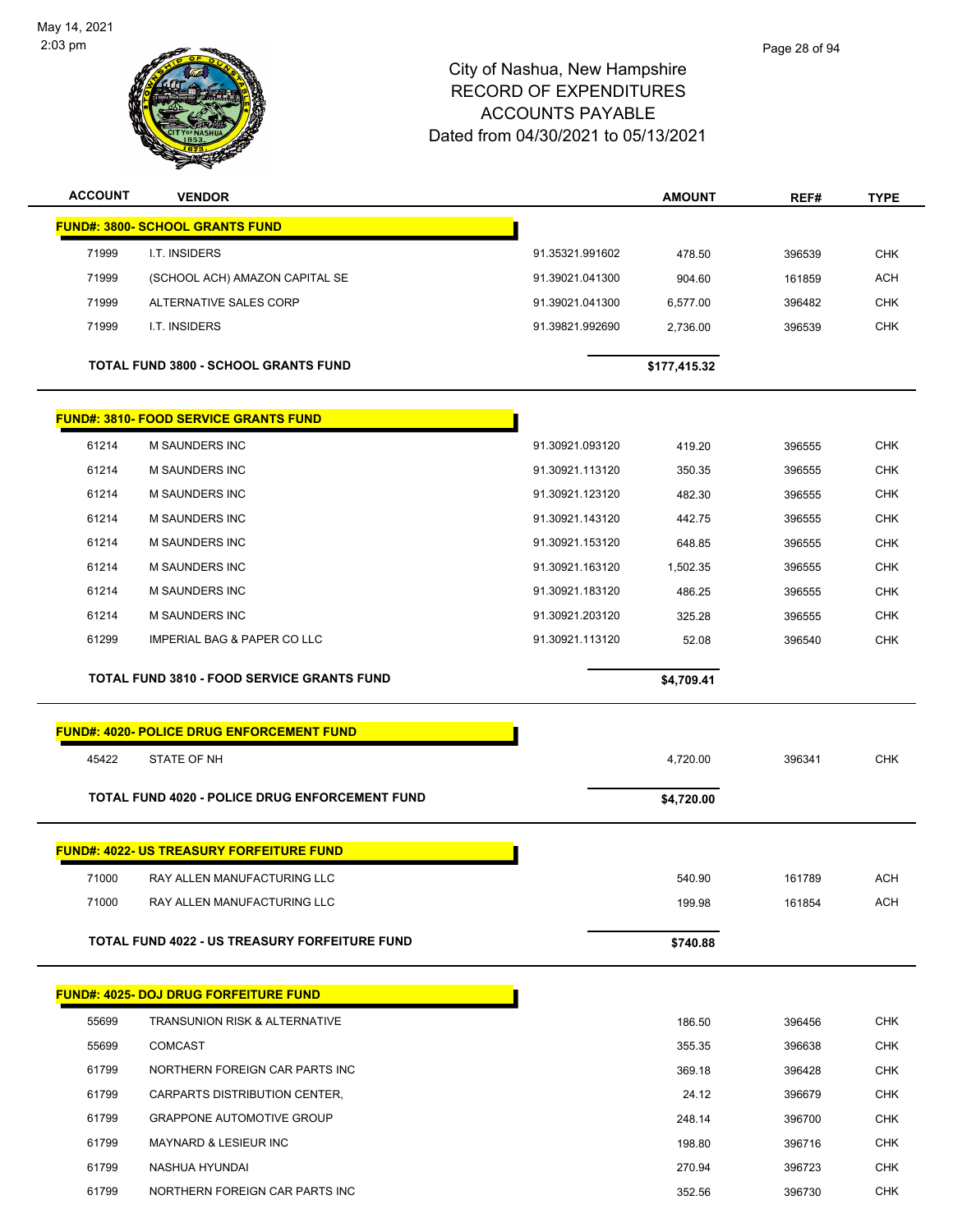

| <b>ACCOUNT</b> | <b>VENDOR</b>                                          | <b>AMOUNT</b>               | REF#   | <b>TYPE</b> |
|----------------|--------------------------------------------------------|-----------------------------|--------|-------------|
|                | <b>FUND#: 4025- DOJ DRUG FORFEITURE FUND</b>           |                             |        |             |
| 61799          | SULLIVAN TIRE COMPANY                                  | 389.28                      | 396757 | <b>CHK</b>  |
| 71000          | <b>GOVCONNECTION INC</b>                               | 8,061.36                    | 161768 | <b>ACH</b>  |
| 71000          | <b>TESSCO INC</b>                                      | 123.63                      | 396454 | <b>CHK</b>  |
|                | <b>TOTAL FUND 4025 - DOJ DRUG FORFEITURE FUND</b>      | \$10,579.86                 |        |             |
|                | <b>FUND#: 4053- FIRE REGIONAL HAZMAT FUND</b>          |                             |        |             |
| 71000          | MCKESSON MEDICAL-SURGICAL                              | 393.03                      | 161780 | <b>ACH</b>  |
| 71000          | <b>NEW PIG CORPORATION</b>                             | 407.18                      | 161849 | <b>ACH</b>  |
| 71000          | FIREMATIC SUPPLY CO INC                                | 104.00                      | 396694 | <b>CHK</b>  |
|                | TOTAL FUND 4053 - FIRE REGIONAL HAZMAT FUND            | \$904.21                    |        |             |
|                | <b>FUND#: 4085- NASHUA RIVERWALK TIF DISTRICT</b>      |                             |        |             |
| 53107          | VANASSE HANGEN BRUSTLIN INC                            | 12,568.21                   | 396463 | <b>CHK</b>  |
|                | <b>TOTAL FUND 4085 - NASHUA RIVERWALK TIF DISTRICT</b> | \$12,568.21                 |        |             |
|                | <b>FUND#: 4090- LIB-LOST/DAMAGED BOOK FINES</b>        |                             |        |             |
| 61814          | MIDWEST TAPE LLC                                       | 91.76                       | 161783 | <b>ACH</b>  |
| 61814          | MIDWEST TAPE LLC                                       | 48.68                       | 161845 | <b>ACH</b>  |
| 71800          | <b>TUCKER LIBRARY INTERIORS LLC</b>                    | 7,883.07                    | 396764 | <b>CHK</b>  |
|                | <b>TOTAL FUND 4090 - LIB-LOST/DAMAGED BOOK FINES</b>   | \$8,023.51                  |        |             |
|                | <b>FUND#: 4601- EDA CARES ACT RLF</b>                  |                             |        |             |
| 15100          | <b>STONES SOCIAL</b>                                   | 50,000.00                   | 396313 | CHK         |
| 15100          | <b>ESPRESSO PIZZA</b>                                  | 33,200.00                   | 396389 | CHK         |
| 15100          | <b>EVOLUTION BARBERSHOP</b>                            | 23,645.00                   | 396390 | CHK         |
|                | <b>TOTAL FUND 4601 - EDA CARES ACT RLF</b>             | \$106,845.00                |        |             |
|                | <b>FUND#: 5050- CAP PROJECTS-COMMUNICATIONS</b>        |                             |        |             |
| 55699          | GATE CITY FENCE CO INC                                 | 2008.57.15.01<br>144.00     | 396695 | <b>CHK</b>  |
| 81300          | MOTOROLA SOLUTIONS INC                                 | 2008.57.15.01<br>10,672.50  | 161784 | <b>ACH</b>  |
|                | TOTAL FUND 5050 - CAP PROJECTS-COMMUNICATIONS          | \$10,816.50                 |        |             |
|                | FUND#: 5060- CAPITAL PROJECTS-COMM HEALTH              |                             |        |             |
| 81200          | MARTINI NORTHERN LLC                                   | 1004.71.19.30<br>408,434.00 | 161840 | <b>ACH</b>  |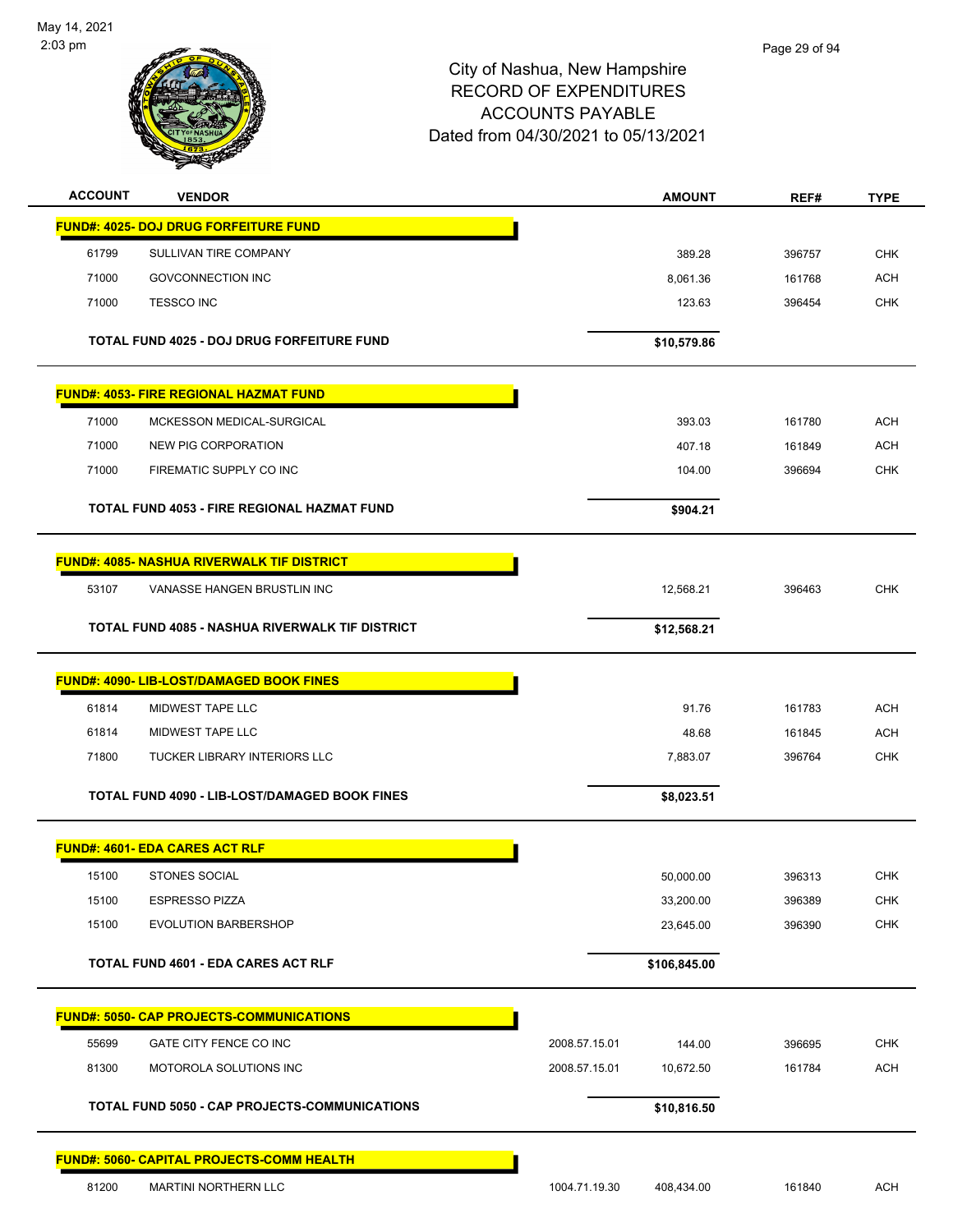

| <b>ACCOUNT</b> | <b>VENDOR</b>                                      |               | <b>AMOUNT</b> | REF#   | <b>TYPE</b> |
|----------------|----------------------------------------------------|---------------|---------------|--------|-------------|
|                | <b>FUND#: 5060- CAPITAL PROJECTS-COMM HEALTH</b>   |               |               |        |             |
| 81200          | <b>DENNIS MIRES PA</b>                             | 1004.71.19.30 | 3,000.00      | 396690 | <b>CHK</b>  |
|                | TOTAL FUND 5060 - CAPITAL PROJECTS-COMM HEALTH     |               | \$411,434.00  |        |             |
|                | <b>FUND#: 5090- CAPITAL PROJECTS-HYDROELECTRIC</b> |               |               |        |             |
| 81200          | NORMANDEAU ASSOCIATES INC                          | 2201.70.20.30 | 14,102.00     | 161786 | <b>ACH</b>  |
|                | TOTAL FUND 5090 - CAPITAL PROJECTS-HYDROELECTRIC   |               | \$14,102.00   |        |             |
|                | <u> FUND#: 5200- CAPITAL PROJECTS-PUBLIC WORKS</u> |               |               |        |             |
| 81704          | HAYNER / SWANSON INC                               | 2055.60.20.30 | 15,756.42     | 161770 | <b>ACH</b>  |
| 81704          | SUNSHINE PAVING CORPORATION                        | 2055.60.21.30 | 420,116.97    | 161855 | <b>ACH</b>  |
|                | TOTAL FUND 5200 - CAPITAL PROJECTS-PUBLIC WORKS    |               | \$435,873.39  |        |             |
|                | <b>FUND#: 5700- CAP PROJECTS-BROAD ST PARKWAY</b>  |               |               |        |             |
| 81700          | <b>HCSO</b>                                        | 1061.60.05.65 | 817.00        | 396703 | <b>CHK</b>  |
| 81700          | PENNICHUCK WATER WORKS INC                         | 1061.60.07.55 | 864.26        | 396339 | <b>CHK</b>  |
| 81700          | <b>EVERSOURCE</b>                                  | 1061.60.11.10 | 698.24        | 396320 | CHK         |
| 81700          | PENNICHUCK WATER WORKS INC                         | 1061.60.11.10 | 59.47         | 396339 | <b>CHK</b>  |
| 81700          | <b>LIBERTY UTILITIES - NH</b>                      | 1061.60.11.10 | 106.07        | 396645 | CHK         |
| 81700          | <b>SPRAGUE RESOURCES LP</b>                        | 1061.60.11.10 | 2,119.63      | 396754 | <b>CHK</b>  |
|                | TOTAL FUND 5700 - CAP PROJECTS-BROAD ST PARKWAY    |               | \$4,664.67    |        |             |
|                | <b>FUND#: 5800- SCHOOL CAPITAL PROJECTS FUND</b>   |               |               |        |             |
| 81200          | HARVEY CONSTRUCTION CORP                           | 1175.91.19.31 | 303,571.15    | 396826 | <b>CHK</b>  |
| 81200          | <b>WILLIAMS SCOTSMAN INC</b>                       | 1175.91.19.32 | 7,985.00      | 161793 | <b>ACH</b>  |
| 81200          | ALLIED UNIVERSAL TECHNOLOGY                        | 1175.91.19.32 | 19,769.52     | 396481 | <b>CHK</b>  |
| 81200          | HARVEY CONSTRUCTION CORP                           | 1175.91.19.32 | 505,468.43    | 396532 | <b>CHK</b>  |
|                | TOTAL FUND 5800 - SCHOOL CAPITAL PROJECTS FUND     |               | \$836,794.10  |        |             |
|                | <b>FUND#: 6000- SOLID WASTE FUND</b>               |               |               |        |             |
| 53107          | CHEMSERVE ENVIRONMENTAL ANALYS                     |               | 11,697.75     | 396374 | <b>CHK</b>  |
| 53107          | TRC ENVIROMENTAL CORPORATION                       |               | 5,937.00      | 396457 | <b>CHK</b>  |
| 54100          | <b>EVERSOURCE</b>                                  |               | 1,538.18      | 396320 | <b>CHK</b>  |
| 54200          | BILLS WORLD CLASS CLEANING SER                     |               | 780.00        | 396367 | <b>CHK</b>  |
| 54280          | SULLIVAN ENVIRONMENTAL INC                         |               | 2,355.61      | 396756 | <b>CHK</b>  |
| 54280          | WILDCO-PES                                         |               | 222.95        | 396774 | <b>CHK</b>  |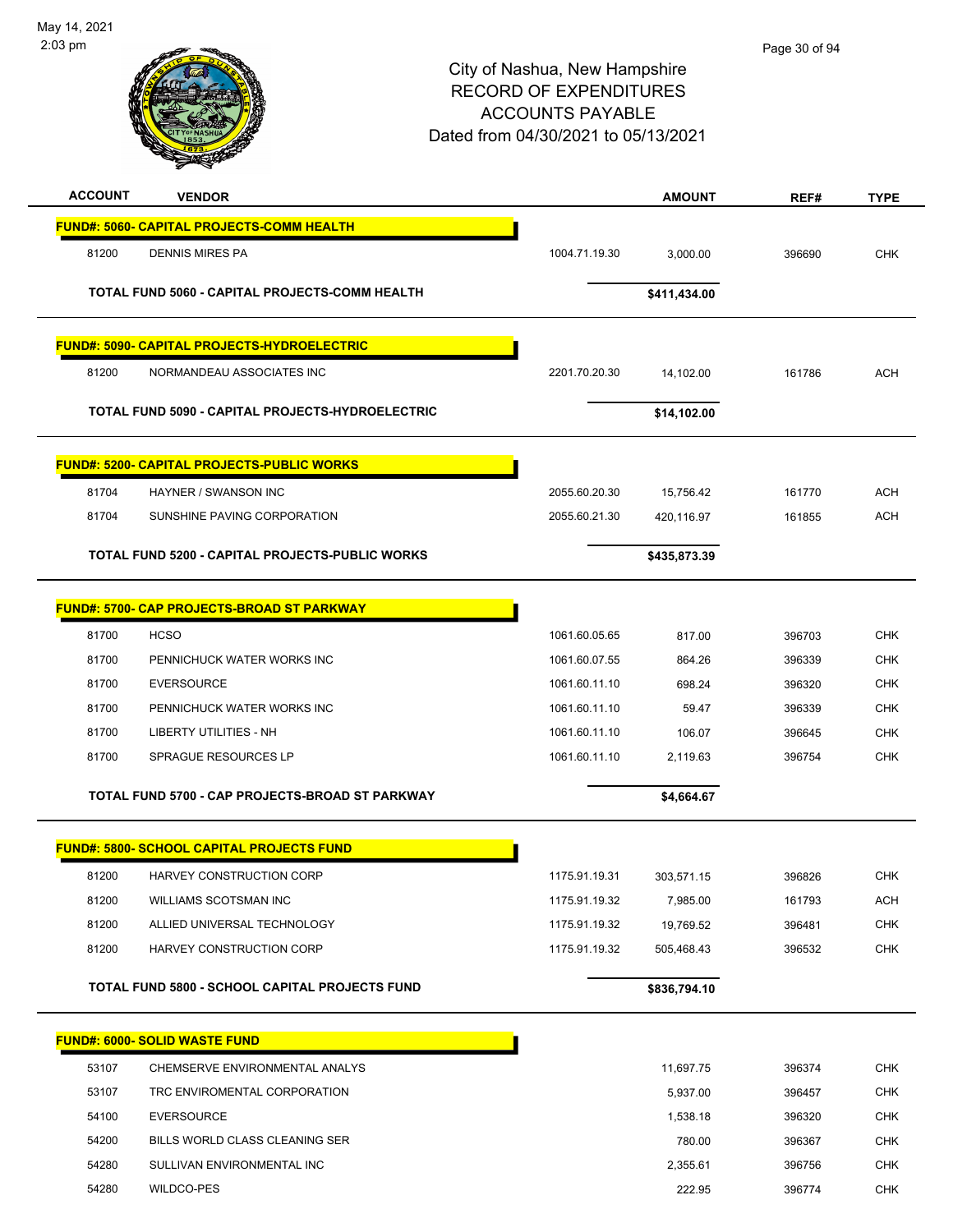

| <b>ACCOUNT</b> | <b>VENDOR</b>                             | <b>AMOUNT</b> | REF#   | <b>TYPE</b> |
|----------------|-------------------------------------------|---------------|--------|-------------|
|                | <b>FUND#: 6000- SOLID WASTE FUND</b>      |               |        |             |
| 54421          | CONWAY TECHNOLOGY GROUP                   | 152.25        | 396377 | <b>CHK</b>  |
| 54600          | THE HOPE GROUP                            | 41.31         | 161771 | <b>ACH</b>  |
| 54600          | MCDEVITT TRUCKS INC                       | 169.38        | 161779 | <b>ACH</b>  |
| 54600          | MCNEILUS TRUCK & MANUFACTURING            | 1,562.16      | 161842 | <b>ACH</b>  |
| 54600          | C <sub>2</sub> ALT FUELS                  | 4,881.00      | 396371 | <b>CHK</b>  |
| 54600          | CARPARTS DISTRIBUTION CENTER,             | 132.49        | 396372 | <b>CHK</b>  |
| 54600          | ENVIRONMENTAL EQUIPMENT SALES             | 1,411.09      | 396388 | <b>CHK</b>  |
| 54600          | <b>TURF DEPOT</b>                         | 772.30        | 396459 | <b>CHK</b>  |
| 54600          | ATG MANCHESTER LLC                        | 710.64        | 396669 | <b>CHK</b>  |
| 54600          | C <sub>2</sub> ALT FUELS                  | 1,650.00      | 396678 | <b>CHK</b>  |
| 54600          | CARPARTS DISTRIBUTION CENTER,             | 613.90        | 396679 | <b>CHK</b>  |
| 54600          | MACMULKIN CHEVROLET INC                   | 17.47         | 396714 | <b>CHK</b>  |
| 54625          | <b>D &amp; R TOWING INC</b>               | 95.00         | 396379 | <b>CHK</b>  |
| 55109          | CONSOLIDATED COMMUNICATIONS               | 41.25         | 396639 | <b>CHK</b>  |
| 55607          | UNITED PARCEL SERVICE                     | 544.26        | 396344 | <b>CHK</b>  |
| 55607          | UNITED PARCEL SERVICE                     | 777.18        | 396653 | CHK         |
| 55699          | <b>INTERSTATE REFRIGERANT</b>             | 468.00        | 161834 | <b>ACH</b>  |
| 55699          | <b>VEOLIA ES TECHNICAL SOLUTIONS</b>      | 1,550.28      | 396464 | <b>CHK</b>  |
| 61107          | CINTAS#016                                | 51.60         | 396375 | <b>CHK</b>  |
| 61110          | ALECS SHOE STORE INC                      | 110.00        | 396665 | <b>CHK</b>  |
| 61307          | SHATTUCK MALONE OIL CO                    | 1,454.96      | 396446 | CHK         |
| 61307          | SHATTUCK MALONE OIL CO                    | 15,155.51     | 396748 | <b>CHK</b>  |
| 61428          | <b>NEW ENGLAND PAPER &amp; SUPPLY</b>     | 365.00        | 396422 | <b>CHK</b>  |
| 61705          | MAYNARD & LESIEUR INC                     | 4,136.58      | 396413 | <b>CHK</b>  |
|                | <b>TOTAL FUND 6000 - SOLID WASTE FUND</b> | \$59,395.10   |        |             |
|                |                                           |               |        |             |

# **FUND#: 6200- WASTEWATER FUND**

| 21775 | <b>CITY OF NASHUA</b>               | 786.40   | 396907 | <b>CHK</b> |
|-------|-------------------------------------|----------|--------|------------|
| 44597 | <b>HILLSBOROUGH COUNTY REGISTRY</b> | 124.08   | 396704 | <b>CHK</b> |
| 53107 | EASTERN ANALYTICAL INC              | 32.50    | 396386 | <b>CHK</b> |
| 53467 | <b>MAILINGS UNLIMITED</b>           | 4,324.41 | 161778 | <b>ACH</b> |
| 53467 | <b>MAILINGS UNLIMITED</b>           | 966.55   | 161839 | ACH        |
| 54100 | <b>EVERSOURCE</b>                   | 1,358.12 | 396320 | <b>CHK</b> |
| 54114 | LIBERTY UTILITIES - NH              | 64.29    | 396327 | <b>CHK</b> |
| 54114 | LIBERTY UTILITIES - NH              | 3,670.55 | 396329 | <b>CHK</b> |
| 54114 | LIBERTY UTILITIES - NH              | 3,449.73 | 396330 | <b>CHK</b> |
| 54114 | <b>LIBERTY UTILITIES - NH</b>       | 65.06    | 396331 | <b>CHK</b> |
| 54114 | LIBERTY UTILITIES - NH              | 74.36    | 396332 | <b>CHK</b> |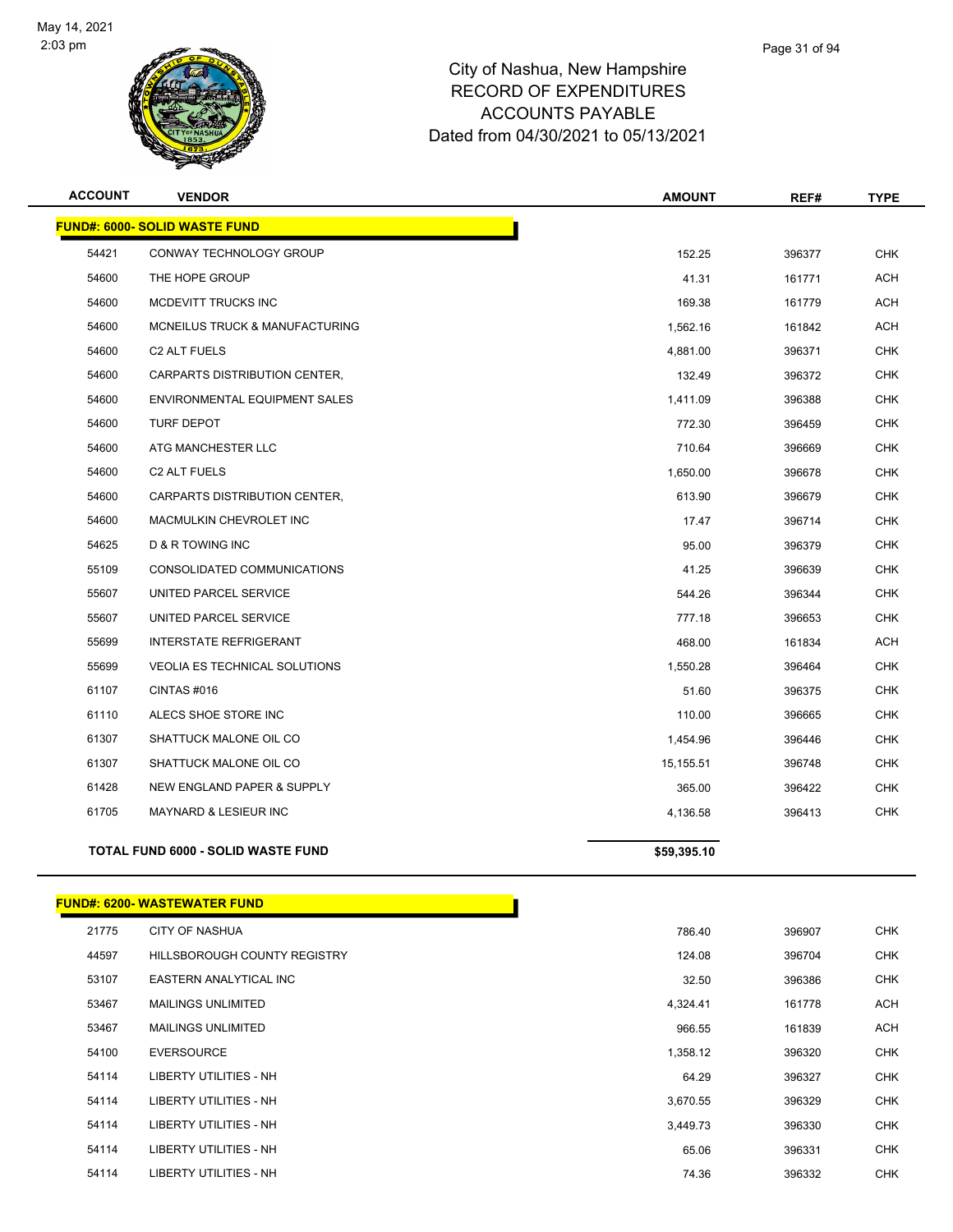

| <b>ACCOUNT</b> | <b>VENDOR</b>                       | <b>AMOUNT</b> | REF#   | <b>TYPE</b> |
|----------------|-------------------------------------|---------------|--------|-------------|
|                | <b>FUND#: 6200- WASTEWATER FUND</b> |               |        |             |
| 54114          | <b>SPRAGUE RESOURCES LP</b>         | 5,676.96      | 396754 | <b>CHK</b>  |
| 54141          | PENNICHUCK WATER WORKS INC          | 25.15         | 396339 | <b>CHK</b>  |
| 54300          | <b>BROX INDUSTRIES INC</b>          | 618.86        | 161763 | <b>ACH</b>  |
| 54300          | CONTINENTAL PAVING INC              | 599.90        | 396376 | <b>CHK</b>  |
| 54300          | E J PRESCOTT INC                    | 731.20        | 396691 | <b>CHK</b>  |
| 54421          | CONWAY TECHNOLOGY GROUP             | 42.00         | 396377 | <b>CHK</b>  |
| 54487          | <b>BCV SYSTEMS</b>                  | 8,150.00      | 161762 | <b>ACH</b>  |
| 54487          | M & M ELECTRICAL SUPPLY CO INC      | 454.18        | 161776 | <b>ACH</b>  |
| 54487          | M & M ELECTRICAL SUPPLY CO INC      | 96.72         | 161837 | <b>ACH</b>  |
| 54487          | <b>MOTION INDUSTRIES INC</b>        | 61.94         | 161846 | <b>ACH</b>  |
| 54487          | XYLEM WATER SOLUTIONS USA INC       | 21,554.13     | 161858 | <b>ACH</b>  |
| 54487          | F W WEBB COMPANY                    | 3,698.99      | 396391 | <b>CHK</b>  |
| 54487          | FIRST ELECTRIC MOTOR SERVICE        | 27,530.00     | 396393 | <b>CHK</b>  |
| 54487          | <b>MILL METALS CORP</b>             | 475.00        | 396418 | <b>CHK</b>  |
| 54487          | UNITED AG & TURF NE                 | (12.20)       | 396461 | <b>CHK</b>  |
| 54487          | ATLANTIC FLUID TECHNOLOGY INC       | 6,424.45      | 396670 | <b>CHK</b>  |
| 54487          | <b>GRAINGER</b>                     | 897.89        | 396698 | <b>CHK</b>  |
| 54600          | CARPARTS DISTRIBUTION CENTER,       | 23.42         | 396372 | <b>CHK</b>  |
| 54600          | <b>SANEL NAPA</b>                   | 16.03         | 396439 | <b>CHK</b>  |
| 54600          | SANEL NAPA                          | 12.35         | 396441 | <b>CHK</b>  |
| 54600          | SANITARY EQUIPMENT CO INC           | 10,459.44     | 396443 | <b>CHK</b>  |
| 54600          | SANITARY EQUIPMENT CO INC           | 2,428.66      | 396745 | <b>CHK</b>  |
| 54828          | US BANK EQUIPMENT FINANCE           | 123.14        | 396768 | <b>CHK</b>  |
| 55109          | CONSOLIDATED COMMUNICATIONS         | 89.42         | 396639 | <b>CHK</b>  |
| 55109          | <b>FIRSTLIGHT</b>                   | 116.25        | 396641 | <b>CHK</b>  |
| 55118          | VERIZON WIRELESS-342053899-003      | 120.03        | 396346 | <b>CHK</b>  |
| 55514          | PATRICK CARR                        | 60.00         | 396302 | <b>CHK</b>  |
| 55699          | <b>AMETEK BROOKFIELD</b>            | 940.00        | 161826 | <b>ACH</b>  |
| 55699          | <b>WOOD ENVIRONMENT &amp;</b>       | 2,400.00      | 161857 | <b>ACH</b>  |
| 55699          | <b>CRYSTAL ROCK</b>                 | 207.21        | 396316 | <b>CHK</b>  |
| 55699          | NEW HAMPSHIRE HYDRAULICS INC        | 350.00        | 396424 | <b>CHK</b>  |
| 61100          | WB MASON CO INC                     | 291.80        | 396466 | <b>CHK</b>  |
| 61100          | WB MASON CO INC                     | 3.27          | 396773 | CHK         |
| 61107          | ALECS SHOE STORE INC                | 220.00        | 396665 | <b>CHK</b>  |
| 61107          | CINTAS #016                         | 255.01        | 396683 | <b>CHK</b>  |
| 61149          | <b>VWR INTERNATIONAL</b>            | 430.50        | 396465 | <b>CHK</b>  |
| 61149          | <b>VWR INTERNATIONAL</b>            | 281.36        | 396772 | <b>CHK</b>  |
| 61156          | <b>BORDEN &amp; REMINGTON CORP</b>  | 3,888.64      | 161825 | <b>ACH</b>  |
| 61156          | JCI JONES CHEMICAL INC              | 1,934.74      | 396710 | <b>CHK</b>  |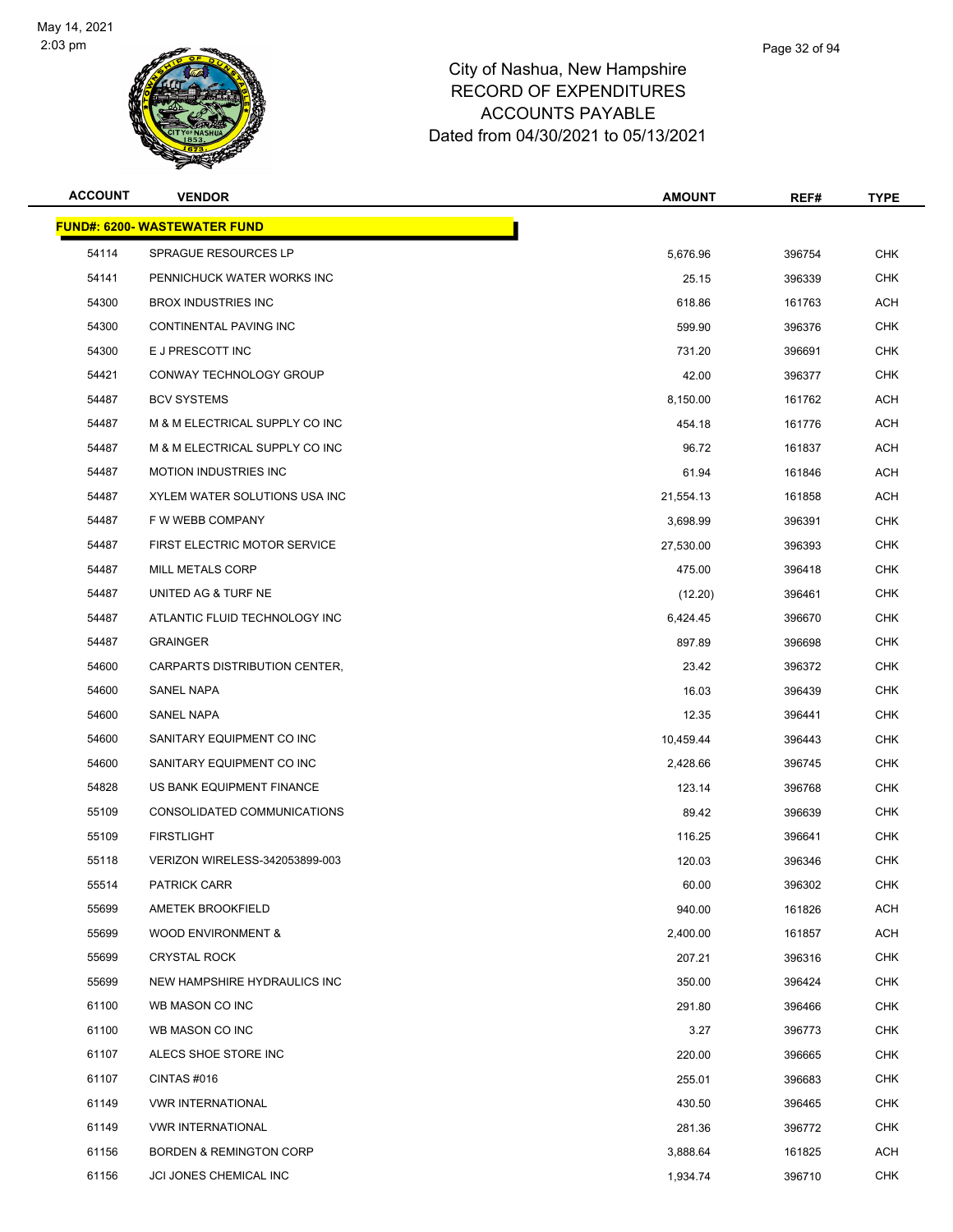

|    | Page 33 of 94 |
|----|---------------|
| rρ |               |

| <b>ACCOUNT</b> | <b>VENDOR</b>                            |               | <b>AMOUNT</b> | REF#   | <b>TYPE</b> |
|----------------|------------------------------------------|---------------|---------------|--------|-------------|
|                | <b>FUND#: 6200- WASTEWATER FUND</b>      |               |               |        |             |
| 61156          | POLYDYNE INC                             |               | 5.617.98      | 396733 | <b>CHK</b>  |
| 61299          | AMAZON CAPITAL SERV (CITY ACH)           |               | 238.87        | 161760 | <b>ACH</b>  |
| 61299          | ARCSOURCE INC                            |               | 206.76        | 396355 | <b>CHK</b>  |
| 61299          | F W WEBB COMPANY                         |               | 213.21        | 396391 | <b>CHK</b>  |
| 61299          | <b>SANEL NAPA</b>                        |               | 72.54         | 396439 | <b>CHK</b>  |
| 61299          | <b>FASTENAL CO</b>                       |               | 213.30        | 396692 | <b>CHK</b>  |
| 61299          | <b>VWR INTERNATIONAL</b>                 |               | 981.32        | 396772 | <b>CHK</b>  |
| 71000          | <b>VULCAN INDUSTRIES INC</b>             |               | 3,660.65      | 396771 | <b>CHK</b>  |
| 71025          | <b>FASTENAL CO</b>                       |               | 108.90        | 396692 | <b>CHK</b>  |
| 81200          | F W WEBB COMPANY                         |               | 4,983.96      | 396391 | <b>CHK</b>  |
| 81300          | SOUTHWORTH-MILTON INC                    | 2044.69.18.30 | 6,300.00      | 396752 | <b>CHK</b>  |
| 81700          | DEFELICE CORPORATION                     | 1052.69.17.30 | 11,072.62     | 161819 | <b>ACH</b>  |
| 81700          | SUNSHINE PAVING CORPORATION              | 1052.69.18.30 | 46,410.00     | 161855 | <b>ACH</b>  |
|                | <b>TOTAL FUND 6200 - WASTEWATER FUND</b> |               | \$196,672.60  |        |             |

|       | <b>FUND#: 6500- PROPERTY &amp; CASUALTY FUND</b> |          |
|-------|--------------------------------------------------|----------|
| 55307 | <b>ROSS DUGAS</b>                                |          |
| 59207 | APPLE NASHUA LLC                                 |          |
| 59207 | <b>CPTE NASHUA</b>                               |          |
| 59207 | NASHUA RADIOLOGY PA                              |          |
| 59207 | NORTHEASTERN SURGICAL                            |          |
| 59207 | PERFORMANCE REHAB INC                            |          |
| 59207 | PINNACLE REHABILITATION                          |          |
| 59207 | PRECISION MEDICAL PRODUCTS                       |          |
| 59207 | SO NH REGIONAL MEDICAL CENTER                    |          |
| 59207 | ST JOSEPH HOSPITAL                               |          |
| 59207 | ST LUKE'S CHARLTON TOBEY HOSP                    | 762.00   |
| 59207 | SOUTHCOAST PHYSICIANS                            | 7,402.93 |
| 59207 | APPLE NASHUA LLC                                 | 1,038.32 |
| 59207 | CONCORD ORTHOPEDICS PA                           | 395.00   |
| 59207 | <b>COREY MCCORMACK</b>                           | 297.12   |
| 59207 | ELLIOT PHYSICIANS NETWORK INC                    | 666.00   |
| 59207 | ELLIOT PROFESSIONAL SERVICES                     | 389.00   |
| 59207 | <b>FOUR SEASONS ORTHOPEDIC CENTER</b>            | 920.25   |
| 59207 | INJURED WORKERS PHARMACY LLC                     | 582.44   |
| 59207 | NASHUA RADIOLOGY PA                              | 121.00   |
| 59207 | SOUTHCOAST PHYSICIANS                            | 683.00   |
| 59207 | ST JOSEPH HOSPITAL                               | 177.00   |
|       |                                                  |          |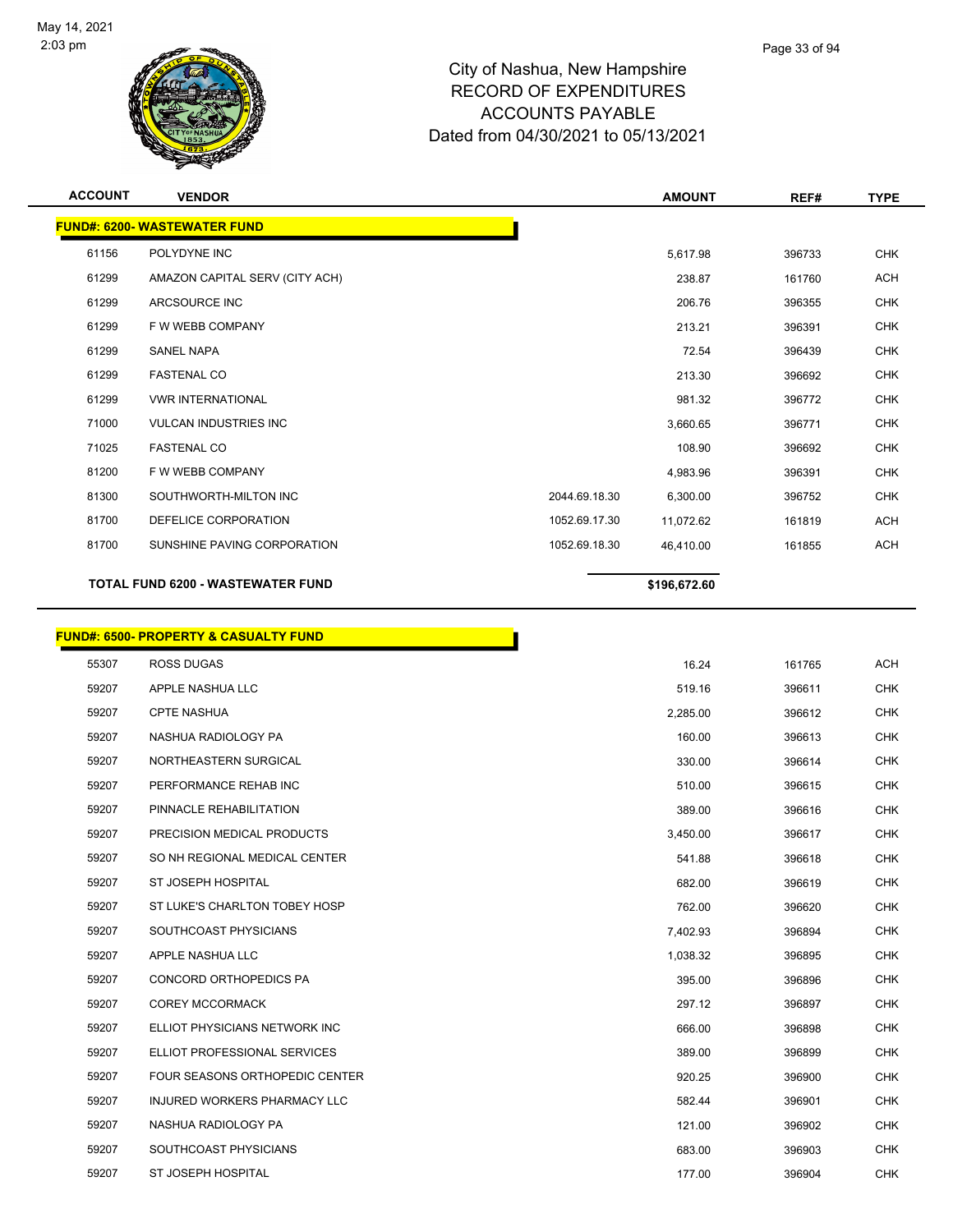

| Page 34 of 94 |
|---------------|
|               |

| <b>ACCOUNT</b> | <b>VENDOR</b>                                         | <b>AMOUNT</b> | REF#   | <b>TYPE</b> |
|----------------|-------------------------------------------------------|---------------|--------|-------------|
|                | <b>FUND#: 6500- PROPERTY &amp; CASUALTY FUND</b>      |               |        |             |
| 59207          | ZYNEX MEDICAL INC                                     | 1,702.92      | 396905 | <b>CHK</b>  |
| 61100          | WB MASON CO INC                                       | 172.06        | 396773 | <b>CHK</b>  |
| 68360          | <b>RESTORATION 1 OF WINDHAM</b>                       | 7,750.00      | 396739 | <b>CHK</b>  |
|                | <b>TOTAL FUND 6500 - PROPERTY &amp; CASUALTY FUND</b> | \$31,942.32   |        |             |

# **FUND#: 6600- BENEFITS SELF INSURANCE FUND** 21500 ITT HARTFORD 39,244.85 161730 ACH 21503 ITT HARTFORD 9,317.89 161730 ACH 21504 ITT HARTFORD 3,128.73 161730 ACH 21516 BOSTON MUTUAL LIFE INSURANCE AND STREAM CONTROL AND STREAM SERVED SERVED AS A SERVED ON A SERVED AND THE 21520 COLONIAL LIFE AND ACCIDENT INS 1,408.39 1408.39 161737 ACH 21520 COLONIAL LIFE AND ACCIDENT INS 1,014.79 1,014.79 161800 ACH 21545 ALLEGIANT CARE 46,095.00 161759 ACH 45676 ANTHEM BCBS OF NE (21,223.99) 161734 ACH 45676 ANTHEM BCBS OF NE (22,080.68) 161824 ACH 52815 ANTHEM BCBS OF NE 4,872.00 161824 ACH 59165 ANTHEM BCBS OF NE 2012 12:00 2004 15:00 2004 15:00 2004 161824 ACH 59500 NORTHEAST DELTA DENTAL 24,704.20 161735 ACH 59500 CONDUENT HR SERVICES, LLC 1,806.75 161764 ACH 59500 ANTHEM BCBS OF NE 2012 12:00 2009 12:00 2009 13:00 2009 13:00 2009 13:00 2009 14:00 2009 14:00 2009 14:0 59507 ANTHEM BCBS OF NE 259,751.58 161734 ACH 59507 ANTHEM BCBS OF NE 309,006.03 161824 ACH 59507 ANTHEM BCBS OF NE 472,039.39 161734 ACH 59507 ANTHEM BCBS OF NE 765,924.69 161824 ACH 59507 ANTHEM BCBS OF NE 17,723.77 161734 ACH 59507 ANTHEM BCBS OF NE 38,277.63 161824 ACH 59525 NORTHEAST DELTA DENTAL 72,551.91 161735 ACH 59525 NORTHEAST DELTA DENTAL 74,004.48 161852 ACH 59600 MDX MEDICAL INC 3,310.29 161843 ACH 61100 RICHARD KAZANJIAN 190.00 396304 CHK

#### **TOTAL FUND 6600 - BENEFITS SELF INSURANCE FUND \$2,298,904.58**

| FUND#: 7026- CAPITAL EQUIPMENT RESERVE FUND_ |                      |           |            |        |            |
|----------------------------------------------|----------------------|-----------|------------|--------|------------|
| 81500                                        | MHQ INC              | CERF50.21 | 129.893.90 | 161782 | <b>ACH</b> |
| 81500                                        | <b>MHQ INC</b>       | CERF50.21 | 43.446.30  | 161844 | <b>ACH</b> |
| 81500                                        | AT NEW HAMPSHIRE LLC | CERF61.21 | 67.472.00  | 396356 | <b>CHK</b> |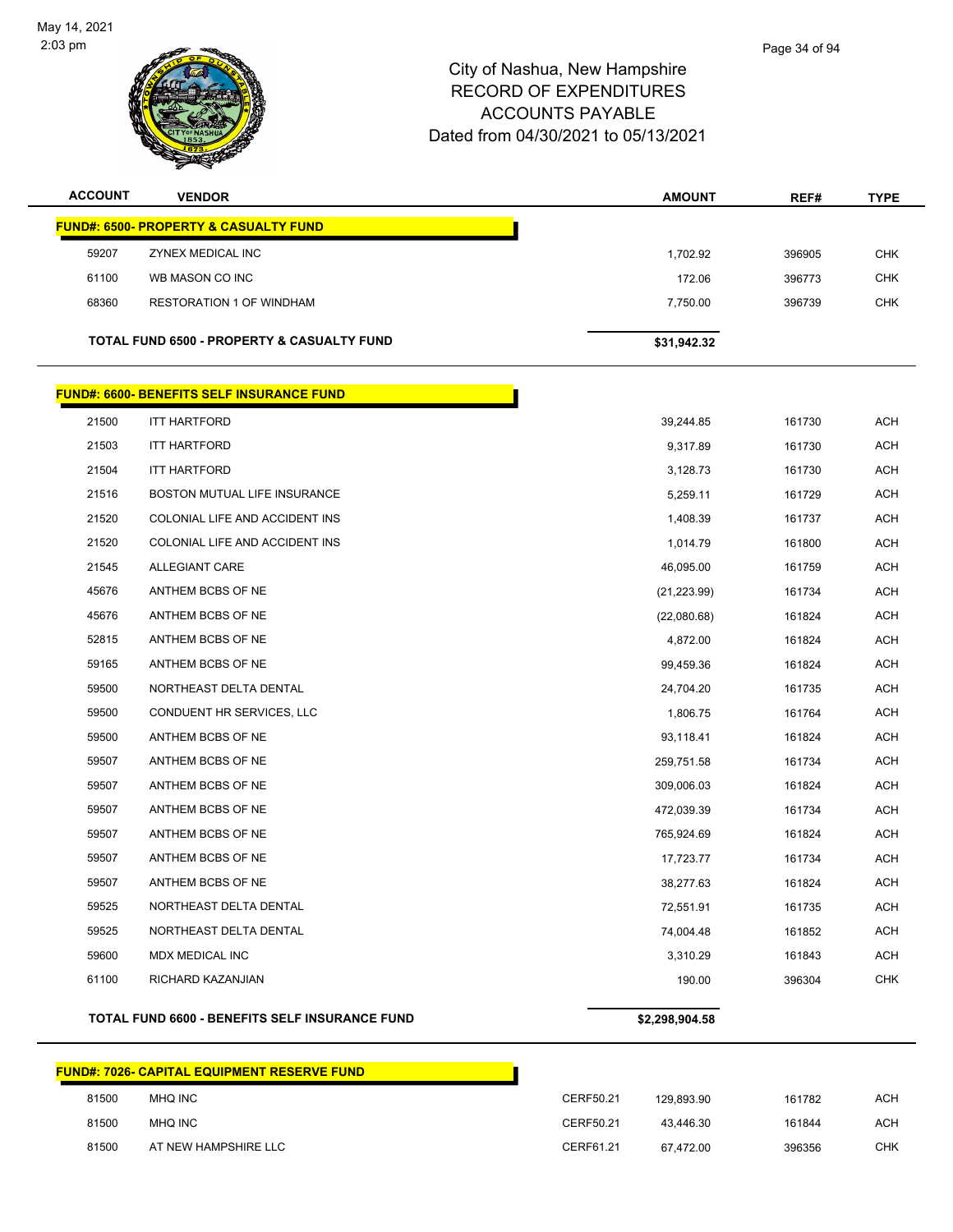| <b>ACCOUNT</b><br><b>VENDOR</b>                    | <b>AMOUNT</b> | REF#   | <b>TYPE</b> |
|----------------------------------------------------|---------------|--------|-------------|
| TOTAL FUND 7026 - CAPITAL EQUIPMENT RESERVE FUND   | \$240,812.20  |        |             |
| <b>FUND#: 7050- HOLMAN STADIUM IMPROVEMNTS ETF</b> |               |        |             |
| UNITED SITE SERVICES<br>61299                      | 169.00        | 396462 | <b>CHK</b>  |
| TOTAL FUND 7050 - HOLMAN STADIUM IMPROVEMNTS ETF   | \$169.00      |        |             |
|                                                    |               |        |             |
| <b>FUND#: 7052- MINE FALLS PARK ETF</b>            |               |        |             |
| 54280<br>PENNICHUCK WATER WORKS INC                | 80.23         | 396339 | <b>CHK</b>  |
| 54280<br>HARRELL'S LLC                             | 4,600.00      | 396401 | <b>CHK</b>  |
| 61570<br>GATE CITY FENCE CO INC                    | 360.80        | 396695 | <b>CHK</b>  |
| <b>TOTAL FUND 7052 - MINE FALLS PARK ETF</b>       | \$5,041.03    |        |             |
| <b>FUND#: 7078- CITY BUILDINGS ETF</b>             |               |        |             |
| 71000<br>VIKING CONTROLS INC                       | 2,900.00      | 396770 | <b>CHK</b>  |
| <b>TOTAL FUND 7078 - CITY BUILDINGS ETF</b>        | \$2,900.00    |        |             |
| <b>FUND#: 7504- EDGEWOOD/SUBURBAN MAINT FUND</b>   |               |        |             |
| 61299<br>TRIPLE H COMPANY                          | 214.93        | 396458 | <b>CHK</b>  |
| TOTAL FUND 7504 - EDGEWOOD/SUBURBAN MAINT FUND     | \$214.93      |        |             |
| <b>FUND#: 7506- ETF CONTRIB-WOODLAWN CEMETERY</b>  |               |        |             |
| 54214<br>SOUTHERN NH TREE & LANDSCAPE L            | 4,000.00      | 396450 | <b>CHK</b>  |
| 54280<br>ROBERT W CHAMPAGNE                        | 2,750.00      | 396741 | <b>CHK</b>  |
| NITCO LLC<br>54487                                 | 2,705.94      | 161851 | <b>ACH</b>  |
| TOTAL FUND 7506 - ETF CONTRIB-WOODLAWN CEMETERY    | \$9,455.94    |        |             |
| <b>FUND#: 7563- SCHOOL ATHLETIC ETF</b>            |               |        |             |
| 71999<br>SCOREBOARD ENTERPRISES INC                | 4,965.00      | 396866 | CHK         |
| <b>TOTAL FUND 7563 - SCHOOL ATHLETIC ETF</b>       | \$4,965.00    |        |             |
| <b>FUND#: 7565- SCHOOL RELATED PROGRAMS-ETF</b>    |               |        |             |
| 61135<br>DAVID FRENCH MUSIC                        | 23,413.00     | 396803 | <b>CHK</b>  |
| TOTAL FUND 7565 - SCHOOL RELATED PROGRAMS-ETF      | \$23,413.00   |        |             |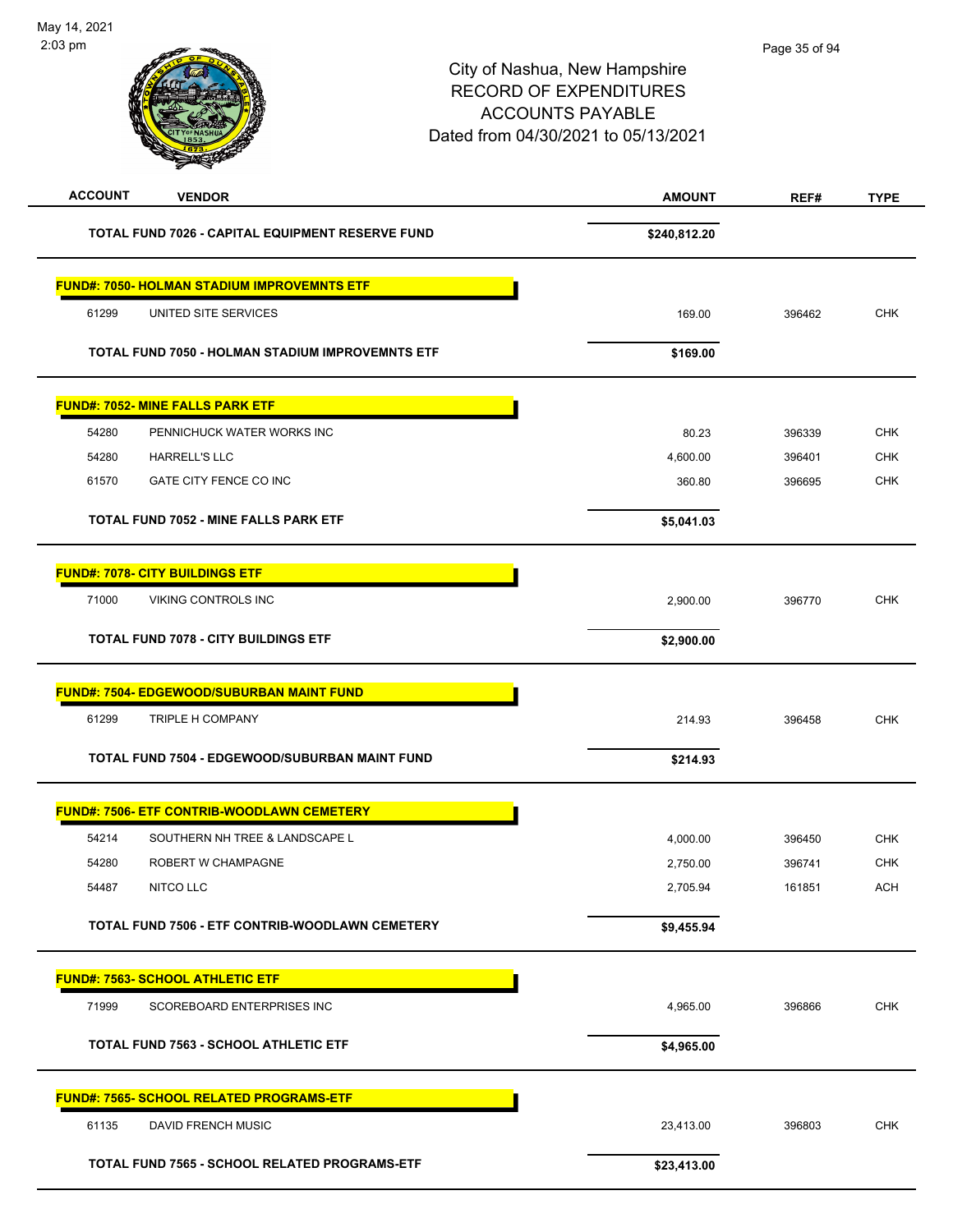

|                | <b>Anta</b>                                             |                      |        |             |
|----------------|---------------------------------------------------------|----------------------|--------|-------------|
| <b>ACCOUNT</b> | <b>VENDOR</b>                                           | <b>AMOUNT</b>        | REF#   | <b>TYPE</b> |
|                | <b>FUND#: 7569- DW HWY/SPITBROOK CONTRIBUTIONS</b>      |                      |        |             |
| 55699          | ELECTRIC LIGHT CO                                       | 48,045.00            | 396387 | <b>CHK</b>  |
|                | <b>TOTAL FUND 7569 - DW HWY/SPITBROOK CONTRIBUTIONS</b> | \$48,045.00          |        |             |
|                | <b>FUND#: 8063- LIBRARY-HENRY STEARNS FUND</b>          |                      |        |             |
| 61807          | <b>BAKER &amp; TAYLOR</b>                               | 165.03               | 396361 | <b>CHK</b>  |
| 61807          | <b>BAKER &amp; TAYLOR</b>                               | 299.04               | 396672 | <b>CHK</b>  |
|                | <b>TOTAL FUND 8063 - LIBRARY-HENRY STEARNS FUND</b>     | \$464.07             |        |             |
|                | <b>FUND#: 8200- BPW PENSION FUND</b>                    |                      |        |             |
| 53121          | HOOKER & HOLCOMBE INC                                   | 12,400.00            | 396321 | <b>CHK</b>  |
| 53160          | <b>HOOKER &amp; HOLCOMBE INC</b>                        | 12,375.00            | 396322 | <b>CHK</b>  |
|                | <b>TOTAL FUND 8200 - BPW PENSION FUND</b>               | \$24,775.00          |        |             |
|                | <b>FUND#: 8400- AGENCY-DEVELOPER ESCROWS</b>            |                      |        |             |
| 21730          | CHAPMAN CONSTRUCTION / DESIGN                           | PB-5411<br>25,700.00 | 396303 | <b>CHK</b>  |
|                | <b>TOTAL FUND 8400 - AGENCY-DEVELOPER ESCROWS</b>       | \$25,700.00          |        |             |
|                | <b>FUND#: 8638- NTC BAKESHOP ED SCHOLARSHIP</b>         |                      |        |             |
| 68370          | ELIZABETH DECK AND                                      | 2,000.00             | 396906 | <b>CHK</b>  |
|                | <b>TOTAL FUND 8638 - NTC BAKESHOP ED SCHOLARSHIP</b>    | \$2,000.00           |        |             |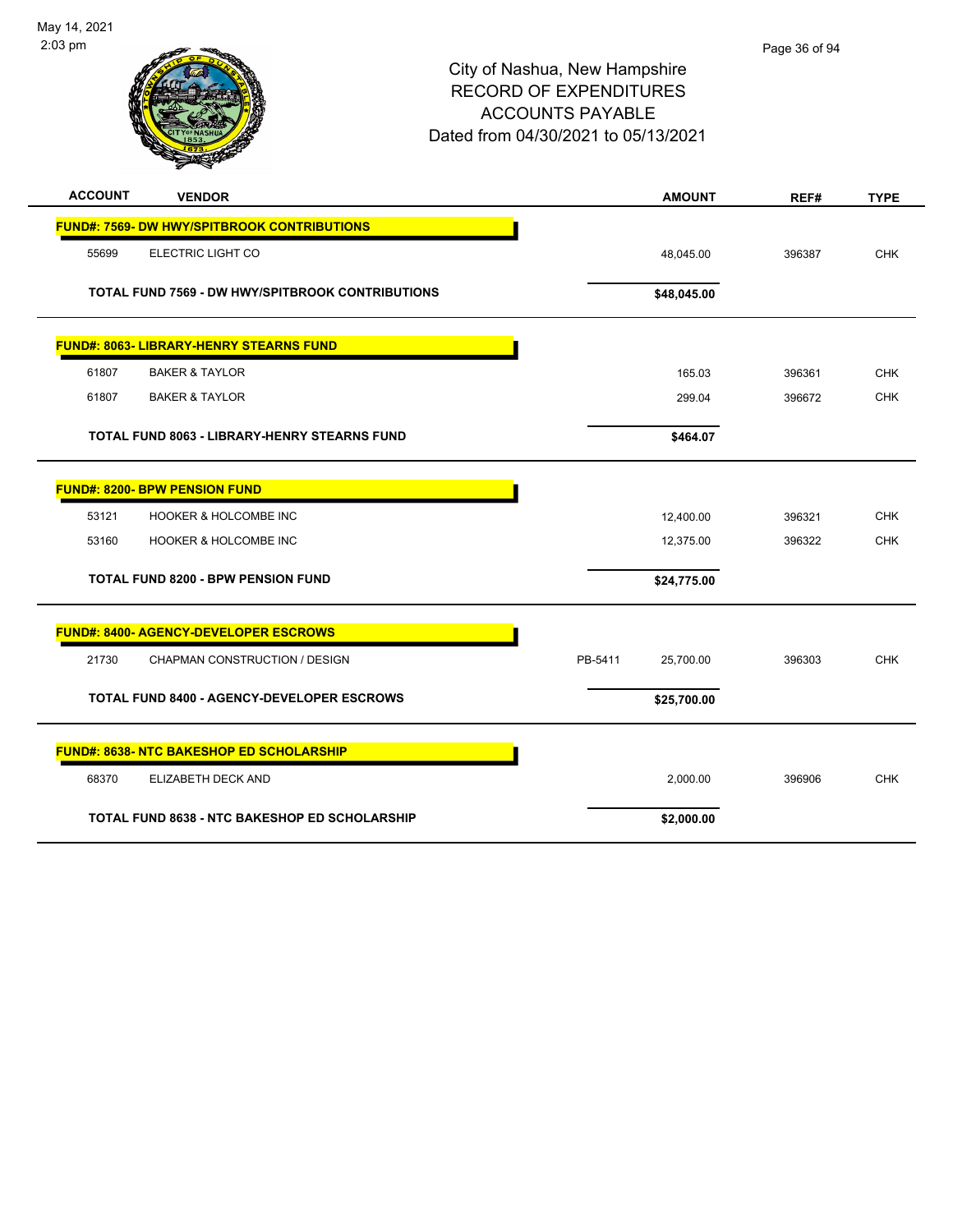

# City of Nashua, New Hampshire RECORD OF EXPENDITURES ACCOUNTS PAYABLE Dated from 04/30/2021 to 05/13/2021

| <b>VENDOR</b> |                                        | <b>AMOUNT</b><br>REF#              | <b>TYPE</b> |
|---------------|----------------------------------------|------------------------------------|-------------|
|               |                                        | <b>AMOUNT</b>                      |             |
| 1000          | <b>GENERAL FUND</b>                    | 6,152,737.70                       |             |
| 1001          | <b>GF-CAPITAL IMPROVEMENTS</b>         | 47,241.89                          |             |
| 1010          | <b>GF-PRIOR YEAR ENC &amp; ESCROWS</b> | 228,415.49                         |             |
| 2100          | <b>FOOD SERVICES FUND</b>              | 43,249.27                          |             |
| 2207          | ADULT ED/CONTINUING ED                 | 2,268.95                           |             |
| 2212          | ATHLETICS REVENUE FUND                 | 656.25                             |             |
| 2503          | <b>PARKS &amp; REC PROGRAMS FUND</b>   | 610.00                             |             |
| 2505          | PEG ACCESS CHANNELS FUND               | 5,086.22                           |             |
| 2506          | HUNT BLDG FACILITY RENTAL FUND         | 1,121.97                           |             |
| 2507          | FIRE TRAINING FACILITY RENTAL          | 145.97                             |             |
| 3040          | <b>COMMUNICATIONS GRANTS FUND</b>      | 10,672.50                          |             |
| 3068          | COMMUNITY SERVICES GRANTS FUND         | 64,245.15                          |             |
| 3070          | COMMUNITY HEALTH GRANTS FUND           | 160.28                             |             |
| 3080          | COMMUNITY DEVELOPMENT GRANTS           | 1,480.00                           |             |
| 3090          | URBAN PROGRAM GRANTS FUND              | 202,137.22                         |             |
| 3120          | <b>TRANSIT GRANTS FUND</b>             | 255,919.74                         |             |
| 3800          | <b>SCHOOL GRANTS FUND</b>              | 177,415.32                         |             |
| 3810          | <b>FOOD SERVICE GRANTS FUND</b>        | 4,709.41                           |             |
| 4020          | POLICE DRUG ENFORCEMENT FUND           | 4,720.00                           |             |
| 4022          | US TREASURY FORFEITURE FUND            | 740.88                             |             |
| 4025          | DOJ DRUG FORFEITURE FUND               | 10,579.86                          |             |
| 4053          | FIRE REGIONAL HAZMAT FUND              | 904.21                             |             |
| 4085          | NASHUA RIVERWALK TIF DISTRICT          | 12,568.21                          |             |
| 4090          | LIB-LOST/DAMAGED BOOK FINES            | 8,023.51                           |             |
| 4601          | EDA CARES ACT RLF                      | 106,845.00                         |             |
| 5050          | CAP PROJECTS-COMMUNICATIONS            | 10,816.50                          |             |
| 5060          | CAPITAL PROJECTS-COMM HEALTH           | 411,434.00                         |             |
| 5090          | CAPITAL PROJECTS-HYDROELECTRIC         | 14,102.00                          |             |
| 5200          | CAPITAL PROJECTS-PUBLIC WORKS          | 435,873.39                         |             |
| 5700          | CAP PROJECTS-BROAD ST PARKWAY          | 4,664.67                           |             |
|               |                                        | <b>EXPENDITURE SUMMARY BY FUND</b> |             |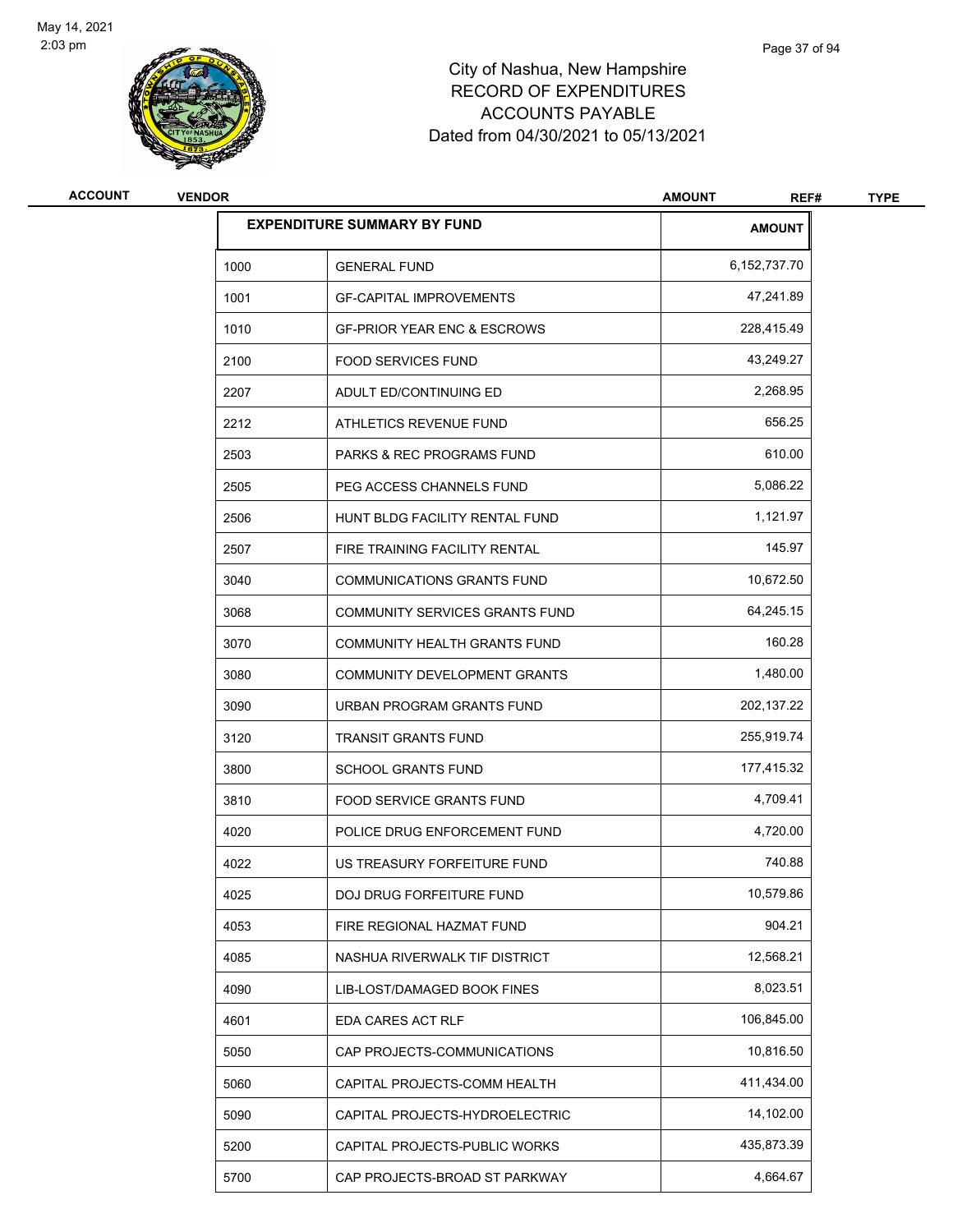

# City of Nashua, New Hampshire RECORD OF EXPENDITURES ACCOUNTS PAYABLE Dated from 04/30/2021 to 05/13/2021

| <b>VENDOR</b> |                                       | <b>AMOUNT</b><br>REF# |
|---------------|---------------------------------------|-----------------------|
|               |                                       | <b>AMOUNT</b>         |
| 5800          | SCHOOL CAPITAL PROJECTS FUND          | 836,794.10            |
| 6000          | <b>SOLID WASTE FUND</b>               | 59,395.10             |
| 6200          | <b>WASTEWATER FUND</b>                | 196,672.60            |
| 6500          | PROPERTY & CASUALTY FUND              | 31,942.32             |
| 6600          | BENEFITS SELF INSURANCE FUND          | 2,298,904.58          |
| 7026          | CAPITAL EQUIPMENT RESERVE FUND        | 240,812.20            |
| 7050          | <b>HOLMAN STADIUM IMPROVEMNTS ETF</b> | 169.00                |
| 7052          | MINE FALLS PARK ETF                   | 5,041.03              |
| 7078          | <b>CITY BUILDINGS ETF</b>             | 2,900.00              |
| 7504          | EDGEWOOD/SUBURBAN MAINT FUND          | 214.93                |
| 7506          | ETF CONTRIB-WOODLAWN CEMETERY         | 9,455.94              |
| 7563          | <b>SCHOOL ATHLETIC ETF</b>            | 4,965.00              |
| 7565          | <b>SCHOOL RELATED PROGRAMS-ETF</b>    | 23,413.00             |
| 7569          | DW HWY/SPITBROOK CONTRIBUTIONS        | 48,045.00             |
| 8063          | <b>LIBRARY-HENRY STEARNS FUND</b>     | 464.07                |
| 8200          | <b>BPW PENSION FUND</b>               | 24,775.00             |
| 8400          | AGENCY-DEVELOPER ESCROWS              | 25,700.00             |
| 8638          | NTC BAKESHOP ED SCHOLARSHIP           | 2,000.00              |
| <b>TOTAL:</b> |                                       | 12,031,209.43         |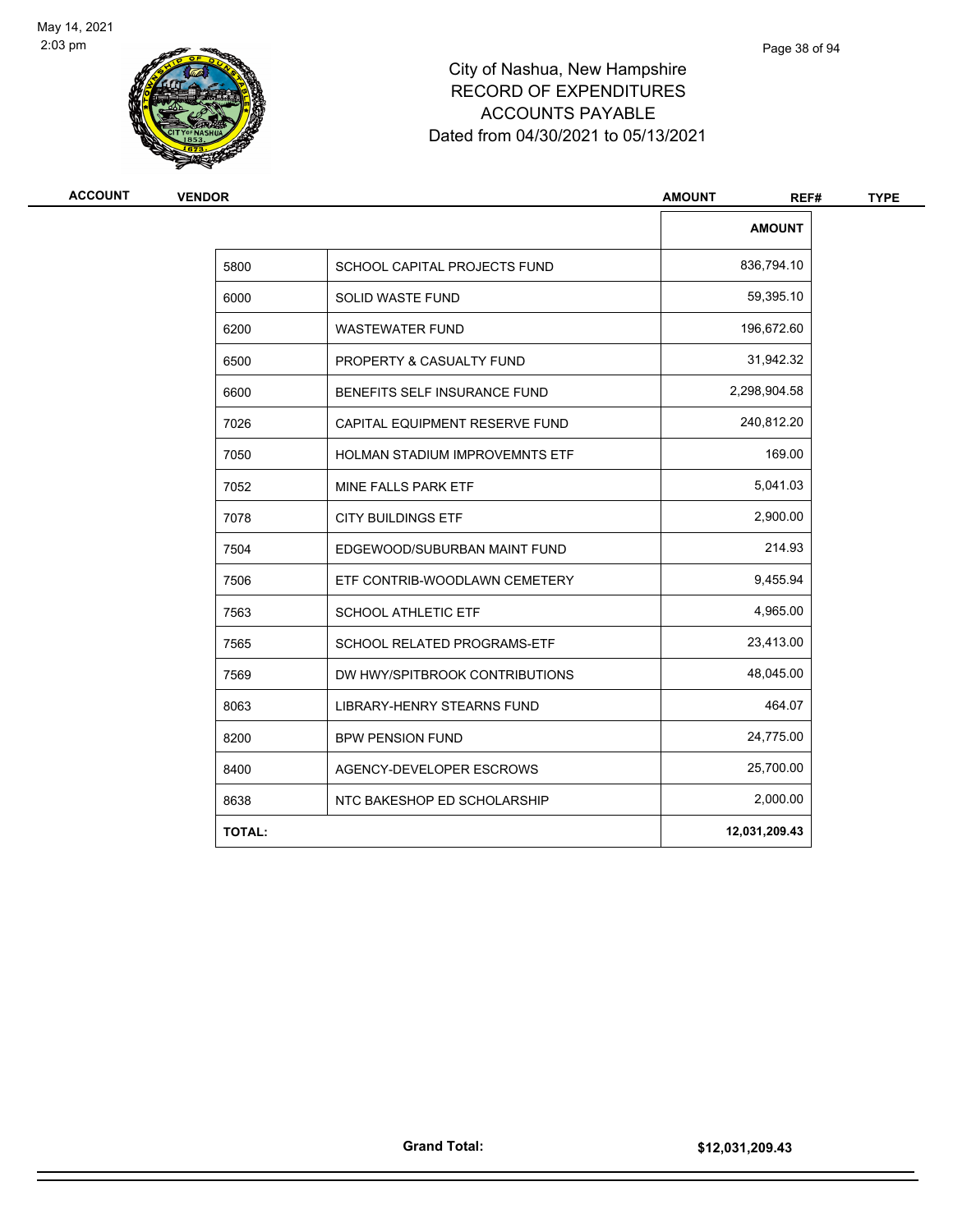

Page 39 of 94

| <b>PAY DATE</b>                   | <b>ACCOUNT</b>                             | <b>DESCRIPTION</b>                       | <b>AMOUNT</b> |
|-----------------------------------|--------------------------------------------|------------------------------------------|---------------|
| <b>FUND#: 1000 - GENERAL FUND</b> |                                            |                                          |               |
| 101<br><b>MAYOR</b>               |                                            |                                          |               |
| 5/6/21                            | 51100                                      | CHIEF OF STAFF                           | 1,787.44      |
| 5/13/21                           | 51100                                      | CHIEF OF STAFF                           | 1,787.45      |
| 5/6/21                            | 51100                                      | COMMUNICATIONS & SPECIAL PRJ COORDINATOR | 938.90        |
| 5/13/21                           | 51100                                      | COMMUNICATIONS & SPECIAL PRJ COORDINATOR | 938.90        |
| 5/6/21                            | 51100                                      | <b>COMMUNICATIONS REPRESENTATIVE</b>     | 840.20        |
| 5/13/21                           | 51100                                      | <b>COMMUNICATIONS REPRESENTATIVE</b>     | 840.20        |
| 5/6/21                            | 51100                                      | CONSTITUENT SERVICES COORDINATOR         | 938.95        |
| 5/13/21                           | 51100                                      | CONSTITUENT SERVICES COORDINATOR         | 938.95        |
| 5/6/21                            | 51500                                      | <b>MAYOR</b>                             | 2,334.30      |
| 5/13/21                           | 51500                                      | <b>MAYOR</b>                             | 2,334.30      |
| <b>TOTAL 101 - MAYOR</b>          |                                            |                                          | \$13,679.59   |
| 102                               | <b>BOARD OF ALDERMEN</b>                   |                                          |               |
| 5/6/21                            | 51100                                      | LEGISLATIVE AFFAIRS MANAGER              | 1,673.10      |
| 5/13/21                           | 51100                                      | LEGISLATIVE AFFAIRS MANAGER              | 1,673.10      |
| 5/6/21                            | 51200                                      | LEGISLATIVE TRANSCRIPTION SPEC           | 374.50        |
| 5/13/21                           | 51200                                      | LEGISLATIVE TRANSCRIPTION SPEC           | 388.53        |
|                                   | <b>TOTAL 102 - BOARD OF ALDERMEN</b>       |                                          | \$4,109.23    |
| 103<br>LEGAL                      |                                            |                                          |               |
| 5/6/21                            | 51100                                      | <b>CORPORATION COUNSEL</b>               | 2,714.65      |
| 5/13/21                           | 51100                                      | <b>CORPORATION COUNSEL</b>               | 2,714.65      |
| 5/6/21                            | 51100                                      | DEPUTY CORPORATION COUNSEL               | 4,609.65      |
| 5/13/21                           | 51100                                      | DEPUTY CORPORATION COUNSEL               | 4,609.65      |
| 5/6/21                            | 51100                                      | <b>LEGAL ASSISTANT</b>                   | 2,143.70      |
| 5/13/21                           | 51100                                      | <b>LEGAL ASSISTANT</b>                   | 2,143.70      |
| 5/6/21                            | 51100                                      | RIGHT TO KNOW COORDINATOR                | 1,350.50      |
| 5/13/21                           | 51100                                      | RIGHT TO KNOW COORDINATOR                | 1,350.50      |
| <b>TOTAL 103 - LEGAL</b>          |                                            |                                          | \$21,637.00   |
| 106                               | <b>ADMINISTRATIVE SERVICES</b>             |                                          |               |
| 5/6/21                            | 51100                                      | ADMINISTRATIVE ASSISTANT I               | 768.91        |
| 5/13/21                           | 51100                                      | ADMINISTRATIVE ASSISTANT I               | 778.66        |
| 5/6/21                            | 51100                                      | ADMINISTRATIVE SERVICES DIRECTOR         | 2,144.95      |
| 5/13/21                           | 51100                                      | ADMINISTRATIVE SERVICES DIRECTOR         | 2,144.95      |
| 5/6/21                            | 51100                                      | <b>GRANT WRITER</b>                      | 697.15        |
| 5/13/21                           | 51100                                      | <b>GRANT WRITER</b>                      | 697.15        |
|                                   | <b>TOTAL 106 - ADMINISTRATIVE SERVICES</b> |                                          | \$7,231.77    |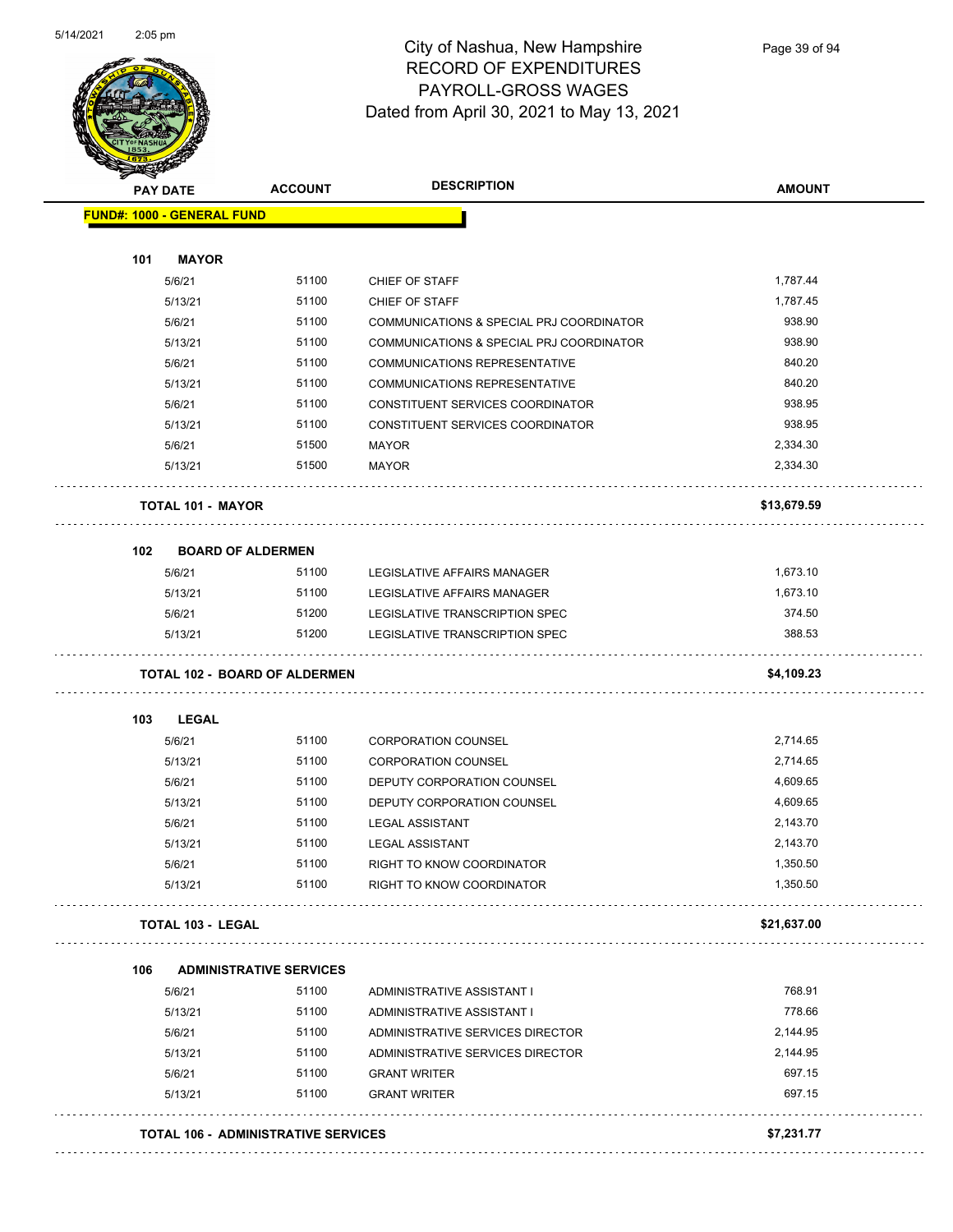

Page 40 of 94

| $\mathbb{Z}$ | <b>PAY DATE</b>                      | <b>ACCOUNT</b>                       | <b>DESCRIPTION</b>                         | <b>AMOUNT</b> |
|--------------|--------------------------------------|--------------------------------------|--------------------------------------------|---------------|
|              | <b>FUND#: 1000 - GENERAL FUND</b>    |                                      |                                            |               |
|              |                                      |                                      |                                            |               |
| 107          | <b>CITY CLERK</b>                    |                                      |                                            |               |
|              | 5/6/21                               | 51100                                | <b>CITY CLERK</b>                          | 2,010.85      |
|              | 5/13/21                              | 51100                                | <b>CITY CLERK</b>                          | 2,010.85      |
|              | 5/6/21                               | 51100                                | <b>CLERK VITAL RECORDS II</b>              | 1,904.85      |
|              | 5/13/21                              | 51100                                | <b>CLERK VITAL RECORDS II</b>              | 1,904.83      |
|              | 5/6/21                               | 51100                                | DEPUTY CITY CLERK                          | 1,145.75      |
|              | 5/13/21                              | 51100                                | DEPUTY CITY CLERK                          | 1,145.75      |
|              | <b>TOTAL 107 - CITY CLERK</b>        |                                      |                                            | \$10,122.88   |
| 108          | <b>ENERGY MANAGEMENT</b>             |                                      |                                            |               |
|              | 5/6/21                               | 51100                                | <b>ENERGY MANAGER</b>                      | 1,487.20      |
|              | 5/13/21                              | 51100                                | <b>ENERGY MANAGER</b>                      | 1,487.20      |
|              | <b>TOTAL 108 - ENERGY MANAGEMENT</b> |                                      |                                            | \$2,974.40    |
|              |                                      | <b>ARLINGTON ST COMMUNITY CENTER</b> |                                            |               |
| 110          | 5/6/21                               | 51100                                | ARLINGTON STREET COMMUNITY CENTER DIRECTOR | 1,106.00      |
|              | 5/13/21                              | 51100                                | ARLINGTON STREET COMMUNITY CENTER DIRECTOR | 1,106.00      |
|              |                                      |                                      |                                            | \$2,212.00    |
| 111          | <b>HUMAN RESOURCES</b>               |                                      |                                            |               |
|              | 5/6/21                               | 51100                                | <b>HR SPECIALIST</b>                       | 916.60        |
|              | 5/13/21                              | 51100                                | <b>HR SPECIALIST</b>                       | 916.60        |
|              | 5/6/21                               | 51100                                | HRIS & PAYROLL ANALYST                     | 1,321.95      |
|              | 5/13/21                              | 51100                                | HRIS & PAYROLL ANALYST                     | 1,321.95      |
|              | 5/6/21                               | 51100                                | HUMAN RESOURCES DIRECTOR                   | 2,021.42      |
|              | 5/13/21                              | 51100                                | HUMAN RESOURCES DIRECTOR                   | 2,021.42      |
|              | 5/6/21                               | 51100                                | HUMAN RESOURCES MANAGER                    | 1,391.00      |
|              | 5/13/21                              | 51100                                | HUMAN RESOURCES MANAGER                    | 1,391.00      |
|              | 5/6/21                               | 51100                                | PAYROLL ANALYST                            | 2,488.62      |
|              | 5/13/21                              | 51100                                | PAYROLL ANALYST                            | 2,488.63      |
|              | 5/6/21                               | 51100                                | PAYROLL MANAGER                            | 1,709.25      |
|              | 5/13/21                              | 51100                                | PAYROLL MANAGER                            | 1,709.25      |
|              | 5/6/21                               | 51200                                | ADMINISTRATIVE ASSISTANT I                 | 598.61        |
|              | 5/13/21                              | 51200                                | ADMINISTRATIVE ASSISTANT I                 | 524.31        |
|              | 5/6/21                               | 51200                                | HUMAN RESOURCES TEMP                       | 400.00        |
|              | 5/13/21                              | 51200                                | HUMAN RESOURCES TEMP                       | 580.00        |
|              | 5/13/21                              | 51300                                | HR SPECIALIST                              | 8.59          |
|              | 5/6/21                               | 51300                                | PAYROLL ANALYST                            | 153.86        |
|              | 5/13/21                              | 51300                                | PAYROLL ANALYST                            | 11.84         |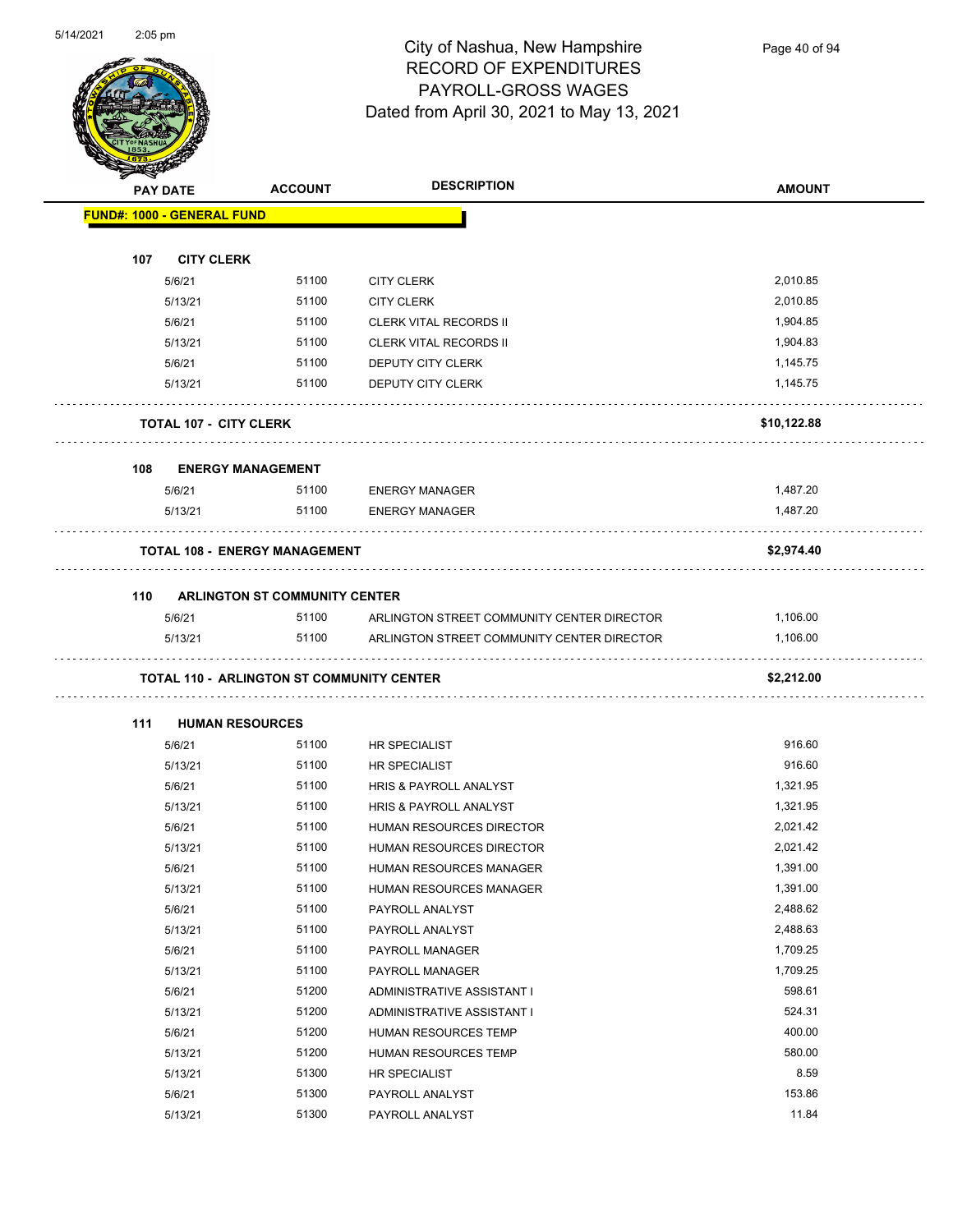

**FUND#: 1000 - GENERAL FUND**

#### City of Nashua, New Hampshire RECORD OF EXPENDITURES PAYROLL-GROSS WAGES Dated from April 30, 2021 to May 13, 2021

**PAY DATE ACCOUNT DESCRIPTION AMOUNT TOTAL 111 - HUMAN RESOURCES \$21,974.90** 

#### **122 INFORMATION TECHNOLOGY** 5/6/21 51100 ADMIN ASSISTANT III 845.70 5/13/21 51100 ADMIN ASSISTANT III 845.70 5/6/21 51100 DEPUTY DIRECTOR IT 2,378.15 5/13/21 51100 DEPUTY DIRECTOR IT 2,378.15 5/6/21 51100 ENTERPRISE SYS ADMINISTRATOR 1,748.80 5/13/21 51100 ENTERPRISE SYS ADMINISTRATOR 1,748.80 5/6/21 51100 ERP SYSTEM ADMIN DBA 2,010.85 5/13/21 51100 ERP SYSTEM ADMIN DBA 2,010.85 5/6/21 51100 IT APPLICATIONS ANALYST 2,919.70 5/13/21 51100 IT APPLICATIONS ANALYST 2,919.70 5/6/21 51100 IT INFRASTRUCTURE ANALYST 1,360.80 5/13/21 51100 IT INFRASTRUCTURE ANALYST 1,360.80 1,360.80 5/6/21 51100 IT MANAGER, INFRASTRUCTURE 1,709.25 5/13/21 5/100 IT MANAGER, INFRASTRUCTURE 1,709.25 5/6/21 51100 IT MANAGER, PROJECT/DEVELOPMENT SERVICES 1,783.60 5/13/21 51100 IT MANAGER, PROJECT/DEVELOPMENT SERVICES 1,783.60 5/6/21 51100 TECHNICAL SPEC II NET SUPPORT 2,334.20 5/13/21 51100 TECHNICAL SPEC II NET SUPPORT 2,334.21 5/6/21 51100 WEB ADMINISTRATOR/GRAPHIC DESINGER 1,003.10

#### **TOTAL 122 - INFORMATION TECHNOLOGY \$36,304.81**

. . . . . . . . . . . . . . .

| 126 | <b>FINANCIAL SERVICES</b> |       |                              |          |
|-----|---------------------------|-------|------------------------------|----------|
|     | 5/6/21                    | 51100 | <b>ACCOUNTANT</b>            | 1,083.55 |
|     | 5/13/21                   | 51100 | <b>ACCOUNTANT</b>            | 1,083.55 |
|     | 5/6/21                    | 51100 | ACCOUNTS PAYABLE COORDINATOR | 2,409.60 |
|     | 5/13/21                   | 51100 | ACCOUNTS PAYABLE COORDINATOR | 2,409.60 |
|     | 5/6/21                    | 51100 | ACCOUNTS PAYABLE SUPV        | 1,206.50 |
|     | 5/13/21                   | 51100 | ACCOUNTS PAYABLE SUPV        | 1,206.50 |
|     | 5/6/21                    | 51100 | <b>CFO COMPTROLLER</b>       | 2,714.65 |
|     | 5/13/21                   | 51100 | <b>CFO COMPTROLLER</b>       | 2,714.65 |
|     | 5/6/21                    | 51100 | DEP TREASURER TAX COLLECTOR  | 1,673.10 |
|     | 5/13/21                   | 51100 | DEP TREASURER TAX COLLECTOR  | 1,673.10 |
|     | 5/6/21                    | 51100 | FINANCE AND ADMIN MANAGER    | 904.90   |
|     | 5/13/21                   | 51100 | FINANCE AND ADMIN MANAGER    | 904.90   |
|     | 5/6/21                    | 51100 | <b>MVR CLERK I</b>           | 1,136.68 |
|     | 5/13/21                   | 51100 | <b>MVR CLERK I</b>           | 915.46   |
|     | 5/6/21                    | 51100 | <b>MVR CLERK II</b>          | 969.36   |

5/13/21 51100 WEB ADMINISTRATOR/GRAPHIC DESINGER 1,003.10 5/13/21 51300 TECHNICAL SPEC II NET SUPPORT 116.50

Page 41 of 94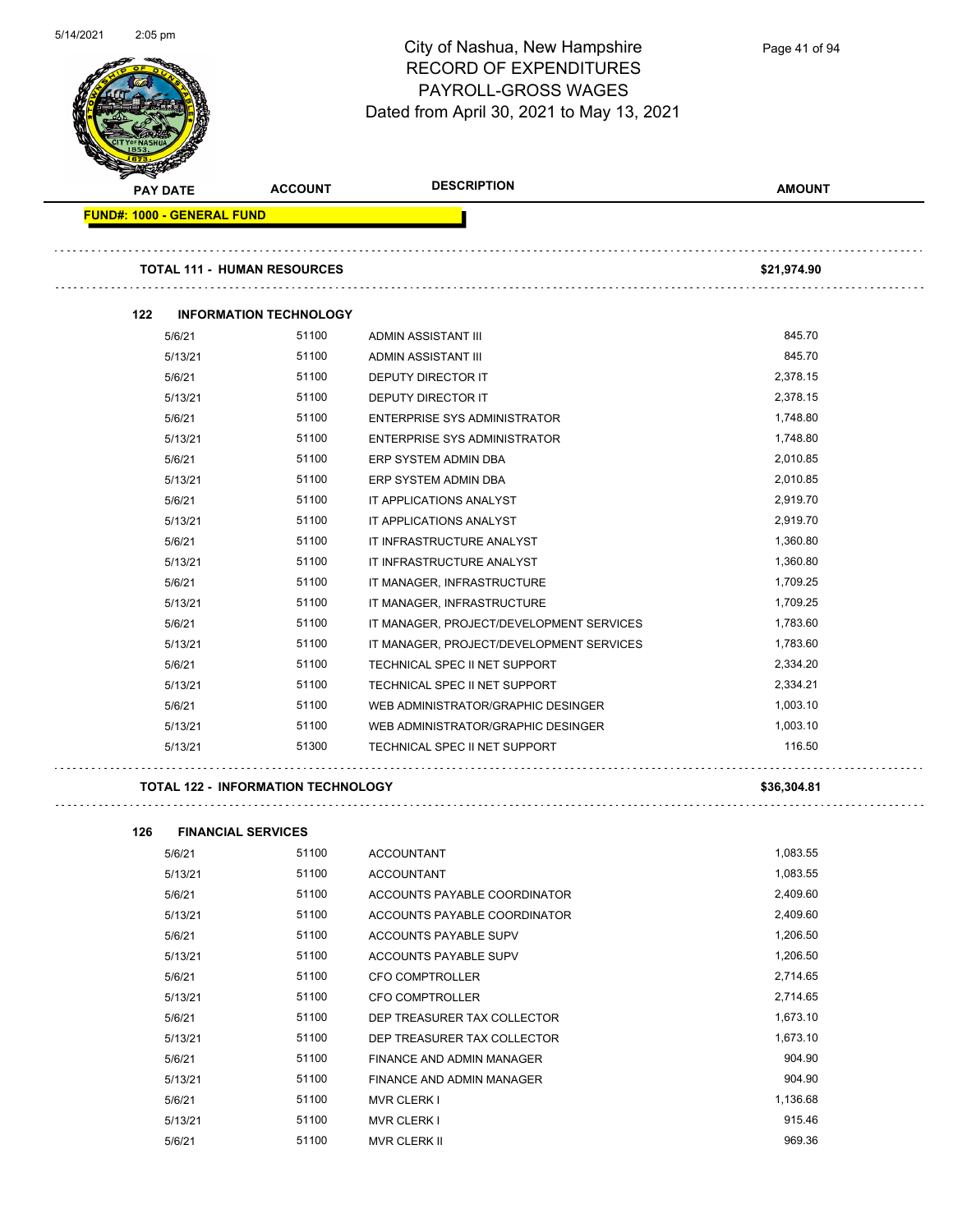

|                                   | <b>PAY DATE</b> | <b>ACCOUNT</b>                        | <b>DESCRIPTION</b>               | <b>AMOUNT</b> |
|-----------------------------------|-----------------|---------------------------------------|----------------------------------|---------------|
| <b>FUND#: 1000 - GENERAL FUND</b> |                 |                                       |                                  |               |
|                                   |                 |                                       |                                  |               |
| 126                               |                 | <b>FINANCIAL SERVICES</b>             |                                  |               |
|                                   | 5/13/21         | 51100                                 | MVR CLERK II                     | 969.37        |
|                                   | 5/6/21          | 51100                                 | MVR CLERK III                    | 1,578.45      |
|                                   | 5/13/21         | 51100                                 | MVR CLERK III                    | 1,578.46      |
|                                   | 5/6/21          | 51100                                 | ORDINANCE VIOLATIONS COORDINATOR | 533.98        |
|                                   | 5/13/21         | 51100                                 | ORDINANCE VIOLATIONS COORDINATOR | 537.33        |
|                                   | 5/6/21          | 51100                                 | REVENUE ACCOUNTS SPEC            | 916.00        |
|                                   | 5/13/21         | 51100                                 | REVENUE ACCOUNTS SPEC            | 916.00        |
|                                   | 5/6/21          | 51100                                 | REVENUE COORDINATOR              | 1,125.70      |
|                                   | 5/13/21         | 51100                                 | REVENUE COORDINATOR              | 1,125.70      |
|                                   | 5/6/21          | 51100                                 | <b>SENIOR FINANCE MANAGER</b>    | 1,809.80      |
|                                   | 5/13/21         | 51100                                 | <b>SENIOR FINANCE MANAGER</b>    | 1,809.80      |
|                                   | 5/6/21          | 51100                                 | SENIOR FINANCIAL ANALYST         | 1,293.40      |
|                                   | 5/13/21         | 51100                                 | SENIOR FINANCIAL ANALYST         | 1,293.40      |
|                                   | 5/6/21          | 51100                                 | SR MGR ACCT FIN REPORTING        | 1,407.60      |
|                                   | 5/13/21         | 51100                                 | SR MGR ACCT FIN REPORTING        | 1,407.60      |
|                                   | 5/6/21          | 51100                                 | SUPV VEHICLE REGISTRATION        | 1,307.05      |
|                                   | 5/13/21         | 51100                                 | SUPV VEHICLE REGISTRATION        | 1,307.05      |
|                                   | 5/6/21          | 51100                                 | TREASURER TAX COLLECTOR          | 2,252.15      |
|                                   | 5/13/21         | 51100                                 | TREASURER TAX COLLECTOR          | 2,252.15      |
|                                   | 5/6/21          | 51200                                 | <b>ACCOUNTING TEMP</b>           | 75.00         |
|                                   | 5/13/21         | 51200                                 | <b>ACCOUNTING TEMP</b>           | 93.75         |
|                                   | 5/6/21          | 51200                                 | TRUST ACCOUNTANT PT              | 690.37        |
|                                   | 5/13/21         | 51200                                 | TRUST ACCOUNTANT PT              | 789.00        |
|                                   | 5/13/21         | 51300                                 | <b>MVR CLERK I</b>               | 5.72          |
|                                   | 5/6/21          | 51300                                 | MVR CLERK II                     | 3.13          |
|                                   | 5/13/21         | 51300                                 | MVR CLERK II                     | 3.13          |
|                                   | 5/6/21          | 51300                                 | MVR CLERK III                    | 21.72         |
|                                   | 5/13/21         | 51300                                 | MVR CLERK III                    | 14.48         |
|                                   | 5/6/21          | 51300                                 | REVENUE COORDINATOR              | 94.98         |
|                                   |                 | <b>TOTAL 126 - FINANCIAL SERVICES</b> |                                  | \$50,218.37   |
| 129                               |                 | <b>CITY BUILDINGS</b>                 |                                  |               |
|                                   | 5/6/21          | 51100                                 | <b>BUILDING MANAGER</b>          | 1,382.25      |
|                                   | 5/13/21         | 51100                                 | <b>BUILDING MANAGER</b>          | 1,382.25      |
|                                   | 5/6/21          | 51100                                 | <b>CUSTODIAN I</b>               | 1,308.35      |
|                                   | 5/13/21         | 51100                                 | <b>CUSTODIAN I</b>               | 1,291.36      |
|                                   | 5/6/21          | 51100                                 | MAINTENANCE SPEC                 | 680.05        |
|                                   |                 |                                       |                                  |               |

| 5/6/21  | 51100 | MAINTENANCE SPEC        | 680.05   |
|---------|-------|-------------------------|----------|
| 5/13/21 | 51100 | <b>MAINTENANCE SPEC</b> | 1,665.43 |
| 5/6/21  | 51200 | <b>CUSTODIAN I</b>      | 315.60   |
| 5/13/21 | 51200 | CUSTODIAN I             | 362.75   |
| 5/6/21  | 51300 | <b>BUILDING MANAGER</b> | 155.50   |
| 5/13/21 | 51300 | <b>BUILDING MANAGER</b> | 12.96    |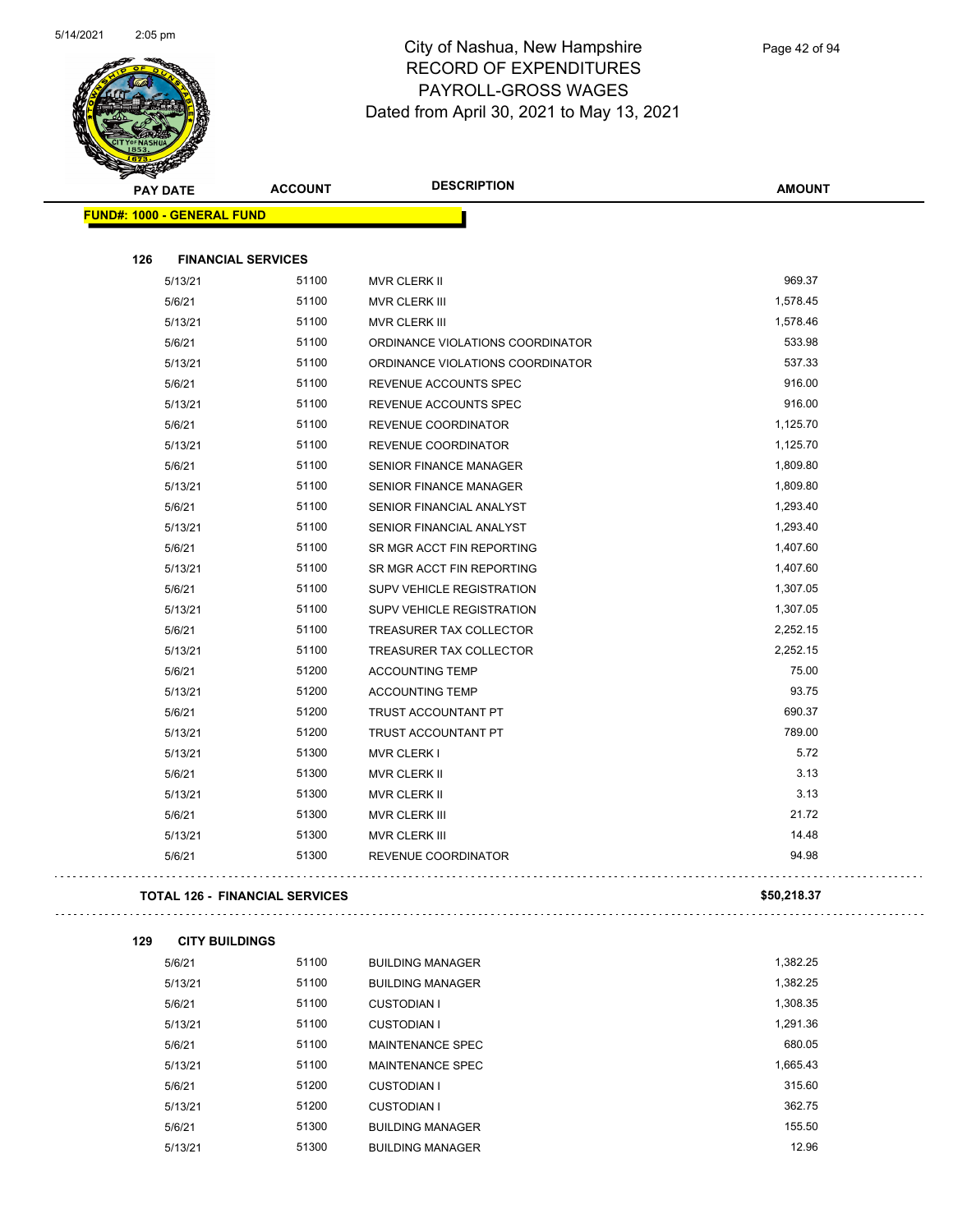|     | $2:05$ pm                         |                                   | City of Nashua, New Hampshire<br><b>RECORD OF EXPENDITURES</b><br>PAYROLL-GROSS WAGES<br>Dated from April 30, 2021 to May 13, 2021 | Page 43 of 94 |
|-----|-----------------------------------|-----------------------------------|------------------------------------------------------------------------------------------------------------------------------------|---------------|
|     | PAY DATE                          | <b>ACCOUNT</b>                    | <b>DESCRIPTION</b>                                                                                                                 | <b>AMOUNT</b> |
|     | <b>FUND#: 1000 - GENERAL FUND</b> |                                   |                                                                                                                                    |               |
| 129 | <b>CITY BUILDINGS</b>             |                                   |                                                                                                                                    |               |
|     | 5/13/21                           | 51300                             | <b>CUSTODIAN I</b>                                                                                                                 | 25.50         |
|     |                                   |                                   |                                                                                                                                    |               |
|     |                                   | <b>TOTAL 129 - CITY BUILDINGS</b> |                                                                                                                                    | \$8,582.00    |
| 130 | <b>PURCHASING</b>                 |                                   |                                                                                                                                    |               |
|     | 5/6/21                            | 51100                             | <b>PURCHASING AGENT I</b>                                                                                                          | 790.45        |
|     | 5/13/21                           | 51100                             | <b>PURCHASING AGENT I</b>                                                                                                          | 790.45        |
|     | 5/6/21                            | 51100                             | PURCHASING AGENT II                                                                                                                | 981.40        |
|     | 5/13/21                           | 51100                             | PURCHASING AGENT II                                                                                                                | 981.40        |
|     | 5/6/21                            | 51100                             | PURCHASING MANAGER                                                                                                                 | 1,809.80      |
|     | 5/13/21                           | 51100                             | PURCHASING MANAGER                                                                                                                 | 1,809.80      |
|     | 5/6/21                            | 51200                             | MESSENGER MAIL DISTRIBUTION CL                                                                                                     | 351.32        |
|     | 5/13/21                           | 51200                             | MESSENGER MAIL DISTRIBUTION CL                                                                                                     | 367.67        |
|     | 5/6/21                            | 51300                             | PURCHASING AGENT I                                                                                                                 | 7.41          |
|     | 5/13/21                           | 51300                             | PURCHASING AGENT I                                                                                                                 | 14.82         |
|     | 5/6/21                            | 51300                             | PURCHASING AGENT II                                                                                                                | 18.40         |
|     |                                   | <b>TOTAL 130 - PURCHASING</b>     |                                                                                                                                    | \$7,922.92    |
| 131 | <b>HUNT BUILDING</b>              |                                   |                                                                                                                                    |               |
|     | 5/6/21                            | 51100                             | HUNT MEMORIAL BLDG & ARTS ADM                                                                                                      | 417.45        |
|     | 5/13/21                           | 51100                             | HUNT MEMORIAL BLDG & ARTS ADM                                                                                                      | 417.45        |
|     |                                   | <b>TOTAL 131 - HUNT BUILDING</b>  |                                                                                                                                    | \$834.90      |
|     |                                   |                                   |                                                                                                                                    |               |
| 132 | <b>ASSESSING</b><br>5/6/21        | 51100                             |                                                                                                                                    | 2,224.48      |
|     | 5/13/21                           | 51100                             | ASSESSING ADMIN SPEC II CSR<br>ASSESSING ADMIN SPEC II CSR                                                                         | 2,224.48      |
|     | 5/6/21                            | 51100                             | ASSESSOR I                                                                                                                         | 898.10        |
|     | 5/13/21                           | 51100                             | ASSESSOR I                                                                                                                         | 898.10        |
|     | 5/6/21                            | 51100                             | ASSESSOR II                                                                                                                        | 1,194.60      |
|     | 5/13/21                           | 51100                             | ASSESSOR II                                                                                                                        | 1,194.60      |
|     | 5/6/21                            | 51100                             | ASSESSOR III                                                                                                                       | 2,569.15      |
|     | 5/13/21                           | 51100                             | ASSESSOR III                                                                                                                       | 2,569.15      |
|     | 5/6/21                            | 51100                             | <b>CHIEF ASSESSOR</b>                                                                                                              | 2,286.60      |
|     | 5/13/21                           | 51100                             | <b>CHIEF ASSESSOR</b>                                                                                                              | 2,286.60      |
|     | 5/6/21                            | 51300                             | ASSESSING ADMIN SPEC II CSR                                                                                                        | 7.20          |
|     | 5/13/21                           | 51300                             | ASSESSOR I                                                                                                                         | 16.84         |
|     | <b>TOTAL 132 - ASSESSING</b>      |                                   |                                                                                                                                    | \$18,369.90   |

**134 GIS**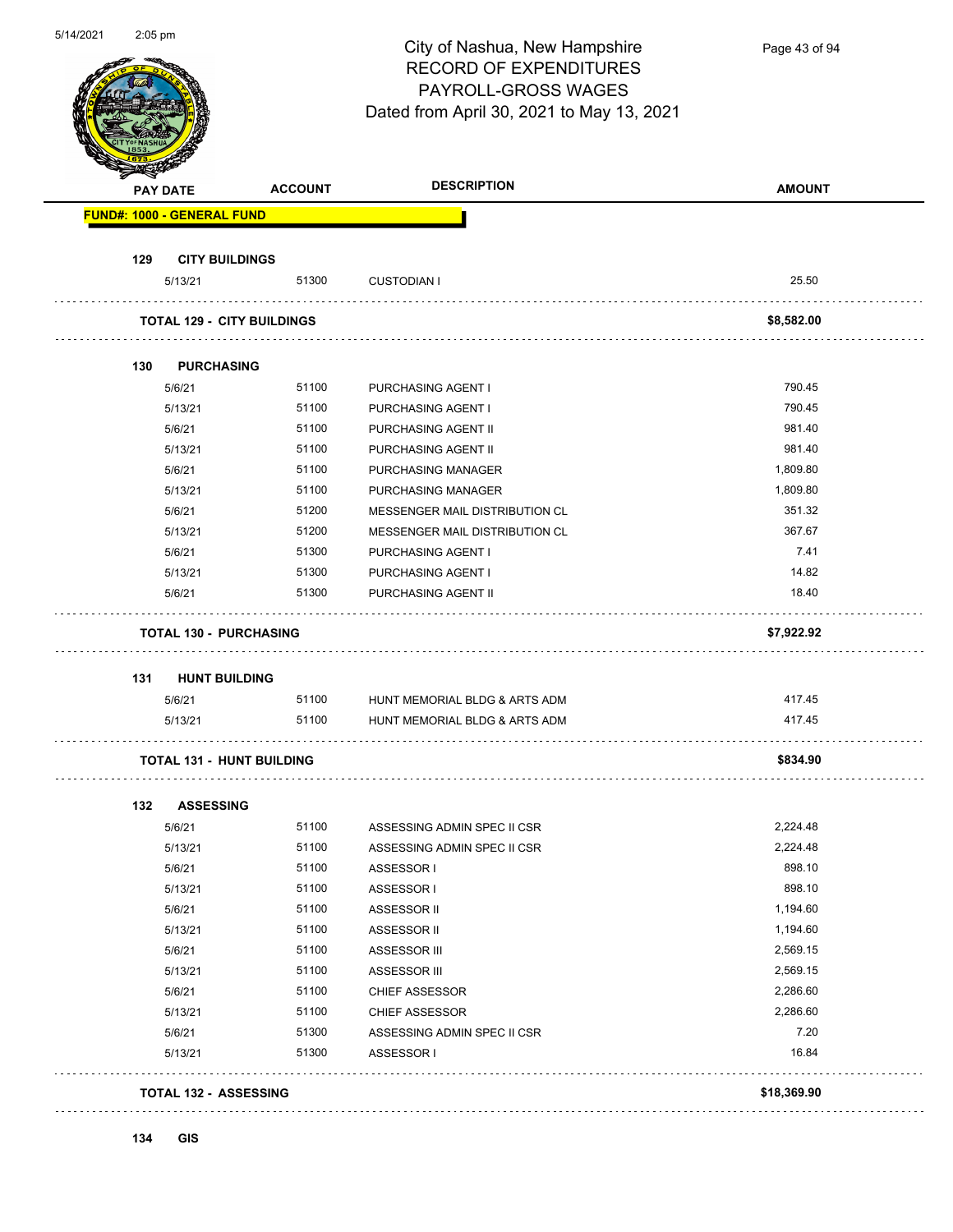

Page 44 of 94

| <b>PAY DATE</b>                   | <b>ACCOUNT</b>                            | <b>DESCRIPTION</b>                                    | <b>AMOUNT</b> |
|-----------------------------------|-------------------------------------------|-------------------------------------------------------|---------------|
| <b>FUND#: 1000 - GENERAL FUND</b> |                                           |                                                       |               |
| 134<br><b>GIS</b>                 |                                           |                                                       |               |
| 5/6/21                            | 51100                                     | <b>GIS TECHNICIAN II</b>                              | 1,223.50      |
| 5/13/21                           | 51100                                     | <b>GIS TECHNICIAN II</b>                              | 1,223.50      |
|                                   |                                           |                                                       |               |
| <b>TOTAL 134 - GIS</b>            |                                           |                                                       | \$2,447.00    |
| 140                               | <b>PINEWOOD CEMETERY</b>                  |                                                       |               |
| 5/6/21                            | 51400                                     | SEASONAL                                              | 930.00        |
|                                   | <b>TOTAL 140 - PINEWOOD CEMETERY</b>      |                                                       | \$930.00      |
|                                   |                                           |                                                       |               |
| 142                               | <b>WOODLAWN CEMETERY</b>                  |                                                       |               |
| 5/6/21                            | 51100                                     | <b>GROUNDSKEEPER CEMETERY</b>                         | 754.10        |
| 5/13/21                           | 51100                                     | <b>GROUNDSKEEPER CEMETERY</b>                         | 754.10        |
| 5/6/21                            | 51100                                     | SUBFOREMAN CEMETERY                                   | 955.15        |
| 5/13/21                           | 51100                                     | SUBFOREMAN CEMETERY                                   | 955.15        |
| 5/6/21                            | 51100                                     | SUPERINTENDENT CEMETERY I                             | 1,307.05      |
| 5/13/21                           | 51100                                     | SUPERINTENDENT CEMETERY I                             | 1,307.05      |
| 5/6/21                            | 51300                                     | <b>GROUNDSKEEPER CEMETERY</b>                         | 35.35         |
| 5/13/21                           | 51300                                     | <b>GROUNDSKEEPER CEMETERY</b>                         | 162.60        |
| 5/13/21                           | 51300                                     | SUBFOREMAN CEMETERY                                   | 8.95          |
| 5/13/21                           | 51400                                     | SEASONAL                                              | 573.75        |
|                                   | <b>TOTAL 142 - WOODLAWN CEMETERY</b>      |                                                       | \$6,813.25    |
|                                   |                                           |                                                       |               |
| 144                               | <b>EDGEWOOD &amp; SUBURBAN CEMETERIES</b> |                                                       |               |
| 5/6/21                            | 51100                                     | <b>GROUNDSKEEPER CEMETERY</b>                         | 1,362.15      |
| 5/13/21                           | 51100                                     | <b>GROUNDSKEEPER CEMETERY</b>                         | 1,362.15      |
| 5/6/21                            | 51100                                     | SUBFOREMAN CEMETERY                                   | 824.60        |
| 5/13/21                           | 51100                                     | SUBFOREMAN CEMETERY                                   | 824.60        |
| 5/6/21                            | 51100                                     | SUPERINTENDENT CEMETERY II                            | 1,307.05      |
| 5/13/21                           | 51100                                     | SUPERINTENDENT CEMETERY II                            | 1,307.05      |
| 5/6/21                            | 51300                                     | <b>GROUNDSKEEPER CEMETERY</b>                         | 78.83         |
| 5/6/21                            | 51300                                     | SUBFOREMAN CEMETERY                                   | 92.77         |
| 5/13/21                           | 51300                                     | SUBFOREMAN CEMETERY                                   | 7.73          |
| 5/6/21                            | 51400                                     | SEASONAL                                              | 1,200.00      |
| 5/13/21                           | 51400                                     | SEASONAL                                              | 1,200.00      |
|                                   |                                           | <b>TOTAL 144 - EDGEWOOD &amp; SUBURBAN CEMETERIES</b> | \$9,566.93    |
|                                   |                                           |                                                       |               |
|                                   |                                           |                                                       |               |
| 150<br><b>POLICE</b><br>5/6/21    | 51100                                     | <b>1ST YEAR OFFICERS</b>                              | 6,377.69      |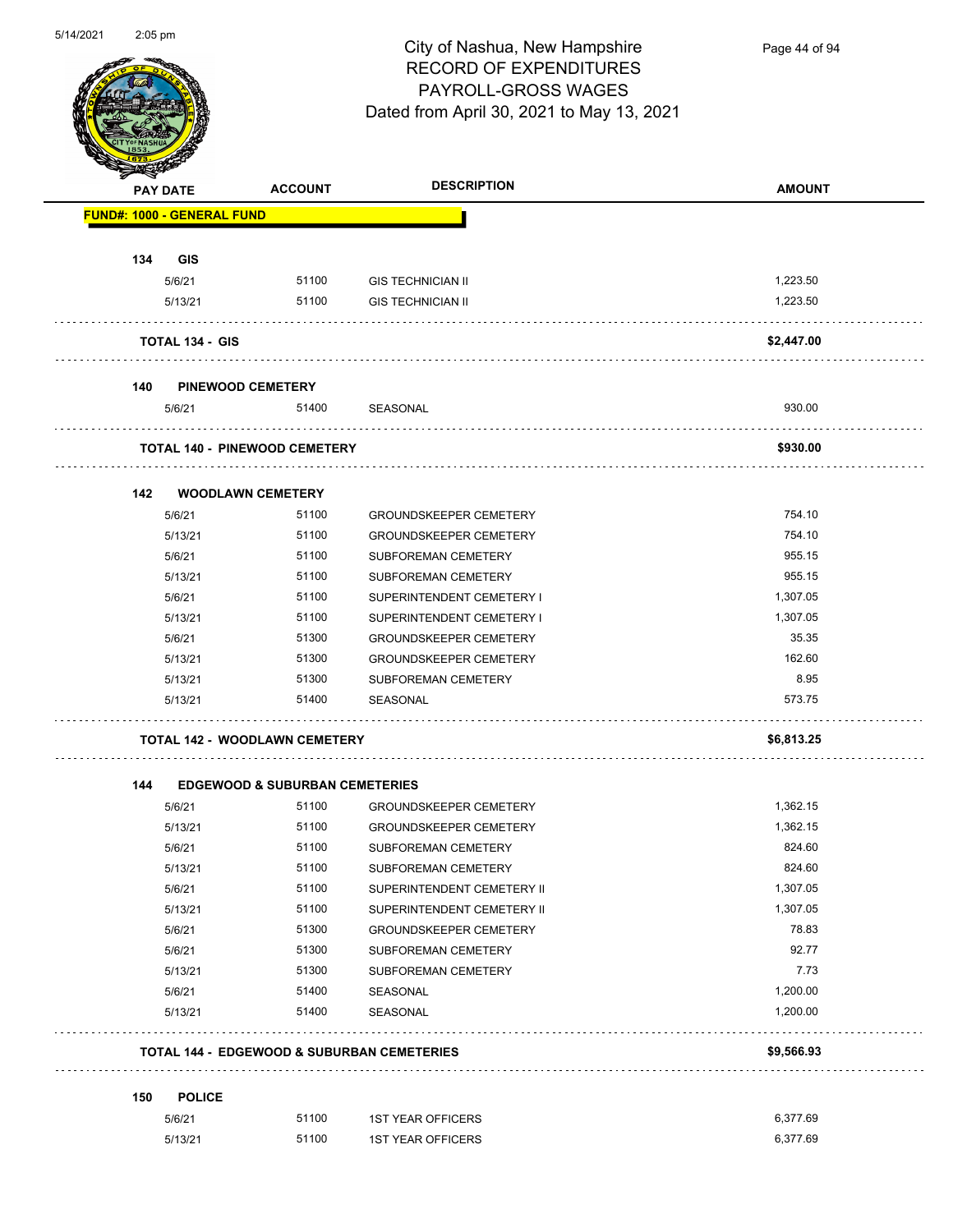

|     | <b>PAY DATE</b>                    | <b>ACCOUNT</b> | <b>DESCRIPTION</b>                   | <b>AMOUNT</b> |
|-----|------------------------------------|----------------|--------------------------------------|---------------|
|     | <u> FUND#: 1000 - GENERAL FUND</u> |                |                                      |               |
|     |                                    |                |                                      |               |
| 150 | <b>POLICE</b>                      |                |                                      |               |
|     | 5/6/21                             | 51100          | 1ST YR OFFICERS CERTIFIED SPEC       | 1,110.90      |
|     | 5/13/21                            | 51100          | 1ST YR OFFICERS CERTIFIED SPEC       | 1,110.90      |
|     | 5/6/21                             | 51100          | 1st YR SPECIAL OFFICER CERTIFIED II  | 7,915.32      |
|     | 5/13/21                            | 51100          | 1st YR SPECIAL OFFICER CERTIFIED II  | 10,260.60     |
|     | 5/6/21                             | 51100          | <b>ACCOUNT CLERK III</b>             | 2,397.95      |
|     | 5/13/21                            | 51100          | <b>ACCOUNT CLERK III</b>             | 2,397.95      |
|     | 5/6/21                             | 51100          | ADMIN ASSISTANT I DETECTIVES         | 2,951.19      |
|     | 5/13/21                            | 51100          | ADMIN ASSISTANT I DETECTIVES         | 2,951.20      |
|     | 5/6/21                             | 51100          | ADMIN ASSISTANT I LEGAL              | 795.35        |
|     | 5/13/21                            | 51100          | ADMIN ASSISTANT I LEGAL              | 795.35        |
|     | 5/6/21                             | 51100          | ADMIN ASSISTANT II LEGAL             | 805.80        |
|     | 5/13/21                            | 51100          | ADMIN ASSISTANT II LEGAL             | 805.80        |
|     | 5/6/21                             | 51100          | ADMIN ASSISTANT III PROF STANDARDS   | 1,010.30      |
|     | 5/13/21                            | 51100          | ADMIN ASSISTANT III PROF STANDARDS   | 1,010.30      |
|     | 5/6/21                             | 51100          | ADMIN ASSISTANT III SERVICES         | 832.85        |
|     | 5/13/21                            | 51100          | ADMIN ASSISTANT III SERVICES         | 832.85        |
|     | 5/6/21                             | 51100          | ADMIN ASSISTANT IV UNIFORM FIELD OPS | 876.45        |
|     | 5/13/21                            | 51100          | ADMIN ASSISTANT IV UNIFORM FIELD OPS | 876.45        |
|     | 5/6/21                             | 51100          | ADMINISTRATIVE PROJECT SPEC          | 1,394.25      |
|     | 5/13/21                            | 51100          | ADMINISTRATIVE PROJECT SPEC          | 1,394.25      |
|     | 5/6/21                             | 51100          | ANIMAL CONTROL OFFICER               | 360.77        |
|     | 5/13/21                            | 51100          | ANIMAL CONTROL OFFICER               | 360.77        |
|     | 5/6/21                             | 51100          | ASSISTANT RECORDS MANAGER            | 1,115.40      |
|     | 5/13/21                            | 51100          | ASSISTANT RECORDS MANAGER            | 1,115.40      |
|     | 5/6/21                             | 51100          | AUTO MECHANIC 1ST CLASS              | 1,803.49      |
|     | 5/13/21                            | 51100          | AUTO MECHANIC 1ST CLASS              | 1,803.50      |
|     | 5/6/21                             | 51100          | <b>BUILDING MAINTENANCE SUPV</b>     | 1,115.40      |
|     | 5/13/21                            | 51100          | <b>BUILDING MAINTENANCE SUPV</b>     | 1,115.40      |
|     | 5/6/21                             | 51100          | <b>CAPTAIN</b>                       | 17, 137. 74   |
|     | 5/13/21                            | 51100          | <b>CAPTAIN</b>                       | 17, 137. 73   |
|     | 5/6/21                             | 51100          | CHIEF OF POLICE                      | 3,016.50      |
|     | 5/13/21                            | 51100          | CHIEF OF POLICE                      | 3,016.50      |
|     | 5/6/21                             | 51100          | COMM TECH ALL DESIGNATIONS           | 9,063.15      |
|     | 5/13/21                            | 51100          | COMM TECH ALL DESIGNATIONS           | 9,063.15      |
|     | 5/6/21                             | 51100          | COMMUNITY POLICING COORDINATOR       | 1,403.85      |
|     | 5/13/21                            | 51100          | COMMUNITY POLICING COORDINATOR       | 1,403.85      |
|     | 5/6/21                             | 51100          | <b>CRIME ANALYST</b>                 | 1,126.90      |
|     | 5/13/21                            | 51100          | <b>CRIME ANALYST</b>                 | 1,126.90      |
|     | 5/6/21                             | 51100          | <b>CUSTODIAN II</b>                  | 715.15        |
|     | 5/13/21                            | 51100          | <b>CUSTODIAN II</b>                  | 715.15        |
|     | 5/6/21                             | 51100          | <b>CUSTODIAN III</b>                 | 1,628.80      |
|     | 5/13/21                            | 51100          | <b>CUSTODIAN III</b>                 | 1,628.81      |
|     | 5/6/21                             | 51100          | DEPUTY CHIEF OF POLICE               | 5,467.00      |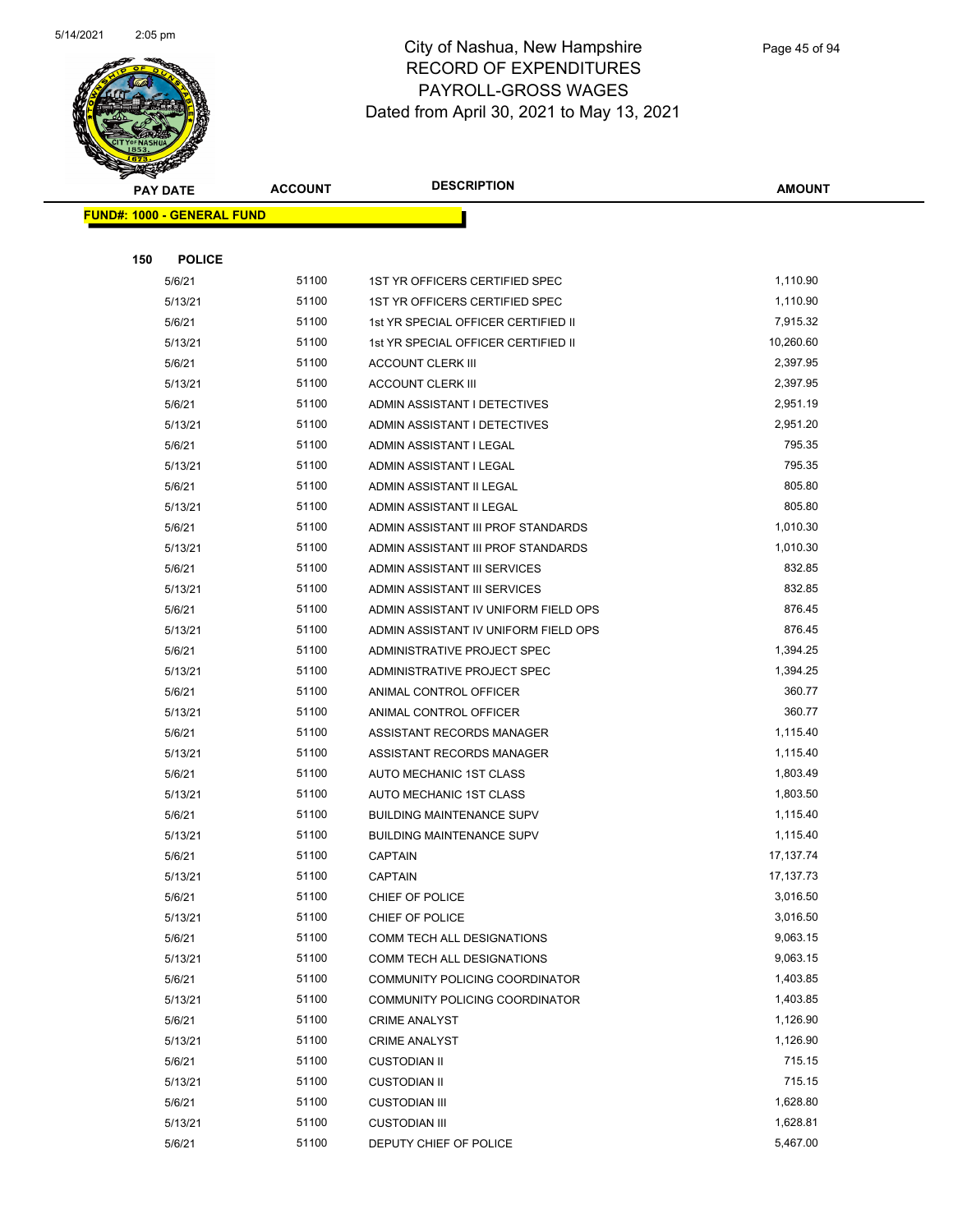

|     | <b>PAY DATE</b>                   | <b>ACCOUNT</b> | <b>DESCRIPTION</b>                             | <b>AMOUNT</b> |
|-----|-----------------------------------|----------------|------------------------------------------------|---------------|
|     | <b>FUND#: 1000 - GENERAL FUND</b> |                |                                                |               |
|     |                                   |                |                                                |               |
| 150 | <b>POLICE</b>                     |                |                                                |               |
|     | 5/13/21                           | 51100          | DEPUTY CHIEF OF POLICE                         | 5,467.00      |
|     | 5/6/21                            | 51100          | DETENTION SPEC                                 | 2,794.01      |
|     | 5/13/21                           | 51100          | DETENTION SPEC                                 | 2,794.00      |
|     | 5/6/21                            | 51100          | DISPATCHERS ALL DESIGNATIONS                   | 5,770.14      |
|     | 5/13/21                           | 51100          | DISPATCHERS ALL DESIGNATIONS                   | 5,770.14      |
|     | 5/6/21                            | 51100          | FLEET MAINTENANCE ASST SUPV                    | 1,044.85      |
|     | 5/13/21                           | 51100          | FLEET MAINTENANCE ASST SUPV                    | 1,044.85      |
|     | 5/6/21                            | 51100          | IT MANAGER/RADIO SYSTEMS NETWORK ADMINISTRATOR | 1,576.55      |
|     | 5/13/21                           | 51100          | IT MANAGER/RADIO SYSTEMS NETWORK ADMINISTRATOR | 1,576.55      |
|     | 5/6/21                            | 51100          | IT PROGRAMS ADMIN & INSTRUCTOR                 | 1,173.15      |
|     | 5/13/21                           | 51100          | IT PROGRAMS ADMIN & INSTRUCTOR                 | 1,173.15      |
|     | 5/6/21                            | 51100          | <b>LIEUTENANT</b>                              | 18,763.45     |
|     | 5/13/21                           | 51100          | LIEUTENANT                                     | 18,763.45     |
|     | 5/6/21                            | 51100          | NPD BUSINESS COORDINATOR                       | 1,172.25      |
|     | 5/13/21                           | 51100          | NPD BUSINESS COORDINATOR                       | 1,172.25      |
|     | 5/6/21                            | 51100          | <b>NPD BUSINESS MANAGER</b>                    | 1,809.80      |
|     | 5/13/21                           | 51100          | NPD BUSINESS MANAGER                           | 1,809.80      |
|     | 5/6/21                            | 51100          | NPD NETWORK ADMINISTRATOR                      | 1,494.30      |
|     | 5/13/21                           | 51100          | NPD NETWORK ADMINISTRATOR                      | 1,494.30      |
|     | 5/6/21                            | 51100          | PARALEGAL                                      | 895.05        |
|     | 5/13/21                           | 51100          | PARALEGAL                                      | 895.04        |
|     | 5/6/21                            | 51100          | PATROLMAN ALL RANKS                            | 184,128.33    |
|     | 5/13/21                           | 51100          | PATROLMAN ALL RANKS                            | 184,051.66    |
|     | 5/6/21                            | 51100          | POLICE ATTORNEY                                | 3,045.70      |
|     | 5/13/21                           | 51100          | POLICE ATTORNEY                                | 3,045.70      |
|     | 5/6/21                            | 51100          | <b>RECORDS &amp; COMMUNICATIONS MGR</b>        | 1,724.10      |
|     | 5/13/21                           | 51100          | <b>RECORDS &amp; COMMUNICATIONS MGR</b>        | 1,724.10      |
|     | 5/6/21                            | 51100          | <b>RECORDS TECHNICIAN I</b>                    | 1,437.20      |
|     | 5/13/21                           | 51100          | <b>RECORDS TECHNICIAN I</b>                    | 1,437.20      |
|     | 5/6/21                            | 51100          | <b>RECORDS TECHNICIAN II</b>                   | 1,858.05      |
|     | 5/13/21                           | 51100          | RECORDS TECHNICIAN II                          | 1,858.05      |
|     | 5/6/21                            | 51100          | <b>SERGEANT</b>                                | 45,727.93     |
|     | 5/13/21                           | 51100          | <b>SERGEANT</b>                                | 45,727.90     |
|     | 5/6/21                            | 51100          | SHIFT LEADER                                   | 2,396.79      |
|     | 5/13/21                           | 51100          | SHIFT LEADER                                   | 2,396.78      |
|     | 5/6/21                            | 51100          | SUPV POLICE FLEET                              | 1,417.10      |
|     | 5/13/21                           | 51100          | SUPV POLICE FLEET                              | 1,417.10      |
|     | 5/6/21                            | 51200          | <b>ACCREDITATION MANAGER</b>                   | 1,183.52      |
|     | 5/13/21                           | 51200          | <b>ACCREDITATION MANAGER</b>                   | 1,183.52      |
|     | 5/6/21                            | 51200          | POLICE ATTORNEY                                | 1,668.88      |
|     | 5/13/21                           | 51200          | POLICE ATTORNEY                                | 1,668.88      |
|     | 5/13/21                           | 51300          | DOMESTIC VIOLENCE ADVOCATE                     | 58.95         |
|     | 5/6/21                            | 51300          | LIEUTENANT                                     | 118.95        |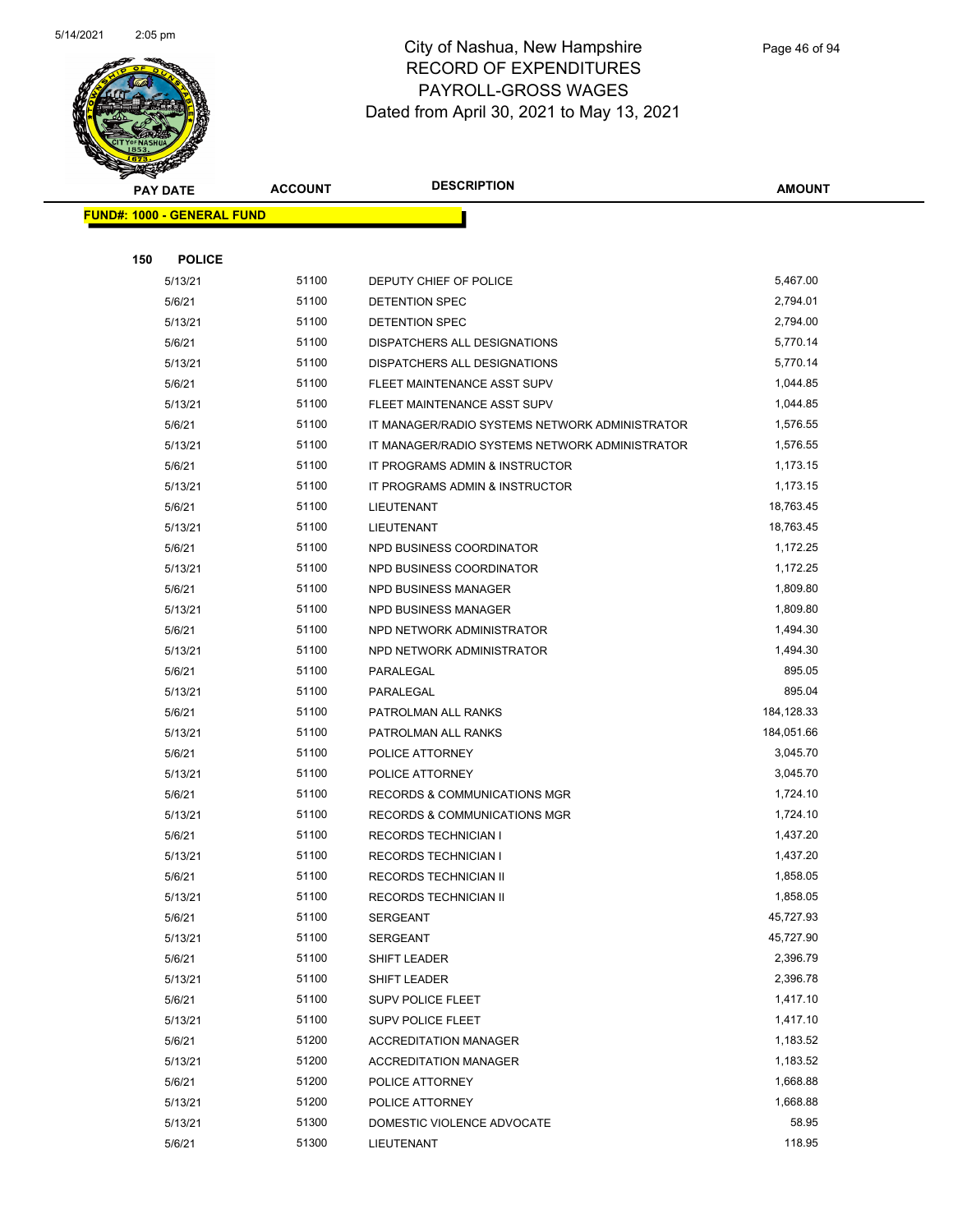

Page 47 of 94

| <b>PAY DATE</b>                   | <b>ACCOUNT</b> | <b>DESCRIPTION</b>                          | <b>AMOUNT</b>      |
|-----------------------------------|----------------|---------------------------------------------|--------------------|
| <b>FUND#: 1000 - GENERAL FUND</b> |                |                                             |                    |
|                                   |                |                                             |                    |
| 150<br><b>POLICE</b>              |                |                                             |                    |
| 5/6/21                            | 51300          | PATROLMAN ALL RANKS                         | 3,614.61           |
| 5/13/21                           | 51300          | PATROLMAN ALL RANKS                         | 1,561.50           |
| 5/6/21                            | 51300          | <b>SERGEANT</b>                             | 255.03             |
| 5/13/21                           | 51300          | SERGEANT                                    | 148.40             |
| 5/6/21                            | 51309          | 1st YR SPECIAL OFFICER CERTIFIED II         | 439.74             |
| 5/6/21                            | 51309          | PATROLMAN ALL RANKS                         | 566.34             |
| 5/13/21                           | 51309          | PATROLMAN ALL RANKS                         | 892.64             |
| 5/6/21                            | 51309          | <b>SERGEANT</b>                             | 938.55             |
| 5/13/21                           | 51315          | 1st YR SPECIAL OFFICER CERTIFIED II         | 329.80             |
| 5/6/21                            | 51315          | PATROLMAN ALL RANKS                         | 511.31             |
| 5/13/21                           | 51315<br>51315 | PATROLMAN ALL RANKS                         | 1,024.96<br>508.81 |
| 5/13/21<br>5/6/21                 | 51322          | <b>SERGEANT</b><br><b>1ST YEAR OFFICERS</b> | 39.86              |
| 5/13/21                           | 51322          | <b>1ST YEAR OFFICERS</b>                    | 298.95             |
| 5/6/21                            | 51322          | 1ST YR OFFICERS CERTIFIED SPEC              | 187.46             |
| 5/13/21                           | 51322          | 1ST YR OFFICERS CERTIFIED SPEC              | 62.49              |
| 5/6/21                            | 51322          | 1st YR SPECIAL OFFICER CERTIFIED II         | 384.75             |
| 5/13/21                           | 51322          | 1st YR SPECIAL OFFICER CERTIFIED II         | 412.24             |
| 5/6/21                            | 51322          | LIEUTENANT                                  | 1,270.46           |
| 5/6/21                            | 51322          | PATROLMAN ALL RANKS                         | 20,293.49          |
| 5/13/21                           | 51322          | PATROLMAN ALL RANKS                         | 7,067.29           |
| 5/6/21                            | 51322          | SERGEANT                                    | 2,810.69           |
| 5/13/21                           | 51322          | SERGEANT                                    | 108.37             |
| 5/6/21                            | 51330          | <b>1ST YEAR OFFICERS</b>                    | 1,175.87           |
| 5/13/21                           | 51330          | <b>1ST YEAR OFFICERS</b>                    | 318.88             |
| 5/6/21                            | 51330          | 1ST YR OFFICERS CERTIFIED SPEC              | 124.98             |
| 5/13/21                           | 51330          | 1st YR SPECIAL OFFICER CERTIFIED II         | 1,044.38           |
| 5/6/21                            | 51330          | COMM TECH ALL DESIGNATIONS                  | 1,190.92           |
| 5/13/21                           | 51330          | COMM TECH ALL DESIGNATIONS                  | 724.08             |
| 5/6/21                            | 51330          | DETENTION SPEC                              | 1,119.38           |
| 5/13/21                           | 51330          | DETENTION SPEC                              | 1,119.38           |
| 5/6/21                            | 51330          | DISPATCHERS ALL DESIGNATIONS                | 584.43             |
| 5/13/21                           | 51330<br>51330 | DISPATCHERS ALL DESIGNATIONS                | 581.54<br>634.80   |
| 5/6/21<br>5/6/21                  | 51330          | LIEUTENANT                                  | 18,781.05          |
| 5/13/21                           | 51330          | PATROLMAN ALL RANKS<br>PATROLMAN ALL RANKS  | 19,497.61          |
| 5/6/21                            | 51330          | SERGEANT                                    | 10,753.03          |
| 5/13/21                           | 51330          | <b>SERGEANT</b>                             | 3,779.22           |
| 5/6/21                            | 51330          | SHIFT LEADER                                | 759.10             |
| 5/13/21                           | 51330          | SHIFT LEADER                                | 917.46             |
| 5/6/21                            | 51412          | ADMIN ASSISTANT I DETECTIVES                | 225.00             |
| 5/13/21                           | 51412          | ADMIN ASSISTANT I DETECTIVES                | 337.50             |
| 5/13/21                           | 51412          | PER DIEM                                    | 112.50             |
|                                   |                |                                             |                    |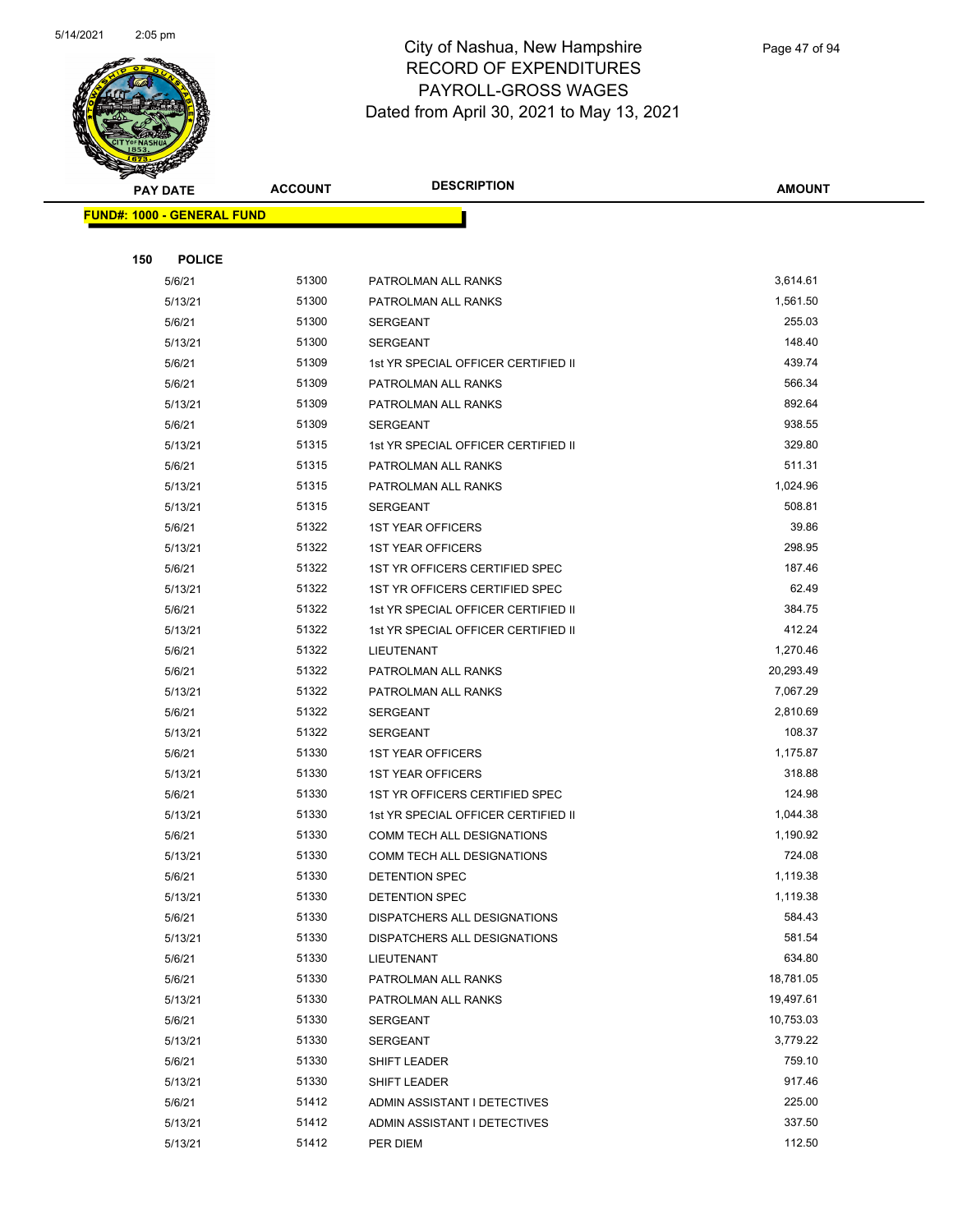

Page 48 of 94

|     | <b>PAY DATE</b>                   | <b>ACCOUNT</b> | <b>DESCRIPTION</b>                  | <b>AMOUNT</b> |
|-----|-----------------------------------|----------------|-------------------------------------|---------------|
|     | <b>FUND#: 1000 - GENERAL FUND</b> |                |                                     |               |
|     |                                   |                |                                     |               |
| 150 | <b>POLICE</b>                     |                |                                     |               |
|     | 5/13/21                           | 51600          | PATROLMAN ALL RANKS                 | 600.00        |
|     | 5/6/21                            | 51628          | <b>1ST YEAR OFFICERS</b>            | 1,275.54      |
|     | 5/6/21                            | 51628          | 1ST YR OFFICERS CERTIFIED SPEC      | 222.18        |
|     | 5/6/21                            | 51628          | 1st YR SPECIAL OFFICER CERTIFIED II | 1,465.80      |
|     | 5/6/21                            | 51628          | LIEUTENANT                          | 3,752.69      |
|     | 5/6/21                            | 51628          | PATROLMAN ALL RANKS                 | 37,071.46     |
|     | 5/6/21                            | 51628          | <b>SERGEANT</b>                     | 9,145.60      |
|     | 5/13/21                           | 52809          | <b>WELLNESS PROGRAM</b>             | 950.00        |
|     | 5/6/21                            | 61107          | <b>CLOTHING &amp; UNIFORMS</b>      | 1,018.30      |
|     | 5/13/21                           | 61107          | <b>CLOTHING &amp; UNIFORMS</b>      | 1,717.11      |
|     |                                   |                |                                     |               |
|     | <b>TOTAL 150 - POLICE</b>         |                |                                     | \$870,180.70  |
| 152 | <b>FIRE</b>                       |                |                                     |               |
|     | 5/6/21                            | 51100          | ADMINISTRATIVE ASSISTANT II         | 2,575.00      |
|     | 5/13/21                           | 51100          | ADMINISTRATIVE ASSISTANT II         | 2,575.00      |
|     | 5/6/21                            | 51100          | <b>ASST FIRE CHIEF</b>              | 2,573.92      |
|     | 5/13/21                           | 51100          | <b>ASST FIRE CHIEF</b>              | 2,573.92      |
|     | 5/6/21                            | 51100          | ASST SUPERINTENDENT FIRE ALARM      | 1,746.04      |
|     | 5/13/21                           | 51100          | ASST SUPERINTENDENT FIRE ALARM      | 1,746.04      |
|     | 5/6/21                            | 51100          | ASST SUPERINTENDENT FIRE FLEET      | 1,637.00      |
|     | 5/13/21                           | 51100          | ASST SUPERINTENDENT FIRE FLEET      | 1,637.00      |
|     | 5/6/21                            | 51100          | ASST SUPERINTENDENT PREVENTION      | 3,635.04      |
|     | 5/13/21                           | 51100          | ASST SUPERINTENDENT PREVENTION      | 3,509.64      |
|     | 5/6/21                            | 51100          | <b>CAPTAIN</b>                      | 12,296.28     |
|     | 5/13/21                           | 51100          | <b>CAPTAIN</b>                      | 12,296.29     |
|     | 5/6/21                            | 51100          | <b>CAPTAIN FIRE TRAINING SAFETY</b> | 1,928.20      |
|     | 5/13/21                           | 51100          | CAPTAIN FIRE TRAINING SAFETY        | 1,928.20      |
|     | 5/6/21                            | 51100          | DEPUTY FIRE CHIEF                   | 9,069.11      |
|     | 5/13/21                           | 51100          | DEPUTY FIRE CHIEF                   | 9,069.10      |
|     | 5/6/21                            | 51100          | <b>EXEC ASST BUSINESS COORD</b>     | 1,126.20      |
|     | 5/13/21                           | 51100          | <b>EXEC ASST BUSINESS COORD</b>     | 1,126.20      |
|     | 5/6/21                            | 51100          | FIRE CHIEF                          | 2,815.20      |
|     | 5/13/21                           | 51100          | FIRE CHIEF                          | 2,815.20      |
|     | 5/6/21                            | 51100          | FIRE DISPATCH ALL RANKS             | 9,275.05      |
|     | 5/13/21                           | 51100          | FIRE DISPATCH ALL RANKS             | 8,507.96      |
|     | 5/6/21                            | 51100          | FIRE DISPATCH SUPERVISOR            | 5,525.90      |
|     | 5/13/21                           | 51100          | FIRE DISPATCH SUPERVISOR            | 5,454.71      |
|     | 5/6/21                            | 51100          | FIRE LIEUTENANT                     | 43,511.92     |
|     | 5/13/21                           | 51100          | FIRE LIEUTENANT                     | 44,788.99     |
|     | 5/6/21                            | 51100          | <b>FIRE MECHANIC</b>                | 1,465.88      |
|     | 5/13/21                           | 51100          | FIRE MECHANIC                       | 1,465.88      |
|     | 5/6/21                            | 51100          | FIRE TRAINING OFFICER               | 1,711.68      |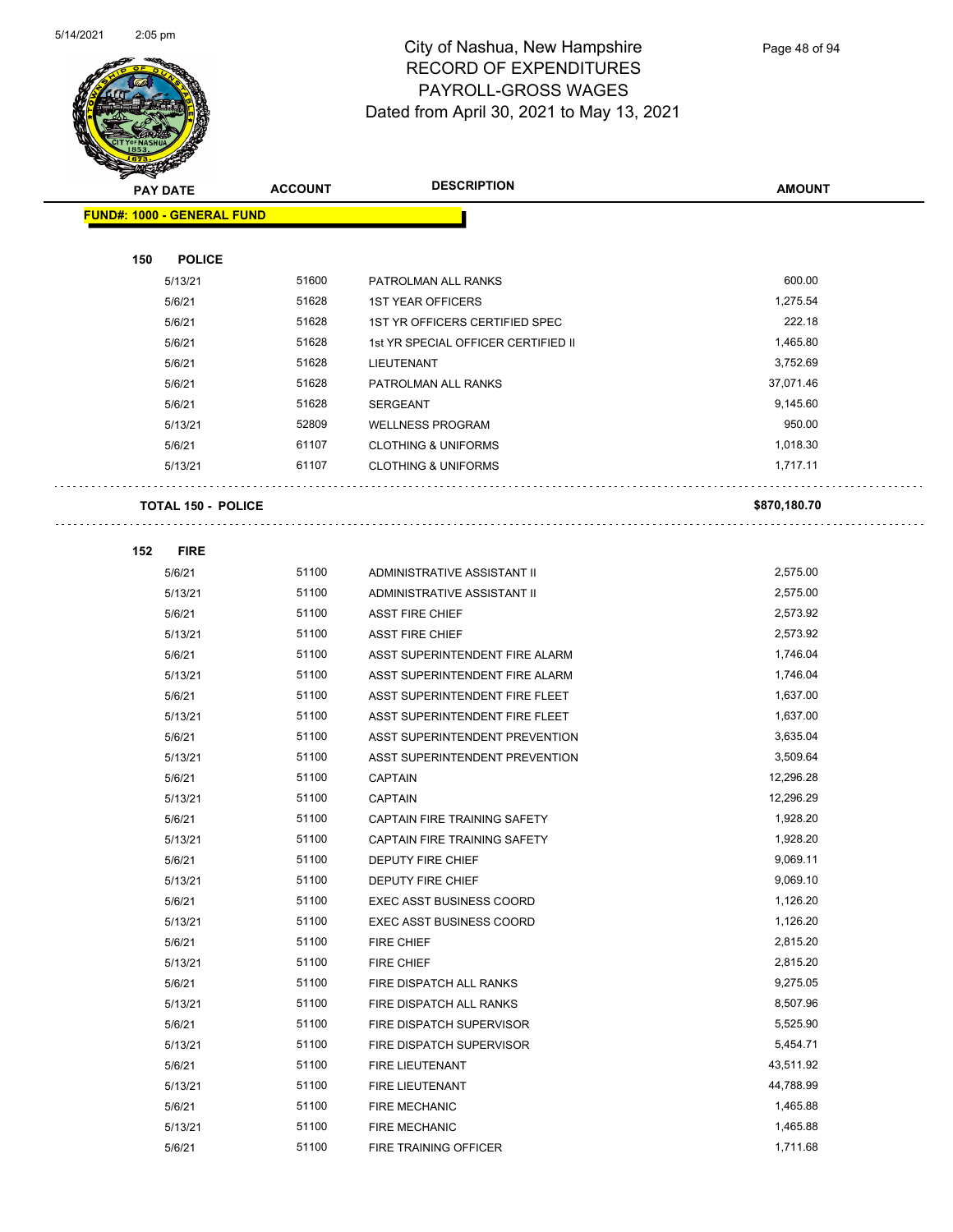

Page 49 of 94

|     | <b>PAY DATE</b>                   | <b>ACCOUNT</b> | <b>DESCRIPTION</b>             | <b>AMOUNT</b>    |
|-----|-----------------------------------|----------------|--------------------------------|------------------|
|     | <b>FUND#: 1000 - GENERAL FUND</b> |                |                                |                  |
|     |                                   |                |                                |                  |
| 152 | <b>FIRE</b>                       |                |                                |                  |
|     | 5/13/21                           | 51100          | FIRE TRAINING OFFICER          | 1,711.68         |
|     | 5/6/21                            | 51100          | FIREFIGHTERS ALL RANKS         | 126,605.08       |
|     | 5/13/21                           | 51100          | <b>FIREFIGHTERS ALL RANKS</b>  | 125,386.81       |
|     | 5/6/21                            | 51100          | SUPERINTENDENT FIRE ALARM      | 1,967.00         |
|     | 5/13/21                           | 51100          | SUPERINTENDENT FIRE ALARM      | 1,967.00         |
|     | 5/6/21                            | 51100          | SUPERINTENDENT FIRE FLEET      | 1,909.12         |
|     | 5/13/21                           | 51100          | SUPERINTENDENT FIRE FLEET      | 1,909.12         |
|     | 5/6/21                            | 51100          | SUPERINTENDENT FIRE PREVENTION | 1,947.48         |
|     | 5/13/21                           | 51100          | SUPERINTENDENT FIRE PREVENTION | 1,947.48         |
|     | 5/6/21                            | 51300          | DEPUTY FIRE CHIEF              | 195.20           |
|     | 5/13/21                           | 51300          | DEPUTY FIRE CHIEF              | 1,493.89         |
|     | 5/6/21                            | 51300          | <b>FIRE LIEUTENANT</b>         | 139.70           |
|     | 5/6/21                            | 51300          | SUPERINTENDENT FIRE ALARM      | 307.25           |
|     | 5/13/21                           | 51300          | SUPERINTENDENT FIRE ALARM      | 268.84           |
|     | 5/6/21                            | 51330          | <b>CAPTAIN</b>                 | 247.83           |
|     | 5/13/21                           | 51330          | <b>CAPTAIN</b>                 | 249.04           |
|     | 5/6/21                            | 51330          | DEPUTY FIRE CHIEF              | 1,072.28         |
|     | 5/13/21                           | 51330          | DEPUTY FIRE CHIEF              | 260.26           |
|     | 5/6/21                            | 51330          | FIRE DISPATCH ALL RANKS        | 2,227.31         |
|     | 5/13/21                           | 51330          | FIRE DISPATCH ALL RANKS        | 1,598.73         |
|     | 5/6/21                            | 51330          | FIRE DISPATCH SUPERVISOR       | 2,480.38         |
|     | 5/13/21                           | 51330          | FIRE DISPATCH SUPERVISOR       | 885.35           |
|     | 5/6/21                            | 51330          | <b>FIRE LIEUTENANT</b>         | 5,336.32         |
|     | 5/13/21                           | 51330          | FIRE LIEUTENANT                | 2,272.47         |
|     | 5/6/21                            | 51330          | <b>FIREFIGHTERS ALL RANKS</b>  | 17,477.40        |
|     | 5/13/21                           | 51330          | FIREFIGHTERS ALL RANKS         | 18,701.32        |
|     | 5/6/21                            | 51628          | ASST SUPERINTENDENT FIRE ALARM | 436.51           |
|     | 5/6/21                            | 51628          | ASST SUPERINTENDENT FIRE FLEET | 409.25           |
|     | 5/6/21                            | 51628          | ASST SUPERINTENDENT PREVENTION | 908.76           |
|     | 5/6/21                            | 51628          | CAPTAIN                        | 3,074.06         |
|     | 5/6/21                            | 51628          | CAPTAIN FIRE TRAINING SAFETY   | 482.05           |
|     | 5/6/21                            | 51628          | FIRE DISPATCH ALL RANKS        | 2,097.93         |
|     | 5/6/21                            | 51628          | FIRE DISPATCH SUPERVISOR       | 1,506.62         |
|     | 5/6/21                            | 51628          | FIRE LIEUTENANT                | 11,715.82        |
|     | 5/6/21                            | 51628          | <b>FIRE MECHANIC</b>           | 366.47           |
|     | 5/6/21                            | 51628          | FIRE TRAINING OFFICER          | 427.92           |
|     | 5/6/21                            | 51628          | <b>FIREFIGHTERS ALL RANKS</b>  | 32,642.31        |
|     | 5/6/21                            | 51628          | SUPERINTENDENT FIRE ALARM      | 491.75           |
|     | 5/6/21                            | 51628<br>51628 | SUPERINTENDENT FIRE FLEET      | 477.28<br>486.87 |
|     | 5/6/21                            | 51650          | SUPERINTENDENT FIRE PREVENTION | 2,161.08         |
|     | 5/6/21                            | 51650          | <b>CAPTAIN</b>                 | 847.18           |
|     | 5/13/21                           | 51650          | <b>CAPTAIN</b>                 | 2,630.36         |
|     | 5/6/21                            |                | DEPUTY FIRE CHIEF              |                  |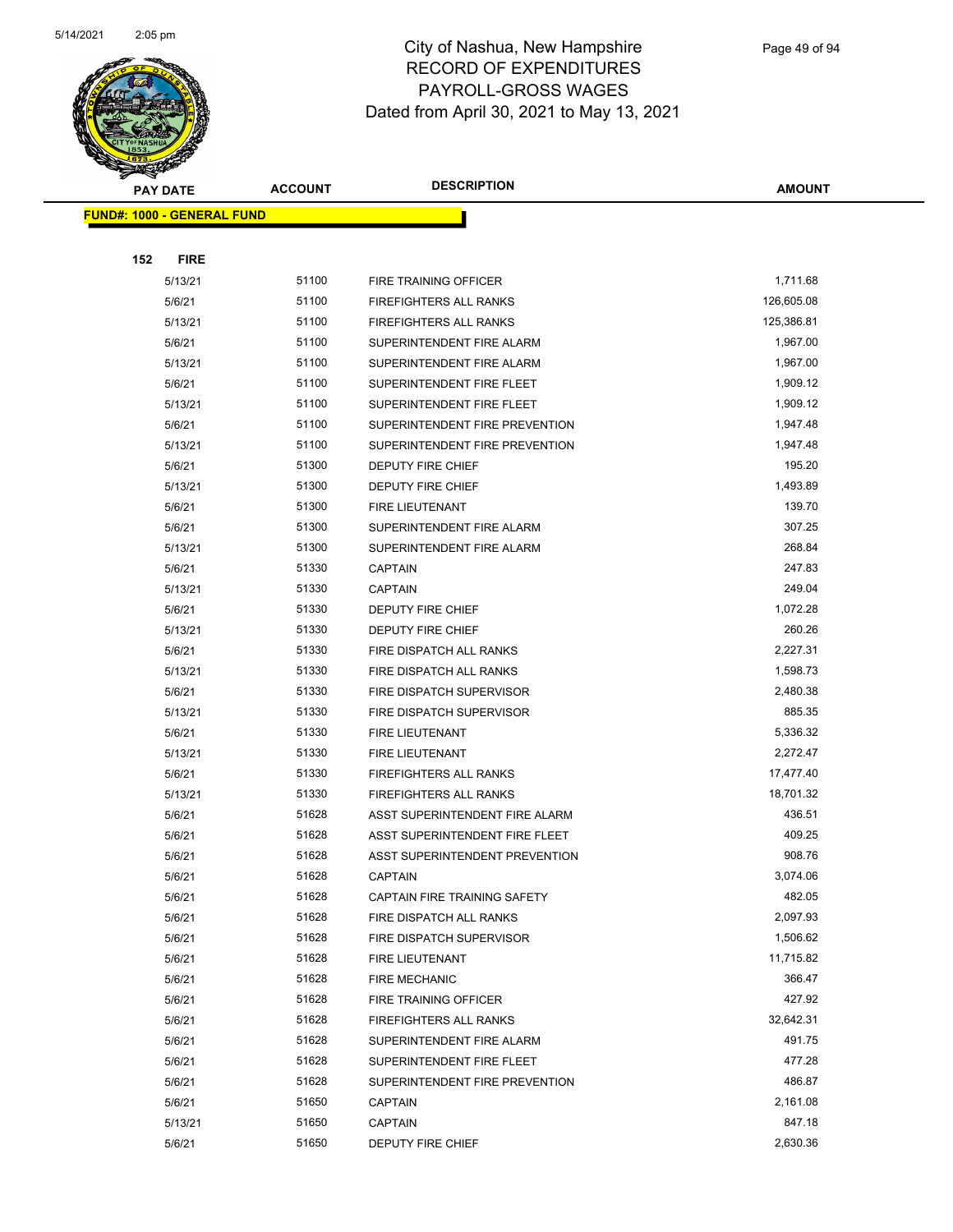

Page 50 of 94

| <b>STATERS</b>                    |                |                                       |               |
|-----------------------------------|----------------|---------------------------------------|---------------|
| <b>PAY DATE</b>                   | <b>ACCOUNT</b> | <b>DESCRIPTION</b>                    | <b>AMOUNT</b> |
| <b>FUND#: 1000 - GENERAL FUND</b> |                |                                       |               |
|                                   |                |                                       |               |
| 152<br><b>FIRE</b>                |                |                                       |               |
| 5/13/21                           | 51650          | DEPUTY FIRE CHIEF                     | 728.73        |
| 5/6/21                            | 51650          | FIRE LIEUTENANT                       | 13,860.87     |
| 5/13/21                           | 51650          | FIRE LIEUTENANT                       | 6,270.97      |
| 5/6/21                            | 51650          | FIREFIGHTERS ALL RANKS                | 43,701.13     |
| 5/13/21                           | 51650          | FIREFIGHTERS ALL RANKS                | 45,484.63     |
| 5/6/21                            | 51700          | ASST SUPERINTENDENT FIRE ALARM        | 21.83         |
| 5/13/21                           | 51700          | ASST SUPERINTENDENT FIRE ALARM        | 21.83         |
| 5/6/21                            | 51700          | ASST SUPERINTENDENT PREVENTION        | 43.87         |
| 5/13/21                           | 51700          | ASST SUPERINTENDENT PREVENTION        | 43.87         |
| 5/6/21                            | 51700          | <b>CAPTAIN</b>                        | 354.85        |
| 5/13/21                           | 51700          | <b>CAPTAIN</b>                        | 354.85        |
| 5/6/21                            | 51700          | CAPTAIN FIRE TRAINING SAFETY          | 24.10         |
| 5/13/21                           | 51700          | CAPTAIN FIRE TRAINING SAFETY          | 24.10         |
| 5/6/21                            | 51700          | FIRE DISPATCH ALL RANKS               | 15.89         |
| 5/13/21                           | 51700          | FIRE DISPATCH ALL RANKS               | 15.89         |
| 5/6/21                            | 51700          | FIRE DISPATCH SUPERVISOR              | 18.34         |
| 5/13/21                           | 51700          | FIRE DISPATCH SUPERVISOR              | 18.34         |
| 5/6/21                            | 51700          | FIRE LIEUTENANT                       | 1,518.18      |
| 5/13/21                           | 51700          | FIRE LIEUTENANT                       | 1,518.18      |
| 5/6/21                            | 51700          | FIRE TRAINING OFFICER                 | 21.40         |
| 5/13/21                           | 51700          | FIRE TRAINING OFFICER                 | 21.40         |
| 5/6/21                            | 51700          | <b>FIREFIGHTERS ALL RANKS</b>         | 2,852.24      |
| 5/13/21                           | 51700          | FIREFIGHTERS ALL RANKS                | 2,772.16      |
| 5/6/21                            | 51700          | SUPERINTENDENT FIRE ALARM             | 24.59         |
| 5/13/21                           | 51700          | SUPERINTENDENT FIRE ALARM             | 24.59         |
| 5/6/21                            | 51700          | SUPERINTENDENT FIRE FLEET             | 23.86         |
| 5/13/21                           | 51700          | SUPERINTENDENT FIRE FLEET             | 23.86         |
| 5/6/21                            | 51700          | SUPERINTENDENT FIRE PREVENTION        | 24.34         |
| 5/13/21                           | 51700          | SUPERINTENDENT FIRE PREVENTION        | 24.34         |
|                                   |                |                                       |               |
| <b>TOTAL 152 - FIRE</b>           |                |                                       | \$701,966.34  |
|                                   |                |                                       |               |
| 153<br><b>BUILDING INSPECTION</b> |                |                                       |               |
| 5/6/21                            | 51100          | BLD INSP ASST PLANS EXAMINER          | 1,090.61      |
| 5/13/21                           | 51100          | <b>BLD INSP ASST PLANS EXAMINER</b>   | 1,090.60      |
| 5/6/21                            | 51100          | <b>BUILDING AND UTILITIES INSPCTR</b> | 3,787.50      |
| 5/13/21                           | 51100          | <b>BUILDING AND UTILITIES INSPCTR</b> | 3,787.50      |
| 5/6/21                            | 51100          | <b>BUILDING DEPARTMENT MANAGER</b>    | 1,709.25      |
| 5/13/21                           | 51100          | <b>BUILDING DEPARTMENT MANAGER</b>    | 1,709.25      |
| 5/6/21                            | 51100          | DEDMIT TECHNICIAN I                   | 1 341 90      |

| 5/6/21  | 51100 | <b>BLD INSP ASST PLANS EXAMINER</b>   | 1.090.61 |
|---------|-------|---------------------------------------|----------|
| 5/13/21 | 51100 | BLD INSP ASST PLANS EXAMINER          | 1.090.60 |
| 5/6/21  | 51100 | <b>BUILDING AND UTILITIES INSPCTR</b> | 3,787.50 |
| 5/13/21 | 51100 | <b>BUILDING AND UTILITIES INSPCTR</b> | 3.787.50 |
| 5/6/21  | 51100 | <b>BUILDING DEPARTMENT MANAGER</b>    | 1.709.25 |
| 5/13/21 | 51100 | <b>BUILDING DEPARTMENT MANAGER</b>    | 1.709.25 |
| 5/6/21  | 51100 | PERMIT TECHNICIAN I                   | 1.341.90 |
| 5/13/21 | 51100 | PERMIT TECHNICIAN I                   | 1.341.90 |
| 5/6/21  | 51100 | <b>PI ANS EXAMINER</b>                | 1.324.60 |
| 5/13/21 | 51100 | <b>PLANS EXAMINER</b>                 | 1.324.60 |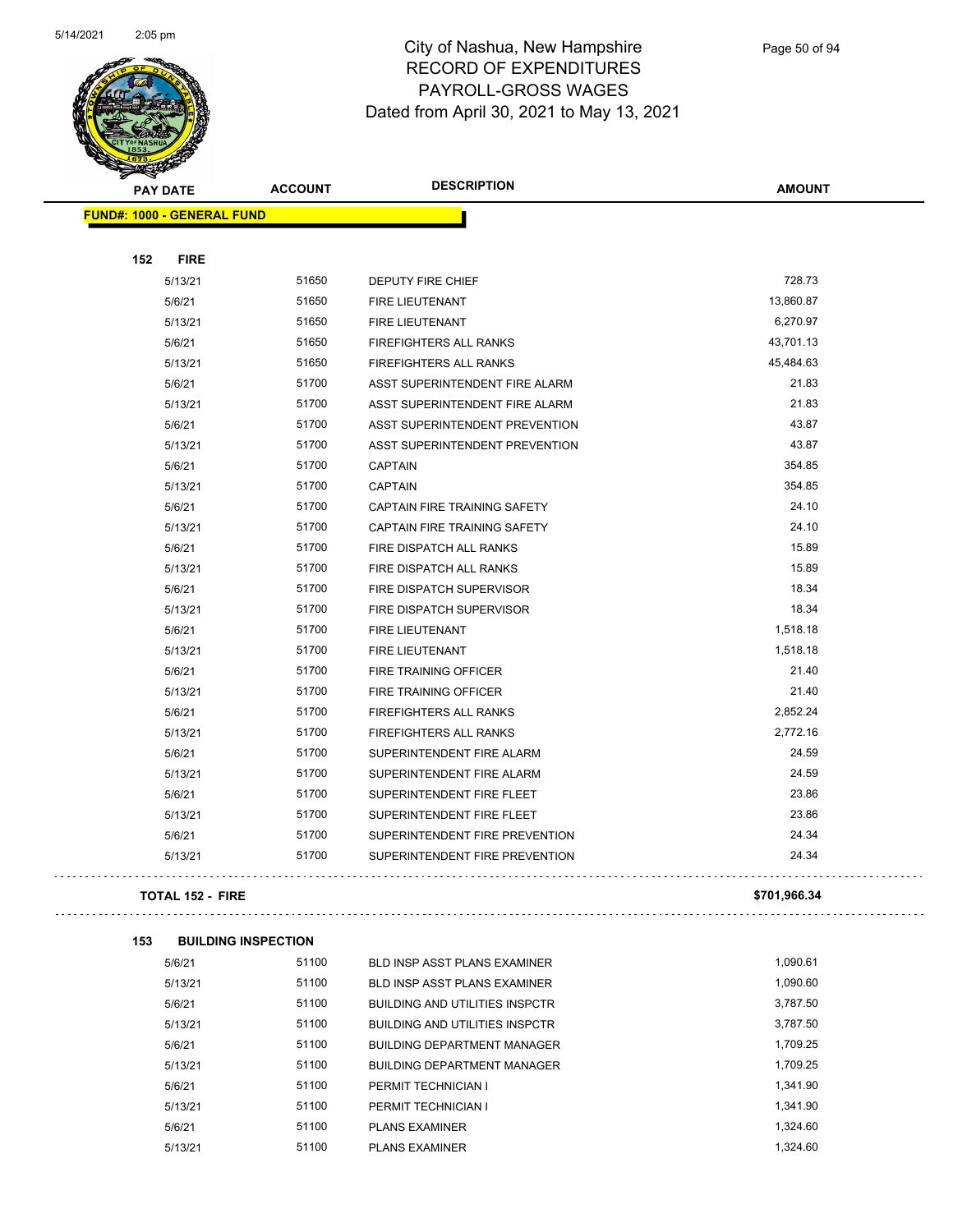

Page 51 of 94

|     | PAY DATE | <b>ACCOUNT</b>                             | <b>DESCRIPTION</b>                             | <b>AMOUNT</b> |
|-----|----------|--------------------------------------------|------------------------------------------------|---------------|
|     |          | <b>FUND#: 1000 - GENERAL FUND</b>          |                                                |               |
|     |          | <b>TOTAL 153 - BUILDING INSPECTION</b>     |                                                | \$18,507.71   |
| 155 |          | <b>CODE ENFORCEMENT</b>                    |                                                |               |
|     | 5/6/21   | 51100                                      | <b>CODE ENFORCEMENT OFFICER II</b>             | 2,879.45      |
|     | 5/13/21  | 51100                                      | <b>CODE ENFORCEMENT OFFICER II</b>             | 2,879.45      |
|     | 5/6/21   | 51100                                      | MGR CODE ENFORCEMENT DEPT                      | 1,702.60      |
|     | 5/13/21  | 51100                                      | MGR CODE ENFORCEMENT DEPT                      | 1,702.60      |
|     |          | <b>TOTAL 155 - CODE ENFORCEMENT</b>        |                                                | \$9,164.10    |
| 156 |          | <b>EMERGENCY MANAGEMENT</b>                |                                                |               |
|     | 5/6/21   | 51100                                      | EMERGENCY MANAGEMENT COORDINAT                 | 918.40        |
|     | 5/13/21  | 51100                                      | EMERGENCY MANAGEMENT COORDINAT                 | 918.40        |
|     | 5/6/21   | 51100                                      | <b>EMERGENCY MANAGEMENT DIRECTOR</b>           | 1,809.80      |
|     | 5/13/21  | 51100                                      | <b>EMERGENCY MANAGEMENT DIRECTOR</b>           | 1,809.80      |
|     |          | <b>TOTAL 156 - EMERGENCY MANAGEMENT</b>    |                                                | \$5,456.40    |
| 157 |          | <b>CITYWIDE COMMUNICATIONS</b>             |                                                |               |
|     | 5/6/21   | 51100                                      | <b>COMM SYS ENGR TECH</b>                      | 1,063.27      |
|     | 5/13/21  | 51100                                      | <b>COMM SYS ENGR TECH</b>                      | 1,063.27      |
|     | 5/6/21   | 51100                                      | IT MANAGER/RADIO SYSTEMS NETWORK ADMINISTRATOR | 394.15        |
|     | 5/13/21  | 51100                                      | IT MANAGER/RADIO SYSTEMS NETWORK ADMINISTRATOR | 394.15        |
|     | 5/6/21   | 51200                                      | RADIO SYSTEMS MANAGER                          | 1,488.24      |
|     | 5/13/21  | 51200                                      | <b>RADIO SYSTEMS MANAGER</b>                   | 1,488.24      |
|     | 5/6/21   | 51700                                      | RADIO SYSTEMS MANAGER                          | 488.33        |
|     |          | <b>TOTAL 157 - CITYWIDE COMMUNICATIONS</b> |                                                | \$6,379.65    |
| 158 |          | <b>PARKING ENFORCEMENT</b>                 |                                                |               |
|     | 5/6/21   | 51100                                      | MVR CLERK I                                    | 305.15        |
|     | 5/13/21  | 51100                                      | <b>MVR CLERK I</b>                             | 305.16        |
|     | 5/6/21   | 51100                                      | <b>MVR CLERK II</b>                            | 335.09        |
|     | 5/13/21  | 51100                                      | MVR CLERK II                                   | 335.10        |
|     | 5/6/21   | 51100                                      | ORDINANCE VIOLATIONS COORDINATOR               | 228.86        |
|     | 5/13/21  | 51100                                      | ORDINANCE VIOLATIONS COORDINATOR               | 230.30        |
|     | 5/6/21   | 51100                                      | <b>PARKING MANAGER</b>                         | 334.50        |
|     | 5/13/21  | 51100                                      | PARKING MANAGER                                | 334.50        |
|     | 5/6/21   | 51200                                      | PARKING ENFORCEMENT SPECIALIST- PT             | 733.13        |
|     | 5/13/21  | 51200                                      | PARKING ENFORCEMENT SPECIALIST- PT             | 636.77        |
|     | 5/13/21  | 51300                                      | MVR CLERK I                                    | 2.87          |
|     | 5/6/21   | 51300                                      | MVR CLERK II                                   | 3.15          |
|     | 5/13/21  | 51300                                      | <b>MVR CLERK II</b>                            | 3.15          |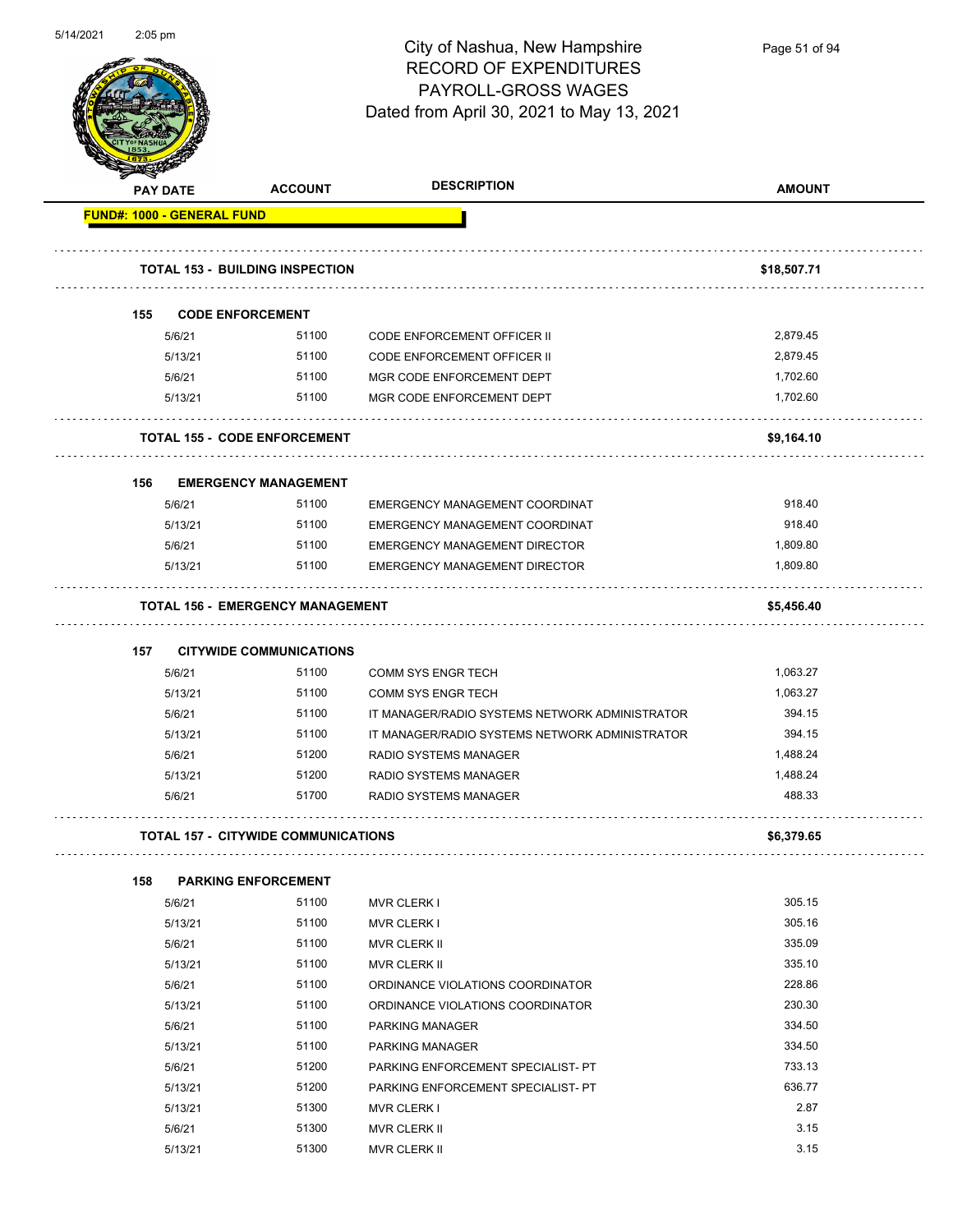$\overline{\phantom{0}}$ 



### City of Nashua, New Hampshire RECORD OF EXPENDITURES PAYROLL-GROSS WAGES Dated from April 30, 2021 to May 13, 2021

| <b>PAY DATE</b>                   | <b>ACCOUNT</b>                         | <b>DESCRIPTION</b>                 | <b>AMOUNT</b> |
|-----------------------------------|----------------------------------------|------------------------------------|---------------|
| <b>FUND#: 1000 - GENERAL FUND</b> |                                        |                                    |               |
|                                   | <b>TOTAL 158 - PARKING ENFORCEMENT</b> |                                    | \$3,787.73    |
|                                   |                                        |                                    |               |
| 160                               | <b>PW-ADMIN &amp; ENGINEERING</b>      |                                    |               |
| 5/6/21                            | 51100                                  | ADMINISTRATIVE ASSISTANT II        | 806.55        |
| 5/13/21                           | 51100                                  | ADMINISTRATIVE ASSISTANT II        | 806.56        |
| 5/6/21                            | 51100                                  | ASSISTANT DIRECTOR OF PUBLIC WORKS | 1,801.70      |
| 5/13/21                           | 51100                                  | ASSISTANT DIRECTOR OF PUBLIC WORKS | 1,801.71      |
| 5/6/21                            | 51100                                  | <b>CITY ENGINEER</b>               | 1,237.40      |
| 5/13/21                           | 51100                                  | <b>CITY ENGINEER</b>               | 1,237.40      |
| 5/6/21                            | 51100                                  | <b>CITY SURVEYOR</b>               | 1,282.35      |
| 5/13/21                           | 51100                                  | <b>CITY SURVEYOR</b>               | 1,282.35      |
| 5/6/21                            | 51100                                  | <b>DEPUTY CITY ENGINEER</b>        | 814.40        |
| 5/13/21                           | 51100                                  | DEPUTY CITY ENGINEER               | 814.40        |
| 5/6/21                            | 51100                                  | DIRECTOR PUBLIC WORKS              | 1,970.65      |
| 5/13/21                           | 51100                                  | DIRECTOR PUBLIC WORKS              | 1,970.65      |
| 5/6/21                            | 51100                                  | DIVISION OPERATIONS MANAGER        | 1,637.69      |
| 5/13/21                           | 51100                                  | DIVISION OPERATIONS MANAGER        | 1,637.69      |
| 5/6/21                            | 51100                                  | DPW CONTRACT ADMINISTRATOR         | 380.30        |
| 5/13/21                           | 51100                                  | DPW CONTRACT ADMINISTRATOR         | 380.30        |
| 5/6/21                            | 51100                                  | <b>ENGINEERING INSPECTOR</b>       | 2,135.35      |
| 5/13/21                           | 51100                                  | <b>ENGINEERING INSPECTOR</b>       | 2,135.35      |
| 5/6/21                            | 51100                                  | <b>EXECUTIVE ASSISTANT</b>         | 826.24        |
| 5/13/21                           | 51100                                  | <b>EXECUTIVE ASSISTANT</b>         | 826.26        |
| 5/6/21                            | 51100                                  | <b>GIS SPECIALIST</b>              | 508.40        |
| 5/13/21                           | 51100                                  | <b>GIS SPECIALIST</b>              | 508.40        |
| 5/6/21                            | 51100                                  | PUBLIC RELATIONS ADMINISTRATOR     | 784.25        |
| 5/13/21                           | 51100                                  | PUBLIC RELATIONS ADMINISTRATOR     | 784.24        |
| 5/6/21                            | 51100                                  | SENIOR STAFF ENGINEER              | 1,902.61      |
| 5/13/21                           | 51100                                  | SENIOR STAFF ENGINEER              | 1,902.60      |
| 5/6/21                            | 51100                                  | SENIOR TRAFFIC ENGINEER            | 1,809.80      |
| 5/13/21                           | 51100                                  | <b>SENIOR TRAFFIC ENGINEER</b>     | 1,809.80      |
| 5/6/21                            | 51100                                  | <b>STAFF ENGINEER</b>              | 1,191.00      |
| 5/13/21                           | 51100                                  | <b>STAFF ENGINEER</b>              | 1,191.00      |
| 5/6/21                            | 51100                                  | STREET CONSTRUCTION ENGINEER       | 1,508.15      |
| 5/13/21                           | 51100                                  | STREET CONSTRUCTION ENGINEER       | 1,508.15      |

#### **TOTAL 160 - PW-ADMIN & ENGINEERING \$41,193.70**

| 161 | <b>STREETS</b> |       |                             |          |
|-----|----------------|-------|-----------------------------|----------|
|     | 5/6/21         | 51100 | ADMINISTRATIVE ASSISTANT II | 839.35   |
|     | 5/13/21        | 51100 | ADMINISTRATIVE ASSISTANT II | 839.35   |
|     | 5/6/21         | 51100 | AUTO MECH 1ST CLASS NIGHTS  | 4.617.60 |
|     | 5/13/21        | 51100 | AUTO MECH 1ST CLASS NIGHTS  | 4.617.60 |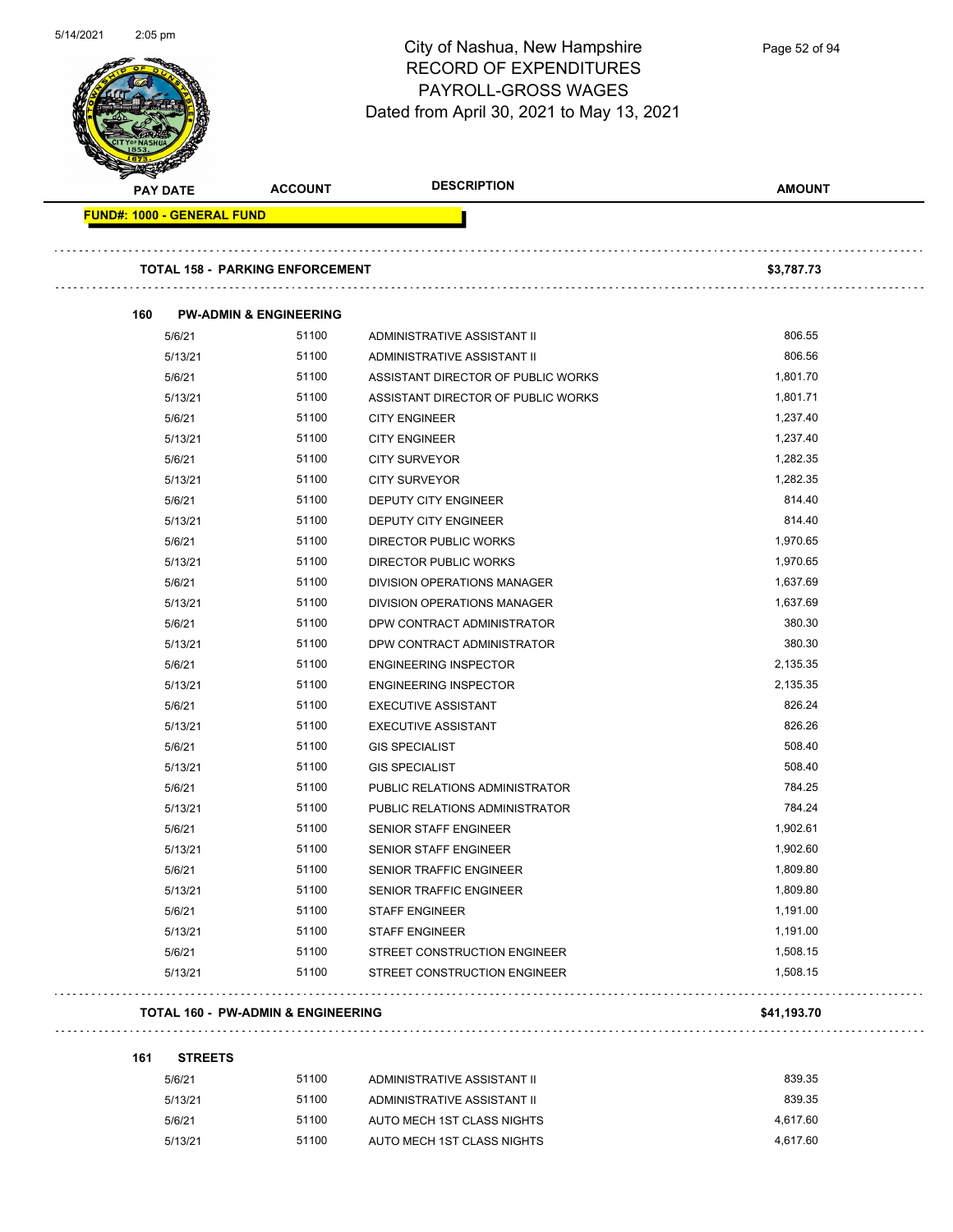

|     | <b>PAY DATE</b>                    | <b>ACCOUNT</b> | <b>DESCRIPTION</b>             | <b>AMOUNT</b> |  |
|-----|------------------------------------|----------------|--------------------------------|---------------|--|
|     | <u> FUND#: 1000 - GENERAL FUND</u> |                |                                |               |  |
|     |                                    |                |                                |               |  |
| 161 | <b>STREETS</b>                     |                |                                |               |  |
|     | 5/6/21                             | 51100          | AUTO MECH 2ND CLASS            | 2,079.20      |  |
|     | 5/13/21                            | 51100          | <b>AUTO MECH 2ND CLASS</b>     | 2,079.20      |  |
|     | 5/6/21                             | 51100          | AUTO MECH 2ND CLASS NIGHTS     | 951.20        |  |
|     | 5/13/21                            | 51100          | AUTO MECH 2ND CLASS NIGHTS     | 1,090.40      |  |
|     | 5/6/21                             | 51100          | AUTO MECHANIC 1ST CLASS        | 3,427.20      |  |
|     | 5/13/21                            | 51100          | AUTO MECHANIC 1ST CLASS        | 3,427.20      |  |
|     | 5/6/21                             | 51100          | EQUIP OPR STREET REPAIR        | 8,347.20      |  |
|     | 5/13/21                            | 51100          | <b>EQUIP OPR STREET REPAIR</b> | 8,355.23      |  |
|     | 5/6/21                             | 51100          | FLEET MAINTENANCE FOREMAN      | 1,351.10      |  |
|     | 5/13/21                            | 51100          | FLEET MAINTENANCE FOREMAN      | 1,351.10      |  |
|     | 5/6/21                             | 51100          | FLEET MANAGER STREET DEPT      | 1,230.65      |  |
|     | 5/13/21                            | 51100          | FLEET MANAGER STREET DEPT      | 1,230.65      |  |
|     | 5/6/21                             | 51100          | FOREMAN LABOR STREET           | 2,702.20      |  |
|     | 5/13/21                            | 51100          | FOREMAN LABOR STREET           | 2,702.20      |  |
|     | 5/6/21                             | 51100          | <b>MASON PIPELAYER</b>         | 2,983.21      |  |
|     | 5/13/21                            | 51100          | <b>MASON PIPELAYER</b>         | 2,983.20      |  |
|     | 5/6/21                             | 51100          | OPERATIONS SUPERVISOR          | 1,138.65      |  |
|     | 5/13/21                            | 51100          | OPERATIONS SUPERVISOR          | 1,138.65      |  |
|     | 4/29/21                            | 51100          | RETIREE DPW                    | (1,627.96)    |  |
|     | 5/6/21                             | 51100          | SIGN MAINTENANCE               | 3,163.21      |  |
|     | 5/13/21                            | 51100          | <b>SIGN MAINTENANCE</b>        | 3,085.45      |  |
|     | 5/6/21                             | 51100          | STOREKEEPER PWD                | 1,351.08      |  |
|     | 5/13/21                            | 51100          | STOREKEEPER PWD                | 1,048.50      |  |
|     | 5/6/21                             | 51100          | <b>STREET FOREMAN</b>          | 2,702.20      |  |
|     | 5/13/21                            | 51100          | <b>STREET FOREMAN</b>          | 2,702.20      |  |
|     | 5/6/21                             | 51100          | SUPERINTENDENT OF STREETS      | 2,010.85      |  |
|     | 5/13/21                            | 51100          | SUPERINTENDENT OF STREETS      | 2,010.85      |  |
|     | 5/6/21                             | 51100          | <b>TRAFFIC FOREMAN</b>         | 1,378.10      |  |
|     | 5/13/21                            | 51100          | <b>TRAFFIC FOREMAN</b>         | 1,378.10      |  |
|     | 5/6/21                             | 51100          | TRAFFIC TECHNICIAN I           | 1,332.00      |  |
|     | 5/13/21                            | 51100          | TRAFFIC TECHNICIAN I           | 1,332.00      |  |
|     | 5/6/21                             | 51100          | TRUCK DRIVER STREET REPAIR     | 15,077.53     |  |
|     | 5/13/21                            | 51100          | TRUCK DRIVER STREET REPAIR     | 15,442.12     |  |
|     | 5/6/21                             | 51100          | <b>WELDER FIRST CLASS</b>      | 1,126.00      |  |
|     | 5/13/21                            | 51100          | <b>WELDER FIRST CLASS</b>      | 1,126.00      |  |
|     | 5/6/21                             | 51300          | AUTO MECH 1ST CLASS NIGHTS     | 43.56         |  |
|     | 5/6/21                             | 51300          | EQUIP OPR STREET REPAIR        | 156.81        |  |
|     | 5/13/21                            | 51300          | FLEET MAINTENANCE FOREMAN      | 12.66         |  |
|     | 5/6/21                             | 51300          | FOREMAN LABOR STREET           | 126.66        |  |
|     | 5/6/21                             | 51300          | <b>SIGN MAINTENANCE</b>        | 2,032.69      |  |
|     | 5/13/21                            | 51300          | <b>SIGN MAINTENANCE</b>        | 974.43        |  |
|     | 5/6/21                             | 51300          | STOREKEEPER PWD                | 118.32        |  |
|     | 5/13/21                            | 51300          | STOREKEEPER PWD                | 9.83          |  |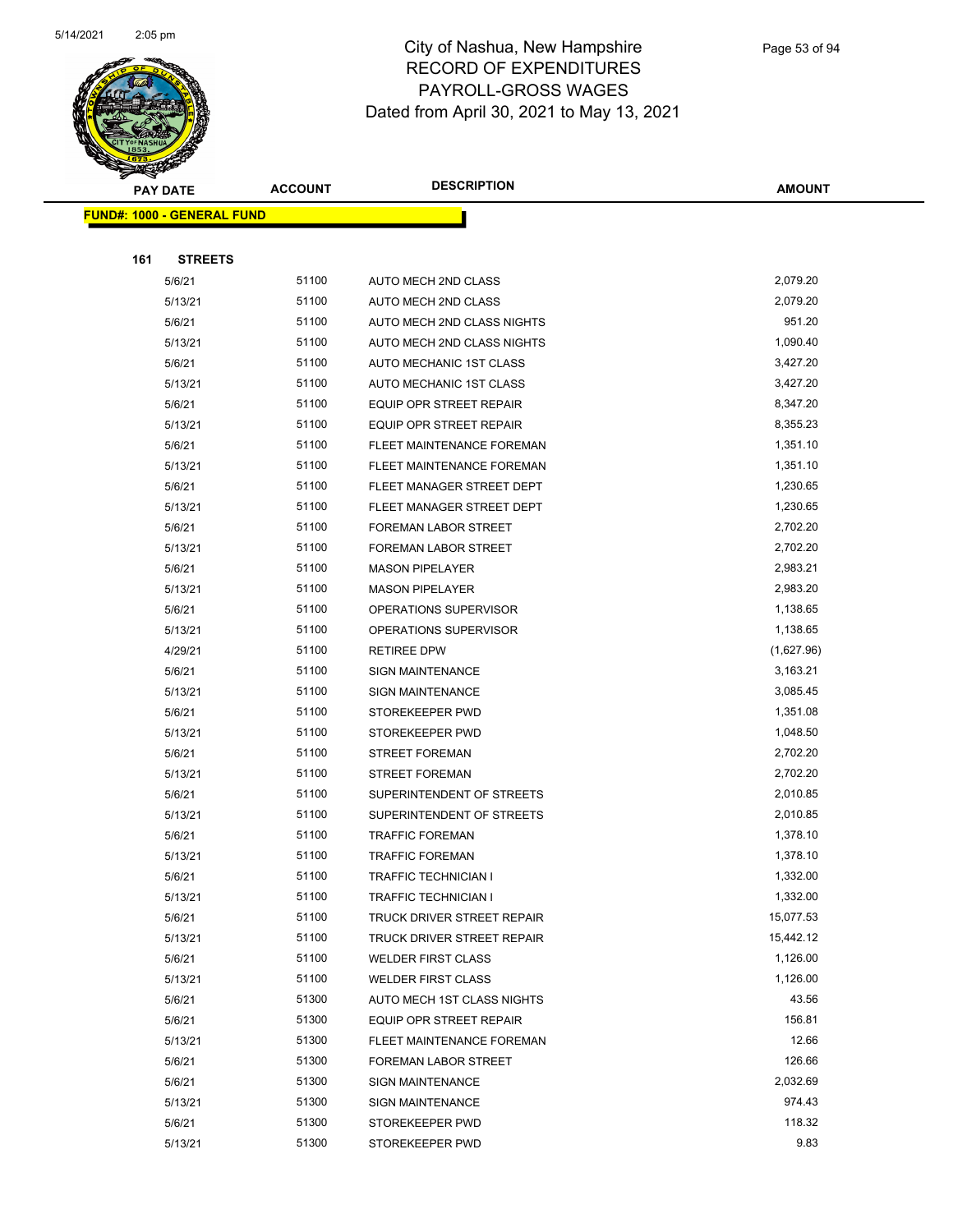

Page 54 of 94

|     | <b>PAY DATE</b>                   | <b>ACCOUNT</b>                        | <b>DESCRIPTION</b>           | <b>AMOUNT</b> |
|-----|-----------------------------------|---------------------------------------|------------------------------|---------------|
|     | <b>FUND#: 1000 - GENERAL FUND</b> |                                       |                              |               |
| 161 | <b>STREETS</b>                    |                                       |                              |               |
|     | 5/6/21                            | 51300                                 | <b>TRAFFIC FOREMAN</b>       | 620.14        |
|     | 5/6/21                            | 51300                                 | <b>TRAFFIC TECHNICIAN I</b>  | 494.67        |
|     | 5/13/21                           | 51300                                 | <b>TRAFFIC TECHNICIAN I</b>  | 584.61        |
|     | 5/6/21                            | 51300                                 | TRUCK DRIVER STREET REPAIR   | 142.68        |
|     | <b>TOTAL 161 - STREETS</b>        |                                       |                              | \$119,437.63  |
| 166 |                                   | <b>PARKING OPERATIONS</b>             |                              |               |
|     | 5/6/21                            | 51100                                 | PARKING MAINTENANCE          | 1,346.30      |
|     | 5/13/21                           | 51100                                 | PARKING MAINTENANCE          | 1,346.30      |
|     | 5/6/21                            | 51100                                 | PARKING MANAGER              | 1,003.45      |
|     | 5/13/21                           | 51100                                 | <b>PARKING MANAGER</b>       | 1,003.45      |
|     | 5/6/21                            | 51200                                 | PARKING MAINTENANCE          | 313.47        |
|     | 5/13/21                           | 51200                                 | PARKING MAINTENANCE          | 313.47        |
|     | 5/6/21                            | 51300                                 | PARKING MAINTENANCE          | 25.24         |
|     | 5/13/21                           | 51300                                 | PARKING MAINTENANCE          | 176.70        |
|     |                                   | <b>TOTAL 166 - PARKING OPERATIONS</b> |                              | \$5,528.38    |
| 171 |                                   | <b>COMMUNITY SERVICES</b>             |                              |               |
|     | 5/6/21                            | 51100                                 | DIRECTOR HEALTH AND COMM SVS | 2,198.55      |
|     | 5/13/21                           | 51100                                 | DIRECTOR HEALTH AND COMM SVS | 2,198.55      |
|     | 5/6/21                            | 51100                                 | <b>EPIDEMIOLOGIST</b>        | 1,148.10      |
|     | 5/13/21                           | 51100                                 | <b>EPIDEMIOLOGIST</b>        | 1,148.10      |
|     | 5/6/21                            | 51100                                 | <b>HEALTH PROGRAM SPEC</b>   | 1,031.15      |
|     | 5/13/21                           | 51100                                 | <b>HEALTH PROGRAM SPEC</b>   | 1,031.15      |
|     |                                   | <b>TOTAL 171 - COMMUNITY SERVICES</b> |                              | \$8,755.60    |
| 172 | <b>COMMUNITY HEALTH</b>           |                                       |                              |               |
|     | 5/6/21                            | 51100                                 | ADMINISTRATIVE ASSISTANT II  | 892.43        |
|     | 5/13/21                           | 51100                                 | ADMINISTRATIVE ASSISTANT II  | 892.44        |
|     | 5/6/21                            | 51100                                 | BILINGUAL OUTREACH WORKER    | 979.10        |
|     | 5/13/21                           | 51100                                 | BILINGUAL OUTREACH WORKER    | 979.10        |
|     | 5/6/21                            | 51100                                 | CHIEF PUBLIC HEALTH NURSE    | 1,740.10      |
|     | 5/13/21                           | 51100                                 | CHIEF PUBLIC HEALTH NURSE    | 1,740.10      |
|     | 5/6/21                            | 51100                                 | PUB HEALTH NURSE             | 3,868.90      |
|     | 5/13/21                           | 51100                                 | PUB HEALTH NURSE             | 3,868.90      |
|     | 5/6/21                            | 51300                                 | BILINGUAL OUTREACH WORKER    | 257.02        |
|     |                                   |                                       |                              |               |
|     | 5/6/21                            | 51412                                 | <b>NURSE ELM</b>             | 61.14         |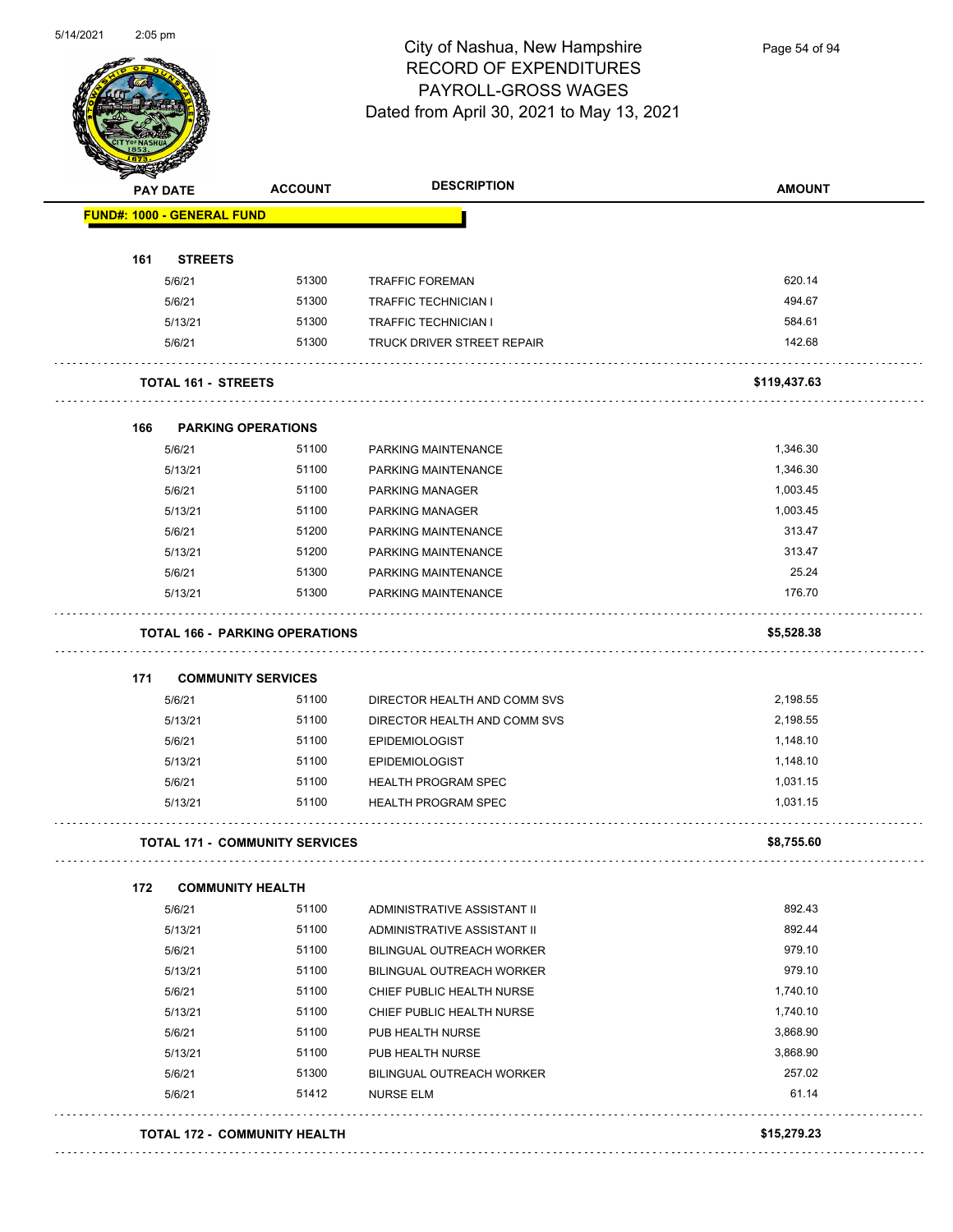

|     | <b>PAY DATE</b>                   | <b>ACCOUNT</b>                            | <b>DESCRIPTION</b>                                        | <b>AMOUNT</b> |
|-----|-----------------------------------|-------------------------------------------|-----------------------------------------------------------|---------------|
|     | <b>FUND#: 1000 - GENERAL FUND</b> |                                           |                                                           |               |
| 173 |                                   | <b>ENVIRONMENTAL HEALTH</b>               |                                                           |               |
|     | 5/6/21                            | 51100                                     | DEP HEALTH OFFICER/LAB DIRECTOR                           | 1,312.10      |
|     | 5/13/21                           | 51100                                     | DEP HEALTH OFFICER/LAB DIRECTOR                           | 1,312.10      |
|     | 5/6/21                            | 51100                                     | ENVIRONMENTAL HEALTH SPEC                                 | 2,813.96      |
|     | 5/13/21                           | 51100                                     | ENVIRONMENTAL HEALTH SPEC                                 | 2,813.97      |
|     | 5/6/21                            | 51100                                     | ENVIRONMENTAL TECH OFFICE MGR                             | 1,106.00      |
|     | 5/13/21                           | 51100                                     | ENVIRONMENTAL TECH OFFICE MGR                             | 1,106.00      |
|     | 5/6/21                            | 51100                                     | MANAGER ENVIRONMENTAL HEALTH                              | 1,709.25      |
|     | 5/13/21                           | 51100                                     | MANAGER ENVIRONMENTAL HEALTH                              | 1,709.25      |
|     | 5/6/21                            | 51300                                     | ENVIRONMENTAL HEALTH SPEC                                 | 312.98        |
|     | 5/13/21                           | 51300                                     | ENVIRONMENTAL HEALTH SPEC                                 | 63.64         |
|     | 5/6/21                            | 51300                                     | ENVIRONMENTAL TECH OFFICE MGR                             | 342.16        |
|     | 5/13/21                           | 51300                                     | ENVIRONMENTAL TECH OFFICE MGR                             | 176.26        |
|     |                                   | <b>TOTAL 173 - ENVIRONMENTAL HEALTH</b>   |                                                           | \$14,777.67   |
|     |                                   |                                           |                                                           |               |
| 174 |                                   | <b>WELFARE ADMINISTRATION</b><br>51100    |                                                           | 2,755.70      |
|     | 5/6/21<br>5/13/21                 | 51100                                     | CASE TECHNICIAN WELFARE<br><b>CASE TECHNICIAN WELFARE</b> | 2,755.70      |
|     | 5/6/21                            | 51100                                     | <b>INTAKE WORKER</b>                                      | 899.50        |
|     | 5/13/21                           | 51100                                     |                                                           | 899.50        |
|     |                                   | 51100                                     | <b>INTAKE WORKER</b>                                      | 1,072.45      |
|     | 5/6/21<br>5/13/21                 | 51100                                     | SENIOR CASE TECHNICIAN<br>SENIOR CASE TECHNICIAN          | 1,072.45      |
|     | 5/6/21                            | 51100                                     | <b>WELFARE OFFICER</b>                                    | 1,809.80      |
|     | 5/13/21                           | 51100                                     | <b>WELFARE OFFICER</b>                                    | 1,809.80      |
|     |                                   |                                           |                                                           |               |
|     |                                   | <b>TOTAL 174 - WELFARE ADMINISTRATION</b> |                                                           | \$13,074.90   |
| 177 |                                   | <b>PARKS &amp; RECREATION</b>             |                                                           |               |
|     | 5/6/21                            | 51100                                     | ADMINISTRATIVE ASSISTANT II                               | 877.35        |
|     | 5/13/21                           | 51100                                     | ADMINISTRATIVE ASSISTANT II                               | 877.35        |
|     | 5/6/21                            | 51100                                     | EQUIPMENT OPERATOR, PARKS                                 | 1,039.60      |
|     | 5/13/21                           | 51100                                     | EQUIPMENT OPERATOR, PARKS                                 | 1,039.60      |
|     | 5/6/21                            | 51100                                     | FOREMAN LABOR PARK                                        | 4,053.30      |
|     | 5/13/21                           | 51100                                     | FOREMAN LABOR PARK                                        | 4,053.30      |
|     | 5/6/21                            | 51100                                     | <b>GROUNDSKEEPER MAINTENANCE</b>                          | 7,606.06      |
|     | 5/13/21                           | 51100                                     | <b>GROUNDSKEEPER MAINTENANCE</b>                          | 7,660.53      |
|     | 5/6/21                            | 51100                                     | <b>GROUNDSMAN I</b>                                       | 6,259.55      |

5/13/21 51100 GROUNDSMAN I 6,259.53 5/6/21 51100 GROUNDSMAN II 936.40 5/13/21 51100 GROUNDSMAN II 936.40 5/6/21 51100 LEAD GROUNDSMAN 2,103.20 5/13/21 51100 LEAD GROUNDSMAN 2,103.20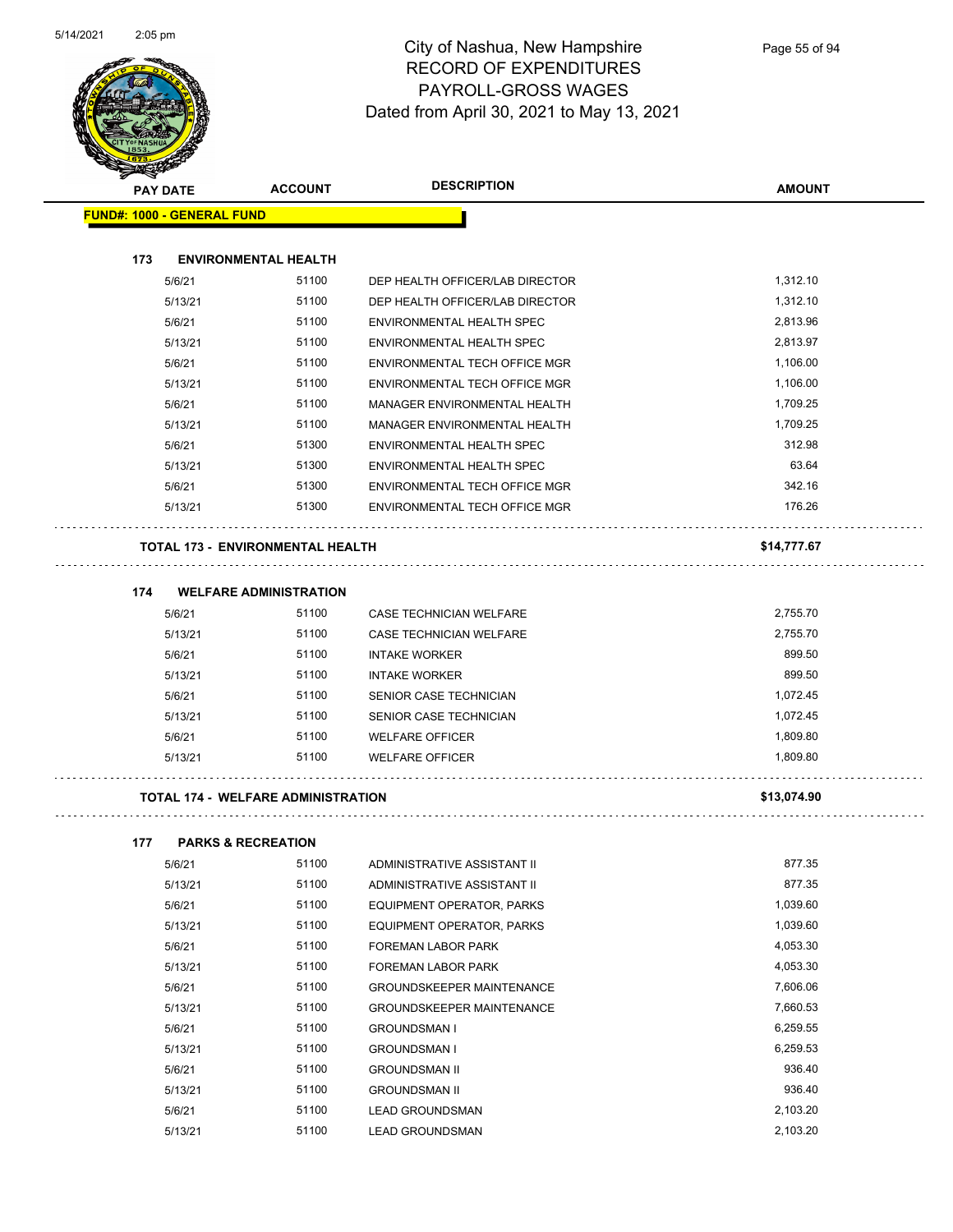

| $\sim$<br><b>PAY DATE</b>            | <b>ACCOUNT</b> | <b>DESCRIPTION</b>                | <b>AMOUNT</b> |
|--------------------------------------|----------------|-----------------------------------|---------------|
| <b>FUND#: 1000 - GENERAL FUND</b>    |                |                                   |               |
|                                      |                |                                   |               |
| 177<br><b>PARKS &amp; RECREATION</b> |                |                                   |               |
| 5/6/21                               | 51100          | PROGRAM COORDINATOR               | 398.75        |
| 5/13/21                              | 51100          | PROGRAM COORDINATOR               | 398.75        |
| 5/6/21                               | 51100          | <b>RECREATION PROGRAM MANAGER</b> | 1,157.25      |
| 5/13/21                              | 51100          | RECREATION PROGRAM MANAGER        | 1,157.25      |
| 5/6/21                               | 51100          | STELLOS STADIUM ATTENDANT         | 1,039.60      |
| 5/13/21                              | 51100          | STELLOS STADIUM ATTENDANT         | 1,039.60      |
| 5/6/21                               | 51100          | SUPERINTENDENT OF PARKS RECR      | 2,082.10      |
| 5/13/21                              | 51100          | SUPERINTENDENT OF PARKS RECR      | 2,082.10      |
| 5/13/21                              | 51300          | ADMINISTRATIVE ASSISTANT II       | 49.35         |
| 5/6/21                               | 51300          | <b>EQUIPMENT OPERATOR, PARKS</b>  | 318.84        |
| 5/6/21                               | 51300          | FOREMAN LABOR PARK                | 861.31        |
| 5/13/21                              | 51300          | <b>FOREMAN LABOR PARK</b>         | 658.63        |
| 5/6/21                               | 51300          | <b>GROUNDSKEEPER MAINTENANCE</b>  | 1,676.46      |
| 5/13/21                              | 51300          | <b>GROUNDSKEEPER MAINTENANCE</b>  | 735.85        |
| 5/6/21                               | 51300          | <b>GROUNDSMAN I</b>               | 602.40        |
| 5/13/21                              | 51300          | <b>GROUNDSMAN I</b>               | 719.74        |
| 5/6/21                               | 51300          | <b>GROUNDSMAN II</b>              | 215.93        |
| 5/13/21                              | 51300          | <b>GROUNDSMAN II</b>              | 359.87        |
| 5/6/21                               | 51300          | <b>LEAD GROUNDSMAN</b>            | 762.95        |
| 5/13/21                              | 51300          | <b>LEAD GROUNDSMAN</b>            | 823.19        |
| 5/13/21                              | 51300          | STELLOS STADIUM ATTENDANT         | 833.82        |
| 5/13/21                              | 51420          | <b>GAME OFFICIALS</b>             | 100.00        |
| 5/13/21                              | 51420          | TEACHER TTI LDG                   | 50.00         |
| 5/13/21                              | 51600          | <b>GROUNDSMAN I</b>               | 400.00        |

**TOTAL 177 - PARKS & RECREATION \$64,329.11**



| 179 | <b>LIBRARY</b> |       |                                 |          |
|-----|----------------|-------|---------------------------------|----------|
|     | 5/6/21         | 51100 | ASSISTANT DIRECTOR LIBRARY      | 1,709.25 |
|     | 5/13/21        | 51100 | ASSISTANT DIRECTOR LIBRARY      | 1,709.25 |
|     | 5/6/21         | 51100 | ASSISTANT LIBRARIAN CIRCULATIO  | 1,119.75 |
|     | 5/13/21        | 51100 | ASSISTANT LIBRARIAN CIRCULATIO  | 1,119.75 |
|     | 5/6/21         | 51100 | ASSISTANT LIBRARIAN TECH SVS    | 534.34   |
|     | 5/6/21         | 51100 | <b>DIRECTOR LIBRARY</b>         | 2,252.16 |
|     | 5/13/21        | 51100 | <b>DIRECTOR LIBRARY</b>         | 2,252.15 |
|     | 5/6/21         | 51100 | EXECUTIVE ASST OFFICE MANAGER   | 983.10   |
|     | 5/13/21        | 51100 | EXECUTIVE ASST OFFICE MANAGER   | 983.10   |
|     | 5/6/21         | 51100 | IT COORDINATOR                  | 1,103.25 |
|     | 5/13/21        | 51100 | <b>IT COORDINATOR</b>           | 1,103.25 |
|     | 5/6/21         | 51100 | <b>JANITOR</b>                  | 620.70   |
|     | 5/13/21        | 51100 | JANITOR                         | 620.70   |
|     | 5/6/21         | 51100 | <b>LIBRARIAN ADULT SERVICES</b> | 1,091.10 |
|     | 5/13/21        | 51100 | LIBRARIAN ADULT SERVICES        | 1.091.10 |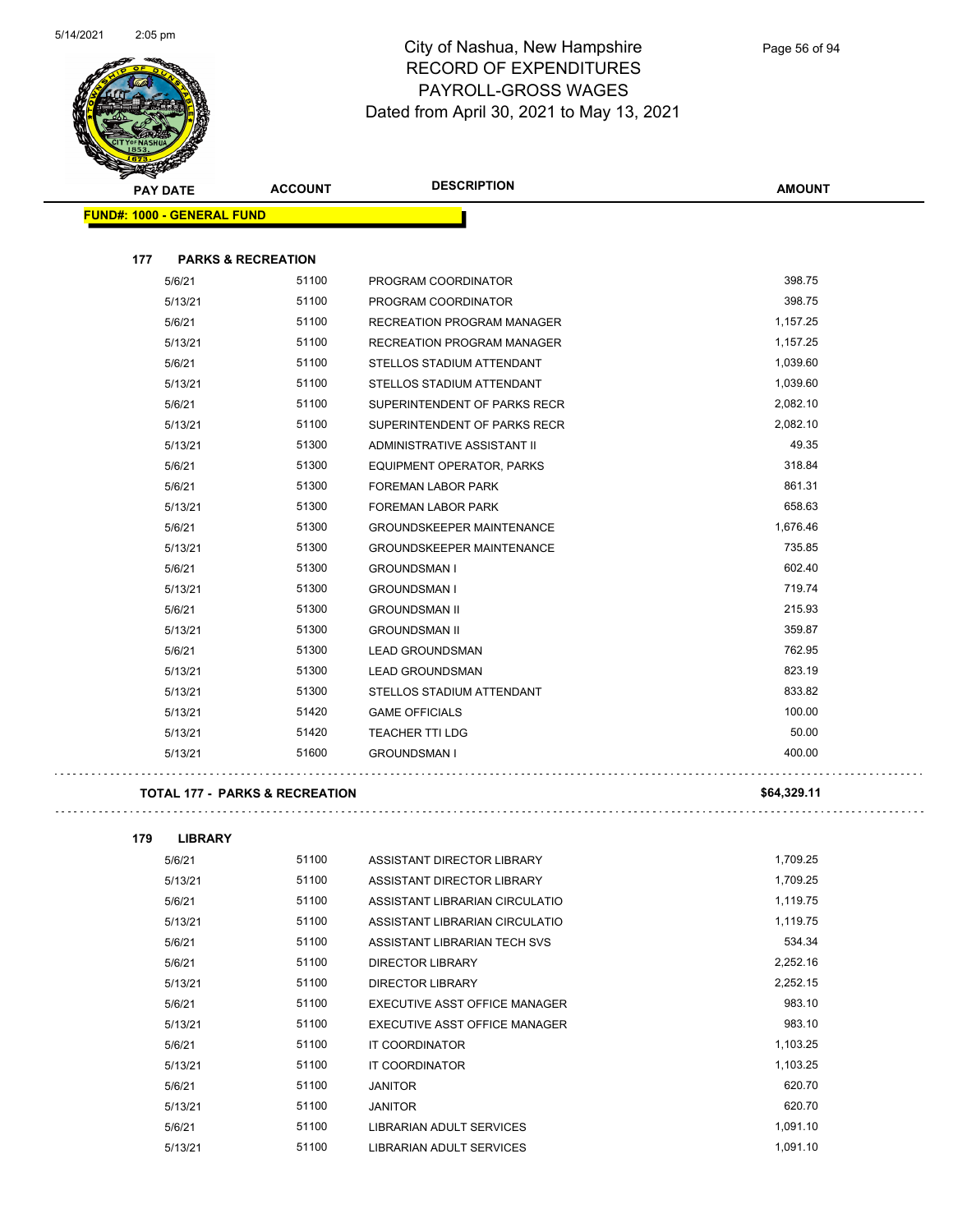

| <b>Antarchiefen</b> |                                   |                |                                   |               |
|---------------------|-----------------------------------|----------------|-----------------------------------|---------------|
|                     | <b>PAY DATE</b>                   | <b>ACCOUNT</b> | <b>DESCRIPTION</b>                | <b>AMOUNT</b> |
|                     | <b>FUND#: 1000 - GENERAL FUND</b> |                |                                   |               |
|                     |                                   |                |                                   |               |
| 179                 | <b>LIBRARY</b>                    |                |                                   |               |
|                     | 5/6/21                            | 51100          | LIBRARIAN CIRCULATION             | 1,253.30      |
|                     | 5/13/21                           | 51100          | LIBRARIAN CIRCULATION             | 1,253.30      |
|                     | 5/6/21                            | 51100          | LIBRARIAN OUTREACH SVS            | 1,253.31      |
|                     | 5/13/21                           | 51100          | <b>LIBRARIAN OUTREACH SVS</b>     | 1,253.31      |
|                     | 5/6/21                            | 51100          | <b>LIBRARIAN TECH SERVICES</b>    | 1,253.31      |
|                     | 5/13/21                           | 51100          | <b>LIBRARIAN TECH SERVICES</b>    | 1,253.30      |
|                     | 5/6/21                            | 51100          | LIBRARIAN YOUTH SERVICES          | 1,895.75      |
|                     | 5/13/21                           | 51100          | LIBRARIAN YOUTH SERVICES          | 1,884.15      |
|                     | 5/6/21                            | 51100          | LIBRARY ASSISTANT CIRCULATION     | 7,068.31      |
|                     | 5/13/21                           | 51100          | LIBRARY ASSISTANT CIRCULATION     | 7,057.77      |
|                     | 5/6/21                            | 51100          | LIBRARY ASSISTANT MEDIA SERVIC    | 844.71        |
|                     | 5/13/21                           | 51100          | LIBRARY ASSISTANT MEDIA SERVIC    | 844.72        |
|                     | 5/6/21                            | 51100          | <b>LIBRARY ASSISTANT TECH SVS</b> | 922.25        |
|                     | 5/13/21                           | 51100          | <b>LIBRARY ASSISTANT TECH SVS</b> | 922.25        |
|                     | 5/6/21                            | 51100          | LIBRARY ASSISTANT YOUTH SERVIC    | 2,356.66      |
|                     | 5/13/21                           | 51100          | LIBRARY ASSISTANT YOUTH SERVIC    | 2,356.67      |
|                     | 5/6/21                            | 51100          | <b>MAINTENANCE SUPV</b>           | 1,038.90      |
|                     | 5/13/21                           | 51100          | MAINTENANCE SUPV                  | 1,038.90      |
|                     | 5/6/21                            | 51100          | PAGE & COLLECTION COORDINATOR     | 955.40        |
|                     | 5/13/21                           | 51100          | PAGE & COLLECTION COORDINATOR     | 955.40        |
|                     | 5/6/21                            | 51100          | REFERENCE LIBRARIAN ADULT SERV    | 4,795.65      |
|                     | 5/13/21                           | 51100          | REFERENCE LIBRARIAN ADULT SERV    | 4,801.35      |
|                     | 5/6/21                            | 51100          | REFERENCE LIBRARIAN TECH SVS      | 1,061.11      |
|                     | 5/13/21                           | 51100          | REFERENCE LIBRARIAN TECH SVS      | 1,061.12      |
|                     | 5/6/21                            | 51100          | <b>SECURITY LIBRARY</b>           | 713.30        |
|                     | 5/13/21                           | 51100          | <b>SECURITY LIBRARY</b>           | 713.30        |
|                     | 5/6/21                            | 51200          | <b>JANITOR</b>                    | 267.09        |
|                     | 5/13/21                           | 51200          | <b>JANITOR</b>                    | 273.69        |
|                     | 5/6/21                            | 51200          | LIBRARY ASSISTANT TECH SVS        | 527.95        |
|                     | 5/13/21                           | 51200          | <b>LIBRARY ASSISTANT TECH SVS</b> | 527.95        |
|                     | 5/6/21                            | 51200          | <b>SECURITY LIBRARY</b>           | 453.61        |
|                     | 5/13/21                           | 51200          | <b>SECURITY LIBRARY</b>           | 386.05        |
|                     | 5/6/21                            | 51300          | LIBRARY ASSISTANT CIRCULATION     | 28.57         |
|                     | 5/13/21                           | 51300          | REFERENCE LIBRARIAN ADULT SERV    | 8.83          |
|                     | 5/6/21                            | 51300          | <b>SECURITY LIBRARY</b>           | 127.05        |
|                     | 5/13/21                           | 51300          | <b>SECURITY LIBRARY</b>           | 100.30        |
|                     | 5/6/21                            | 51750          | ASSISTANT LIBRARIAN TECH SVS      | 509.75        |
|                     | <b>TOTAL 179 - LIBRARY</b>        |                |                                   | \$72,311.29   |
|                     |                                   |                |                                   |               |

#### **181 COMMUNITY DEVELOPMENT**

| 5/6/21  |  |
|---------|--|
| 5/13/21 |  |

 $\bar{1}$  ,  $\bar{1}$ 

 $\sim 10$ 

51100 ADMINISTRATIVE ASSISTANT II 806.55 51100 ADMINISTRATIVE ASSISTANT II 806.56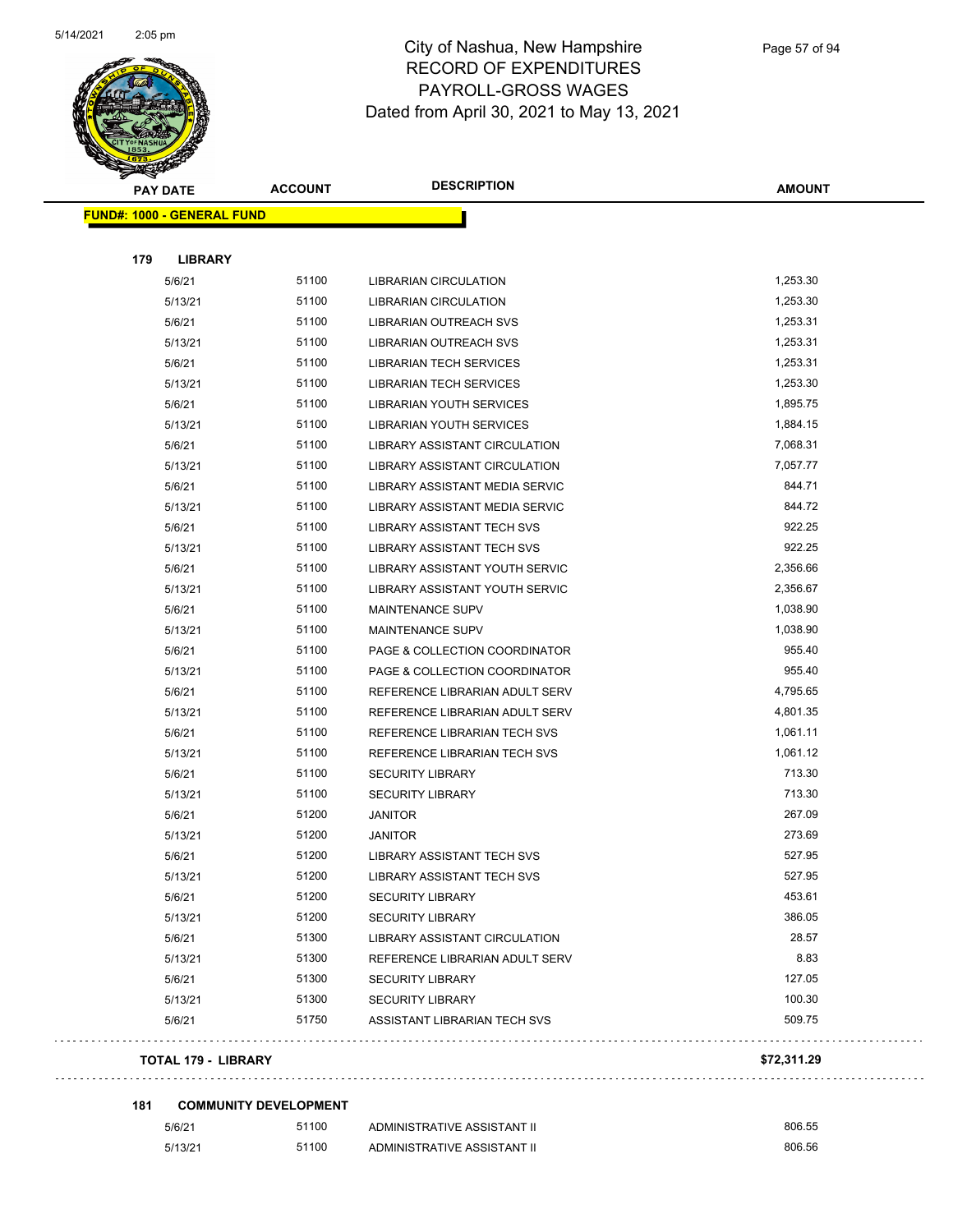

| <b>PAY DATE</b>                          | <b>ACCOUNT</b>               | <b>DESCRIPTION</b>              | <b>AMOUNT</b> |
|------------------------------------------|------------------------------|---------------------------------|---------------|
| <b>FUND#: 1000 - GENERAL FUND</b>        |                              |                                 |               |
| 181                                      | <b>COMMUNITY DEVELOPMENT</b> |                                 |               |
| 5/6/21                                   | 51100                        | DIRECTOR COMMUNITY DEVELOPMENT  | 2,473.35      |
| 5/13/21                                  | 51100                        | DIRECTOR COMMUNITY DEVELOPMENT  | 2,473.35      |
| 5/6/21                                   | 51100                        | <b>TRANSPORTATION PLANNER</b>   | 1,339.60      |
| 5/13/21                                  | 51100                        | <b>TRANSPORTATION PLANNER</b>   | 1,339.60      |
| 5/6/21                                   | 51100                        | <b>WATERWAYS MANAGER</b>        | 1,709.25      |
| 5/13/21                                  | 51100                        | <b>WATERWAYS MANAGER</b>        | 1,709.25      |
| 5/6/21                                   | 51200                        | ADMINISTRATIVE ASSISTANT I      | 398.46        |
| 5/13/21                                  | 51200                        | ADMINISTRATIVE ASSISTANT I      | 398.47        |
| 5/13/21                                  | 51400                        | <b>INTERN</b>                   | 100.00        |
| <b>TOTAL 181 - COMMUNITY DEVELOPMENT</b> |                              |                                 | \$13,554.44   |
| 182                                      | <b>PLANNING AND ZONING</b>   |                                 |               |
| 5/6/21                                   | 51100                        | <b>COMMUNICATION SPEC</b>       | 60.40         |
| 5/13/21                                  | 51100                        | <b>COMMUNICATION SPEC</b>       | 60.40         |
| 5/6/21                                   | 51100                        | DEPARTMENT COORDINATOR          | 1,069.49      |
| 5/13/21                                  | 51100                        | DEPARTMENT COORDINATOR          | 1,069.50      |
| 5/6/21                                   | 51100                        | DEPUTY PLANNING MANAGER         | 2,918.35      |
| 5/13/21                                  | 51100                        | DEPUTY PLANNING MANAGER         | 2,918.35      |
| 5/6/21                                   | 51100                        | <b>MANAGER PLANNING DEPT</b>    | 1,850.75      |
| 5/13/21                                  | 51100                        | <b>MANAGER PLANNING DEPT</b>    | 1,850.75      |
| 5/6/21                                   | 51100                        | PLANNER I                       | 1,956.50      |
| 5/13/21                                  | 51100                        | <b>PLANNER I</b>                | 1,956.50      |
| 5/6/21                                   | 51100                        | ZONING COORDINATOR              | 856.10        |
| 5/13/21                                  | 51100                        | ZONING COORDINATOR              | 856.10        |
| 5/6/21                                   | 53428                        | STENOGRAPHIC SERVICES           | 625.00        |
| <b>TOTAL 182 - PLANNING AND ZONING</b>   |                              |                                 | \$18,048.19   |
| 183                                      | <b>ECONOMIC DEVELOPMENT</b>  |                                 |               |
| 5/6/21                                   | 51100                        | ECONOMIC DEV DIRECTOR           | 2,332.80      |
| 5/13/21                                  | 51100                        | ECONOMIC DEV DIRECTOR           | 2,332.80      |
| 5/6/21                                   | 51100                        | HUNT MEMORIAL BLDG & ARTS ADM   | 417.45        |
| 5/13/21                                  | 51100                        | HUNT MEMORIAL BLDG & ARTS ADM   | 417.45        |
| 5/6/21                                   | 51100                        | REVOLVING LOAN FUND COORDINATOR | 976.00        |
| 5/13/21                                  | 51200                        | REVOLVING LOAN FUND COORDINATOR | 1,268.78      |
| <b>TOTAL 183 - ECONOMIC DEVELOPMENT</b>  |                              |                                 | \$7,745.28    |

5/6/21 51750 PROJECT ADMINISTRATOR 10,886.56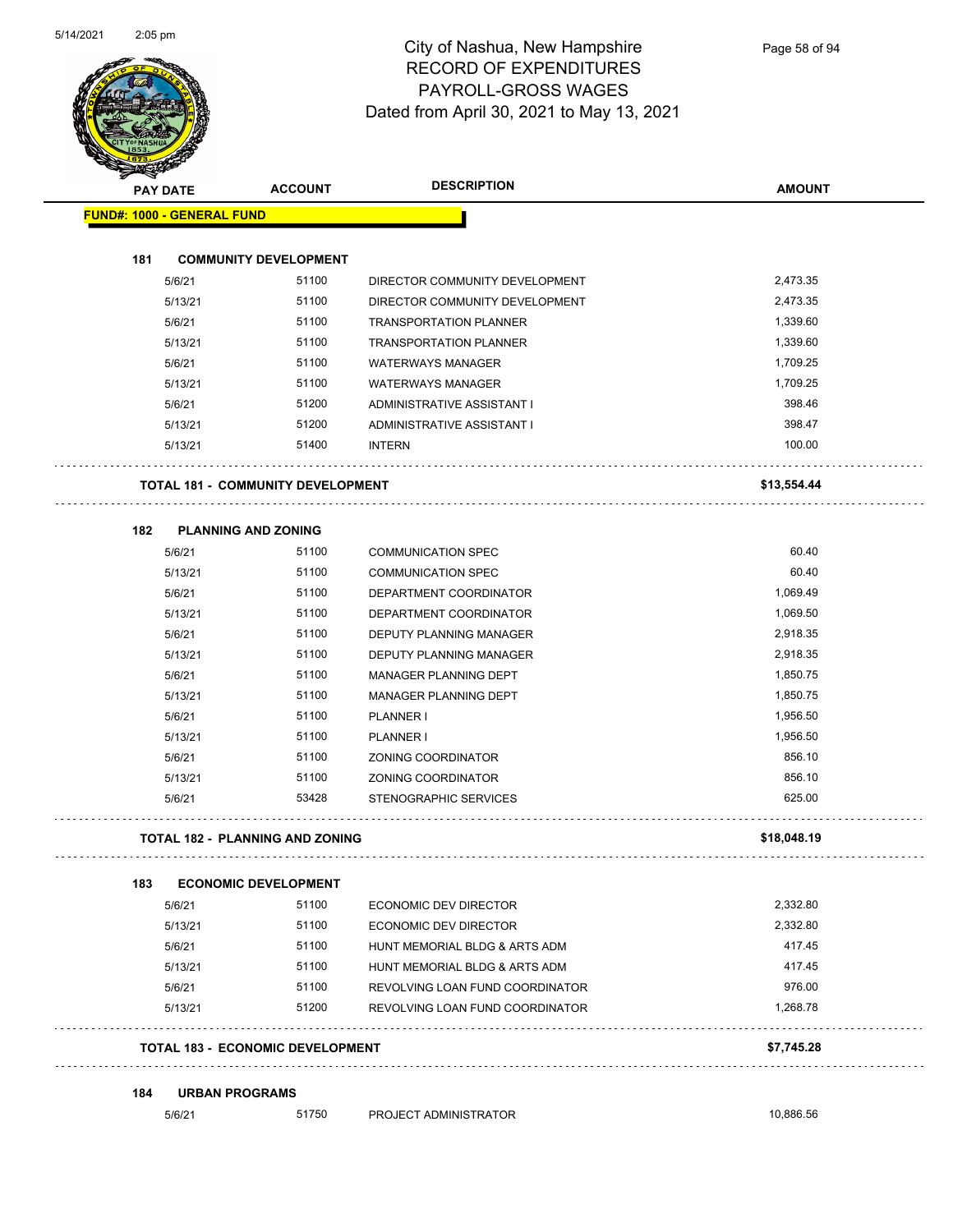

Page 59 of 94

| <b>PAY DATE</b>                   | <b>ACCOUNT</b>                    | <b>DESCRIPTION</b>             | <b>AMOUNT</b> |
|-----------------------------------|-----------------------------------|--------------------------------|---------------|
| <b>FUND#: 1000 - GENERAL FUND</b> |                                   |                                |               |
|                                   |                                   |                                |               |
|                                   | <b>TOTAL 184 - URBAN PROGRAMS</b> |                                | \$10,886.56   |
|                                   |                                   |                                |               |
| 191<br><b>SCHOOL</b>              |                                   |                                |               |
| 5/6/21                            | 51100                             | 21 CENTURY COORDINATOR         | 2,415.80      |
| 5/13/21                           | 51100                             | <b>7PAR CTE NHN</b>            | 470.92        |
| 5/6/21                            | 51100                             | ASSISTANT DIRECTOR BUSINESS    | 3,201.20      |
| 5/6/21                            | 51100                             | ASSISTANT PRINCIPAL AMH        | 1,605.72      |
| 5/6/21                            | 51100                             | ASSISTANT PRINCIPAL BIC        | 2,923.09      |
| 5/6/21                            | 51100                             | ASSISTANT PRINCIPAL BIR        | 1,533.62      |
| 5/6/21                            | 51100                             | ASSISTANT PRINCIPAL BRO        | 3,195.68      |
| 5/6/21                            | 51100                             | ASSISTANT PRINCIPAL CHARL      | 3,357.70      |
| 5/6/21                            | 51100                             | ASSISTANT PRINCIPAL DR CRSP    | 1,437.50      |
| 5/6/21                            | 51100                             | ASSISTANT PRINCIPAL ELM        | 6,865.39      |
| 5/6/21                            | 51100                             | ASSISTANT PRINCIPAL FES        | 2,923.09      |
| 5/6/21                            | 51100                             | <b>ASSISTANT PRINCIPAL FMS</b> | 3,336.52      |
| 5/6/21                            | 51100                             | ASSISTANT PRINCIPAL LEDGE      | 3,458.42      |
| 5/6/21                            | 51100                             | ASSISTANT PRINCIPAL MDE        | 3,163.48      |
| 5/6/21                            | 51100                             | ASSISTANT PRINCIPAL MTP        | 1,461.51      |
| 5/6/21                            | 51100                             | ASSISTANT PRINCIPAL NHN        | 14,015.32     |
| 5/6/21                            | 51100                             | ASSISTANT PRINCIPAL NHS        | 14,153.81     |
| 5/6/21                            | 51100                             | ASSISTANT PRINCIPAL NSE        | 3,115.39      |
| 5/6/21                            | 51100                             | ASSISTANT PRINCIPAL PMS        | 3,684.60      |
| 5/6/21                            | 51100                             | ASSISTANT PRINCIPAL SHE        | 1,485.59      |
| 5/6/21                            | 51100                             | ASSISTANT SUPERINTENDENT       | 10,182.70     |
| 5/6/21                            | 51100                             | ASST DIRECTOR PLANT OPS        | 4,987.00      |
| 5/6/21                            | 51100                             | ASST DIRECTOR SPED             | 6,611.80      |
| 5/6/21                            | 51100                             | ASST SYSTEMS ADMIN FULL YEAR   | 17,681.20     |
| 5/6/21                            | 51100                             | ATTENDANCE OFFICER             | 2,581.98      |
| 5/6/21                            | 51100                             | BRENTWOOD COORDINATOR          | 2,888.90      |
| 5/6/21                            | 51100                             | CAREER CENTER COORD NHS        | 1,596.12      |
| 5/6/21                            | 51100                             | CHIEF OPERATING OFFICER        | 4,542.60      |
| 5/13/21                           | 51100                             | CLERICAL ACADEMY NHN           | 3,193.15      |
| 5/13/21                           | 51100                             | CLERICAL ACADEMY NHS           | 3,155.31      |
| 5/6/21                            | 51100                             | CLERICAL ASST SUPER SUP        | 1,458.80      |
| 5/13/21                           | 51100                             | <b>CLERICAL ASST SUPER SUP</b> | 1,463.57      |
| 5/13/21                           | 51100                             | CLERICAL ATHLETIC NHN          | 831.77        |
| 5/13/21                           | 51100                             | <b>CLERICAL ATHLETIC NHS</b>   | 745.90        |
| 5/6/21                            | 51100                             | <b>CLERICAL BUSINESS</b>       | 2,361.40      |
| 5/13/21                           | 51100                             | <b>CLERICAL BUSINESS</b>       | 2,361.40      |
| 5/6/21                            | 51100                             | CLERICAL CHIEF OP OFFICER SUP  | 844.75        |
| 5/13/21                           | 51100                             | CLERICAL CHIEF OP OFFICER SUP  | 850.20        |
| 5/13/21                           | 51100                             | <b>CLERICAL CTE NHN</b>        | 709.15        |
| 5/13/21                           | 51100                             | <b>CLERICAL GUIDANCE ELM</b>   | 709.15        |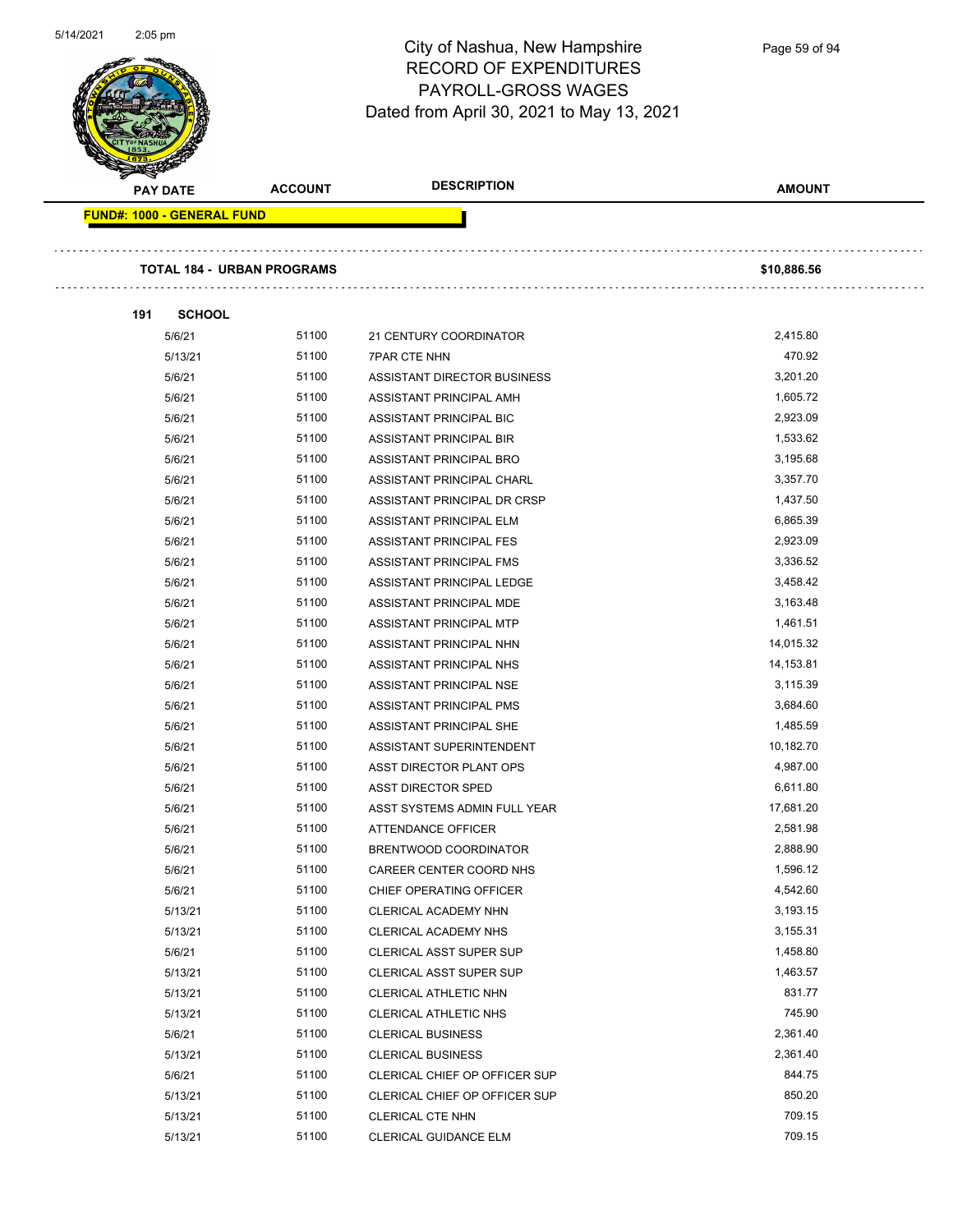

Page 60 of 94

|     | <b>PAY DATE</b>                   | <b>ACCOUNT</b> | <b>DESCRIPTION</b>                                             | <b>AMOUNT</b>        |
|-----|-----------------------------------|----------------|----------------------------------------------------------------|----------------------|
|     | <b>FUND#: 1000 - GENERAL FUND</b> |                |                                                                |                      |
|     |                                   |                |                                                                |                      |
| 191 | <b>SCHOOL</b>                     |                |                                                                |                      |
|     | 5/13/21                           | 51100          | CLERICAL GUIDANCE NHN                                          | 2,107.78             |
|     | 5/13/21                           | 51100          | <b>CLERICAL GUIDANCE NHS</b>                                   | 1,455.05             |
|     | 5/6/21                            | 51100          | <b>CLERICAL HUMAN RESOURCES</b>                                | 2,414.85             |
|     | 5/13/21                           | 51100          | <b>CLERICAL HUMAN RESOURCES</b>                                | 2,335.42             |
|     | 5/6/21                            | 51100          | <b>CLERICAL PAYROLL SUP</b>                                    | 1,602.00             |
|     | 5/13/21                           | 51100          | <b>CLERICAL PAYROLL SUP</b>                                    | 1,602.00             |
|     | 5/6/21                            | 51100          | <b>CLERICAL PLANT OPS</b>                                      | 781.50               |
|     | 5/13/21                           | 51100          | <b>CLERICAL PLANT OPS</b>                                      | 781.50               |
|     | 5/6/21                            | 51100          | <b>CLERICAL PRINCIPAL AMH</b>                                  | 89.51                |
|     | 5/13/21                           | 51100          | <b>CLERICAL PRINCIPAL AMH</b>                                  | 745.89               |
|     | 5/13/21                           | 51100          | CLERICAL PRINCIPAL BIC                                         | 1,613.25             |
|     | 5/13/21                           | 51100          | <b>CLERICAL PRINCIPAL BIR</b>                                  | 1,663.50             |
|     | 5/13/21                           | 51100          | <b>CLERICAL PRINCIPAL BRO</b>                                  | 1,540.90             |
|     | 5/13/21                           | 51100          | CLERICAL PRINCIPAL CHA                                         | 1,563.00             |
|     | 5/13/21                           | 51100          | <b>CLERICAL PRINCIPAL DRC</b>                                  | 1,529.65             |
|     | 5/13/21                           | 51100          | CLERICAL PRINCIPAL ELM                                         | 2,792.97             |
|     | 5/6/21                            | 51100          | <b>CLERICAL PRINCIPAL FES</b>                                  | 543.02               |
|     | 5/13/21                           | 51100          | <b>CLERICAL PRINCIPAL FES</b>                                  | 1,566.40             |
|     | 5/13/21                           | 51100          | <b>CLERICAL PRINCIPAL FMS</b>                                  | 2,275.55             |
|     | 5/13/21                           | 51100          | <b>CLERICAL PRINCIPAL LDG</b>                                  | 1,490.65             |
|     | 5/6/21                            | 51100          | CLERICAL PRINCIPAL MDE                                         | 270.92               |
|     | 5/13/21                           | 51100          | CLERICAL PRINCIPAL MDE                                         | 1,602.00             |
|     | 5/13/21                           | 51100          | <b>CLERICAL PRINCIPAL MTP</b>                                  | 1,529.65             |
|     | 5/13/21                           | 51100          | CLERICAL PRINCIPAL NHN                                         | 1,490.65             |
|     | 5/13/21                           | 51100<br>51100 | CLERICAL PRINCIPAL NHS                                         | 2,239.79             |
|     | 5/13/21                           | 51100          | CLERICAL PRINCIPAL NSE                                         | 1,526.71<br>2,164.20 |
|     | 5/13/21<br>5/13/21                | 51100          | <b>CLERICAL PRINCIPAL PMS</b><br><b>CLERICAL PRINCIPAL SHE</b> | 1,577.65             |
|     | 5/13/21                           | 51100          | CLERICAL RECEPTIONIST NHN                                      | 809.57               |
|     | 5/13/21                           | 51100          | <b>CLERICAL RECEPTIONIST NHS</b>                               | 709.15               |
|     | 5/13/21                           | 51100          | <b>CLERICAL REGISTRAR NHN</b>                                  | 709.15               |
|     | 5/6/21                            | 51100          | CLERICAL SPECIAL ED NHN                                        | 33.78                |
|     | 5/13/21                           | 51100          | CLERICAL SPECIAL ED NHN                                        | 745.90               |
|     | 5/13/21                           | 51100          | CLERICAL SPECIAL ED NHS                                        | 740.92               |
|     | 5/6/21                            | 51100          | CLERICAL SPECIAL ED SUP                                        | 1,418.30             |
|     | 5/13/21                           | 51100          | CLERICAL SPECIAL ED SUP                                        | 1,418.30             |
|     | 5/6/21                            | 51100          | <b>CLERICAL STUDENT SERV SUP</b>                               | 864.40               |
|     | 5/13/21                           | 51100          | <b>CLERICAL STUDENT SERV SUP</b>                               | 870.16               |
|     | 5/6/21                            | 51100          | CLERICAL SUPERINTENDANT HRLY                                   | 819.10               |
|     | 5/13/21                           | 51100          | CLERICAL SUPERINTENDANT HRLY                                   | 824.56               |
|     | 5/6/21                            | 51100          | CLERICAL SUPERINTENDANT SUP                                    | 1,941.90             |
|     | 5/6/21                            | 51100          | <b>CUSTODIAN AMH</b>                                           | 1,505.60             |
|     | 5/13/21                           | 51100          | <b>CUSTODIAN AMH</b>                                           | 1,505.60             |
|     |                                   |                |                                                                |                      |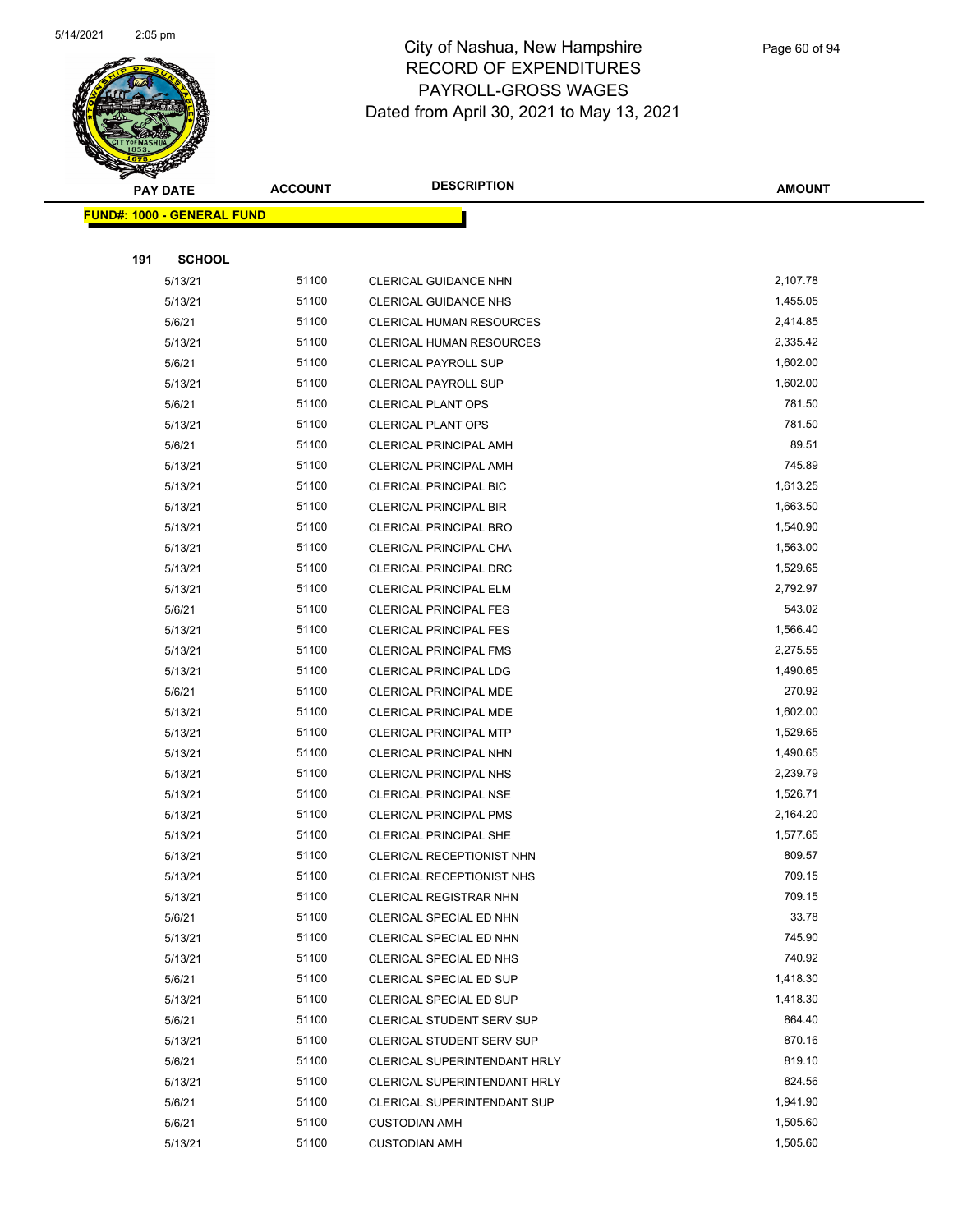

|     | <b>PAY DATE</b>                   | <b>ACCOUNT</b> | <b>DESCRIPTION</b>                                     | <b>AMOUNT</b>    |
|-----|-----------------------------------|----------------|--------------------------------------------------------|------------------|
|     | <b>FUND#: 1000 - GENERAL FUND</b> |                |                                                        |                  |
|     |                                   |                |                                                        |                  |
| 191 | <b>SCHOOL</b>                     |                |                                                        |                  |
|     | 5/6/21                            | 51100          | <b>CUSTODIAN ASST HEAD ELM</b>                         | 857.20           |
|     | 5/13/21                           | 51100          | <b>CUSTODIAN ASST HEAD ELM</b>                         | 857.20           |
|     | 5/6/21                            | 51100          | <b>CUSTODIAN ASST HEAD FMS</b>                         | 348.25           |
|     | 5/13/21                           | 51100          | <b>CUSTODIAN ASST HEAD FMS</b>                         | 348.25           |
|     | 5/6/21                            | 51100          | <b>CUSTODIAN ASST HEAD NHN</b>                         | 1,722.42         |
|     | 5/13/21                           | 51100          | <b>CUSTODIAN ASST HEAD NHN</b>                         | 1,679.17         |
|     | 5/6/21                            | 51100          | <b>CUSTODIAN ASST HEAD NHS</b>                         | 1,722.42         |
|     | 5/13/21                           | 51100          | <b>CUSTODIAN ASST HEAD NHS</b>                         | 1,722.41         |
|     | 5/6/21                            | 51100          | <b>CUSTODIAN ASST HEAD PMS</b>                         | 857.20           |
|     | 5/13/21                           | 51100          | <b>CUSTODIAN ASST HEAD PMS</b>                         | 857.20           |
|     | 5/6/21                            | 51100          | <b>CUSTODIAN BIC</b>                                   | 1,505.61         |
|     | 5/13/21                           | 51100          | <b>CUSTODIAN BIC</b>                                   | 1,505.61         |
|     | 5/6/21                            | 51100          | <b>CUSTODIAN BIR</b>                                   | 1,505.60         |
|     | 5/13/21                           | 51100          | <b>CUSTODIAN BIR</b>                                   | 1,505.60         |
|     | 5/6/21                            | 51100          | <b>CUSTODIAN BRO</b>                                   | 1,505.60         |
|     | 5/13/21                           | 51100          | <b>CUSTODIAN BRO</b>                                   | 1,505.60         |
|     | 5/6/21                            | 51100          | <b>CUSTODIAN CHA</b>                                   | 1,505.60         |
|     | 5/13/21                           | 51100          | <b>CUSTODIAN CHA</b>                                   | 1,526.48         |
|     | 5/6/21                            | 51100          | <b>CUSTODIAN DRC</b>                                   | 1,505.60         |
|     | 5/13/21                           | 51100          | <b>CUSTODIAN DRC</b>                                   | 1,505.60         |
|     | 5/6/21                            | 51100          | <b>CUSTODIAN ELM</b>                                   | 5,366.80         |
|     | 5/13/21                           | 51100          | <b>CUSTODIAN ELM</b>                                   | 5,380.92         |
|     | 5/6/21                            | 51100          | <b>CUSTODIAN FES</b>                                   | 1,324.96         |
|     | 5/13/21                           | 51100          | <b>CUSTODIAN FES</b>                                   | 1,468.00         |
|     | 5/6/21                            | 51100          | <b>CUSTODIAN FMS</b>                                   | 3,161.76         |
|     | 5/13/21                           | 51100          | <b>CUSTODIAN FMS</b>                                   | 3,011.20         |
|     | 5/6/21                            | 51100          | <b>CUSTODIAN HEAD AMH</b>                              | 857.20           |
|     | 5/13/21                           | 51100          | <b>CUSTODIAN HEAD AMH</b>                              | 857.20           |
|     | 5/6/21                            | 51100          | <b>CUSTODIAN HEAD BIC</b>                              | 857.20           |
|     | 5/13/21                           | 51100<br>51100 | <b>CUSTODIAN HEAD BIC</b>                              | 857.20<br>857.20 |
|     | 5/6/21<br>5/13/21                 | 51100          | <b>CUSTODIAN HEAD BIR</b>                              | 857.20           |
|     | 5/6/21                            | 51100          | <b>CUSTODIAN HEAD BIR</b><br><b>CUSTODIAN HEAD BRO</b> | 857.20           |
|     | 5/13/21                           | 51100          | <b>CUSTODIAN HEAD BRO</b>                              | 857.20           |
|     | 5/6/21                            | 51100          | <b>CUSTODIAN HEAD CHA</b>                              | 857.20           |
|     | 5/13/21                           | 51100          | <b>CUSTODIAN HEAD CHA</b>                              | 857.20           |
|     | 5/6/21                            | 51100          | <b>CUSTODIAN HEAD DRC</b>                              | 857.20           |
|     | 5/13/21                           | 51100          | <b>CUSTODIAN HEAD DRC</b>                              | 857.20           |
|     | 5/6/21                            | 51100          | <b>CUSTODIAN HEAD ELM</b>                              | 1,016.00         |
|     | 5/13/21                           | 51100          | <b>CUSTODIAN HEAD ELM</b>                              | 1,016.00         |
|     | 5/6/21                            | 51100          | <b>CUSTODIAN HEAD FES</b>                              | 857.20           |
|     | 5/13/21                           | 51100          | <b>CUSTODIAN HEAD FES</b>                              | 857.20           |
|     | 5/6/21                            | 51100          | <b>CUSTODIAN HEAD FMS</b>                              | 1,016.00         |
|     |                                   |                |                                                        |                  |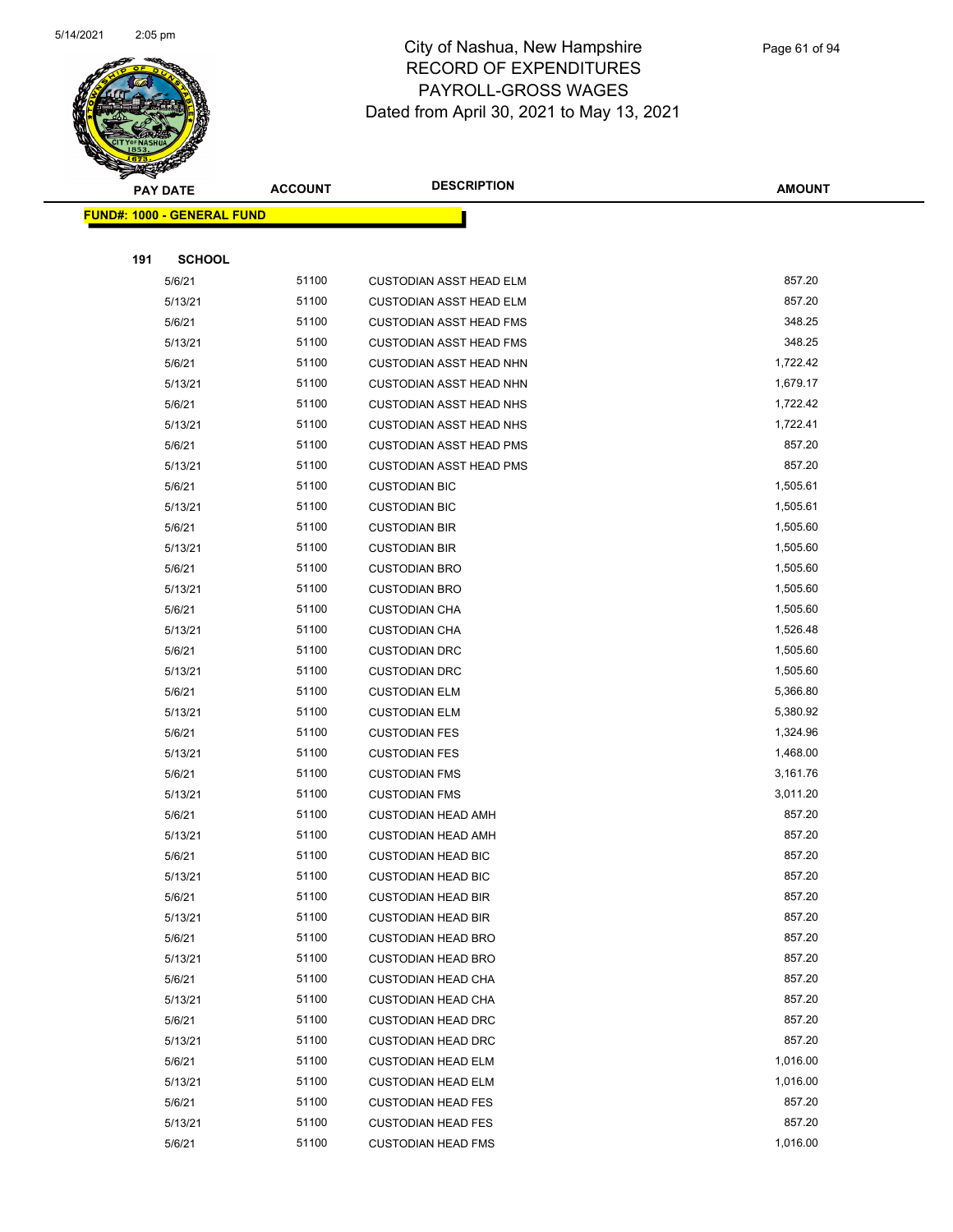

|     | <b>PAY DATE</b>                   | <b>ACCOUNT</b> | <b>DESCRIPTION</b>              | <b>AMOUNT</b> |
|-----|-----------------------------------|----------------|---------------------------------|---------------|
|     | <b>FUND#: 1000 - GENERAL FUND</b> |                |                                 |               |
|     |                                   |                |                                 |               |
| 191 | <b>SCHOOL</b>                     |                |                                 |               |
|     | 5/13/21                           | 51100          | <b>CUSTODIAN HEAD FMS</b>       | 1,016.00      |
|     | 5/6/21                            | 51100          | <b>CUSTODIAN HEAD LDG</b>       | 857.20        |
|     | 5/13/21                           | 51100          | <b>CUSTODIAN HEAD LDG</b>       | 857.20        |
|     | 5/6/21                            | 51100          | <b>CUSTODIAN HEAD MDE</b>       | 857.20        |
|     | 5/13/21                           | 51100          | <b>CUSTODIAN HEAD MDE</b>       | 857.20        |
|     | 5/6/21                            | 51100          | <b>CUSTODIAN HEAD MTP</b>       | 857.21        |
|     | 5/13/21                           | 51100          | <b>CUSTODIAN HEAD MTP</b>       | 857.20        |
|     | 5/6/21                            | 51100          | <b>CUSTODIAN HEAD NHN</b>       | 1,022.00      |
|     | 5/13/21                           | 51100          | <b>CUSTODIAN HEAD NHN</b>       | 1,022.00      |
|     | 5/6/21                            | 51100          | <b>CUSTODIAN HEAD NHS</b>       | 1,022.00      |
|     | 5/13/21                           | 51100          | <b>CUSTODIAN HEAD NHS</b>       | 1,022.00      |
|     | 5/6/21                            | 51100          | <b>CUSTODIAN HEAD NSE</b>       | 865.20        |
|     | 5/13/21                           | 51100          | <b>CUSTODIAN HEAD NSE</b>       | 865.20        |
|     | 5/6/21                            | 51100          | <b>CUSTODIAN HEAD PMS</b>       | 1,016.00      |
|     | 5/13/21                           | 51100          | <b>CUSTODIAN HEAD PMS</b>       | 1,016.00      |
|     | 5/6/21                            | 51100          | <b>CUSTODIAN HEAD SHE</b>       | 857.20        |
|     | 5/13/21                           | 51100          | <b>CUSTODIAN HEAD SHE</b>       | 857.20        |
|     | 5/6/21                            | 51100          | <b>CUSTODIAN LDG</b>            | 1,505.60      |
|     | 5/13/21                           | 51100          | <b>CUSTODIAN LDG</b>            | 1,505.60      |
|     | 5/6/21                            | 51100          | <b>CUSTODIAN MDE</b>            | 1,505.60      |
|     | 5/13/21                           | 51100          | <b>CUSTODIAN MDE</b>            | 1,505.60      |
|     | 5/6/21                            | 51100          | <b>CUSTODIAN MTP</b>            | 1,505.60      |
|     | 5/13/21                           | 51100          | <b>CUSTODIAN MTP</b>            | 1,505.60      |
|     | 5/6/21                            | 51100          | <b>CUSTODIAN NHN</b>            | 10,512.00     |
|     | 5/13/21                           | 51100          | <b>CUSTODIAN NHN</b>            | 10,512.00     |
|     | 5/6/21                            | 51100          | <b>CUSTODIAN NHS</b>            | 9,850.40      |
|     | 5/13/21                           | 51100          | <b>CUSTODIAN NHS</b>            | 9,241.77      |
|     | 5/6/21                            | 51100          | <b>CUSTODIAN NSE</b>            | 1,505.60      |
|     | 5/13/21                           | 51100          | <b>CUSTODIAN NSE</b>            | 1,505.60      |
|     | 5/6/21                            | 51100          | <b>CUSTODIAN PMS</b>            | 2,258.40      |
|     | 5/13/21                           | 51100          | <b>CUSTODIAN PMS</b>            | 2,258.40      |
|     | 5/6/21                            | 51100          | <b>CUSTODIAN SHE</b>            | 1,505.60      |
|     | 5/13/21                           | 51100          | <b>CUSTODIAN SHE</b>            | 1,505.60      |
|     | 5/6/21                            | 51100          | <b>CUSTODIAN SUPERVISOR WPO</b> | 4,473.40      |
|     | 5/6/21                            | 51100          | <b>CUSTODIAN WID</b>            | 1,468.00      |
|     | 5/13/21                           | 51100          | <b>CUSTODIAN WID</b>            | 1,468.00      |
|     | 5/6/21                            | 51100          | DATA ANALYST                    | 3,261.20      |
|     | 5/6/21                            | 51100          | <b>DIRECTOR ATHLETICS</b>       | 3,913.30      |
|     | 5/6/21                            | 51100          | DIRECTOR COM GRANTS             | 3,422.10      |
|     | 5/6/21                            | 51100          | <b>DIRECTOR GUIDANCE</b>        | 6,869.40      |
|     | 5/6/21                            | 51100          | DIRECTOR PLANT OPS              | 4,062.20      |
|     | 5/6/21                            | 51100          | DIRECTOR SPECIAL ED             | 3,801.40      |
|     | 5/6/21                            | 51100          | DIRECTOR STUDENT SERVICES       | 3,568.10      |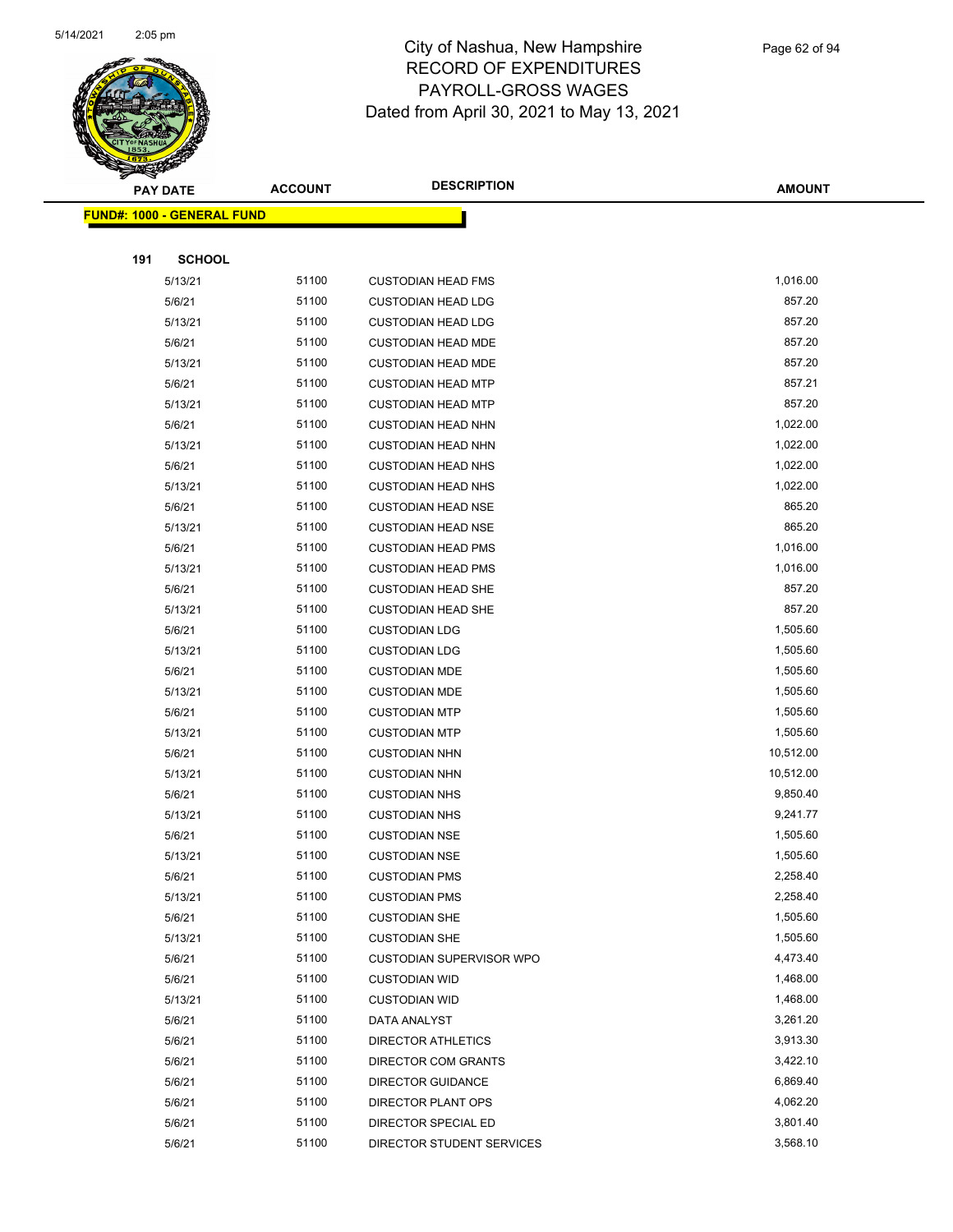

|     | <b>PAY DATE</b>                   | <b>ACCOUNT</b> | <b>DESCRIPTION</b>                           | <b>AMOUNT</b>        |
|-----|-----------------------------------|----------------|----------------------------------------------|----------------------|
|     | <b>FUND#: 1000 - GENERAL FUND</b> |                |                                              |                      |
|     |                                   |                |                                              |                      |
| 191 | <b>SCHOOL</b>                     |                |                                              |                      |
|     | 5/6/21                            | 51100          | DIRECTOR TECHNOLOGY                          | 3,730.30             |
|     | 5/6/21                            | 51100          | DIRECTOR TRANSPORTATION                      | 3,396.70             |
|     | 5/6/21                            | 51100          | DIRECTOR VOCATIONAL                          | 6,250.00             |
|     | 5/6/21                            | 51100          | ELL COMMUNICATIONS COORDINATOR               | 2,088.60             |
|     | 5/6/21                            | 51100          | ELL OUTREACH WORKER                          | 1,810.20             |
|     | 5/6/21                            | 51100          | <b>GRANT WRITER</b>                          | 697.10               |
|     | 5/13/21                           | 51100          | <b>GRANT WRITER</b>                          | 697.10               |
|     | 5/6/21                            | 51100          | GUIDANCE COUNSELOR AMH                       | 2,469.50             |
|     | 5/6/21                            | 51100          | GUIDANCE COUNSELOR BIC                       | 2,168.54             |
|     | 5/6/21                            | 51100          | <b>GUIDANCE COUNSELOR BIR</b>                | 3,071.59             |
|     | 5/6/21                            | 51100          | GUIDANCE COUNSELOR BRO                       | 2,036.22             |
|     | 5/6/21                            | 51100          | GUIDANCE COUNSELOR CHA                       | 3,071.59             |
|     | 5/6/21                            | 51100          | GUIDANCE COUNSELOR DRC                       | 2,979.48             |
|     | 5/6/21                            | 51100          | <b>GUIDANCE COUNSELOR ELM</b>                | 13,092.45            |
|     | 5/6/21                            | 51100          | <b>GUIDANCE COUNSELOR FES</b>                | 2,168.59             |
|     | 5/6/21                            | 51100          | GUIDANCE COUNSELOR FMS                       | 5,651.39             |
|     | 5/6/21                            | 51100          | GUIDANCE COUNSELOR LDG                       | 3,071.59             |
|     | 5/6/21                            | 51100          | <b>GUIDANCE COUNSELOR MDE</b>                | 2,933.59             |
|     | 5/6/21                            | 51100          | <b>GUIDANCE COUNSELOR MTP</b>                | 2,979.48             |
|     | 5/6/21                            | 51100          | GUIDANCE COUNSELOR NHN                       | 16,941.23            |
|     | 5/6/21                            | 51100          | GUIDANCE COUNSELOR NHS                       | 18,556.86            |
|     | 5/6/21                            | 51100          | GUIDANCE COUNSELOR NSE                       | 2,979.48             |
|     | 5/6/21                            | 51100          | <b>GUIDANCE COUNSELOR PMS</b>                | 8,492.38             |
|     | 5/6/21                            | 51100          | GUIDANCE COUNSELOR SHE                       | 2,979.48             |
|     | 5/6/21                            | 51100          | JOB DEVELOPER SPED NHN                       | 3,071.59             |
|     | 5/6/21                            | 51100          | <b>LIBRARIAN AMH</b>                         | 2,045.30             |
|     | 5/6/21                            | 51100          | <b>LIBRARIAN BIC</b>                         | 1,960.02             |
|     | 5/6/21                            | 51100          | LIBRARIAN BIR                                | 2,290.98             |
|     | 5/6/21                            | 51100          | LIBRARIAN BRO                                | 2,259.98             |
|     | 5/6/21                            | 51100          | <b>LIBRARIAN CHA</b>                         | 3,071.59             |
|     | 5/6/21                            | 51100          | <b>LIBRARIAN DRC</b>                         | 2,316.40             |
|     | 5/6/21                            | 51100          | <b>LIBRARIAN ELM</b>                         | 2,162.89             |
|     | 5/6/21                            | 51100          | <b>LIBRARIAN FES</b>                         | 2,979.48             |
|     | 5/6/21                            | 51100          | <b>LIBRARIAN FMS</b>                         | 3,071.59             |
|     | 5/6/21                            | 51100          | LIBRARIAN LDG                                | 1,891.39             |
|     | 5/6/21                            | 51100          | <b>LIBRARIAN MDE</b>                         | 2,933.59             |
|     | 5/6/21                            | 51100          | <b>LIBRARIAN MTP</b>                         | 1,792.59             |
|     | 5/6/21<br>5/6/21                  | 51100<br>51100 | <b>LIBRARIAN NHN</b>                         | 4,773.46<br>6,106.39 |
|     |                                   | 51100          | <b>LIBRARIAN NHS</b>                         | 2,933.59             |
|     | 5/6/21                            | 51100          | <b>LIBRARIAN NSE</b>                         | 2,095.80             |
|     | 5/6/21<br>5/6/21                  | 51100          | <b>LIBRARIAN PMS</b><br><b>LIBRARIAN SHE</b> | 2,979.48             |
|     | 5/6/21                            | 51100          | LICENSED PRACTICAL NURSE ELM                 | 1,522.42             |
|     |                                   |                |                                              |                      |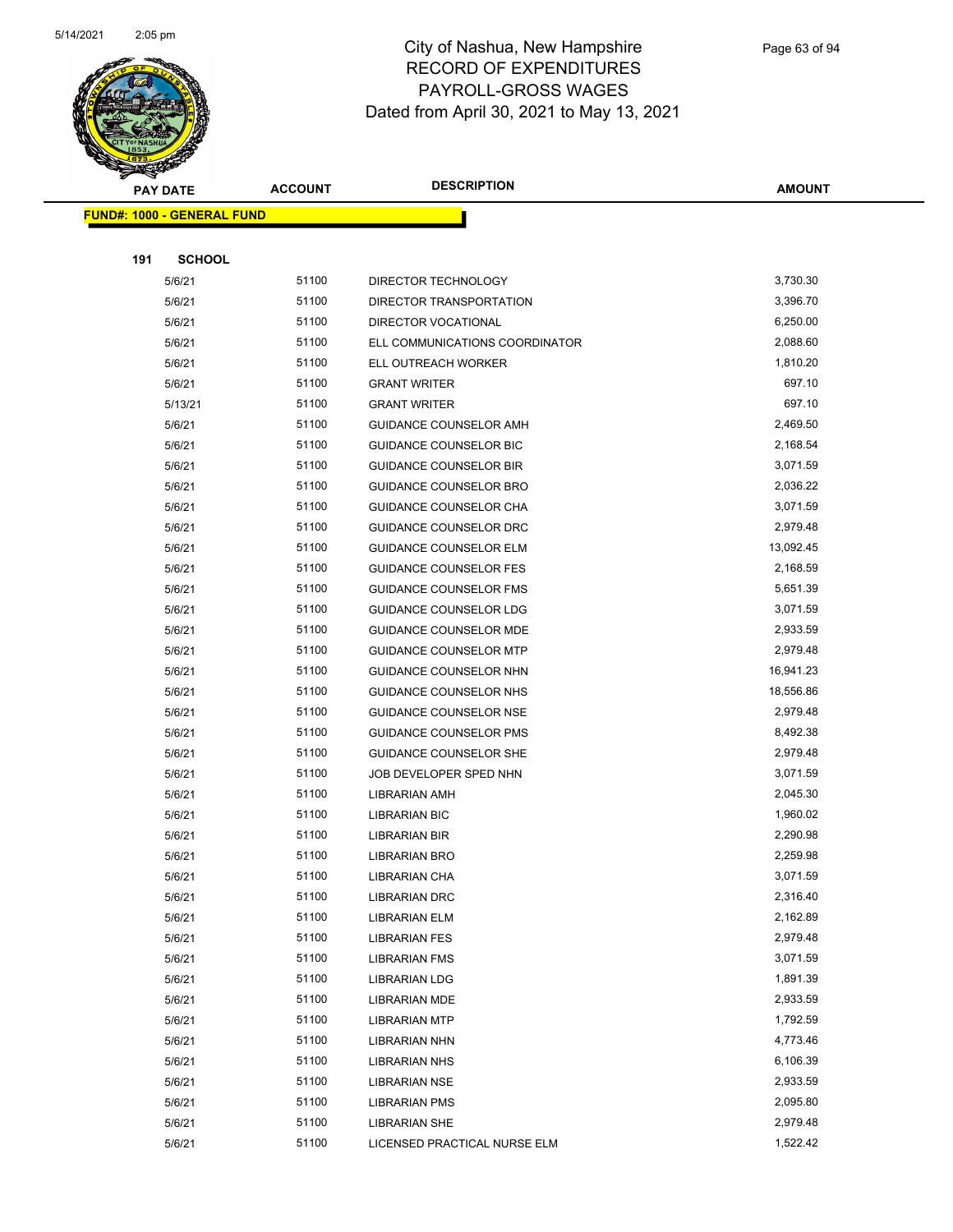

|     | <b>PAY DATE</b>                    | <b>ACCOUNT</b> | <b>DESCRIPTION</b>             | <b>AMOUNT</b> |
|-----|------------------------------------|----------------|--------------------------------|---------------|
|     | <u> FUND#: 1000 - GENERAL FUND</u> |                |                                |               |
|     |                                    |                |                                |               |
| 191 | <b>SCHOOL</b>                      |                |                                |               |
|     | 5/6/21                             | 51100          | LICENSED PRACTICAL NURSE FMS   | 1,600.98      |
|     | 5/6/21                             | 51100          | LICENSED PRACTICAL NURSE NHS   | 1,150.18      |
|     | 5/6/21                             | 51100          | MAINTENANCE ALARM WPO          | 1,048.40      |
|     | 5/13/21                            | 51100          | MAINTENANCE ALARM WPO          | 1,048.40      |
|     | 5/6/21                             | 51100          | MAINTENANCE CARPENTER WPO      | 1,056.40      |
|     | 5/13/21                            | 51100          | MAINTENANCE CARPENTER WPO      | 1,056.40      |
|     | 5/6/21                             | 51100          | MAINTENANCE ELECTRICIAN WPO    | 1,114.00      |
|     | 5/13/21                            | 51100          | MAINTENANCE ELECTRICIAN WPO    | 1,114.00      |
|     | 5/6/21                             | 51100          | MAINTENANCE GRDS FORMEN WPO    | 1,056.40      |
|     | 5/13/21                            | 51100          | MAINTENANCE GRDS FORMEN WPO    | 1,056.40      |
|     | 5/6/21                             | 51100          | MAINTENANCE GROUNDS WPO        | 4,440.00      |
|     | 5/13/21                            | 51100          | MAINTENANCE GROUNDS WPO        | 4,440.00      |
|     | 5/6/21                             | 51100          | MAINTENANCE HVAC WPO           | 6,547.20      |
|     | 5/13/21                            | 51100          | MAINTENANCE HVAC WPO           | 6,533.56      |
|     | 5/6/21                             | 51100          | MAINTENANCE MESSENGER WPO      | 1,016.00      |
|     | 5/13/21                            | 51100          | MAINTENANCE MESSENGER WPO      | 1,016.00      |
|     | 5/6/21                             | 51100          | MAINTENANCE PLUMBER WPO        | 1,118.00      |
|     | 5/13/21                            | 51100          | MAINTENANCE PLUMBER WPO        | 1,118.00      |
|     | 5/6/21                             | 51100          | MAINTENANCE TRADES WPO         | 3,222.80      |
|     | 5/13/21                            | 51100          | MAINTENANCE TRADES WPO         | 3,222.80      |
|     | 5/6/21                             | 51100          | MARKETING TEACHER NHS          | 2,876.80      |
|     | 5/6/21                             | 51100          | <b>NURSE AMH</b>               | 2,795.39      |
|     | 5/6/21                             | 51100          | <b>NURSE BIC</b>               | 2,795.39      |
|     | 5/6/21                             | 51100          | <b>NURSE BIR</b>               | 2,751.30      |
|     | 5/6/21                             | 51100          | <b>NURSE BRO</b>               | 2,795.39      |
|     | 5/6/21                             | 51100          | <b>NURSE CHA</b>               | 1,831.98      |
|     | 5/6/21                             | 51100          | <b>NURSE DRC</b>               | 2,795.39      |
|     | 5/6/21                             | 51100          | <b>NURSE ELM</b>               | 3,303.62      |
|     | 5/6/21                             | 51100          | <b>NURSE FES</b>               | 1,962.52      |
|     | 5/6/21                             | 51100          | <b>NURSE FMS</b>               | 3,432.70      |
|     | 5/6/21                             | 51100          | <b>NURSE LDG</b>               | 2,632.70      |
|     | 5/6/21                             | 51100          | <b>NURSE MDE</b>               | 2,319.38      |
|     | 5/6/21                             | 51100          | <b>NURSE MTP</b>               | 1,913.89      |
|     | 5/6/21                             | 51100          | <b>NURSE NHN</b>               | 3,728.46      |
|     | 5/6/21                             | 51100          | <b>NURSE NHS</b>               | 4,397.20      |
|     | 5/6/21                             | 51100          | <b>NURSE NSE</b>               | 2,795.39      |
|     | 5/6/21                             | 51100          | <b>NURSE PMS</b>               | 4,522.81      |
|     | 5/6/21                             | 51100          | <b>NURSE SHE</b>               | 1,888.78      |
|     | 5/6/21                             | 51100          | OFFICE MANAGER BUSINESS        | 2,453.90      |
|     | 5/6/21                             | 51100          | OFFICE MANAGER HUMAN RESOURCES | 2,682.70      |
|     | 5/6/21                             | 51100          | OFFICE MANAGER SPED            | 2,082.90      |
|     | 5/6/21                             | 51100          | OUT DISTRICT COORDINATOR       | 2,996.20      |
|     | 5/6/21                             | 51100          | PARA PRE SCHOOL BIR            | 263.88        |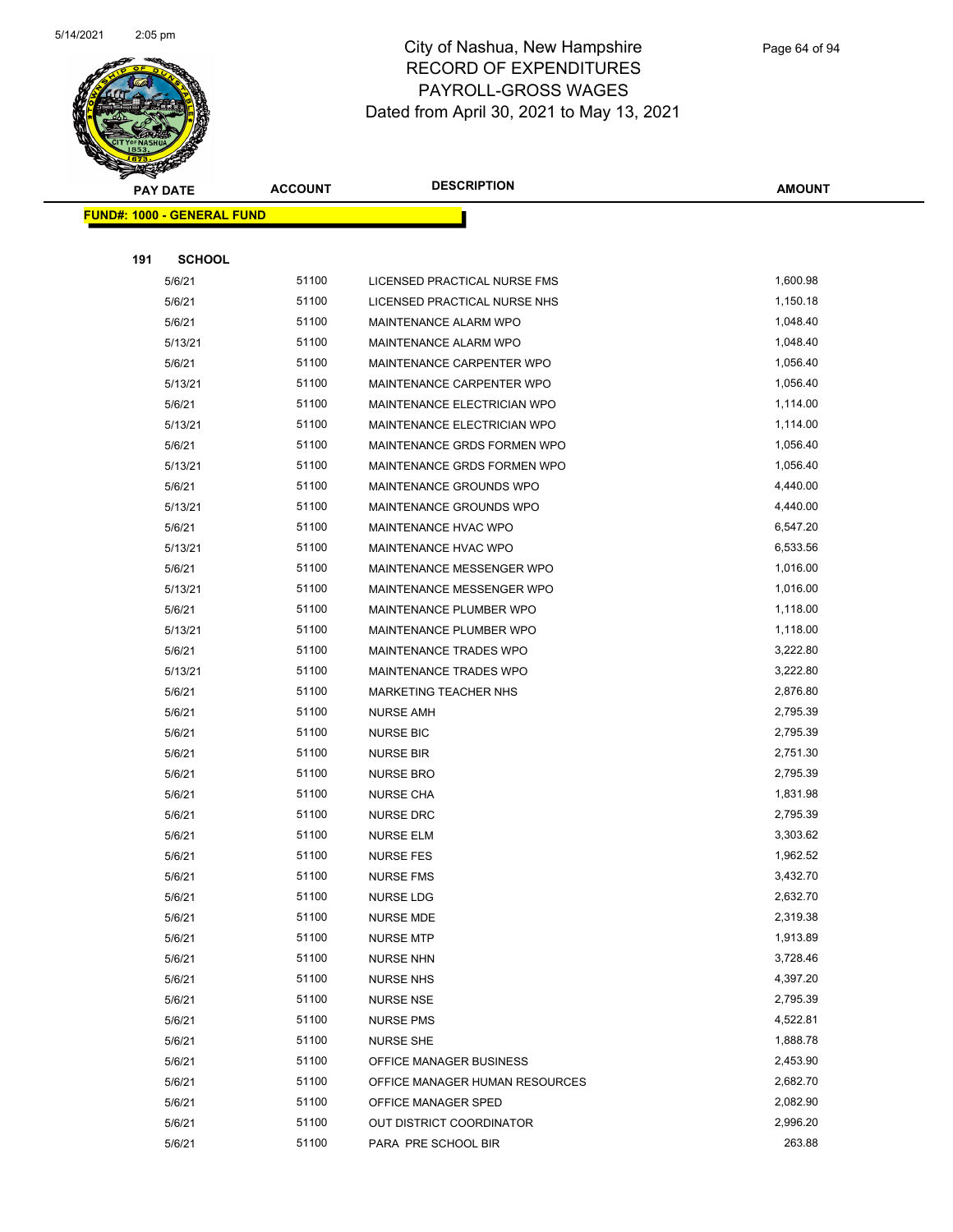

|     | <b>PAY DATE</b>                    | <b>ACCOUNT</b> | <b>DESCRIPTION</b>  | <b>AMOUNT</b> |
|-----|------------------------------------|----------------|---------------------|---------------|
|     | <u> FUND#: 1000 - GENERAL FUND</u> |                |                     |               |
|     |                                    |                |                     |               |
| 191 | <b>SCHOOL</b>                      |                |                     |               |
|     | 5/13/21                            | 51100          | PARA PRE SCHOOL BIR | 351.84        |
|     | 5/13/21                            | 51100          | PARA ALT AMH        | 596.83        |
|     | 5/13/21                            | 51100          | PARA ALT FMS        | 664.17        |
|     | 5/13/21                            | 51100          | PARA ALT MTP        | 435.24        |
|     | 5/13/21                            | 51100          | PARA ALT PMS        | 449.52        |
|     | 5/13/21                            | 51100          | PARA DW SPEC ED AMH | 8,558.70      |
|     | 5/13/21                            | 51100          | PARA DW SPEC ED BIR | 2,629.07      |
|     | 5/13/21                            | 51100          | PARA DW SPEC ED BRO | 5,133.19      |
|     | 5/13/21                            | 51100          | PARA DW SPEC ED CHA | 9,171.13      |
|     | 5/13/21                            | 51100          | PARA DW SPEC ED FMS | 5,724.46      |
|     | 5/13/21                            | 51100          | PARA DW SPEC ED LDG | 635.25        |
|     | 5/13/21                            | 51100          | PARA DW SPEC ED MDE | 7,646.17      |
|     | 5/13/21                            | 51100          | PARA DW SPEC ED MTP | 1,399.32      |
|     | 5/13/21                            | 51100          | PARA DW SPEC ED NHN | 5,076.99      |
|     | 5/6/21                             | 51100          | PARA DW SPEC ED NHS | 458.13        |
|     | 5/13/21                            | 51100          | PARA DW SPEC ED NHS | 5,566.45      |
|     | 5/13/21                            | 51100          | PARA DW SPEC ED NSE | 5,899.50      |
|     | 5/13/21                            | 51100          | PARA DW SPEC ED PMS | 631.04        |
|     | 5/13/21                            | 51100          | PARA DW SPEC ED SHE | 9,867.89      |
|     | 5/13/21                            | 51100          | PARA DW SPEC ED WID | 558.15        |
|     | 5/13/21                            | 51100          | PARA DW SPEC ELM    | 8,586.83      |
|     | 5/13/21                            | 51100          | PARA ELL BIR        | 594.90        |
|     | 5/13/21                            | 51100          | PARA ELL DRC        | 594.91        |
|     | 5/13/21                            | 51100          | PARA ELL ELM        | 872.54        |
|     | 5/13/21                            | 51100          | PARA ELL FES        | 587.74        |
|     | 5/13/21                            | 51100          | PARA ELL LDG        | 614.73        |
|     | 5/13/21                            | 51100          | PARA ELL SHE        | 659.36        |
|     | 5/13/21                            | 51100          | PARA INST AMH       | 3,096.09      |
|     | 5/13/21                            | 51100          | PARA INST BIC       | 5,484.43      |
|     | 5/13/21                            | 51100          | PARA INST BIR       | 3,766.78      |
|     | 5/13/21                            | 51100          | PARA INST BRO       | 2,658.35      |
|     | 5/13/21                            | 51100          | PARA INST CHA       | 4,228.94      |
|     | 5/13/21                            | 51100          | PARA INST DRC       | 3,626.23      |
|     | 5/13/21                            | 51100          | PARA INST ELM       | 5,355.39      |
|     | 5/13/21                            | 51100          | PARA INST FES       | 5,508.77      |
|     | 5/13/21                            | 51100          | PARA INST FMS       | 4,415.67      |
|     | 5/13/21                            | 51100          | PARA INST LDG       | 4,236.16      |
|     | 5/13/21                            | 51100          | PARA INST MDE       | 3,949.90      |
|     | 5/13/21                            | 51100          | PARA INST MTP       | 3,122.50      |
|     | 5/13/21                            | 51100          | PARA INST NHN       | 1,258.10      |
|     | 5/13/21                            | 51100          | PARA INST NHS       | 1,948.05      |
|     | 5/13/21                            | 51100          | PARA INST NSE       | 4,608.75      |
|     | 5/13/21                            | 51100          | PARA INST PMS       | 4,641.80      |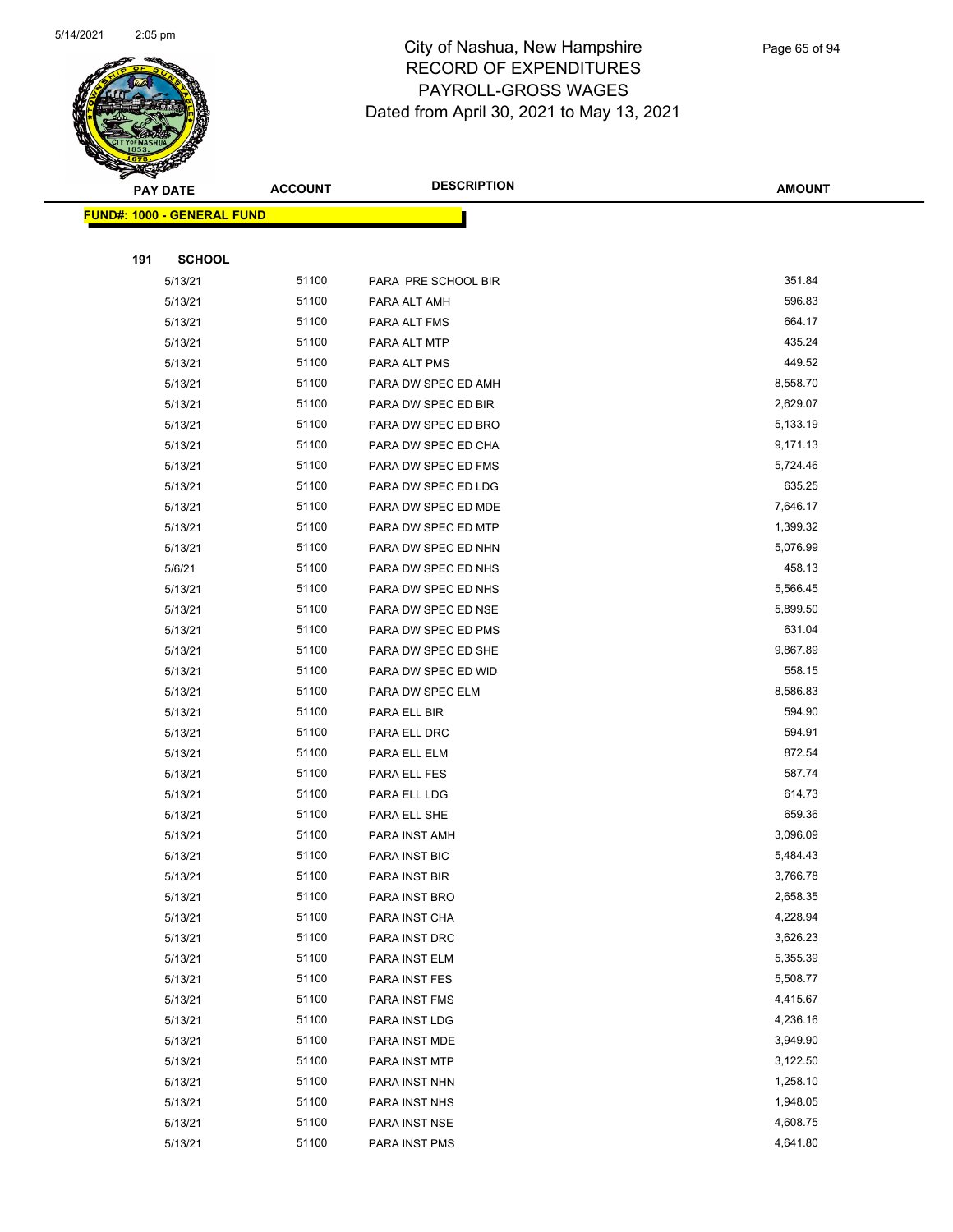

|     | <b>PAY DATE</b>                    | <b>ACCOUNT</b> | <b>DESCRIPTION</b>             | <b>AMOUNT</b>        |
|-----|------------------------------------|----------------|--------------------------------|----------------------|
|     | <u> FUND#: 1000 - GENERAL FUND</u> |                |                                |                      |
|     |                                    |                |                                |                      |
| 191 | <b>SCHOOL</b>                      |                |                                |                      |
|     | 5/13/21                            | 51100          | PARA INST SHE                  | 3,810.96             |
|     | 5/13/21                            | 51100          | PARA JOB COACH                 | 578.88               |
|     | 5/13/21                            | 51100          | PARA KIND AMH                  | 624.65               |
|     | 5/13/21                            | 51100          | PARA KIND BIC                  | 1,278.16             |
|     | 5/13/21                            | 51100          | PARA KIND BIR                  | 415.50               |
|     | 5/13/21                            | 51100          | PARA KIND BRO                  | 604.82               |
|     | 5/13/21                            | 51100          | PARA KIND CHA                  | 921.60               |
|     | 5/13/21                            | 51100          | PARA KIND DRC                  | 600.55               |
|     | 5/13/21                            | 51100          | PARA KIND FES                  | 1,112.11             |
|     | 5/13/21                            | 51100          | PARA KIND LDG                  | 1,259.22             |
|     | 5/13/21                            | 51100          | PARA KIND MDE                  | 1,221.61             |
|     | 5/13/21                            | 51100          | PARA KIND MTP                  | 578.10               |
|     | 5/13/21                            | 51100          | PARA KIND NSE                  | 1,054.48             |
|     | 5/13/21                            | 51100          | PARA KIND SHE                  | 1,308.30             |
|     | 5/13/21                            | 51100          | PARA LIB NHN                   | 306.98               |
|     | 5/13/21                            | 51100          | PARA LIB NHS                   | 211.23               |
|     | 5/13/21                            | 51100          | PARA MEDIA NHN                 | 684.45               |
|     | 5/13/21                            | 51100          | PARA MEDIA NHS                 | 1,116.20             |
|     | 5/13/21                            | 51100          | PARA PRE SCH BRO               | 4,391.97             |
|     | 5/13/21                            | 51100          | PARA PRE SCH MTP               | 703.68               |
|     | 5/13/21                            | 51100          | PARA PRE SCH NSE               | 379.29               |
|     | 5/13/21                            | 51100          | PARA READ ELM                  | 639.54               |
|     | 5/13/21                            | 51100          | PARA SCI NHN                   | 638.82               |
|     | 5/13/21                            | 51100          | PARA SCI NHS                   | 633.75               |
|     | 5/13/21                            | 51100          | PARA TTI DRC                   | 332.40               |
|     | 5/13/21                            | 51100          | PARA TTI LDG                   | 436.27               |
|     | 5/13/21                            | 51100          | PARA VOC NHS                   | 446.22               |
|     | 5/6/21                             | 51100          | PEER COACH                     | 8,073.16             |
|     | 5/6/21                             | 51100          | PRESCHOOL COORDINATOR          | 2,600.90             |
|     | 5/6/21                             | 51100          | PRINCIPAL AMH                  | 4,076.90             |
|     | 5/6/21                             | 51100<br>51100 | PRINCIPAL BIC                  | 3,903.80<br>4,076.90 |
|     | 5/6/21                             |                | PRINCIPAL BIR                  | 4,076.90             |
|     | 5/6/21<br>5/6/21                   | 51100<br>51100 | PRINCIPAL BRO                  | 4,023.10             |
|     | 5/6/21                             | 51100          | PRINCIPAL CHA                  | 3,851.00             |
|     | 5/6/21                             | 51100          | PRINCIPAL DRC<br>PRINCIPAL ELM | 4,510.10             |
|     | 5/6/21                             | 51100          | PRINCIPAL FES                  | 3,942.30             |
|     | 5/6/21                             | 51100          | PRINCIPAL FMS                  | 4,169.20             |
|     | 5/6/21                             | 51100          | PRINCIPAL LDG                  | 4,076.90             |
|     | 5/6/21                             | 51100          | PRINCIPAL MDE                  | 3,942.30             |
|     | 5/6/21                             | 51100          | PRINCIPAL MTP                  | 3,942.30             |
|     | 5/6/21                             | 51100          |                                | 4,115.40             |
|     | 5/6/21                             | 51100          | PRINCIPAL NHN                  | 4,326.90             |
|     |                                    |                | PRINCIPAL NHS                  |                      |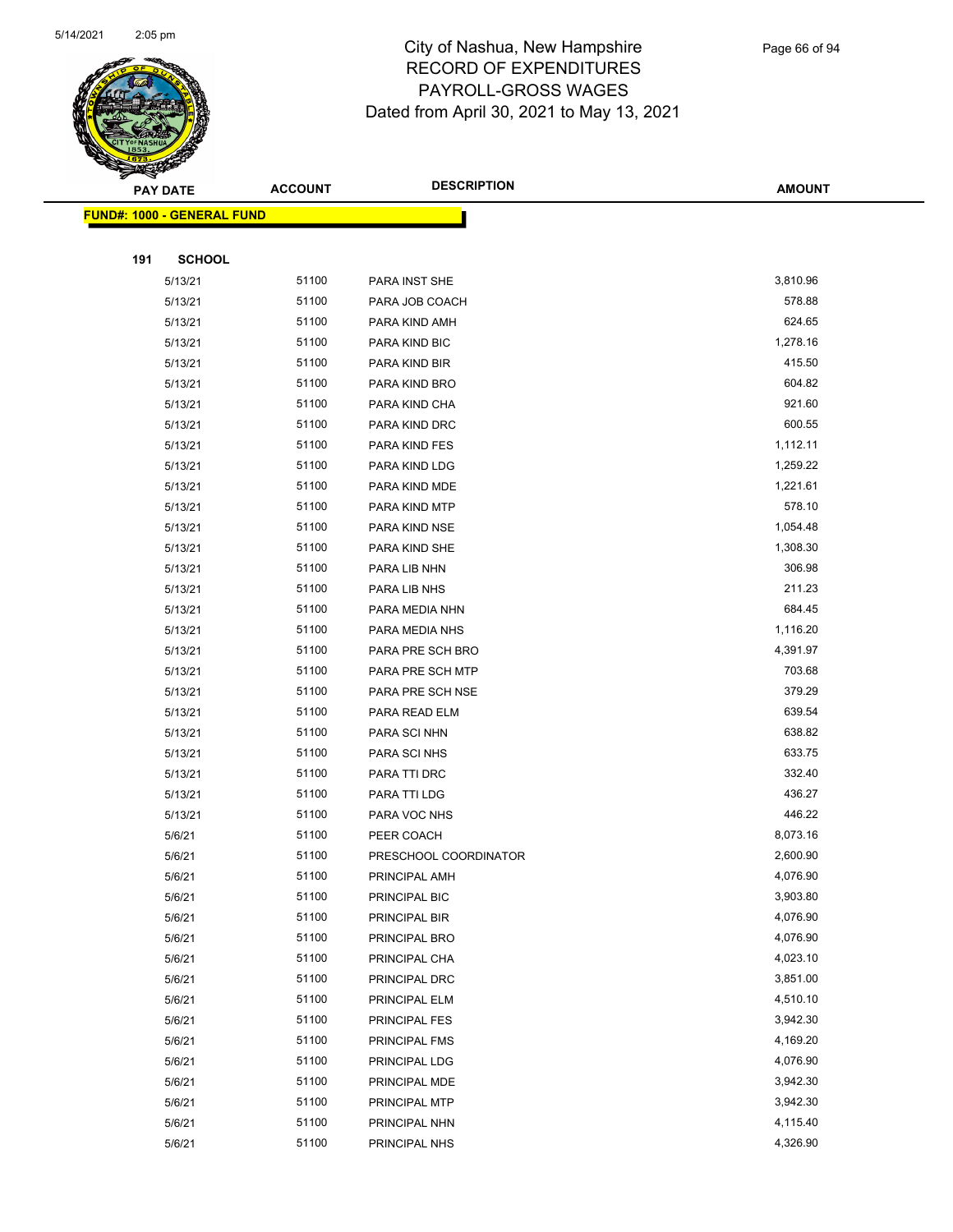

|     | <b>PAY DATE</b>                   | <b>ACCOUNT</b> | <b>DESCRIPTION</b>                           | <b>AMOUNT</b>        |
|-----|-----------------------------------|----------------|----------------------------------------------|----------------------|
|     | <b>FUND#: 1000 - GENERAL FUND</b> |                |                                              |                      |
|     |                                   |                |                                              |                      |
| 191 | <b>SCHOOL</b>                     |                |                                              |                      |
|     | 5/6/21                            | 51100          | PRINCIPAL NSE                                | 3,903.80             |
|     | 5/6/21                            | 51100          | PRINCIPAL PMS                                | 3,865.40             |
|     | 5/6/21                            | 51100          | PRINCIPAL SHE                                | 3,745.20             |
|     | 5/6/21                            | 51100          | SCHOOL PSYCHOLOGIST WID                      | 41,088.07            |
|     | 5/6/21                            | 51100          | SCHOOL PSYCHOLOGY INTERN                     | 1,909.14             |
|     | 5/13/21                           | 51100          | <b>SECURITY MONITOR NHN</b>                  | 2,122.00             |
|     | 5/13/21                           | 51100          | <b>SECURITY MONITOR NHS</b>                  | 3,011.20             |
|     | 5/13/21                           | 51100          | SIGN LANGUAGE INTERPRETER                    | 9,242.15             |
|     | 5/6/21                            | 51100          | SOCIAL WORKER                                | 4,190.68             |
|     | 5/6/21                            | 51100          | SOCIAL WORKER FMS                            | 2,979.48             |
|     | 5/6/21                            | 51100          | SPEECH LANG PATHOLOGIST WID                  | 60,673.51            |
|     | 5/13/21                           | 51100          | SPEECH LANGUAGE ASST                         | 752.40               |
|     | 5/6/21                            | 51100          | STUDENT ACTIVITY COORD NHN                   | 1,148.37             |
|     | 5/6/21                            | 51100          | <b>SUPERINTENDENT</b>                        | 12,186.48            |
|     | 5/6/21                            | 51100          | SYSTEMS ADMIN FULL YEAR                      | 11,386.41            |
|     | 5/6/21                            | 51100          | <b>TEACHER ART AMH</b>                       | 2,795.39             |
|     | 5/6/21                            | 51100          | <b>TEACHER ART BIC</b>                       | 2,290.98             |
|     | 5/6/21                            | 51100          | <b>TEACHER ART BIR</b>                       | 2,979.48             |
|     | 5/6/21                            | 51100          | <b>TEACHER ART CHA</b>                       | 2,227.32             |
|     | 5/6/21                            | 51100          | <b>TEACHER ART DRC</b>                       | 2,168.59             |
|     | 5/6/21                            | 51100          | <b>TEACHER ART ELM</b>                       | 5,015.70             |
|     | 5/6/21                            | 51100          | <b>TEACHER ART FES</b>                       | 1,764.50             |
|     | 5/6/21                            | 51100          | <b>TEACHER ART FMS</b>                       | 827.80               |
|     | 5/6/21                            | 51100          | <b>TEACHER ART LDG</b>                       | 2,795.39             |
|     | 5/6/21                            | 51100          | <b>TEACHER ART MDE</b>                       | 2,168.59             |
|     | 5/6/21                            | 51100          | <b>TEACHER ART MTP</b>                       | 2,979.48             |
|     | 5/6/21                            | 51100          | <b>TEACHER ART NHN</b>                       | 11,091.39            |
|     | 5/6/21                            | 51100          | <b>TEACHER ART NHS</b>                       | 10,930.46            |
|     | 5/6/21                            | 51100          | <b>TEACHER ART NSE</b>                       | 3,071.59             |
|     | 5/6/21                            | 51100          | <b>TEACHER ART PMS</b>                       | 4,270.11             |
|     | 5/6/21                            | 51100          | TEACHER ART SHE                              | 2,632.70             |
|     | 5/6/21                            | 51100          | <b>TEACHER AUTO NHN</b>                      | 2,795.39             |
|     | 5/6/21                            | 51100          | TEACHER BEHAVIOR SPEC WID                    | 19,138.99            |
|     | 5/6/21                            | 51100          | TEACHER BIO TEC NHN                          | 2,564.69<br>2,795.39 |
|     | 5/6/21                            | 51100<br>51100 | TEACHER BUILD CONST NHS                      | 4,626.98             |
|     | 5/6/21                            | 51100          | <b>TEACHER BUSINESS NHN</b>                  | 11,712.37            |
|     | 5/6/21<br>5/6/21                  | 51100          | <b>TEACHER BUSINESS NHS</b>                  | 1,655.61             |
|     | 5/6/21                            | 51100          | <b>TEACHER COMPUTER ELM</b>                  | 2,979.48             |
|     | 5/6/21                            | 51100          | TEACHER COMPUTER FMS<br>TEACHER COMPUTER NHN | 5,584.30             |
|     | 5/6/21                            | 51100          | TEACHER COMPUTER NHS                         | 1,655.61             |
|     | 5/6/21                            | 51100          | <b>TEACHER COMPUTER PMS</b>                  | 4,879.57             |
|     |                                   | 51100          |                                              | 4,684.17             |
|     | 5/6/21                            |                | TEACHER COSMETOLOGY NHN                      |                      |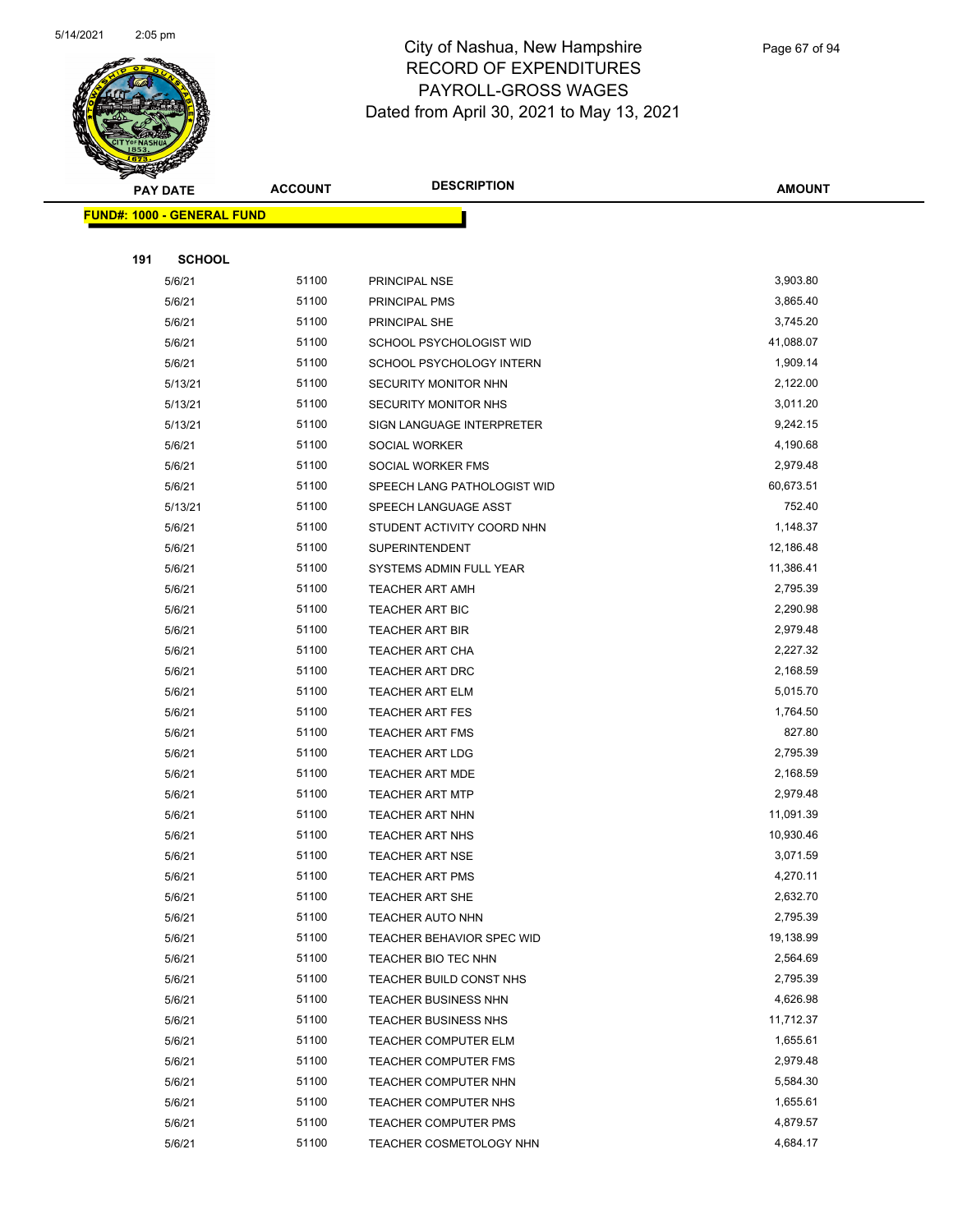

Page 68 of 94

|     | <b>PAY DATE</b>                    | <b>ACCOUNT</b> | <b>DESCRIPTION</b>         | <b>AMOUNT</b> |
|-----|------------------------------------|----------------|----------------------------|---------------|
|     | <u> FUND#: 1000 - GENERAL FUND</u> |                |                            |               |
|     |                                    |                |                            |               |
| 191 | <b>SCHOOL</b>                      |                |                            |               |
|     | 5/6/21                             | 51100          | TEACHER CULINARY NHN       | 5,637.87      |
|     | 5/6/21                             | 51100          | TEACHER DEAF NSE           | 4,879.39      |
|     | 5/6/21                             | 51100          | TEACHER DEAF WID           | 7,703.87      |
|     | 5/6/21                             | 51100          | <b>TEACHER DWSE AMH</b>    | 2,979.48      |
|     | 5/6/21                             | 51100          | <b>TEACHER DWSE BIR</b>    | 4,963.98      |
|     | 5/6/21                             | 51100          | <b>TEACHER DWSE BRO</b>    | 3,071.59      |
|     | 5/6/21                             | 51100          | <b>TEACHER DWSE CHA</b>    | 1,641.48      |
|     | 5/6/21                             | 51100          | <b>TEACHER DWSE ELM</b>    | 15,541.96     |
|     | 5/6/21                             | 51100          | <b>TEACHER DWSE FMS</b>    | 2,168.59      |
|     | 5/6/21                             | 51100          | <b>TEACHER DWSE MDE</b>    | 1,963.09      |
|     | 5/6/21                             | 51100          | TEACHER DWSE NHS           | 2,963.33      |
|     | 5/6/21                             | 51100          | TEACHER DWSE SHE           | 5,908.30      |
|     | 5/6/21                             | 51100          | <b>TEACHER ECE NHS</b>     | 5,958.96      |
|     | 5/6/21                             | 51100          | TEACHER ELECTRICAL NHS     | 2,795.39      |
|     | 5/6/21                             | 51100          | <b>TEACHER ELL AMH</b>     | 1,549.90      |
|     | 5/6/21                             | 51100          | TEACHER ELL BIC            | 3,982.11      |
|     | 5/6/21                             | 51100          | TEACHER ELL BIR            | 2,979.48      |
|     | 5/6/21                             | 51100          | <b>TEACHER ELL CHA</b>     | 2,359.11      |
|     | 5/6/21                             | 51100          | <b>TEACHER ELL DRC</b>     | 4,702.70      |
|     | 5/6/21                             | 51100          | <b>TEACHER ELL ELM</b>     | 6,595.79      |
|     | 5/6/21                             | 51100          | TEACHER ELL FES            | 7,850.35      |
|     | 5/6/21                             | 51100          | <b>TEACHER ELL FMS</b>     | 4,319.13      |
|     | 5/6/21                             | 51100          | <b>TEACHER ELL LDG</b>     | 8,148.73      |
|     | 5/6/21                             | 51100          | <b>TEACHER ELL MTP</b>     | 2,979.48      |
|     | 5/6/21                             | 51100          | <b>TEACHER ELL NHN</b>     | 9,648.79      |
|     | 5/6/21                             | 51100          | TEACHER ELL NHS            | 12,710.64     |
|     | 5/6/21                             | 51100          | <b>TEACHER ELL PMS</b>     | 4,711.32      |
|     | 5/6/21                             | 51100          | TEACHER ELL SHE            | 4,971.70      |
|     | 5/6/21                             | 51100          | <b>TEACHER ENGLISH ELM</b> | 27,808.20     |
|     | 5/6/21                             | 51100          | <b>TEACHER ENGLISH FMS</b> | 17,079.23     |
|     | 5/6/21                             | 51100          | <b>TEACHER ENGLISH NHN</b> | 48,395.62     |
|     | 5/6/21                             | 51100          | <b>TEACHER ENGLISH NHS</b> | 45,150.85     |
|     | 5/6/21                             | 51100          | <b>TEACHER ENGLISH PMS</b> | 16,137.48     |
|     | 5/6/21                             | 51100          | <b>TEACHER FACS ELM</b>    | 2,259.98      |
|     | 5/6/21                             | 51100          | <b>TEACHER FACS FMS</b>    | 4,868.26      |
|     | 5/6/21                             | 51100          | <b>TEACHER FACS NHN</b>    | 8,003.69      |
|     | 5/6/21                             | 51100          | <b>TEACHER FACS NHS</b>    | 7,737.75      |
|     | 5/6/21                             | 51100          | <b>TEACHER FACS PMS</b>    | 3,654.50      |
|     | 5/6/21                             | 51100          | TEACHER FOREIGN LANG ELM   | 6,143.18      |
|     | 5/6/21                             | 51100          | TEACHER FOREIGN LANG FMS   | 4,176.93      |
|     | 5/6/21                             | 51100          | TEACHER FOREIGN LANG NHN   | 13,949.55     |
|     | 5/6/21                             | 51100          | TEACHER FOREIGN LANG NHS   | 19,013.56     |
|     | 5/6/21                             | 51100          | TEACHER FOREIGN LANG PMS   | 5,571.60      |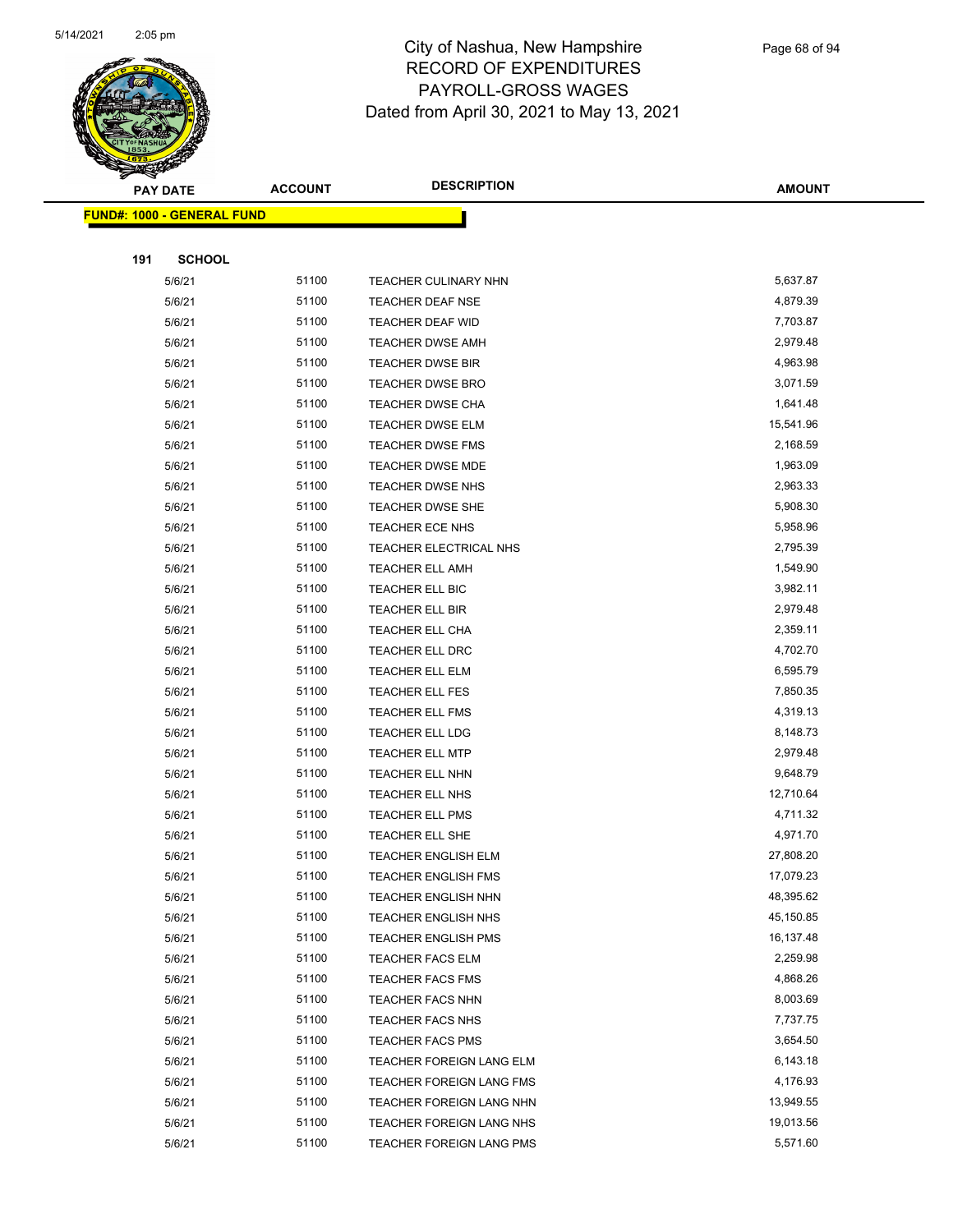

|     | <b>PAY DATE</b>                    | <b>ACCOUNT</b> | <b>DESCRIPTION</b>     | <b>AMOUNT</b> |
|-----|------------------------------------|----------------|------------------------|---------------|
|     | <u> FUND#: 1000 - GENERAL FUND</u> |                |                        |               |
|     |                                    |                |                        |               |
| 191 | <b>SCHOOL</b>                      |                |                        |               |
|     | 5/6/21                             | 51100          | <b>TEACHER GR1 AMH</b> | 6,598.06      |
|     | 5/6/21                             | 51100          | TEACHER GR1 BIC        | 10,119.10     |
|     | 5/6/21                             | 51100          | <b>TEACHER GR1 BIR</b> | 9,705.44      |
|     | 5/6/21                             | 51100          | <b>TEACHER GR1 BRO</b> | 5,730.78      |
|     | 5/6/21                             | 51100          | <b>TEACHER GR1 CHA</b> | 9,325.09      |
|     | 5/6/21                             | 51100          | <b>TEACHER GR1 DRC</b> | 3,828.80      |
|     | 5/6/21                             | 51100          | <b>TEACHER GR1 FES</b> | 9,508.80      |
|     | 5/6/21                             | 51100          | <b>TEACHER GR1 LDG</b> | 7,652.18      |
|     | 5/6/21                             | 51100          | <b>TEACHER GR1 MDE</b> | 8,153.89      |
|     | 5/6/21                             | 51100          | <b>TEACHER GR1 MTP</b> | 6,826.25      |
|     | 5/6/21                             | 51100          | <b>TEACHER GR1 NSE</b> | 7,801.85      |
|     | 5/6/21                             | 51100          | <b>TEACHER GR1 SHE</b> | 8,938.79      |
|     | 5/6/21                             | 51100          | <b>TEACHER GR2 AMH</b> | 6,186.63      |
|     | 5/6/21                             | 51100          | TEACHER GR2 BIC        | 10,797.80     |
|     | 5/6/21                             | 51100          | <b>TEACHER GR2 BIR</b> | 10,983.74     |
|     | 5/6/21                             | 51100          | TEACHER GR2 BRO        | 5,913.07      |
|     | 5/6/21                             | 51100          | <b>TEACHER GR2 CHA</b> | 7,598.40      |
|     | 5/6/21                             | 51100          | <b>TEACHER GR2 DRC</b> | 5,817.07      |
|     | 5/6/21                             | 51100          | <b>TEACHER GR2 FES</b> | 11,548.76     |
|     | 5/6/21                             | 51100          | <b>TEACHER GR2 LDG</b> | 9,187.05      |
|     | 5/6/21                             | 51100          | <b>TEACHER GR2 MDE</b> | 10,332.38     |
|     | 5/6/21                             | 51100          | <b>TEACHER GR2 MTP</b> | 7,439.05      |
|     | 5/6/21                             | 51100          | <b>TEACHER GR2 NSE</b> | 5,590.78      |
|     | 5/6/21                             | 51100          | TEACHER GR2 SHE        | 7,000.20      |
|     | 5/6/21                             | 51100          | <b>TEACHER GR3 AMH</b> | 4,886.89      |
|     | 5/6/21                             | 51100          | <b>TEACHER GR3 BIC</b> | 8,614.78      |
|     | 5/6/21                             | 51100          | <b>TEACHER GR3 BIR</b> | 8,479.54      |
|     | 5/6/21                             | 51100          | <b>TEACHER GR3 BRO</b> | 7,539.37      |
|     | 5/6/21                             | 51100          | <b>TEACHER GR3 CHA</b> | 9,821.42      |
|     | 5/6/21                             | 51100          | <b>TEACHER GR3 DRC</b> | 9,478.28      |
|     | 5/6/21                             | 51100          | <b>TEACHER GR3 FES</b> | 9,790.87      |
|     | 5/6/21                             | 51100          | <b>TEACHER GR3 LDG</b> | 9,580.35      |
|     | 5/6/21                             | 51100          | <b>TEACHER GR3 MDE</b> | 10,382.16     |
|     | 5/6/21                             | 51100          | <b>TEACHER GR3 MTP</b> | 7,009.28      |
|     | 5/6/21                             | 51100          | <b>TEACHER GR3 NSE</b> | 7,928.85      |
|     | 5/6/21                             | 51100          | <b>TEACHER GR3 SHE</b> | 8,183.38      |
|     | 5/6/21                             | 51100          | <b>TEACHER GR4 AMH</b> | 3,848.09      |
|     | 5/6/21                             | 51100          | <b>TEACHER GR4 BIC</b> | 8,825.93      |
|     | 5/6/21                             | 51100          | <b>TEACHER GR4 BIR</b> | 6,053.77      |
|     | 5/6/21                             | 51100          | <b>TEACHER GR4 BRO</b> | 5,774.87      |
|     | 5/6/21                             | 51100          | TEACHER GR4 CHA        | 11,061.18     |
|     | 5/6/21                             | 51100          | <b>TEACHER GR4 DRC</b> | 7,292.00      |
|     | 5/6/21                             | 51100          | <b>TEACHER GR4 FES</b> | 6,980.05      |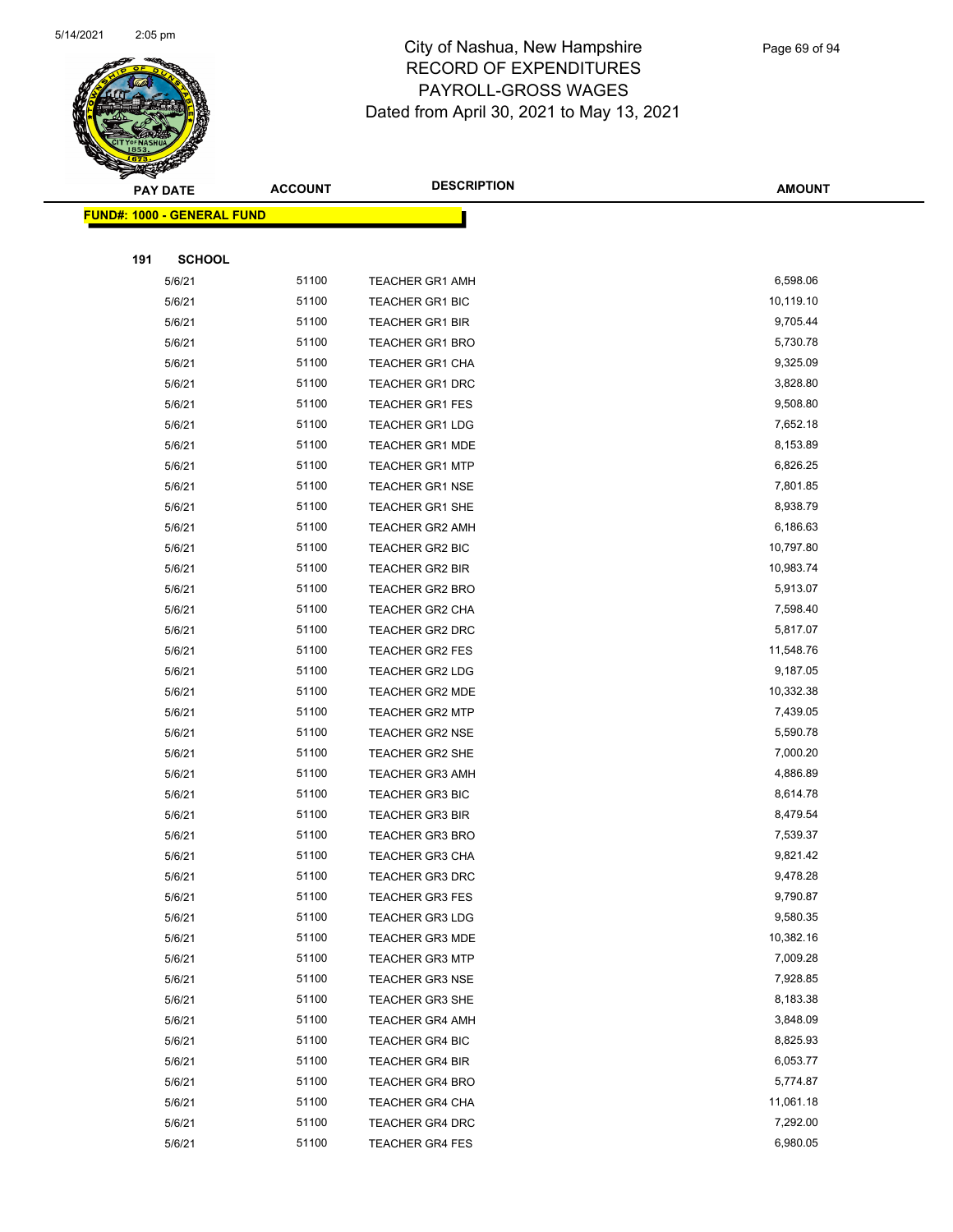

Page 70 of 94

|     | <b>PAY DATE</b>                   | <b>ACCOUNT</b> | <b>DESCRIPTION</b>                                | <b>AMOUNT</b>        |
|-----|-----------------------------------|----------------|---------------------------------------------------|----------------------|
|     | <b>FUND#: 1000 - GENERAL FUND</b> |                |                                                   |                      |
|     |                                   |                |                                                   |                      |
| 191 | <b>SCHOOL</b>                     |                |                                                   |                      |
|     | 5/6/21                            | 51100          | <b>TEACHER GR4 LDG</b>                            | 8,812.78             |
|     | 5/6/21                            | 51100          | <b>TEACHER GR4 MDE</b>                            | 9,387.24             |
|     | 5/6/21                            | 51100          | <b>TEACHER GR4 MTP</b>                            | 7,208.41             |
|     | 5/6/21                            | 51100          | <b>TEACHER GR4 NSE</b>                            | 5,014.68             |
|     | 5/6/21                            | 51100          | TEACHER GR4 SHE                                   | 6,195.70             |
|     | 5/6/21                            | 51100          | <b>TEACHER GR5 AMH</b>                            | 5,774.87             |
|     | 5/6/21                            | 51100          | <b>TEACHER GR5 BIC</b>                            | 11,128.61            |
|     | 5/6/21                            | 51100          | <b>TEACHER GR5 BIR</b>                            | 7,257.00             |
|     | 5/6/21                            | 51100          | <b>TEACHER GR5 BRO</b>                            | 5,671.87             |
|     | 5/6/21                            | 51100          | <b>TEACHER GR5 CHA</b>                            | 10,896.99            |
|     | 5/6/21                            | 51100          | <b>TEACHER GR5 DRC</b>                            | 5,224.26             |
|     | 5/6/21                            | 51100          | <b>TEACHER GR5 FES</b>                            | 9,232.68             |
|     | 5/6/21                            | 51100          | <b>TEACHER GR5 LDG</b>                            | 10,089.96            |
|     | 5/6/21                            | 51100          | <b>TEACHER GR5 MDE</b>                            | 9,598.58             |
|     | 5/6/21                            | 51100          | <b>TEACHER GR5 MTP</b>                            | 6,882.10             |
|     | 5/6/21                            | 51100          | <b>TEACHER GR5 NSE</b>                            | 8,846.37             |
|     | 5/6/21                            | 51100          | <b>TEACHER GR5 SHE</b>                            | 7,746.57             |
|     | 5/6/21                            | 51100          | <b>TEACHER GR6 ELM</b>                            | 29,724.05            |
|     | 5/6/21                            | 51100          | <b>TEACHER GR6 FMS</b>                            | 26,215.26            |
|     | 5/6/21                            | 51100          | <b>TEACHER GR6 PMS</b>                            | 16,098.38            |
|     | 5/6/21                            | 51100          | <b>TEACHER GRAPH NHS</b>                          | 3,599.80             |
|     | 5/6/21                            | 51100          | <b>TEACHER GRAPHICS NHN</b>                       | 6,316.58             |
|     | 5/6/21<br>5/6/21                  | 51100<br>51100 | <b>TEACHER HEALTH NHN</b>                         | 5,422.61<br>2,795.39 |
|     | 5/6/21                            | 51100          | <b>TEACHER HEALTH NHS</b><br>TEACHER HEALTHOC NHS | 5,246.87             |
|     | 5/6/21                            | 51100          | TEACHER HVAC NHS                                  | 2,045.30             |
|     | 5/6/21                            | 51100          | TEACHER IN SCH SUSPENSION ELM                     | 1,899.91             |
|     | 5/6/21                            | 51100          | TEACHER IN SCH SUSPENSION NHN                     | 2,979.48             |
|     | 5/6/21                            | 51100          | TEACHER IN SCH SUSPENSION NHS                     | 1,900.09             |
|     | 5/6/21                            | 51100          | TEACHER INST SPED WID                             | 2,692.39             |
|     | 5/6/21                            | 51100          | <b>TEACHER KIND AMH</b>                           | 7,531.44             |
|     | 5/6/21                            | 51100          | <b>TEACHER KIND BIC</b>                           | 10,714.37            |
|     | 5/6/21                            | 51100          | TEACHER KIND BIR                                  | 7,034.44             |
|     | 5/6/21                            | 51100          | <b>TEACHER KIND BRO</b>                           | 5,866.98             |
|     | 5/6/21                            | 51100          | TEACHER KIND CHA                                  | 7,046.87             |
|     | 5/6/21                            | 51100          | TEACHER KIND DRC                                  | 10,255.16            |
|     | 5/6/21                            | 51100          | <b>TEACHER KIND FES</b>                           | 11,944.03            |
|     | 5/6/21                            | 51100          | <b>TEACHER KIND LDG</b>                           | 12,027.35            |
|     | 5/6/21                            | 51100          | TEACHER KIND MDE                                  | 10,729.57            |
|     | 5/6/21                            | 51100          | <b>TEACHER KIND MTP</b>                           | 6,377.20             |
|     | 5/6/21                            | 51100          | <b>TEACHER KIND NSE</b>                           | 2,394.80             |
|     | 5/6/21                            | 51100          | <b>TEACHER KIND SHE</b>                           | 6,270.78             |
|     | 5/6/21                            | 51100          | <b>TEACHER MATH ELM</b>                           | 23,580.32            |
|     |                                   |                |                                                   |                      |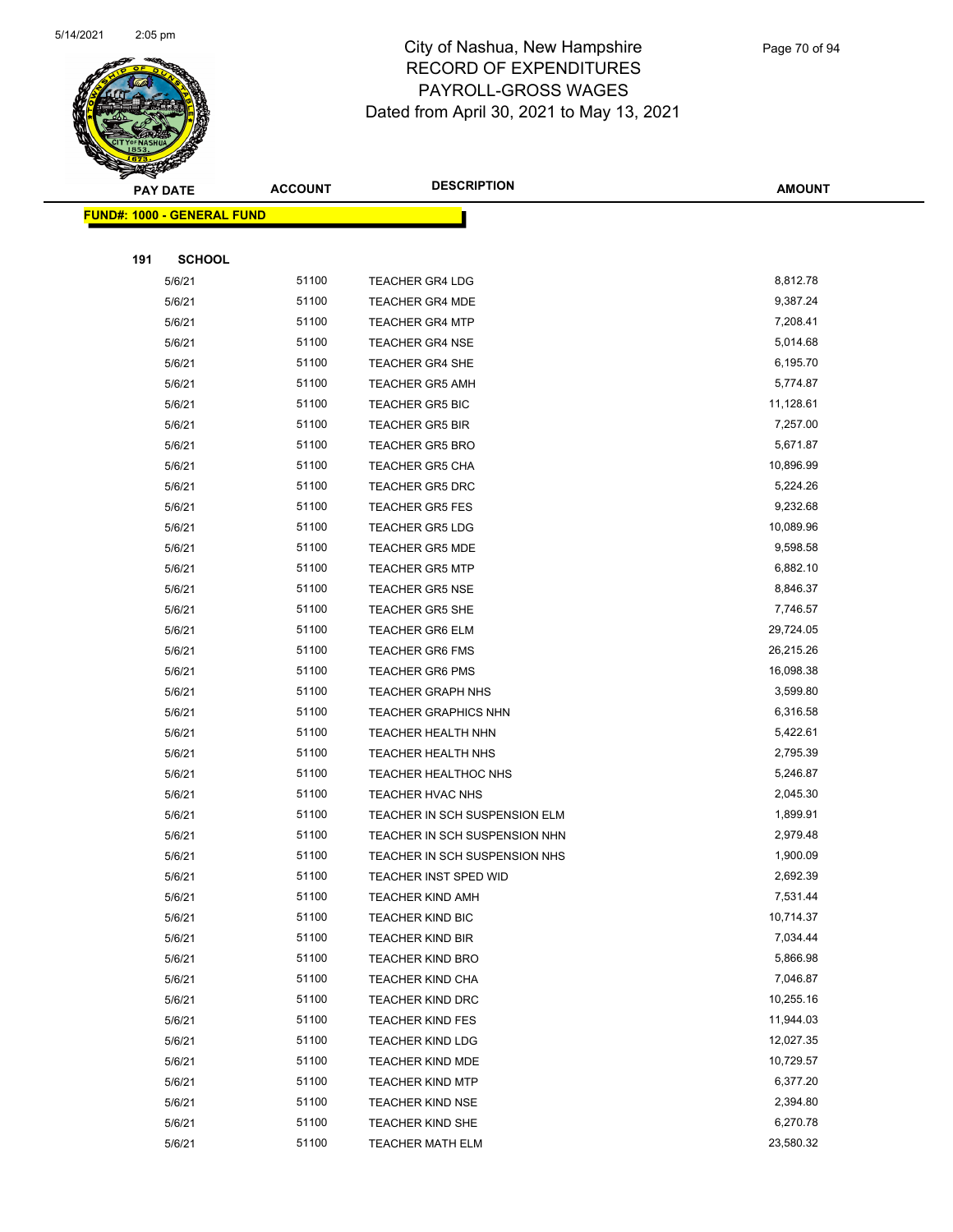

|                                   | <b>PAY DATE</b> | <b>ACCOUNT</b> | <b>DESCRIPTION</b>           | <b>AMOUNT</b> |
|-----------------------------------|-----------------|----------------|------------------------------|---------------|
| <b>FUND#: 1000 - GENERAL FUND</b> |                 |                |                              |               |
|                                   |                 |                |                              |               |
| 191                               | <b>SCHOOL</b>   |                |                              |               |
|                                   | 5/6/21          | 51100          | <b>TEACHER MATH FMS</b>      | 14,008.37     |
|                                   | 5/6/21          | 51100          | TEACHER MATH NHN             | 37,608.47     |
|                                   | 5/6/21          | 51100          | <b>TEACHER MATH NHS</b>      | 46,087.50     |
|                                   | 5/6/21          | 51100          | <b>TEACHER MATH PMS</b>      | 16,273.67     |
|                                   | 5/6/21          | 51100          | <b>TEACHER MUSIC AMH</b>     | 1,913.89      |
|                                   | 5/6/21          | 51100          | <b>TEACHER MUSIC BIC</b>     | 2,795.39      |
|                                   | 5/6/21          | 51100          | <b>TEACHER MUSIC BIR</b>     | 1,824.68      |
|                                   | 5/6/21          | 51100          | <b>TEACHER MUSIC BRO</b>     | 1,831.78      |
|                                   | 5/6/21          | 51100          | <b>TEACHER MUSIC CHA</b>     | 2,979.48      |
|                                   | 5/6/21          | 51100          | <b>TEACHER MUSIC DRC</b>     | 2,887.41      |
|                                   | 5/6/21          | 51100          | <b>TEACHER MUSIC ELM</b>     | 7,744.85      |
|                                   | 5/6/21          | 51100          | <b>TEACHER MUSIC FES</b>     | 1,764.50      |
|                                   | 5/6/21          | 51100          | <b>TEACHER MUSIC FMS</b>     | 5,958.96      |
|                                   | 5/6/21          | 51100          | <b>TEACHER MUSIC LDG</b>     | 1,643.61      |
|                                   | 5/6/21          | 51100          | <b>TEACHER MUSIC MDE</b>     | 2,359.11      |
|                                   | 5/6/21          | 51100          | <b>TEACHER MUSIC MTP</b>     | 2,703.72      |
|                                   | 5/6/21          | 51100          | <b>TEACHER MUSIC NHN</b>     | 4,879.40      |
|                                   | 5/6/21          | 51100          | <b>TEACHER MUSIC NHS</b>     | 4,817.48      |
|                                   | 5/6/21          | 51100          | <b>TEACHER MUSIC NSE</b>     | 943.49        |
|                                   | 5/6/21          | 51100          | <b>TEACHER MUSIC PMS</b>     | 4,439.00      |
|                                   | 5/6/21          | 51100          | TEACHER MUSIC SHE            | 1,744.91      |
|                                   | 5/6/21          | 51100          | TEACHER PE BIC               | 2,585.20      |
|                                   | 5/6/21          | 51100          | TEACHER PE BIR               | 3,071.59      |
|                                   | 5/6/21          | 51100          | TEACHER PE BRO               | 2,887.41      |
|                                   | 5/6/21          | 51100          | TEACHER PE CHA               | 2,751.30      |
|                                   | 5/6/21          | 51100          | TEACHER PE DRC               | 2,979.48      |
|                                   | 5/6/21          | 51100          | <b>TEACHER PE ELM</b>        | 9,944.67      |
|                                   | 5/6/21          | 51100          | <b>TEACHER PE FES</b>        | 1,824.68      |
|                                   | 5/6/21          | 51100          | <b>TEACHER PE FMS</b>        | 5,590.78      |
|                                   | 5/6/21          | 51100          | <b>TEACHER PE LDG</b>        | 2,155.02      |
|                                   | 5/6/21          | 51100          | TEACHER PE MDE               | 3,071.59      |
|                                   | 5/6/21          | 51100          | <b>TEACHER PE MTP</b>        | 2,089.59      |
|                                   | 5/6/21          | 51100          | TEACHER PE NHN               | 9,187.27      |
|                                   | 5/6/21          | 51100          | TEACHER PE NHS               | 6,908.56      |
|                                   | 5/6/21          | 51100          | <b>TEACHER PE NSE</b>        | 3,055.21      |
|                                   | 5/6/21          | 51100          | TEACHER PE PMS               | 5,239.46      |
|                                   | 5/6/21          | 51100          | TEACHER PE SHE               | 2,812.50      |
|                                   | 5/6/21          | 51100          | TEACHER PRE SCHOOL BIR       | 4,758.48      |
|                                   | 5/6/21          | 51100          | TEACHER PRESCHOOL BIC        | 5,866.89      |
|                                   | 5/6/21          | 51100          | <b>TEACHER PRESCHOOL BRO</b> | 14,469.06     |
|                                   | 5/6/21          | 51100          | <b>TEACHER PRESCHOOL MTP</b> | 1,824.67      |
|                                   | 4/30/21         | 51100          | <b>TEACHER PRESCHOOL NHS</b> | 10,372.88     |
|                                   | 5/6/21          | 51100          | <b>TEACHER PRESCHOOL NHS</b> | 467.71        |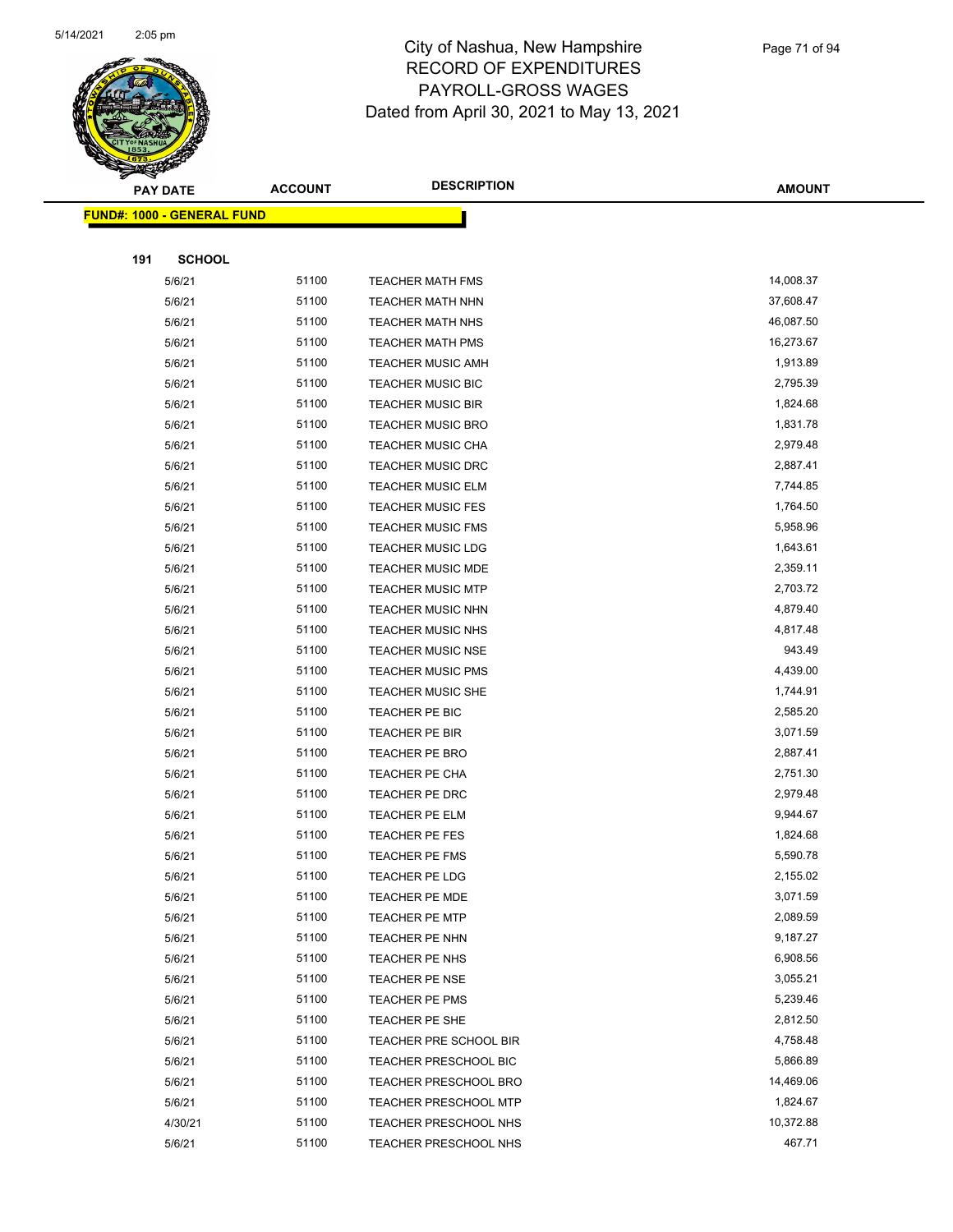

| <b>PAY DATE</b>                    | <b>ACCOUNT</b> | <b>DESCRIPTION</b>         | <b>AMOUNT</b> |
|------------------------------------|----------------|----------------------------|---------------|
| <u> FUND#: 1000 - GENERAL FUND</u> |                |                            |               |
|                                    |                |                            |               |
| 191<br><b>SCHOOL</b>               |                |                            |               |
| 5/6/21                             | 51100          | TEACHER PRESCHOOL NSE      | 6,331.95      |
| 5/6/21                             | 51100          | <b>TEACHER READ AMH</b>    | 3,071.59      |
| 5/6/21                             | 51100          | TEACHER READ BIC           | 2,979.48      |
| 5/6/21                             | 51100          | TEACHER READ BIR           | 2,979.48      |
| 5/6/21                             | 51100          | <b>TEACHER READ BRO</b>    | 2,979.48      |
| 5/6/21                             | 51100          | TEACHER READ CHA           | 2,632.70      |
| 5/6/21                             | 51100          | TEACHER READ DRC           | 3,071.59      |
| 5/6/21                             | 51100          | TEACHER READ ELM           | 6,051.07      |
| 5/6/21                             | 51100          | <b>TEACHER READ FES</b>    | 2,979.48      |
| 5/6/21                             | 51100          | <b>TEACHER READ FMS</b>    | 2,979.48      |
| 5/6/21                             | 51100          | TEACHER READ LDG           | 3,630.02      |
| 5/6/21                             | 51100          | TEACHER READ MDE           | 2,979.48      |
| 5/6/21                             | 51100          | <b>TEACHER READ MTP</b>    | 2,482.48      |
| 5/6/21                             | 51100          | <b>TEACHER READ NHN</b>    | 2,045.30      |
| 5/6/21                             | 51100          | <b>TEACHER READ NHS</b>    | 2,979.48      |
| 5/6/21                             | 51100          | TEACHER READ NSE           | 2,692.39      |
| 5/6/21                             | 51100          | <b>TEACHER READ PMS</b>    | 5,338.59      |
| 5/6/21                             | 51100          | TEACHER READ SHE           | 2,979.48      |
| 5/6/21                             | 51100          | <b>TEACHER ROTC NHN</b>    | 2,546.19      |
| 5/6/21                             | 51100          | <b>TEACHER SCIENCE ELM</b> | 24,318.63     |
| 5/6/21                             | 51100          | <b>TEACHER SCIENCE FMS</b> | 9,896.31      |
| 5/6/21                             | 51100          | TEACHER SCIENCE NHN        | 32,188.94     |
| 5/6/21                             | 51100          | TEACHER SCIENCE NHS        | 36,847.65     |
| 5/6/21                             | 51100          | <b>TEACHER SCIENCE PMS</b> | 9,473.95      |
| 5/6/21                             | 51100          | TEACHER SOCIAL STUDIES ELM | 19,649.24     |
| 5/6/21                             | 51100          | TEACHER SOCIAL STUDIES FMS | 12,937.84     |
| 5/6/21                             | 51100          | TEACHER SOCIAL STUDIES NHN | 34,899.45     |
| 5/6/21                             | 51100          | TEACHER SOCIAL STUDIES NHS | 43,551.56     |
| 5/6/21                             | 51100          | TEACHER SOCIAL STUDIES PMS | 13,099.05     |
| 5/6/21                             | 51100          | TEACHER SPED AMH           | 8,524.90      |
| 5/6/21                             | 51100          | TEACHER SPED BIC           | 5,637.31      |
| 5/6/21                             | 51100          | <b>TEACHER SPED BIR</b>    | 5,774.87      |
| 5/6/21                             | 51100          | TEACHER SPED BRO           | 6,866.46      |
| 5/6/21                             | 51100          | <b>TEACHER SPED CHA</b>    | 7,163.26      |
| 5/6/21                             | 51100          | <b>TEACHER SPED DRC</b>    | 5,671.87      |
| 5/6/21                             | 51100          | <b>TEACHER SPED ELM</b>    | 14,488.85     |
| 5/6/21                             | 51100          | TEACHER SPED FES           | 3,799.99      |
| 5/6/21                             | 51100          | TEACHER SPED FMS           | 13,406.44     |
| 5/6/21                             | 51100          | <b>TEACHER SPED LDG</b>    | 6,591.61      |
| 5/6/21                             | 51100          | <b>TEACHER SPED MDE</b>    | 6,661.04      |
| 5/6/21                             | 51100          | <b>TEACHER SPED MTP</b>    | 4,058.89      |
| 5/6/21                             | 51100          | TEACHER SPED NHN           | 25,325.77     |
| 5/6/21                             | 51100          | TEACHER SPED NHS           | 35,682.19     |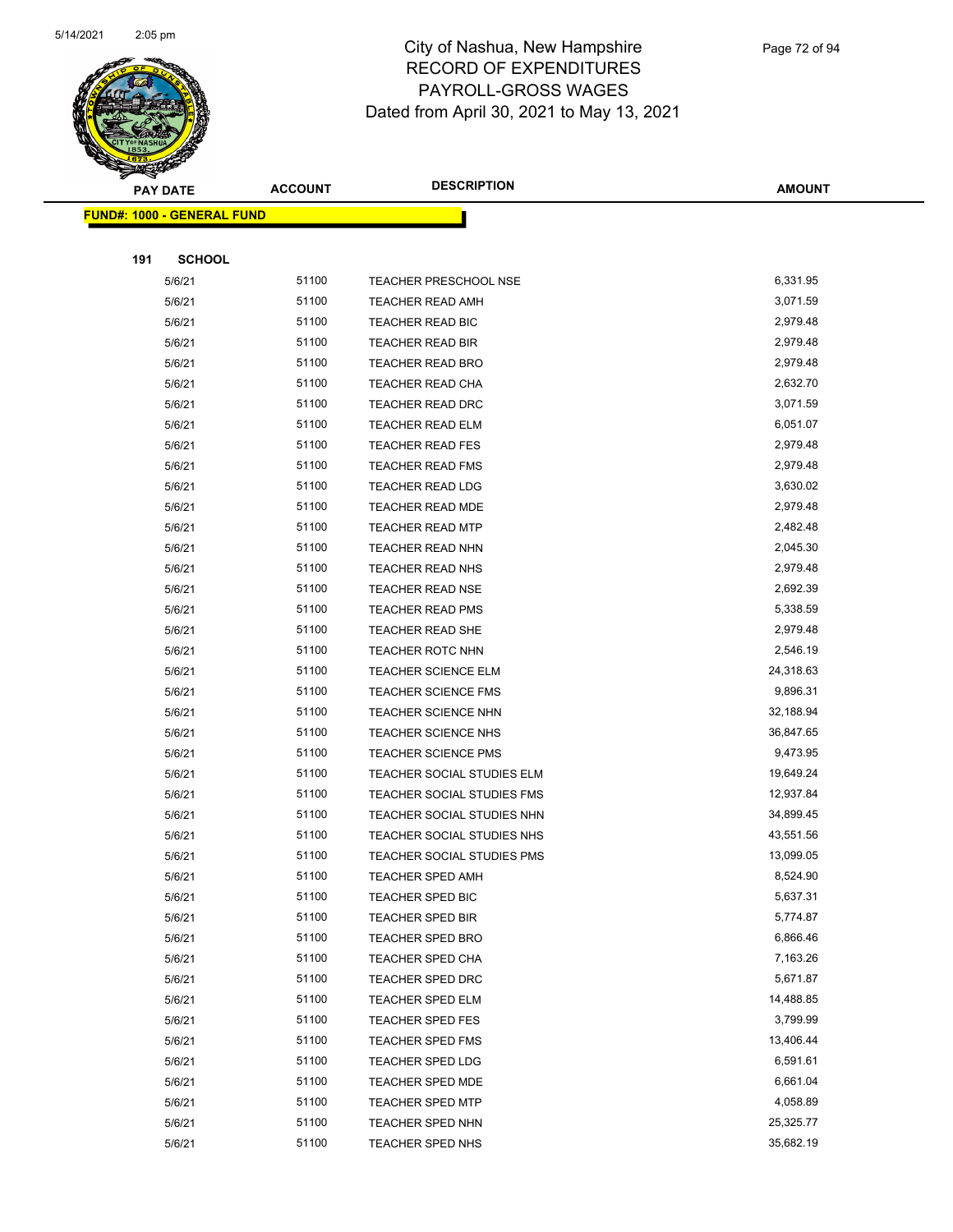

Page 73 of 94

| <b>PAY DATE</b>                   | <b>ACCOUNT</b> | <b>DESCRIPTION</b>                                       | <b>AMOUNT</b>    |  |
|-----------------------------------|----------------|----------------------------------------------------------|------------------|--|
| <b>FUND#: 1000 - GENERAL FUND</b> |                |                                                          |                  |  |
|                                   |                |                                                          |                  |  |
| 191<br><b>SCHOOL</b>              |                |                                                          |                  |  |
| 5/6/21                            | 51100          | <b>TEACHER SPED NSE</b>                                  | 1,697.00         |  |
| 5/6/21                            | 51100          | <b>TEACHER SPED PMS</b>                                  | 12,572.98        |  |
| 5/6/21                            | 51100          | <b>TEACHER SPED SHE</b>                                  | 7,567.46         |  |
| 5/6/21                            | 51100          | <b>TEACHER TECHED ELM</b>                                | 8,649.09         |  |
| 5/6/21                            | 51100          | <b>TEACHER TECHED FMS</b>                                | 3,477.60         |  |
| 5/6/21                            | 51100          | TEACHER TECHED NHN                                       | 6,391.88         |  |
| 5/6/21                            | 51100          | <b>TEACHER TECHED NHS</b>                                | 15,163.04        |  |
| 5/6/21                            | 51100          | <b>TEACHER TECHED PMS</b>                                | 5,958.96         |  |
| 5/6/21                            | 51100          | TEACHER TV PROD NHS                                      | 2,979.48         |  |
| 5/6/21                            | 51100          | <b>TEACHER VISION WID</b>                                | 5,529.93         |  |
| 5/13/21                           | 51100          | TECH INTERGRATION ASST AMH                               | 553.50           |  |
| 5/13/21                           | 51100          | TECH INTERGRATION ASST BIC                               | 670.21           |  |
| 5/13/21                           | 51100          | TECH INTERGRATION ASST CHA                               | 586.26           |  |
| 5/13/21                           | 51100          | TECH INTERGRATION ASST FES                               | 683.15           |  |
| 5/13/21                           | 51100          | TECH INTERGRATION ASST LDG                               | 594.73           |  |
| 5/13/21                           | 51100          | TECH INTERGRATION ASST MDE                               | 624.09           |  |
| 5/13/21                           | 51100          | TECH INTERGRATION ASST MTP                               | 582.31           |  |
| 5/13/21                           | 51100          | TECH INTERGRATION ASST SHE                               | 608.20           |  |
| 5/13/21                           | 51200<br>51200 | ATHLETIC EQUIPMENT MANAGER NHN                           | 100.00<br>774.59 |  |
| 5/6/21<br>5/13/21                 | 51200          | CLERICAL BOARD OF ED SUP                                 | 750.77           |  |
| 5/13/21                           | 51200          | CLERICAL BOARD OF ED SUP<br><b>CLERICAL GUIDANCE NHN</b> | 250.00           |  |
| 5/13/21                           | 51200          | <b>CROSSING GUARD WPO</b>                                | 2,224.23         |  |
| 5/13/21                           | 51200          | <b>CUSTODIAN BRO</b>                                     | 31.94            |  |
| 5/13/21                           | 51200          | <b>CUSTODIAN FES</b>                                     | 105.08           |  |
| 5/13/21                           | 51200          | <b>CUSTODIAN HEAD BRO</b>                                | 79.85            |  |
| 5/13/21                           | 51200          | <b>CUSTODIAN MTP</b>                                     | 95.82            |  |
| 5/13/21                           | 51200          | <b>CUSTODIAN NHS</b>                                     | 15.97            |  |
| 5/6/21                            | 51200          | DIRECTOR ADULT ED                                        | 2,765.69         |  |
| 5/13/21                           | 51200          | <b>FOOD SERVICE ASST PT CHA</b>                          | 51.25            |  |
| 5/13/21                           | 51200          | FOOD SERVICE ASST PT NHS                                 | 27.79            |  |
| 5/6/21                            | 51200          | <b>GUIDANCE COUNSELOR NHS</b>                            | 708.05           |  |
| 5/13/21                           | 51200          | <b>INSTRUMENTAL MUSIC</b>                                | 600.00           |  |
| 5/13/21                           | 51200          | LUNCH MONITOR AMH                                        | 340.40           |  |
| 5/13/21                           | 51200          | LUNCH MONITOR BIC                                        | 701.52           |  |
| 5/13/21                           | 51200          | LUNCH MONITOR BIR                                        | 686.72           |  |
| 5/13/21                           | 51200          | LUNCH MONITOR CHA                                        | 568.32           |  |
| 5/13/21                           | 51200          | LUNCH MONITOR DRC                                        | 361.12           |  |
| 5/13/21                           | 51200          | LUNCH MONITOR FES                                        | 345.70           |  |
| 5/13/21                           | 51200          | LUNCH MONITOR FMS                                        | 198.32           |  |
| 5/13/21                           | 51200          | LUNCH MONITOR LDG                                        | 287.12           |  |
| 5/13/21                           | 51200          | LUNCH MONITOR MDE                                        | 651.20           |  |
| 5/13/21                           | 51200          | LUNCH MONITOR MTP                                        | 509.12           |  |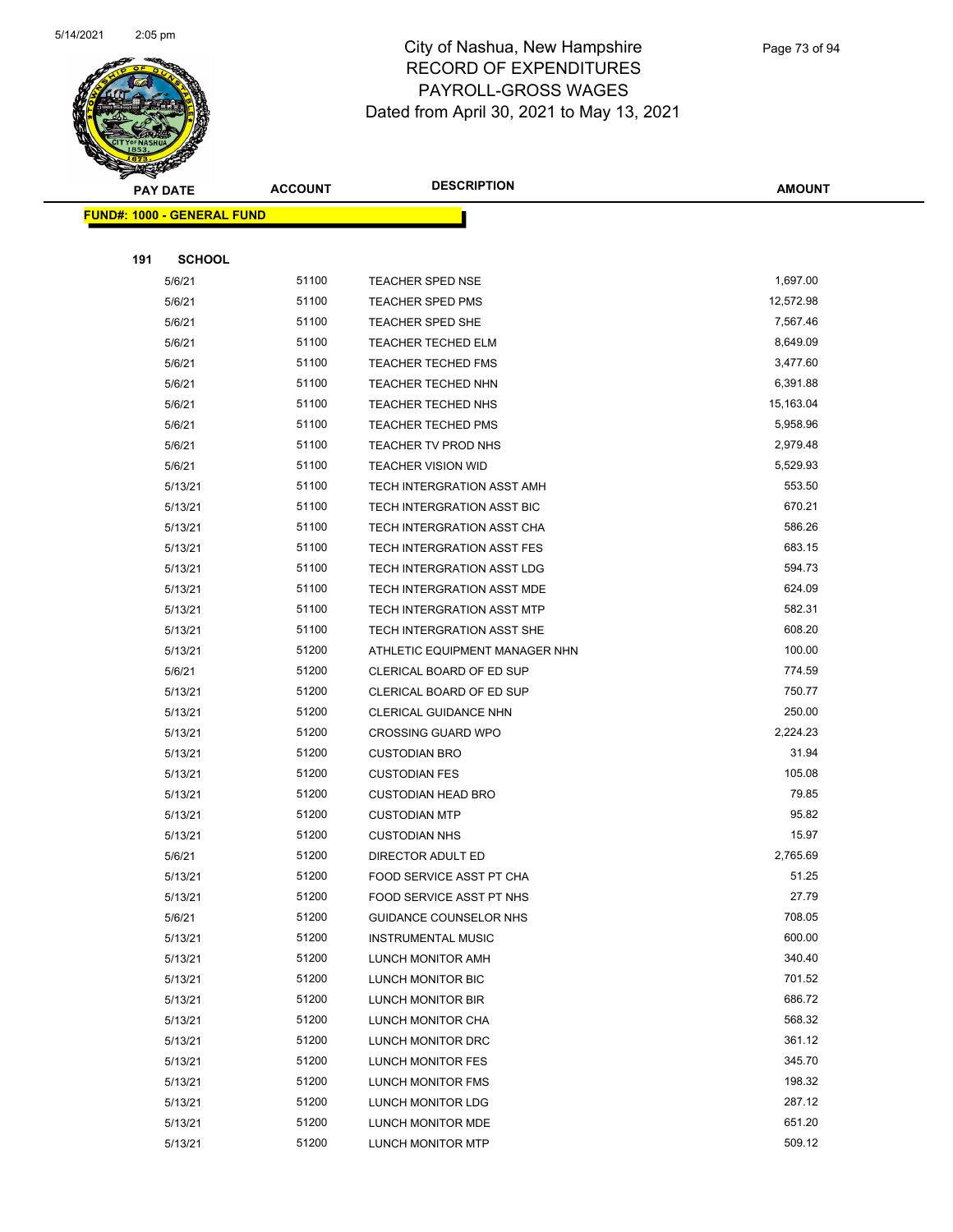

|     | <b>PAY DATE</b>                   | <b>ACCOUNT</b> | <b>DESCRIPTION</b>              | <b>AMOUNT</b> |
|-----|-----------------------------------|----------------|---------------------------------|---------------|
|     | <b>FUND#: 1000 - GENERAL FUND</b> |                |                                 |               |
|     |                                   |                |                                 |               |
| 191 | <b>SCHOOL</b>                     |                |                                 |               |
|     | 5/13/21                           | 51200          | LUNCH MONITOR NSE               | 145.04        |
|     | 5/13/21                           | 51200          | LUNCH MONITOR PMS               | 352.24        |
|     | 5/13/21                           | 51200          | LUNCH MONITOR SHE               | 266.40        |
|     | 5/13/21                           | 51200          | PARA PRE SCHOOL BIR             | 150.78        |
|     | 5/13/21                           | 51200          | PARA DW SPEC ED BIR             | 1,353.50      |
|     | 5/13/21                           | 51200          | PARA INST AMH                   | 871.32        |
|     | 5/13/21                           | 51200          | PARA INST BIC                   | 654.40        |
|     | 5/13/21                           | 51200          | PARA INST NHN                   | 315.04        |
|     | 5/13/21                           | 51200          | PARA INST PMS                   | 80.85         |
|     | 5/13/21                           | 51200          | PARA INST SHE                   | 190.45        |
|     | 5/13/21                           | 51200          | PARA PRE SCH BIC                | 1,706.25      |
|     | 5/13/21                           | 51200          | PARA PRE SCH BRO                | 1,457.41      |
|     | 5/13/21                           | 51200          | PARA PRE SCH NSE                | 2,515.70      |
|     | 5/13/21                           | 51200          | PARA TTI LDG                    | 133.35        |
|     | 5/6/21                            | 51200          | SCHOOL PSYCHOLOGIST WID         | 2,530.90      |
|     | 5/6/21                            | 51200          | SPEECH LANG PATHOLOGIST WID     | 6,689.14      |
|     | 5/6/21                            | 51200          | STUDENT ACTIVITY COORD NHS      | 1,120.32      |
|     | 5/6/21                            | 51200          | <b>SUB CLERICAL</b>             | 1,071.00      |
|     | 5/13/21                           | 51200          | <b>SUB CLERICAL</b>             | 912.00        |
|     | 5/13/21                           | 51200          | <b>SUB CROSSING GUARD</b>       | 79.85         |
|     | 5/6/21                            | 51200          | <b>SUB TEACHER</b>              | 1,526.00      |
|     | 5/13/21                           | 51200          | <b>SUB TEACHER</b>              | 1,009.50      |
|     | 5/13/21                           | 51200          | SUB TEACHER LONG TERM           | 50.00         |
|     | 5/6/21                            | 51200          | <b>TEACHER ART FMS</b>          | 2,095.80      |
|     | 5/6/21                            | 51200          | TEACHER ART NHS                 | 1,022.68      |
|     | 5/6/21                            | 51200          | TEACHER BIO TEC NHN             | 579.10        |
|     | 5/6/21                            | 51200          | <b>TEACHER ENGLISH NHS</b>      | 1,241.22      |
|     | 5/6/21                            | 51200          | <b>TEACHER GR5 CHA</b>          | 68.00         |
|     | 5/6/21                            | 51200          | TEACHER MATH ELM                | 50.00         |
|     | 5/6/21                            | 51200          | TEACHER MATH NHS                | 100.00        |
|     | 5/6/21                            | 51200          | <b>TEACHER MUSIC AMH</b>        | 12.50         |
|     | 5/6/21                            | 51200          | <b>TEACHER MUSIC DRC</b>        | 75.00         |
|     | 5/6/21                            | 51200          | <b>TEACHER MUSIC NHS</b>        | 500.00        |
|     | 5/6/21                            | 51200          | TEACHER READ ELM                | 1,760.60      |
|     | 5/6/21                            | 51200          | TEACHER SOCIAL STUDIES NHS      | 100.00        |
|     | 5/6/21                            | 51200          | <b>TEACHER VISION WID</b>       | 842.81        |
|     | 5/6/21                            | 51200          | TICKETSELLER                    | 150.00        |
|     | 5/6/21                            | 51300          | <b>CLERICAL BUSINESS</b>        | 121.68        |
|     | 5/13/21                           | 51300          | <b>CLERICAL BUSINESS</b>        | 68.29         |
|     | 5/6/21                            | 51300          | <b>CLERICAL HUMAN RESOURCES</b> | 42.55         |
|     | 5/13/21                           | 51300          | CLERICAL HUMAN RESOURCES        | 297.22        |
|     | 5/6/21                            | 51300          | <b>CLERICAL PAYROLL SUP</b>     | 16.41         |
|     | 5/6/21                            | 51300          | <b>CLERICAL PLANT OPS</b>       | 7.82          |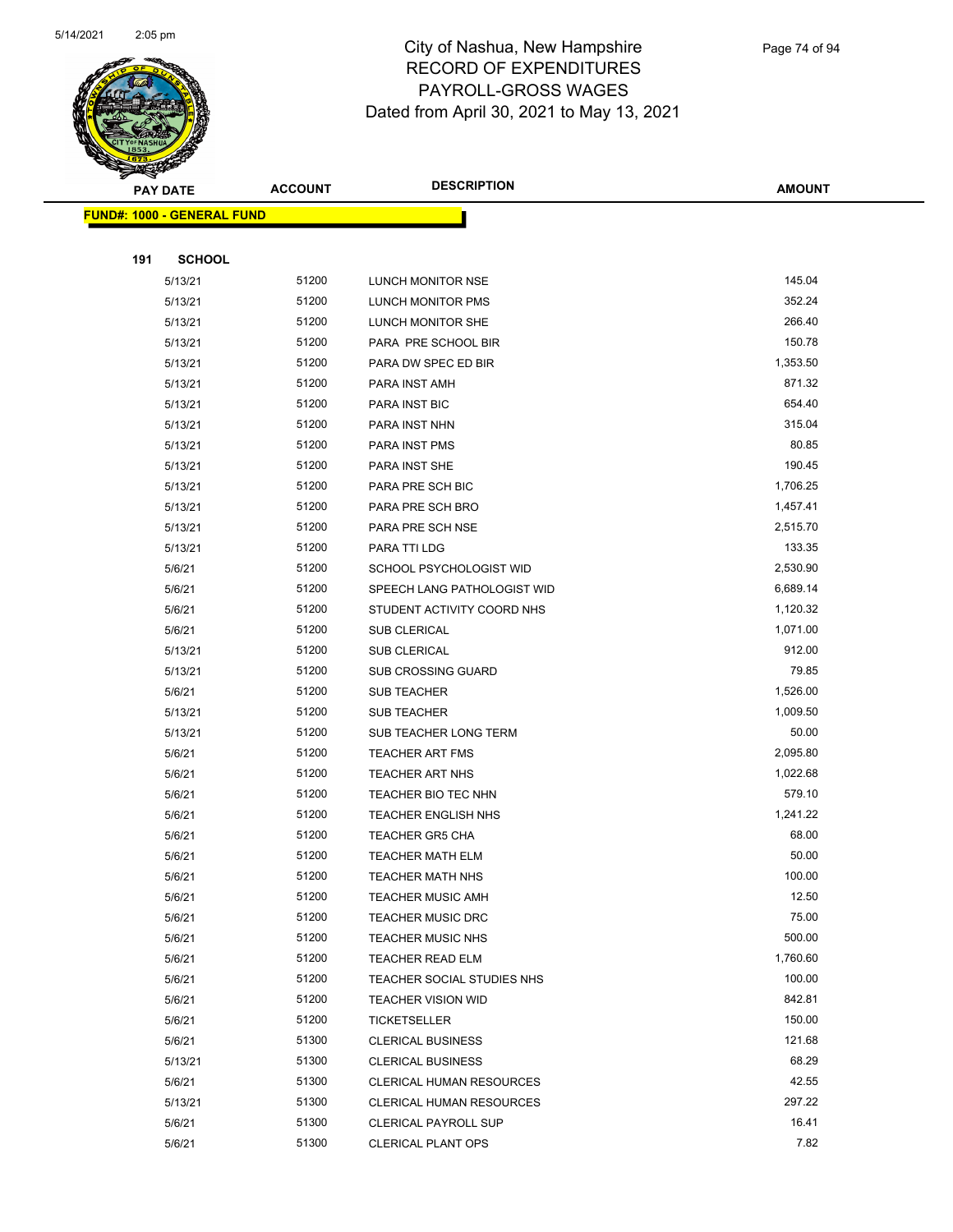

|     | <b>PAY DATE</b>                   | <b>ACCOUNT</b> | <b>DESCRIPTION</b>             | <b>AMOUNT</b> |
|-----|-----------------------------------|----------------|--------------------------------|---------------|
|     | <b>FUND#: 1000 - GENERAL FUND</b> |                |                                |               |
|     |                                   |                |                                |               |
| 191 | <b>SCHOOL</b>                     |                |                                |               |
|     | 5/13/21                           | 51300          | <b>CLERICAL PLANT OPS</b>      | 93.79         |
|     | 5/13/21                           | 51300          | <b>CLERICAL PRINCIPAL AMH</b>  | 52.22         |
|     | 5/13/21                           | 51300          | <b>CLERICAL PRINCIPAL BIC</b>  | 24.96         |
|     | 5/13/21                           | 51300          | <b>CLERICAL PRINCIPAL BIR</b>  | 16.64         |
|     | 5/13/21                           | 51300          | CLERICAL PRINCIPAL CHA         | 7.82          |
|     | 5/13/21                           | 51300          | CLERICAL PRINCIPAL DRC         | 8.21          |
|     | 5/13/21                           | 51300          | <b>CLERICAL PRINCIPAL FES</b>  | 16.42         |
|     | 5/13/21                           | 51300          | CLERICAL PRINCIPAL MDE         | 8.21          |
|     | 5/13/21                           | 51300          | CLERICAL PRINCIPAL NSE         | 62.87         |
|     | 5/13/21                           | 51300          | <b>CLERICAL PRINCIPAL PMS</b>  | 7.09          |
|     | 5/13/21                           | 51300          | CLERICAL PRINCIPAL SHE         | 16.64         |
|     | 5/13/21                           | 51300          | <b>CUSTODIAN ASST HEAD ELM</b> | 192.87        |
|     | 5/13/21                           | 51300          | <b>CUSTODIAN ASST HEAD NHS</b> | 96.44         |
|     | 5/6/21                            | 51300          | <b>CUSTODIAN ASST HEAD PMS</b> | 353.60        |
|     | 5/13/21                           | 51300          | <b>CUSTODIAN ASST HEAD PMS</b> | 192.89        |
|     | 5/6/21                            | 51300          | <b>CUSTODIAN ELM</b>           | 190.56        |
|     | 5/13/21                           | 51300          | <b>CUSTODIAN ELM</b>           | 656.35        |
|     | 5/6/21                            | 51300          | <b>CUSTODIAN FMS</b>           | 310.55        |
|     | 5/13/21                           | 51300          | <b>CUSTODIAN FMS</b>           | 684.59        |
|     | 5/6/21                            | 51300          | <b>CUSTODIAN HEAD AMH</b>      | 64.32         |
|     | 5/13/21                           | 51300          | <b>CUSTODIAN HEAD BRO</b>      | 48.24         |
|     | 5/13/21                           | 51300          | <b>CUSTODIAN HEAD ELM</b>      | 228.60        |
|     | 5/6/21                            | 51300          | <b>CUSTODIAN HEAD FMS</b>      | 209.55        |
|     | 5/13/21                           | 51300          | <b>CUSTODIAN HEAD FMS</b>      | 209.55        |
|     | 5/13/21                           | 51300          | <b>CUSTODIAN HEAD LDG</b>      | 96.44         |
|     | 5/13/21                           | 51300          | <b>CUSTODIAN NHN</b>           | 225.85        |
|     | 5/6/21                            | 51300          | <b>CUSTODIAN NHS</b>           | 7.06          |
|     | 5/13/21                           | 51300          | <b>CUSTODIAN NHS</b>           | 375.63        |
|     | 5/6/21                            | 51300          | <b>CUSTODIAN PMS</b>           | 225.84        |
|     | 5/13/21                           | 51300          | <b>CUSTODIAN PMS</b>           | 183.51        |
|     | 5/6/21                            | 51300          | MAINTENANCE ALARM WPO          | 78.63         |
|     | 5/13/21                           | 51300          | MAINTENANCE ALARM WPO          | 117.95        |
|     | 5/13/21                           | 51300          | MAINTENANCE GRDS FORMEN WPO    | 69.33         |
|     | 5/13/21                           | 51300          | MAINTENANCE HVAC WPO           | 92.07         |
|     | 5/13/21                           | 51300          | SECURITY MONITOR NHS           | 127.05        |
|     | 5/6/21                            | 51400          | <b>CUSTODIAN TEMP</b>          | 715.20        |
|     | 5/13/21                           | 51400          | <b>CUSTODIAN TEMP</b>          | 715.20        |
|     | 5/13/21                           | 51412          | <b>7PAR CTE NHN</b>            | 190.00        |
|     | 5/13/21                           | 51412          | <b>CROSSING GUARD WPO</b>      | 162.80        |
|     | 5/13/21                           | 51412          | ELL OUTREACH WORKER HOURLY     | 227.50        |
|     | 5/13/21                           | 51412          | HOME SCHOOL CORD TTI           | 78.00         |
|     | 5/13/21                           | 51412          | PARA DW SPEC ED AMH            | 152.00        |
|     | 5/13/21                           | 51412          | PARA DW SPEC ED FMS            | 875.00        |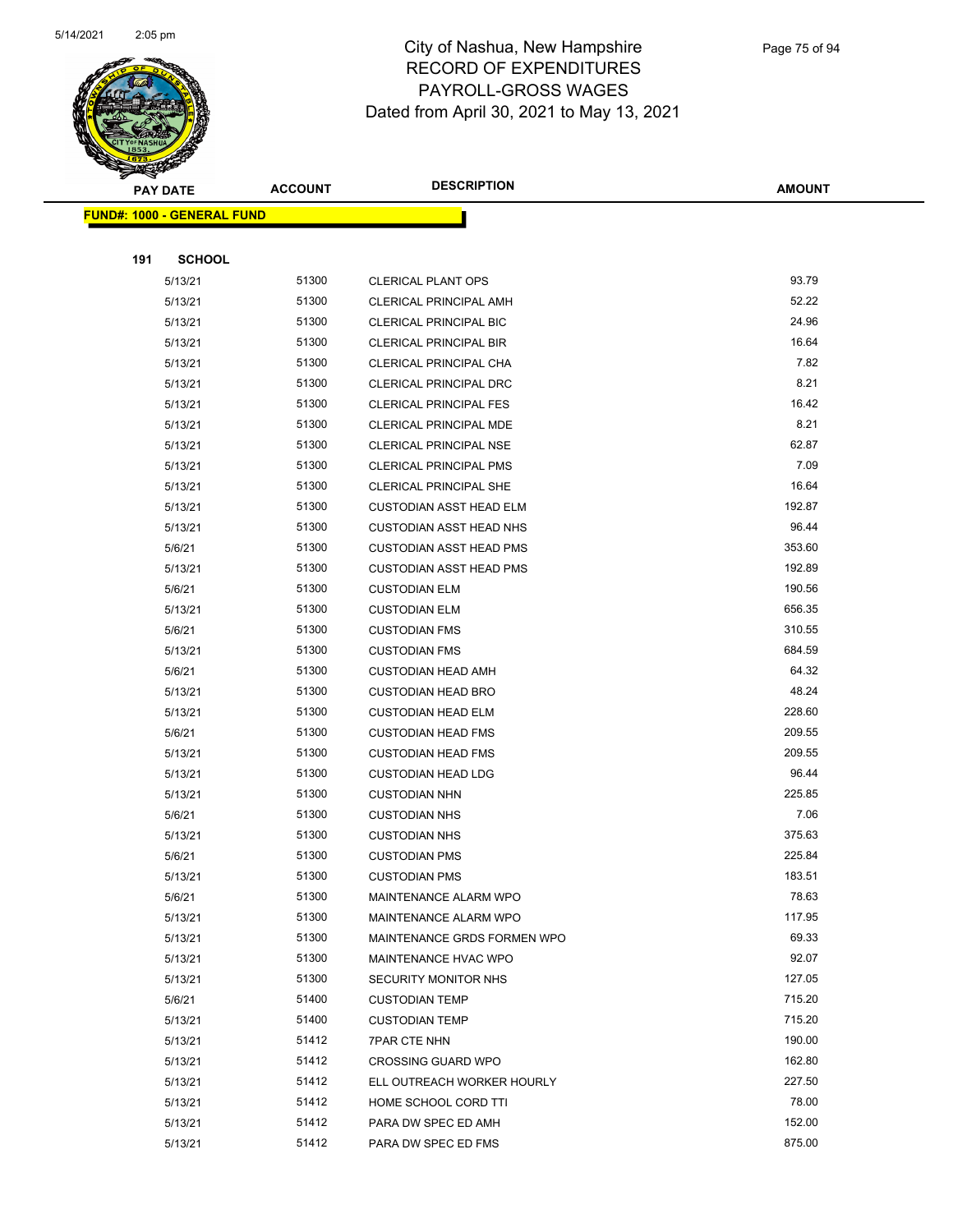

|     | <b>PAY DATE</b>                    | <b>ACCOUNT</b> | <b>DESCRIPTION</b>         | <b>AMOUNT</b> |
|-----|------------------------------------|----------------|----------------------------|---------------|
|     | <u> FUND#: 1000 - GENERAL FUND</u> |                |                            |               |
|     |                                    |                |                            |               |
| 191 | <b>SCHOOL</b>                      |                |                            |               |
|     | 5/13/21                            | 51412          | PARA DW SPEC ED MDE        | 962.84        |
|     | 5/13/21                            | 51412          | PARA DW SPEC ED MTP        | 8.00          |
|     | 5/13/21                            | 51412          | PARA DW SPEC ED NSE        | 222.00        |
|     | 5/13/21                            | 51412          | PARA DW SPEC ELM           | 67.00         |
|     | 5/13/21                            | 51412          | PARA ELL ELM               | 168.00        |
|     | 5/13/21                            | 51412          | PARA INST AMH              | 51.00         |
|     | 5/13/21                            | 51412          | PARA INST BIC              | 169.00        |
|     | 5/13/21                            | 51412          | PARA INST BIR              | 25.00         |
|     | 5/13/21                            | 51412          | PARA INST DRC              | 121.00        |
|     | 5/13/21                            | 51412          | PARA INST ELM              | 903.00        |
|     | 5/13/21                            | 51412          | PARA INST FES              | 58.00         |
|     | 5/13/21                            | 51412          | PARA INST FMS              | 233.00        |
|     | 5/13/21                            | 51412          | PARA INST LDG              | 120.00        |
|     | 5/13/21                            | 51412          | PARA INST MDE              | 24.00         |
|     | 5/13/21                            | 51412          | PARA INST MTP              | 19.00         |
|     | 5/13/21                            | 51412          | PARA INST NHN              | 58.00         |
|     | 5/13/21                            | 51412          | PARA INST NSE              | 124.00        |
|     | 5/13/21                            | 51412          | PARA INST PMS              | 76.00         |
|     | 5/13/21                            | 51412          | PARA INST SHE              | 344.24        |
|     | 5/13/21                            | 51412          | PARA KIND DRC              | 38.00         |
|     | 5/13/21                            | 51412          | PARA KIND FES              | 152.00        |
|     | 5/13/21                            | 51412          | PARA KIND MDE              | 76.00         |
|     | 5/13/21                            | 51412          | PARA PRE SCH BRO           | 91.00         |
|     | 5/13/21                            | 51412          | PARA PRE SCH MTP           | 29.00         |
|     | 5/13/21                            | 51412          | PARA PRE SCH NSE           | 71.04         |
|     | 5/13/21                            | 51412          | PARA TTI LDG               | 21.00         |
|     | 5/13/21                            | 51412          | PARA TTI MTP               | 954.00        |
|     | 5/13/21                            | 51412          | PARA VOC NHS               | 21.00         |
|     | 5/6/21                             | 51412          | STUDENT ACTIVITY COORD NHS | 669.80        |
|     | 5/6/21                             | 51412          | <b>SUB CLERICAL</b>        | 58.50         |
|     | 5/13/21                            | 51412          | SUB CLERICAL               | 598.00        |
|     | 5/13/21                            | 51412          | <b>SUB LUNCH MONITOR</b>   | 674.88        |
|     | 5/13/21                            | 51412          | SUB PARA PROFESSIONAL      | 872.88        |
|     | 5/6/21                             | 51412          | SUB TEACHER                | 345.00        |
|     | 5/13/21                            | 51412          | SUB TEACHER                | 14,685.92     |
|     | 5/13/21                            | 51412          | SUB TEACHER LONG TERM      | 10,266.76     |
|     | 5/13/21                            | 51412          | SUMMER SCHOOL PARA EYP     | 115.00        |
|     | 5/6/21                             | 51412          | SUMMER SCHOOL PYS EYP      | 277.10        |
|     | 5/6/21                             | 51412          | TEACHER ELECTRICAL NHS     | 98.75         |
|     | 5/6/21                             | 51412          | TEACHER ELL NHS            | 510.80        |
|     | 5/6/21                             | 51412          | TEACHER SPED NHS           | 497.50        |
|     | 5/13/21                            | 51412          | TITLE ONE PARA FES         | 447.00        |
|     | 5/6/21                             | 51600          | PARA ALT AMH               | 1,000.00      |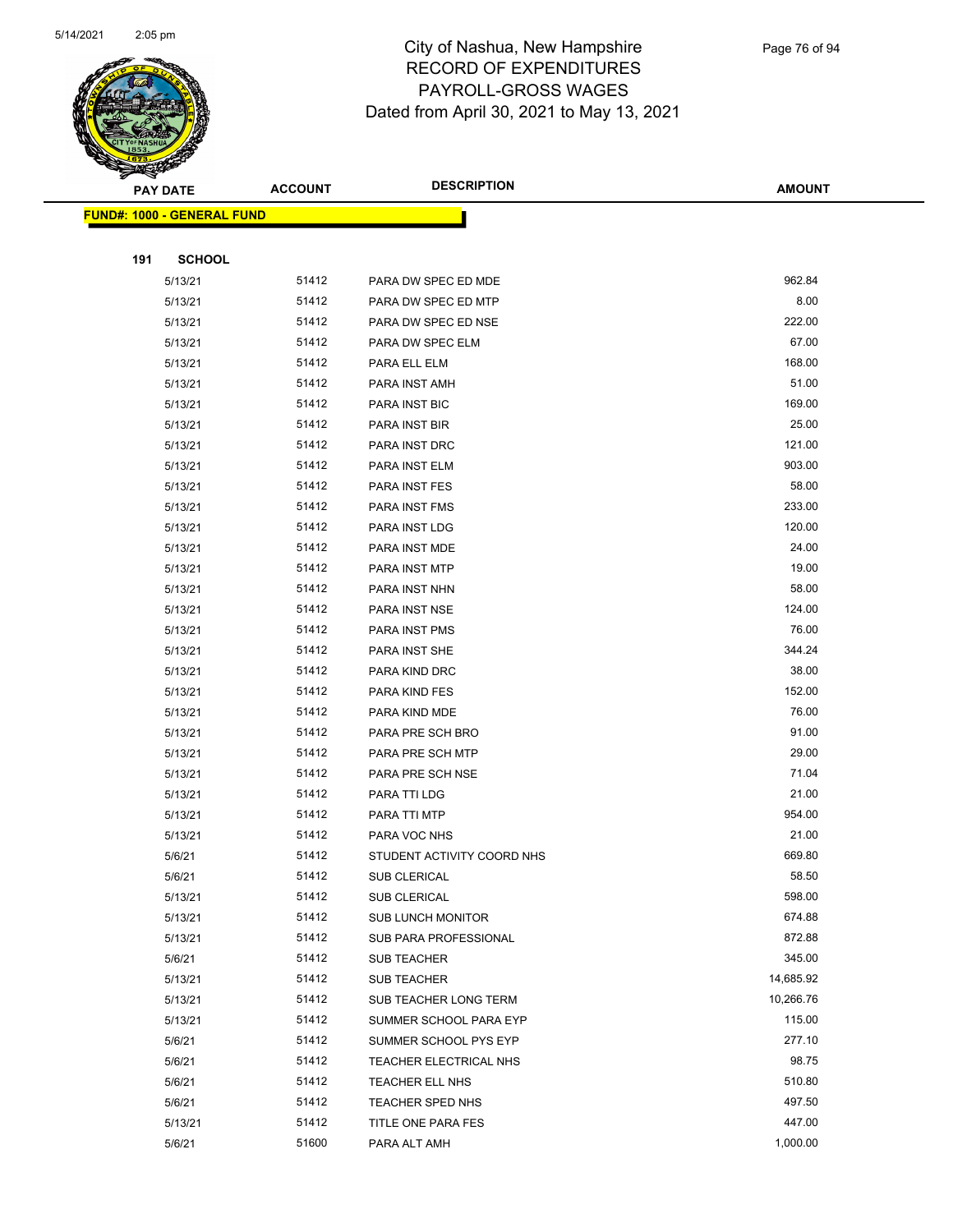

|     | <b>PAY DATE</b>                   | <b>ACCOUNT</b> | <b>DESCRIPTION</b>  | <b>AMOUNT</b> |
|-----|-----------------------------------|----------------|---------------------|---------------|
|     | <b>FUND#: 1000 - GENERAL FUND</b> |                |                     |               |
|     |                                   |                |                     |               |
| 191 | <b>SCHOOL</b>                     |                |                     |               |
|     | 5/6/21                            | 51600          | PARA ALT FMS        | 500.00        |
|     | 5/6/21                            | 51600          | PARA DW SPEC ED AMH | 4,500.00      |
|     | 5/6/21                            | 51600          | PARA DW SPEC ED BIR | 1,250.00      |
|     | 5/6/21                            | 51600          | PARA DW SPEC ED BRO | 1,000.00      |
|     | 5/6/21                            | 51600          | PARA DW SPEC ED CHA | 2,000.00      |
|     | 5/6/21                            | 51600          | PARA DW SPEC ED FMS | 2,000.00      |
|     | 5/6/21                            | 51600          | PARA DW SPEC ED LDG | 1,000.00      |
|     | 5/6/21                            | 51600          | PARA DW SPEC ED MDE | 1,500.00      |
|     | 5/6/21                            | 51600          | PARA DW SPEC ED NHN | 2,250.00      |
|     | 5/6/21                            | 51600          | PARA DW SPEC ED NHS | 2,000.00      |
|     | 5/6/21                            | 51600          | PARA DW SPEC ED NSE | 3,000.00      |
|     | 5/6/21                            | 51600          | PARA DW SPEC ED PMS | 1,000.00      |
|     | 5/6/21                            | 51600          | PARA DW SPEC ED SHE | 2,750.00      |
|     | 5/6/21                            | 51600          | PARA DW SPEC ELM    | 2,500.00      |
|     | 5/6/21                            | 51600          | PARA ELL BIR        | 1,000.00      |
|     | 5/6/21                            | 51600          | PARA ELL FES        | 750.00        |
|     | 5/6/21                            | 51600          | PARA ELL LDG        | 1,000.00      |
|     | 5/6/21                            | 51600          | PARA ELL SHE        | 750.00        |
|     | 5/6/21                            | 51600          | PARA INST AMH       | 3,250.00      |
|     | 5/6/21                            | 51600          | PARA INST BIC       | 6,250.00      |
|     | 5/6/21                            | 51600          | PARA INST BIR       | 3,250.00      |
|     | 5/6/21                            | 51600          | PARA INST BRO       | 4,500.00      |
|     | 5/6/21                            | 51600          | PARA INST CHA       | 4,250.00      |
|     | 5/6/21                            | 51600          | PARA INST DRC       | 3,000.00      |
|     | 5/6/21                            | 51600          | PARA INST ELM       | 4,500.00      |
|     | 5/6/21                            | 51600          | PARA INST FES       | 5,250.00      |
|     | 5/6/21                            | 51600          | PARA INST FMS       | 2,000.00      |
|     | 5/6/21                            | 51600          | PARA INST LDG       | 7,250.00      |
|     | 5/6/21                            | 51600          | PARA INST MDE       | 4,500.00      |
|     | 5/6/21                            | 51600          | PARA INST MTP       | 2,750.00      |
|     | 5/6/21                            | 51600          | PARA INST NHN       | 2,500.00      |
|     | 5/6/21                            | 51600          | PARA INST NHS       | 1,750.00      |
|     | 5/6/21                            | 51600          | PARA INST NSE       | 4,750.00      |
|     | 5/6/21                            | 51600          | PARA INST PMS       | 3,000.00      |
|     | 5/6/21                            | 51600          | PARA INST SHE       | 3,500.00      |
|     | 5/6/21                            | 51600          | PARA KIND AMH       | 1,000.00      |
|     | 5/6/21                            | 51600          | PARA KIND BRO       | 750.00        |
|     | 5/6/21                            | 51600          | PARA KIND DRC       | 750.00        |
|     | 5/6/21                            | 51600          | PARA KIND FES       | 1,250.00      |
|     | 5/6/21                            | 51600          | PARA KIND LDG       | 750.00        |
|     | 5/6/21                            | 51600          | PARA KIND MDE       | 1,000.00      |
|     | 5/6/21                            | 51600          | PARA KIND NSE       | 1,000.00      |
|     | 5/6/21                            | 51600          | PARA KIND SHE       | 750.00        |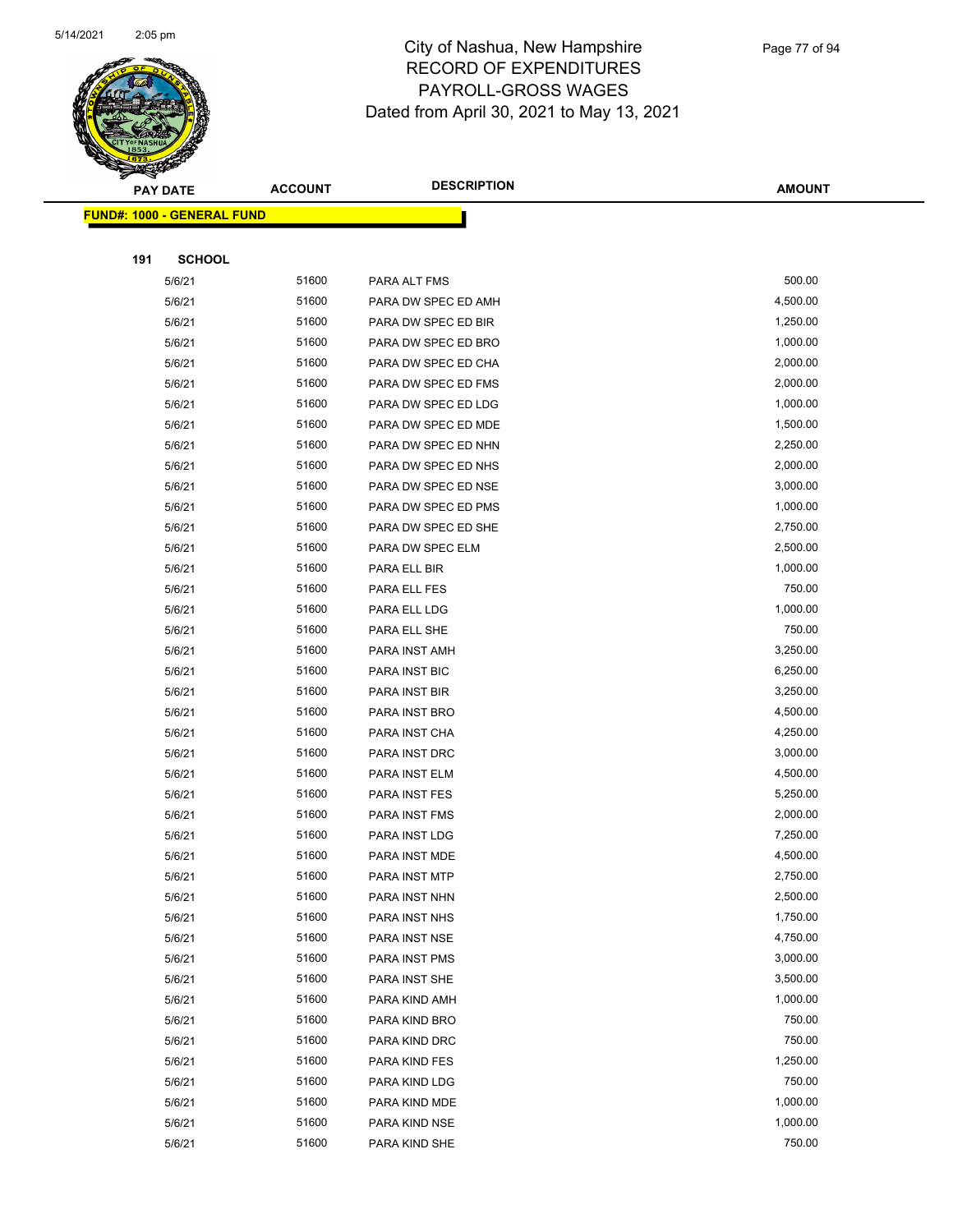

|     | <b>PAY DATE</b>                    | <b>ACCOUNT</b> | <b>DESCRIPTION</b>                               | <b>AMOUNT</b>  |
|-----|------------------------------------|----------------|--------------------------------------------------|----------------|
|     | <u> FUND#: 1000 - GENERAL FUND</u> |                |                                                  |                |
|     |                                    |                |                                                  |                |
| 191 | <b>SCHOOL</b>                      |                |                                                  |                |
|     | 5/6/21                             | 51600          | PARA MEDIA NHN                                   | 1,000.00       |
|     | 5/6/21                             | 51600          | PARA MEDIA NHS                                   | 500.00         |
|     | 5/6/21                             | 51600          | PARA PRE SCH BIC                                 | 500.00         |
|     | 5/6/21                             | 51600          | PARA PRE SCH BRO                                 | 6,500.00       |
|     | 5/6/21                             | 51600          | PARA READ ELM                                    | 1,000.00       |
|     | 5/6/21                             | 51600          | PARA SCI NHN                                     | 1,000.00       |
|     | 5/6/21                             | 51600          | PARA SCI NHS                                     | 1,000.00       |
|     | 5/6/21                             | 51600          | PARA TTI LDG                                     | 3,500.00       |
|     | 5/6/21                             | 51650          | <b>INTERPRETER</b>                               | 50.00          |
|     | 5/6/21                             | 51650          | LICENSED PRACTICAL NURSE FMS                     | 50.00          |
|     | 5/13/21                            | 51650          | LUNCH MONITOR NHN                                | 112.50         |
|     | 5/13/21                            | 51650          | PARA DW SPEC ED NHN                              | 20.69          |
|     | 5/6/21                             | 51650          | TEACHER ELL NHS                                  | 62.50          |
|     | 5/6/21                             | 51700          | <b>GUIDANCE COUNSELOR BIR</b>                    | 69.23          |
|     | 5/6/21                             | 51700          | <b>GUIDANCE COUNSELOR ELM</b>                    | 69.23          |
|     | 5/6/21                             | 51700          | <b>LIBRARIAN NHS</b>                             | 81.82          |
|     | 5/6/21                             | 51700          | <b>NURSE ELM</b>                                 | 81.82          |
|     | 5/6/21                             | 51700          | SCHOOL PSYCHOLOGIST WID                          | 69.23          |
|     | 5/6/21                             | 51700          | SPEECH LANG PATHOLOGIST WID                      | 69.23          |
|     | 5/6/21                             | 51700          | <b>TEACHER ART CHA</b>                           | 34.62          |
|     | 5/6/21                             | 51700          | <b>TEACHER ART NHS</b>                           | 34.62          |
|     | 5/6/21                             | 51700          | <b>TEACHER BUSINESS NHS</b>                      | 69.23          |
|     | 5/6/21                             | 51700          | <b>TEACHER DWSE ELM</b>                          | 69.23          |
|     | 5/6/21                             | 51700          | <b>TEACHER ENGLISH NHN</b>                       | 69.23          |
|     | 5/6/21                             | 51700          | <b>TEACHER ENGLISH NHS</b>                       | 69.23          |
|     | 5/6/21                             | 51700          | TEACHER FOREIGN LANG NHN                         | 69.23          |
|     | 5/6/21                             | 51700<br>51700 | <b>TEACHER FOREIGN LANG NHS</b>                  | 69.23<br>69.23 |
|     | 5/6/21<br>5/6/21                   | 51700          | <b>TEACHER GR6 ELM</b><br><b>TEACHER GR6 FMS</b> | 69.23          |
|     | 5/6/21                             | 51700          | <b>TEACHER GR6 PMS</b>                           | 69.23          |
|     | 5/6/21                             | 51700          | <b>TEACHER MATH ELM</b>                          | 81.82          |
|     | 5/6/21                             | 51700          | <b>TEACHER MATH FMS</b>                          | 69.23          |
|     | 5/6/21                             | 51700          | <b>TEACHER MATH NHN</b>                          | 69.23          |
|     | 5/6/21                             | 51700          | <b>TEACHER MATH NHS</b>                          | 69.23          |
|     | 5/6/21                             | 51700          | <b>TEACHER MATH PMS</b>                          | 69.23          |
|     | 5/6/21                             | 51700          | <b>TEACHER MUSIC FMS</b>                         | 69.23          |
|     | 5/6/21                             | 51700          | TEACHER PE MDE                                   | 34.62          |
|     | 5/6/21                             | 51700          | TEACHER PE NHN                                   | 34.62          |
|     | 5/6/21                             | 51700          | TEACHER READ ELM                                 | 34.62          |
|     | 5/6/21                             | 51700          | <b>TEACHER READ FMS</b>                          | 34.62          |
|     | 5/6/21                             | 51700          | <b>TEACHER SCIENCE ELM</b>                       | 69.23          |
|     | 5/6/21                             | 51700          | <b>TEACHER SCIENCE FMS</b>                       | 69.23          |
|     | 5/6/21                             | 51700          | <b>TEACHER SCIENCE NHN</b>                       | 69.23          |
|     |                                    |                |                                                  |                |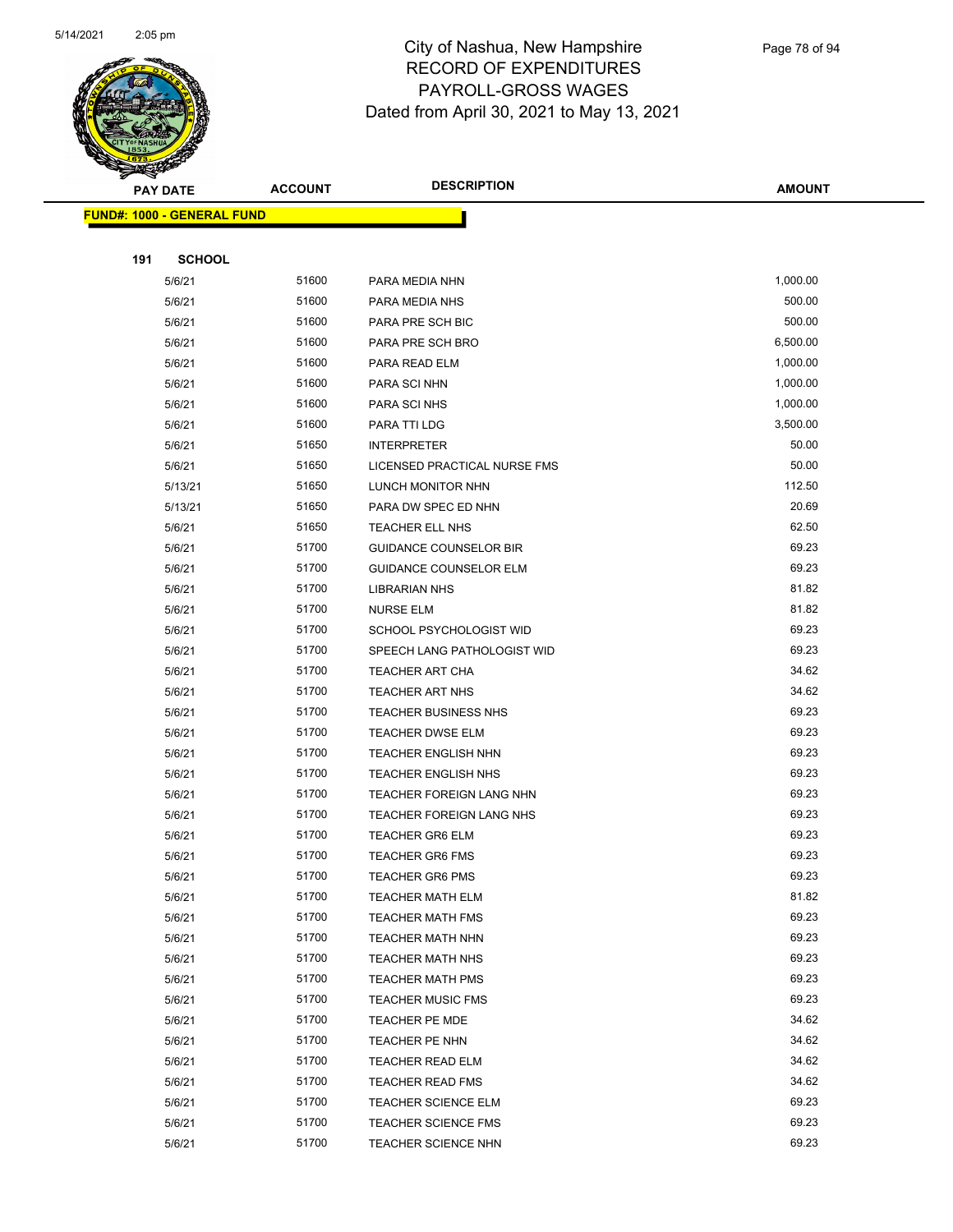

| $\sim$<br><b>PAY DATE</b>             | <b>ACCOUNT</b> | <b>DESCRIPTION</b>                | <b>AMOUNT</b>  |
|---------------------------------------|----------------|-----------------------------------|----------------|
| <b>FUND#: 1000 - GENERAL FUND</b>     |                |                                   |                |
| <b>SCHOOL</b><br>191                  |                |                                   |                |
| 5/6/21                                | 51700          | <b>TEACHER SCIENCE NHS</b>        | 69.23          |
| 5/6/21                                | 51700          | <b>TEACHER SCIENCE PMS</b>        | 69.23          |
| 5/6/21                                | 51700          | <b>TEACHER SOCIAL STUDIES ELM</b> | 69.23          |
| 5/6/21                                | 51700          | <b>TEACHER SOCIAL STUDIES FMS</b> | 69.23          |
| 5/6/21                                | 51700          | TEACHER SOCIAL STUDIES NHN        | 69.23          |
| 5/6/21                                | 51700          | TEACHER SOCIAL STUDIES NHS        | 69.23          |
| 5/6/21                                | 51700          | <b>TEACHER SOCIAL STUDIES PMS</b> | 69.23          |
| 5/6/21                                | 51700          | <b>TEACHER SPED NHN</b>           | 69.23          |
| 5/6/21                                | 51700          | <b>TEACHER SPED NHS</b>           | 69.23          |
| 5/6/21                                | 51700          | <b>TEACHER TECHED NHN</b>         | 69.23          |
| <b>TOTAL 191 - SCHOOL</b>             |                |                                   | \$3,271,815.38 |
| <b>TOTAL FUND 1000 - GENERAL FUND</b> |                |                                   | \$5,518,111.84 |

#### **FUND#: 1010 - GF-PRIOR YEAR ENC & ESCROWS**

 $\bar{\psi}$  .

| 156                                                      | <b>EMERGENCY MANAGEMENT</b>             |                                |          |  |
|----------------------------------------------------------|-----------------------------------------|--------------------------------|----------|--|
| 5/6/21                                                   | 51200                                   | EMERGENCY MANAGEMENT COORDINAT | 446.54   |  |
| 5/13/21                                                  | 51200                                   | EMERGENCY MANAGEMENT COORDINAT | 446.54   |  |
|                                                          | <b>TOTAL 156 - EMERGENCY MANAGEMENT</b> |                                | \$893.08 |  |
| <b>TOTAL FUND 1010 - GF-PRIOR YEAR ENC &amp; ESCROWS</b> |                                         |                                | \$893.08 |  |

| <b>FUND#: 2100 - FOOD SERVICES FUND</b> |       |                               |          |
|-----------------------------------------|-------|-------------------------------|----------|
| 5/6/21                                  | 51100 | CLERICAL FOOD SERVICE NHS     | 820.50   |
| 5/13/21                                 | 51100 | CLERICAL FOOD SERVICE NHS     | 820.50   |
| 5/6/21                                  | 51100 | DELIVERY DRIVER FOOD SERVICE  | 144.67   |
| 5/13/21                                 | 51100 | DELIVERY DRIVER FOOD SERVICE  | 771.59   |
| 5/6/21                                  | 51100 | DIRECTOR FOOD SERVICE         | 3,001.10 |
| 5/6/21                                  | 51100 | FOOD SERVICE BUSINESS MANAGER | 2,309.31 |
| 5/13/21                                 | 51100 | FOOD SERVICE COOK AMH         | 531.30   |
| 5/13/21                                 | 51100 | FOOD SERVICE COOK BIC         | 543.55   |
| 5/13/21                                 | 51100 | FOOD SERVICE COOK BRO         | 543.56   |
| 5/13/21                                 | 51100 | <b>FOOD SERVICE COOK CHA</b>  | 548.80   |
| 5/13/21                                 | 51100 | FOOD SERVICE COOK DRC         | 479.85   |
| 5/13/21                                 | 51100 | FOOD SERVICE COOK ELM         | 1,051.75 |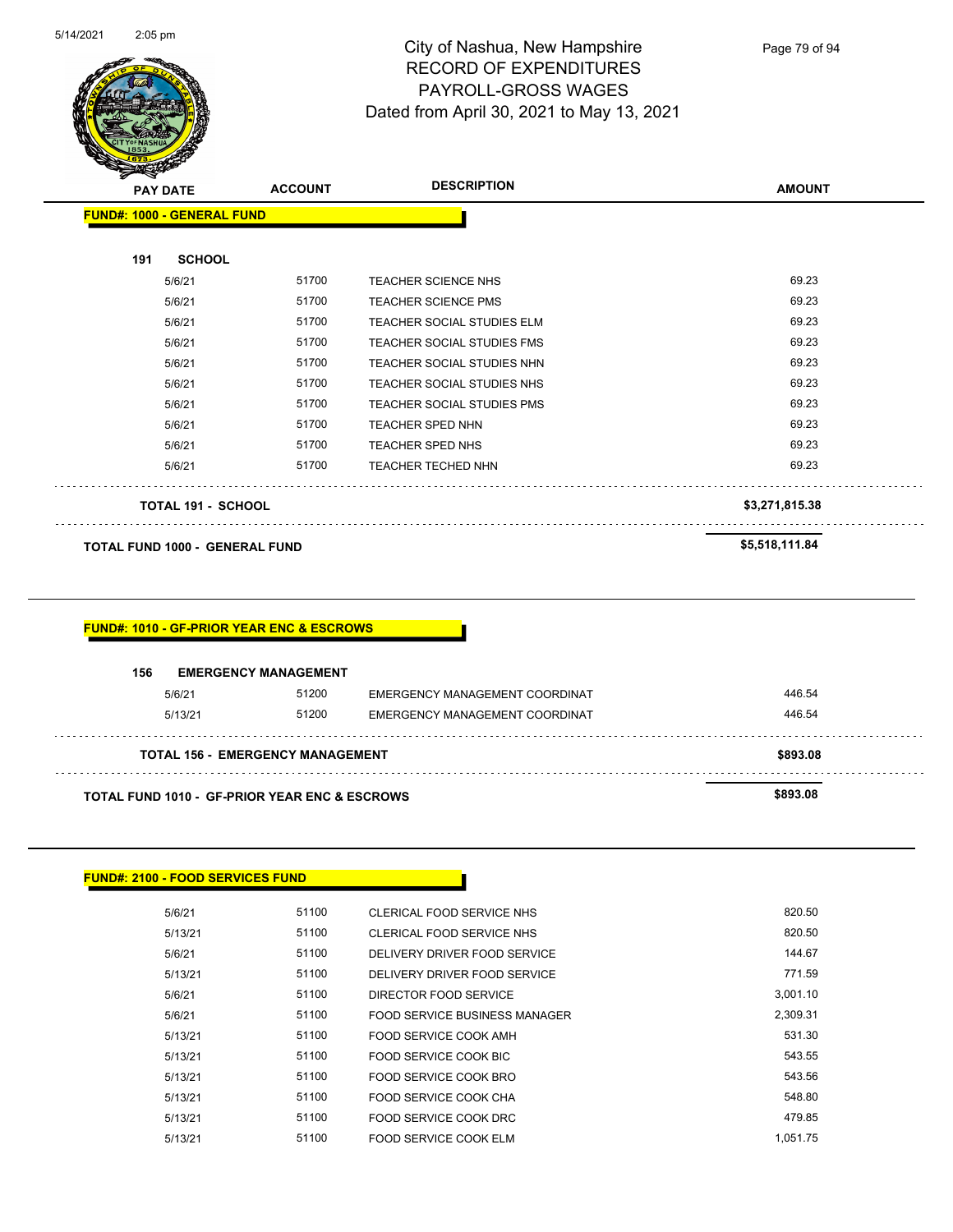

| <b>PAY DATE</b>                             | <b>ACCOUNT</b> | <b>DESCRIPTION</b>              | <b>AMOUNT</b> |
|---------------------------------------------|----------------|---------------------------------|---------------|
| <b>FUND#: 2100 - FOOD SERVICES FUND</b>     |                |                                 |               |
| 5/13/21                                     | 51100          | <b>FOOD SERVICE COOK FES</b>    | 548.80        |
| 5/13/21                                     | 51100          | <b>FOOD SERVICE COOK FMS</b>    | 542.85        |
| 5/13/21                                     | 51100          | <b>FOOD SERVICE COOK LDG</b>    | 526.05        |
| 5/13/21                                     | 51100          | <b>FOOD SERVICE COOK MDE</b>    | 527.51        |
| 5/13/21                                     | 51100          | FOOD SERVICE COOK NHN           | 1,174.25      |
| 5/13/21                                     | 51100          | <b>FOOD SERVICE COOK NHS</b>    | 1,146.25      |
| 5/13/21                                     | 51100          | FOOD SERVICE COOK NSE           | 570.73        |
| 5/13/21                                     | 51100          | FOOD SERVICE COOK PMS           | 582.05        |
| 5/13/21                                     | 51100          | FOOD SERVICE COOK SHE           | 531.30        |
| 5/6/21                                      | 51100          | <b>FOOD SERVICE SITE CORD</b>   | 12,373.85     |
| 5/13/21                                     | 51100          | <b>FOOD SERVICECOOK MTP</b>     | 526.05        |
| 5/13/21                                     | 51200          | FOOD SERVICE ASST PT AMH        | 663.71        |
| 5/13/21                                     | 51200          | FOOD SERVICE ASST PT BIC        | 361.10        |
| 5/13/21                                     | 51200          | FOOD SERVICE ASST PT BIR        | 623.35        |
| 5/13/21                                     | 51200          | FOOD SERVICE ASST PT BRO        | 331.50        |
| 5/13/21                                     | 51200          | FOOD SERVICE ASST PT CHA        | 670.35        |
| 5/13/21                                     | 51200          | FOOD SERVICE ASST PT DRC        | 387.45        |
| 5/13/21                                     | 51200          | FOOD SERVICE ASST PT ELM        | 1,189.20      |
| 5/13/21                                     | 51200          | <b>FOOD SERVICE ASST PT FES</b> | 428.40        |
| 5/13/21                                     | 51200          | <b>FOOD SERVICE ASST PT FMS</b> | 995.62        |
| 5/13/21                                     | 51200          | <b>FOOD SERVICE ASST PT LDG</b> | 321.69        |
| 5/13/21                                     | 51200          | FOOD SERVICE ASST PT MDE        | 353.10        |
| 5/13/21                                     | 51200          | FOOD SERVICE ASST PT MTP        | 582.75        |
| 5/13/21                                     | 51200          | FOOD SERVICE ASST PT NHN        | 2,504.14      |
| 5/13/21                                     | 51200          | FOOD SERVICE ASST PT NHS        | 2,872.28      |
| 5/13/21                                     | 51200          | <b>FOOD SERVICE ASST PT NSE</b> | 361.34        |
| 5/13/21                                     | 51200          | FOOD SERVICE ASST PT PMS        | 2,068.35      |
| 5/13/21                                     | 51200          | FOOD SERVICE ASST PT SHE        | 295.45        |
| 5/13/21                                     | 51300          | FOOD SERVICE COOK FMS           | 29.10         |
| 5/13/21                                     | 51300          | FOOD SERVICE COOK NHN           | 56.34         |
| 5/13/21                                     | 51300          | <b>FOOD SERVICE COOK SHE</b>    | 5.70          |
| <b>TOTAL FUND 2100 - FOOD SERVICES FUND</b> |                |                                 | \$45,717.09   |

| 5/6/21  | 51100 | CLERICAL ADULT ED NHN | 700.16 |
|---------|-------|-----------------------|--------|
| 5/13/21 | 51100 | CLERICAL ADULT ED NHN | 718.95 |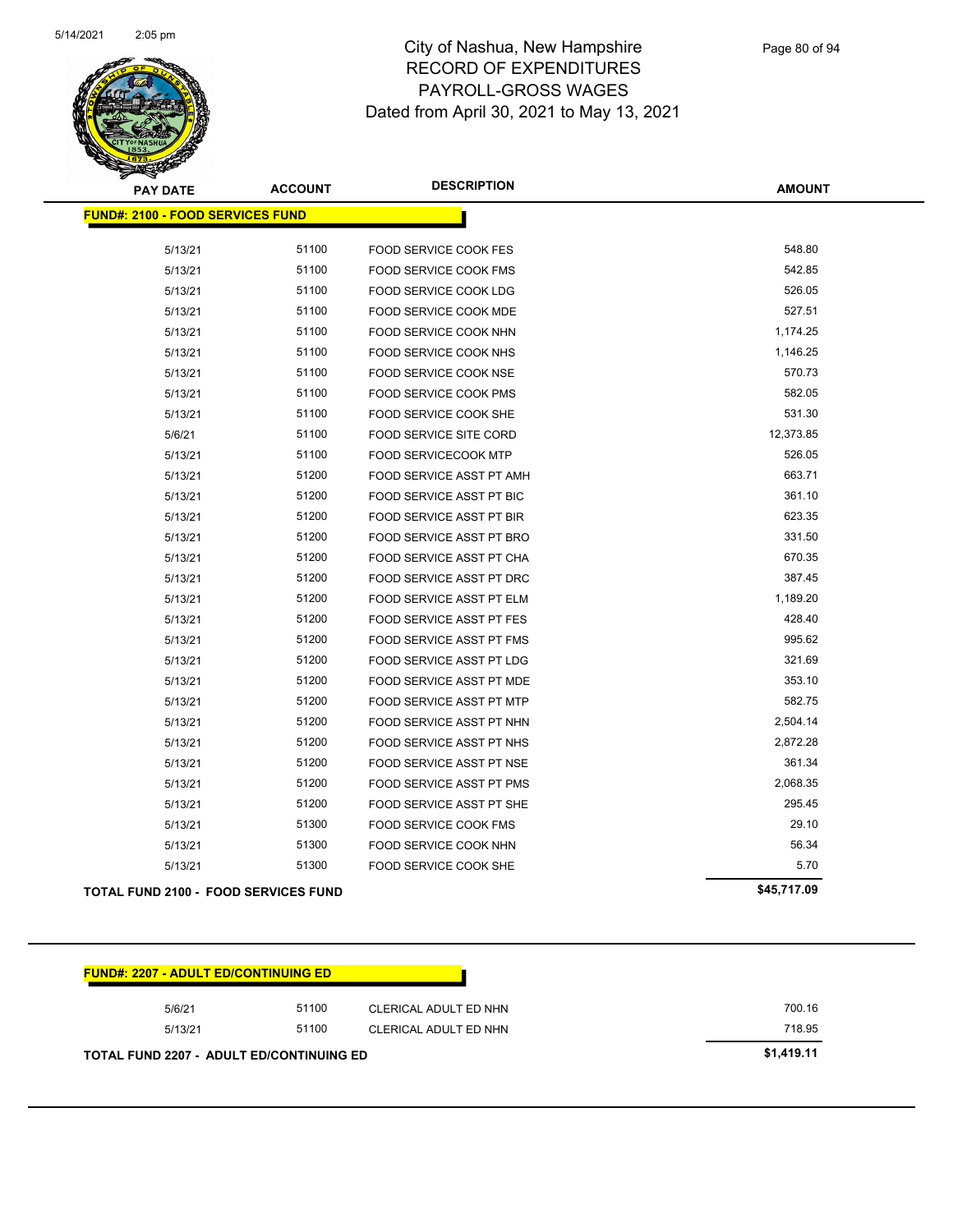| 5/14/2021 | 2:05 pm                                                |                | City of Nashua, New Hampshire<br><b>RECORD OF EXPENDITURES</b><br>PAYROLL-GROSS WAGES<br>Dated from April 30, 2021 to May 13, 2021 | Page 81 of 94 |
|-----------|--------------------------------------------------------|----------------|------------------------------------------------------------------------------------------------------------------------------------|---------------|
|           | <b>PAY DATE</b>                                        | <b>ACCOUNT</b> | <b>DESCRIPTION</b>                                                                                                                 | <b>AMOUNT</b> |
|           | FUND#: 2252 - DAY CARE                                 |                |                                                                                                                                    |               |
|           | 5/6/21                                                 | 51100          | PANTHER PRESCHOOL DIRECTOR                                                                                                         | 1,151.62      |
|           | <b>TOTAL FUND 2252 - DAY CARE</b>                      |                |                                                                                                                                    | \$1,151.62    |
|           | <b>FUND#: 2257 - SPECIAL ED LOCAL</b>                  |                |                                                                                                                                    |               |
|           | 5/13/21                                                | 51100          | PARA DW SPEC ED NHS                                                                                                                | 636.27        |
|           | 5/13/21                                                | 51100          | PARA DW SPEC ED WID                                                                                                                | 487.46        |
|           | <b>TOTAL FUND 2257 - SPECIAL ED LOCAL</b>              |                |                                                                                                                                    | \$1,123.73    |
|           |                                                        |                |                                                                                                                                    |               |
|           | <b>FUND#: 2503 - PARKS &amp; REC PROGRAMS FUND</b>     |                |                                                                                                                                    |               |
|           | 5/6/21                                                 | 51100          | PROGRAM COORDINATOR                                                                                                                | 398.75        |
|           | 5/13/21                                                | 51100          | PROGRAM COORDINATOR                                                                                                                | 398.75        |
|           | <b>TOTAL FUND 2503 - PARKS &amp; REC PROGRAMS FUND</b> |                |                                                                                                                                    | \$797.50      |
|           | <b>FUND#: 2505 - PEG ACCESS CHANNELS FUND</b>          |                |                                                                                                                                    |               |
|           | 5/6/21                                                 | 51100          | ECHANNEL ACCESS ADMINISTRATOR                                                                                                      | 1,206.50      |
|           | 5/13/21                                                | 51100          | ECHANNEL ACCESS ADMINISTRATOR                                                                                                      | 1,206.50      |
|           | 5/6/21                                                 | 51100          | PEG PROGRAM MANAGER                                                                                                                | 1,307.06      |
|           | 5/13/21                                                | 51100          | PEG PROGRAM MANAGER                                                                                                                | 1,307.05      |
|           | 5/6/21                                                 | 51200          | <b>VIDEOGRAPHER</b>                                                                                                                | 1,023.75      |
|           | 5/13/21                                                | 51200          | <b>VIDEOGRAPHER</b>                                                                                                                | 986.25        |
|           | 5/6/21                                                 | 53432          | <b>TRANSCRIPTION SERVICES</b>                                                                                                      | 93.62         |
|           | 5/13/21                                                | 53432          | <b>TRANSCRIPTION SERVICES</b>                                                                                                      | 205.96        |
|           | TOTAL FUND 2505 - PEG ACCESS CHANNELS FUND             |                |                                                                                                                                    | \$7,336.69    |
|           | <b>FUND#: 3035 - FEMA DISASTER ASSIST GRANTS</b>       |                |                                                                                                                                    |               |
|           | 5/6/21                                                 | 51300          | FIRE LIEUTENANT                                                                                                                    | 190.16        |
|           | 5/13/21                                                | 51300          | FIRE LIEUTENANT                                                                                                                    | 239.88        |
|           | 5/6/21                                                 | 51300          | FIREFIGHTERS ALL RANKS                                                                                                             | 157.02        |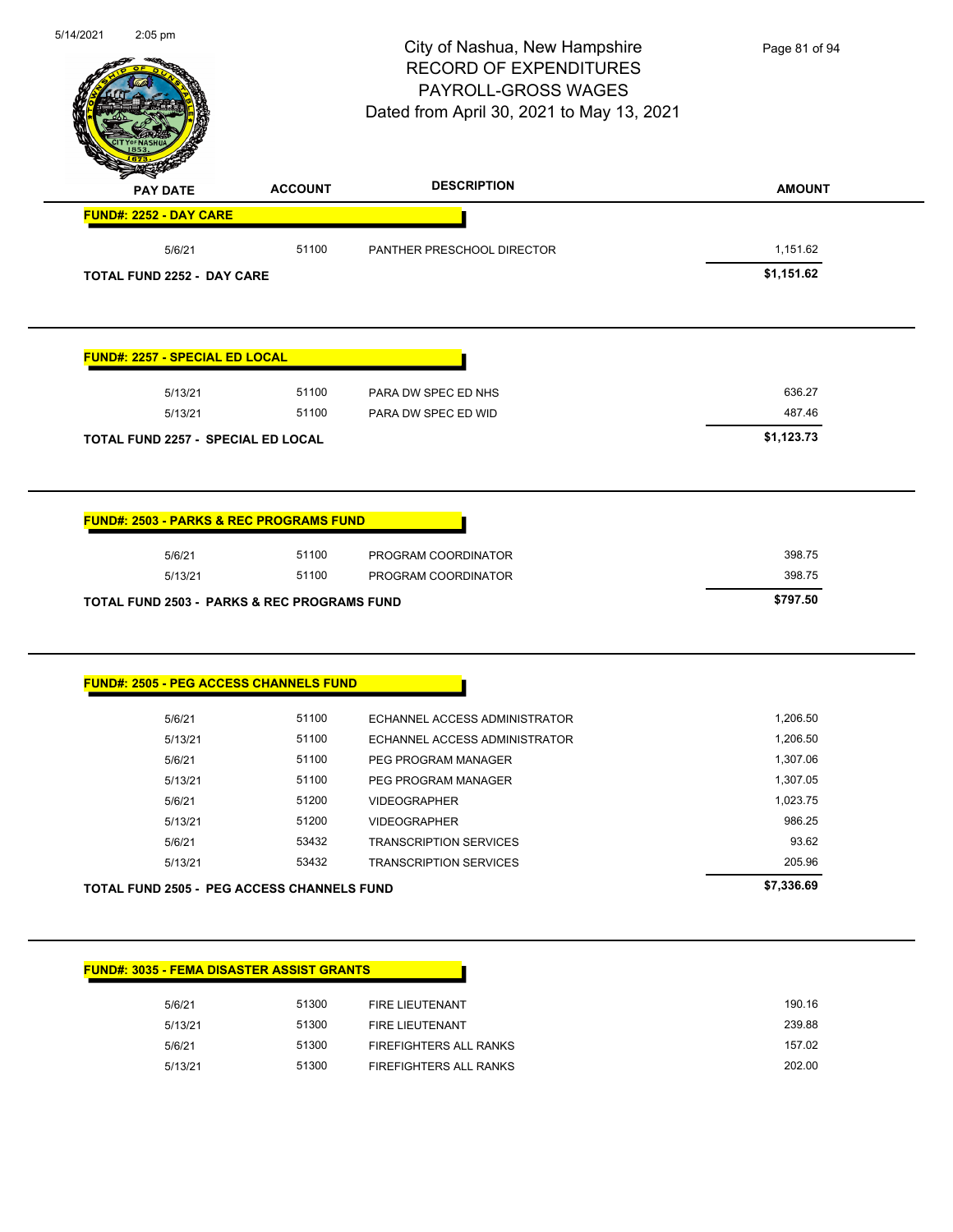

| TOTAL FUND 3050 - POLICE GRANTS FUND |       |                                     | \$16,479.94 |
|--------------------------------------|-------|-------------------------------------|-------------|
| 5/6/21                               | 51628 | PATROLMAN ALL RANKS                 | 295.40      |
| 5/13/21                              | 51300 | <b>SERGEANT</b>                     | 775.06      |
| 5/6/21                               | 51300 | <b>SERGEANT</b>                     | 621.31      |
| 5/13/21                              | 51300 | PATROLMAN ALL RANKS                 | 4,243.38    |
| 5/6/21                               | 51300 | PATROLMAN ALL RANKS                 | 3,710.08    |
| 5/6/21                               | 51300 | LIEUTENANT                          | 233.78      |
| 5/13/21                              | 51300 | 1st YR SPECIAL OFFICER CERTIFIED II | 775.06      |
| 5/6/21                               | 51300 | 1st YR SPECIAL OFFICER CERTIFIED II | 775.06      |
| 5/13/21                              | 51100 | PATROLMAN ALL RANKS                 | 1,535.31    |
| 5/6/21                               | 51100 | PATROLMAN ALL RANKS                 | 1,477.00    |
| 5/13/21                              | 51100 | DOMESTIC VIOLENCE ADVOCATE          | 1,019.25    |
| 5/6/21                               | 51100 | DOMESTIC VIOLENCE ADVOCATE          | 1,019.25    |
|                                      |       |                                     |             |

| FUND#: 3060 - FIRE GRANTS FUND. |  |
|---------------------------------|--|
|---------------------------------|--|

**FUND#: 3050 - POLICE GRANTS FUND**

| TOTAL FUND 3060 - FIRE GRANTS FUND |       |                                | \$37,852.40 |
|------------------------------------|-------|--------------------------------|-------------|
| 5/13/21                            | 51300 | SUPERINTENDENT FIRE FLEET      | 670.50      |
| 5/13/21                            | 51300 | FIREFIGHTERS ALL RANKS         | 7,493.95    |
| 5/6/21                             | 51300 | <b>FIREFIGHTERS ALL RANKS</b>  | 6.896.02    |
| 5/6/21                             | 51300 | <b>FIRE TRAINING OFFICER</b>   | 828.62      |
| 5/13/21                            | 51300 | <b>FIRE LIEUTENANT</b>         | 5,689.67    |
| 5/6/21                             | 51300 | <b>FIRE LIEUTENANT</b>         | 6,719.67    |
| 5/13/21                            | 51300 | FIRE DISPATCH ALL RANKS        | 374.18      |
| 5/13/21                            | 51300 | <b>CAPTAIN</b>                 | 4,376.12    |
| 5/6/21                             | 51300 | <b>CAPTAIN</b>                 | 1,025.97    |
| 5/13/21                            | 51300 | ASST SUPERINTENDENT PREVENTION | 1,022.78    |
| 5/6/21                             | 51300 | ASST SUPERINTENDENT PREVENTION | 2,754.92    |
|                                    |       |                                |             |

#### **FUND#: 3068 - COMMUNITY SERVICES GRANTS FUND**

| 5/6/21  | 51100 | BILINGUAL BICULTURAL COMMUNITY HEALTH WORKER    | 3.294.66 |
|---------|-------|-------------------------------------------------|----------|
| 5/13/21 | 51100 | BILINGUAL BICULTURAL COMMUNITY HEALTH WORKER    | 2.478.74 |
| 5/6/21  | 51100 | BILINGUAL COMM HEALTH WORKER                    | 82.65    |
| 5/13/21 | 51100 | BILINGUAL COMM HEALTH WORKER                    | 82.65    |
| 5/6/21  | 51100 | COMMUNITY SERVICES PROGRAM ADMINISTRATIVE ASSIS | 840.21   |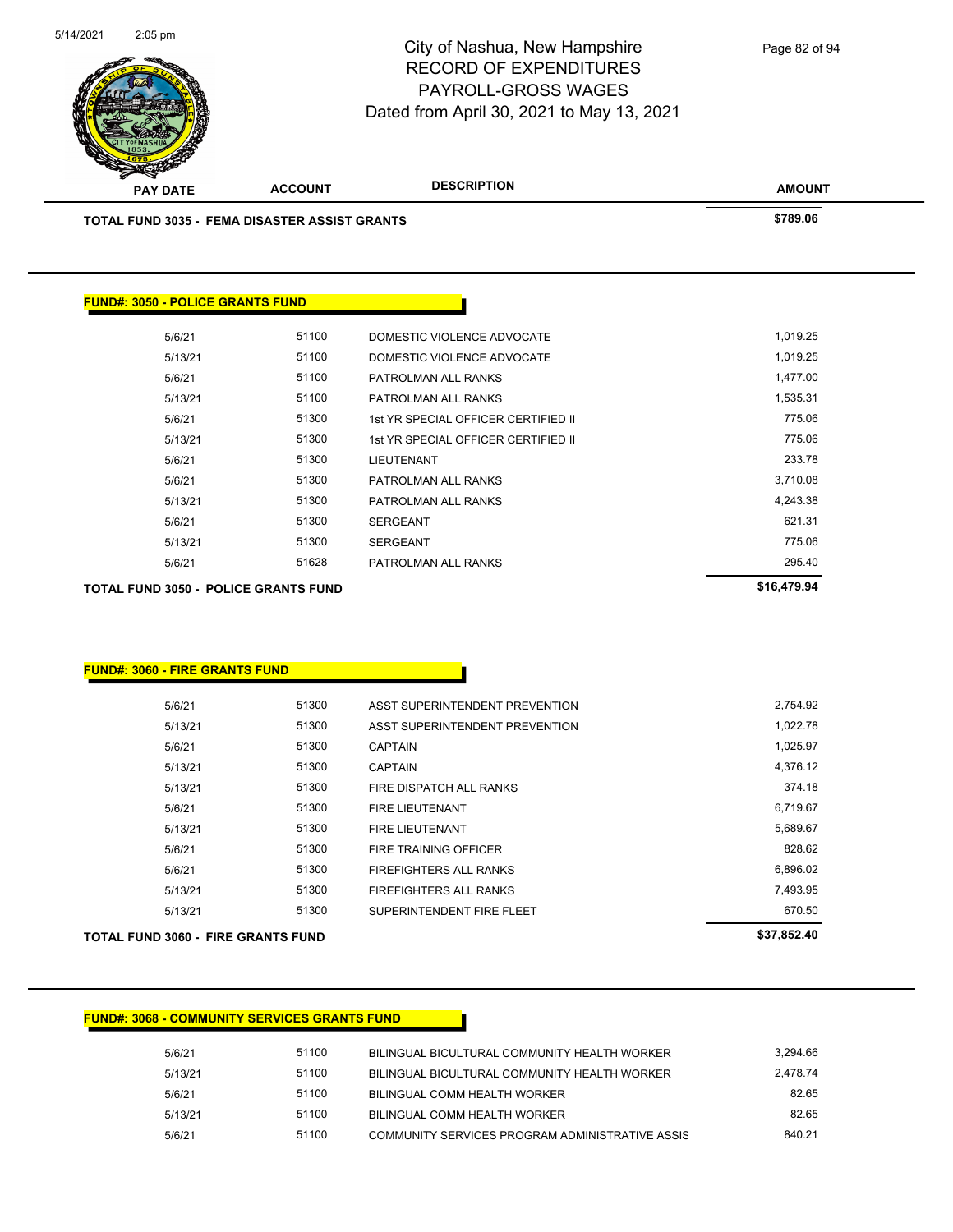

| <b>PAY DATE</b>                                         | <b>ACCOUNT</b> | <b>DESCRIPTION</b>                              | <b>AMOUNT</b> |
|---------------------------------------------------------|----------------|-------------------------------------------------|---------------|
| <b>FUND#: 3068 - COMMUNITY SERVICES GRANTS FUND</b>     |                |                                                 |               |
| 5/13/21                                                 | 51100          | COMMUNITY SERVICES PROGRAM ADMINISTRATIVE ASSIS | 840.20        |
| 5/6/21                                                  | 51100          | <b>EPIDEMIOLOGIST</b>                           | 164.00        |
| 5/13/21                                                 | 51100          | <b>EPIDEMIOLOGIST</b>                           | 164.00        |
| 5/6/21                                                  | 51100          | PROGRAM ASSISTANT COMMUNITY HEALTH              | 118.50        |
| 5/13/21                                                 | 51100          | PROGRAM ASSISTANT COMMUNITY HEALTH              | 118.50        |
| 5/6/21                                                  | 51100          | PUB HEALTH NET SVS COORD                        | 1,418.95      |
| 5/13/21                                                 | 51100          | PUB HEALTH NET SVS COORD                        | 1,418.95      |
| 5/6/21                                                  | 51100          | PUB HEALTH PREPAREDNESS COORD                   | 1,145.75      |
| 5/6/21                                                  | 51100          | PUBLIC HEALTH STRATEGIST                        | 1,208.35      |
| 5/13/21                                                 | 51100          | PUBLIC HEALTH STRATEGIST                        | 1,208.35      |
| 5/6/21                                                  | 51100          | <b>SMP PROGRAM COORDINATOR</b>                  | 1,091.80      |
| 5/13/21                                                 | 51100          | <b>SMP PROGRAM COORDINATOR</b>                  | 1,091.80      |
| 5/13/21                                                 | 51300          | BILINGUAL BICULTURAL COMMUNITY HEALTH WORKER    | 216.89        |
| 5/6/21                                                  | 51300          | COMMUNITY SERVICES PROGRAM ADMINISTRATIVE ASSIS | 15.75         |
| 5/6/21                                                  | 51412          | COM SVS COVID-19 VACCINE RESPONSE SUPPORT       | 986.57        |
| 5/13/21                                                 | 51412          | COM SVS COVID-19 VACCINE RESPONSE SUPPORT       | 251.35        |
| 5/6/21                                                  | 51412          | COMMUNITY SERVICES ELC COVID-19 RESPONSE SUPPOF | 764.25        |
| 5/13/21                                                 | 51412          | COMMUNITY SERVICES ELC COVID-19 RESPONSE SUPPOF | 611.40        |
| 5/6/21                                                  | 51412          | <b>NURSE ELM</b>                                | 244.56        |
| 5/6/21                                                  | 51412          | <b>NURSE PER DIEM</b>                           | 1,559.08      |
| 5/13/21                                                 | 51412          | <b>NURSE PER DIEM</b>                           | 680.19        |
| 5/6/21                                                  | 51412          | NURSE PER DIEM (PRACTIONER)                     | 344.68        |
| 5/13/21                                                 | 51412          | <b>NURSE PER DIEM (PRACTIONER)</b>              | 208.90        |
| 5/6/21                                                  | 51750          | PUB HEALTH PREPAREDNESS COORD                   | 1,604.05      |
| <b>TOTAL FUND 3068 - COMMUNITY SERVICES GRANTS FUND</b> |                |                                                 | \$24,255.73   |

#### **FUND#: 3070 - COMMUNITY HEALTH GRANTS FUND**

| 5/6/21  | 51100 | <b>BILINGUAL COMM HEALTH WORKER</b> | 743.60   |
|---------|-------|-------------------------------------|----------|
| 5/13/21 | 51100 | BILINGUAL COMM HEALTH WORKER        | 743.60   |
| 5/6/21  | 51100 | PROGRAM ASSISTANT COMMUNITY HEALTH  | 829.80   |
| 5/13/21 | 51100 | PROGRAM ASSISTANT COMMUNITY HEALTH  | 829.80   |
| 5/6/21  | 51100 | PUB HEALTH NURSE                    | 1.239.35 |
| 5/13/21 | 51100 | PUB HEALTH NURSE                    | 1.239.35 |
| 5/6/21  | 51412 | NURSE PER DIEM (PRACTIONER)         | 52.22    |
| 5/13/21 | 51412 | NURSE PER DIEM (PRACTIONER)         | 146.23   |
|         |       |                                     |          |

**TOTAL FUND 3070 - COMMUNITY HEALTH GRANTS FUND \$5,823.95**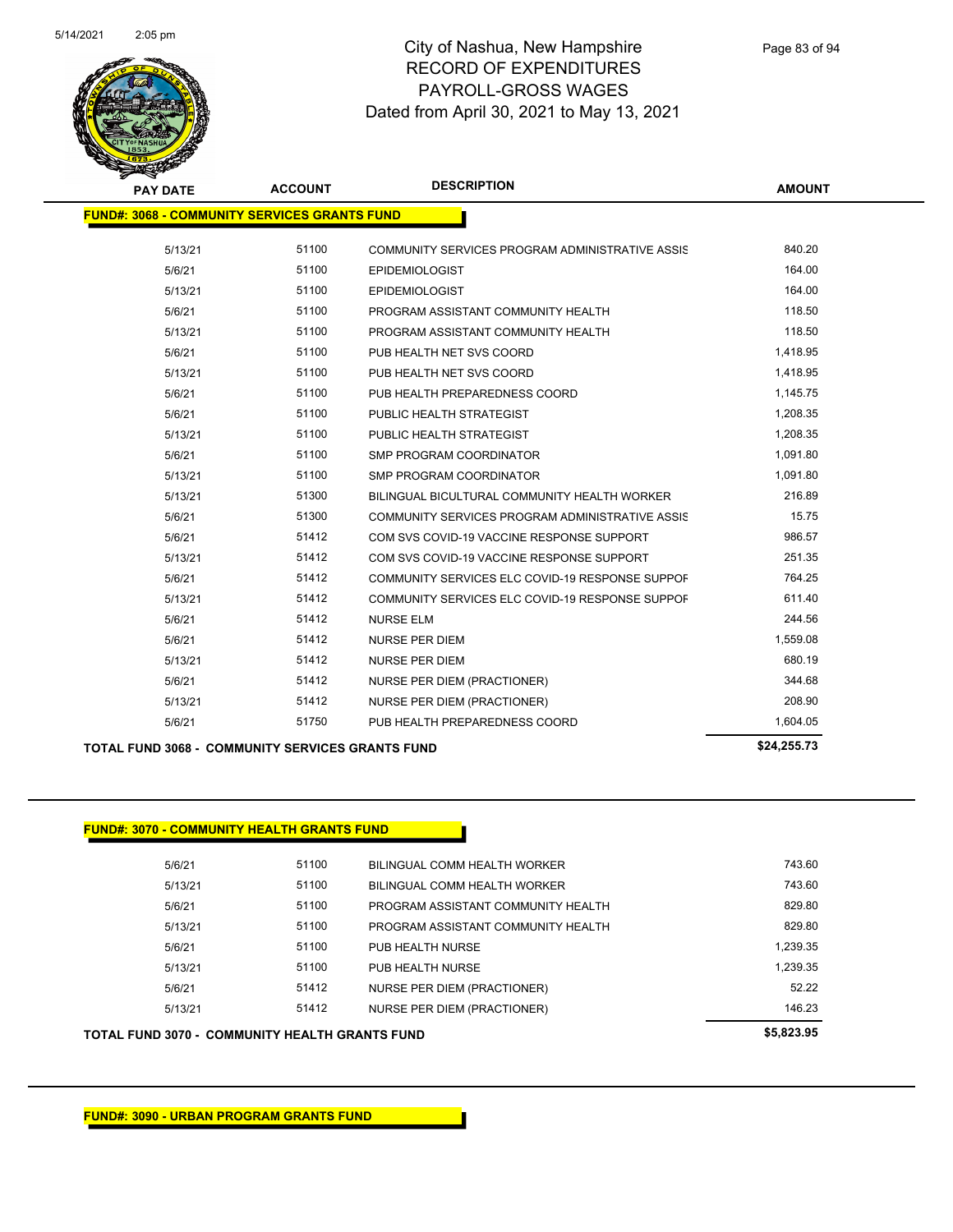

| <b>PAY DATE</b>                                | <b>ACCOUNT</b> | <b>DESCRIPTION</b>                 | <b>AMOUNT</b> |
|------------------------------------------------|----------------|------------------------------------|---------------|
| <b>FUND#: 3090 - URBAN PROGRAM GRANTS FUND</b> |                |                                    |               |
| 5/6/21                                         | 51100          | <b>CODE ENFORCEMENT OFFICER II</b> | 498.95        |
| 5/13/21                                        | 51100          | CODE ENFORCEMENT OFFICER II        | 498.95        |
| 5/6/21                                         | 51100          | <b>GRANT MGMT SPECIALIST</b>       | 1,125.70      |
| 5/13/21                                        | 51100          | <b>GRANT MGMT SPECIALIST</b>       | 1,125.70      |
| 5/6/21                                         | 51100          | <b>MANAGER URBAN PROGRAMS</b>      | 1,709.25      |
| 5/13/21                                        | 51100          | <b>MANAGER URBAN PROGRAMS</b>      | 1,709.25      |
| 5/6/21                                         | 51100          | PROGRAM COORDINATOR LP&HH          | 1,308.00      |
| 5/13/21                                        | 51100          | PROGRAM COORDINATOR LP&HH          | 1,308.00      |
| 5/6/21                                         | 51100          | PROJECT ADMINISTRATOR              | 1,360.80      |
| 5/6/21                                         | 51100          | PROJECT ADMINISTRATOR LP&HH        | 1,282.35      |
| 5/13/21                                        | 51100          | PROJECT ADMINISTRATOR LP&HH        | 1,282.35      |
| 5/6/21                                         | 51100          | PROJECT SPECIALIST URBAN PROGR     | 1,220.25      |
| 5/13/21                                        | 51100          | PROJECT SPECIALIST URBAN PROGR     | 1,220.25      |
| 5/6/21                                         | 51750          | PROJECT ADMINISTRATOR              | 16,329.84     |
| TOTAL FUND 3090 - URBAN PROGRAM GRANTS FUND    |                |                                    | \$31,979.64   |

| <b>FUND#: 3120 - TRANSIT GRANTS FUND</b>     |       |                                       |             |
|----------------------------------------------|-------|---------------------------------------|-------------|
|                                              |       |                                       |             |
| 5/6/21                                       | 51100 | <b>COMMUNICATION SPEC</b>             | 1,147.95    |
| 5/13/21                                      | 51100 | <b>COMMUNICATION SPEC</b>             | 1,147.95    |
| 5/6/21                                       | 51100 | <b>TRANSIT ADMINISTRATOR</b>          | 1,809.80    |
| 5/13/21                                      | 51100 | <b>TRANSIT ADMINISTRATOR</b>          | 1,809.80    |
| 5/6/21                                       | 51100 | <b>TRANSIT FINANCE COORDINATOR</b>    | 1,334.15    |
| 5/13/21                                      | 51100 | <b>TRANSIT FINANCE COORDINATOR</b>    | 1,334.15    |
| 5/6/21                                       | 51100 | <b>TRANSIT FLEET FACILITIES SUPV</b>  | 1,125.70    |
| 5/13/21                                      | 51100 | <b>TRANSIT FLEET FACILITIES SUPV</b>  | 1,125.70    |
| 5/6/21                                       | 51100 | <b>TRANSIT MECHANICS</b>              | 2,067.70    |
| 5/13/21                                      | 51100 | <b>TRANSIT MECHANICS</b>              | 2,061.70    |
| 5/6/21                                       | 51100 | <b>TRANSIT MOBILITY MANAGER</b>       | 1,032.75    |
| 5/13/21                                      | 51100 | <b>TRANSIT MOBILITY MANAGER</b>       | 1,032.75    |
| 5/6/21                                       | 51100 | <b>TRANSIT OPERATIONS COORDINATOR</b> | 1,082.50    |
| 5/13/21                                      | 51100 | <b>TRANSIT OPERATIONS COORDINATOR</b> | 1,082.50    |
| 5/6/21                                       | 51100 | <b>TRANSIT UTILITY SERVICE WORKER</b> | 1,503.10    |
| 5/13/21                                      | 51100 | <b>TRANSIT UTILITY SERVICE WORKER</b> | 1,503.11    |
| 5/6/21                                       | 51300 | <b>TRANSIT MECHANICS</b>              | 303.22      |
| 5/13/21                                      | 51300 | <b>TRANSIT MECHANICS</b>              | 309.28      |
| 5/6/21                                       | 51300 | <b>TRANSIT UTILITY SERVICE WORKER</b> | 64.12       |
| 5/13/21                                      | 51300 | <b>TRANSIT UTILITY SERVICE WORKER</b> | 64.12       |
| <b>TOTAL FUND 3120 - TRANSIT GRANTS FUND</b> |       |                                       | \$22,942.05 |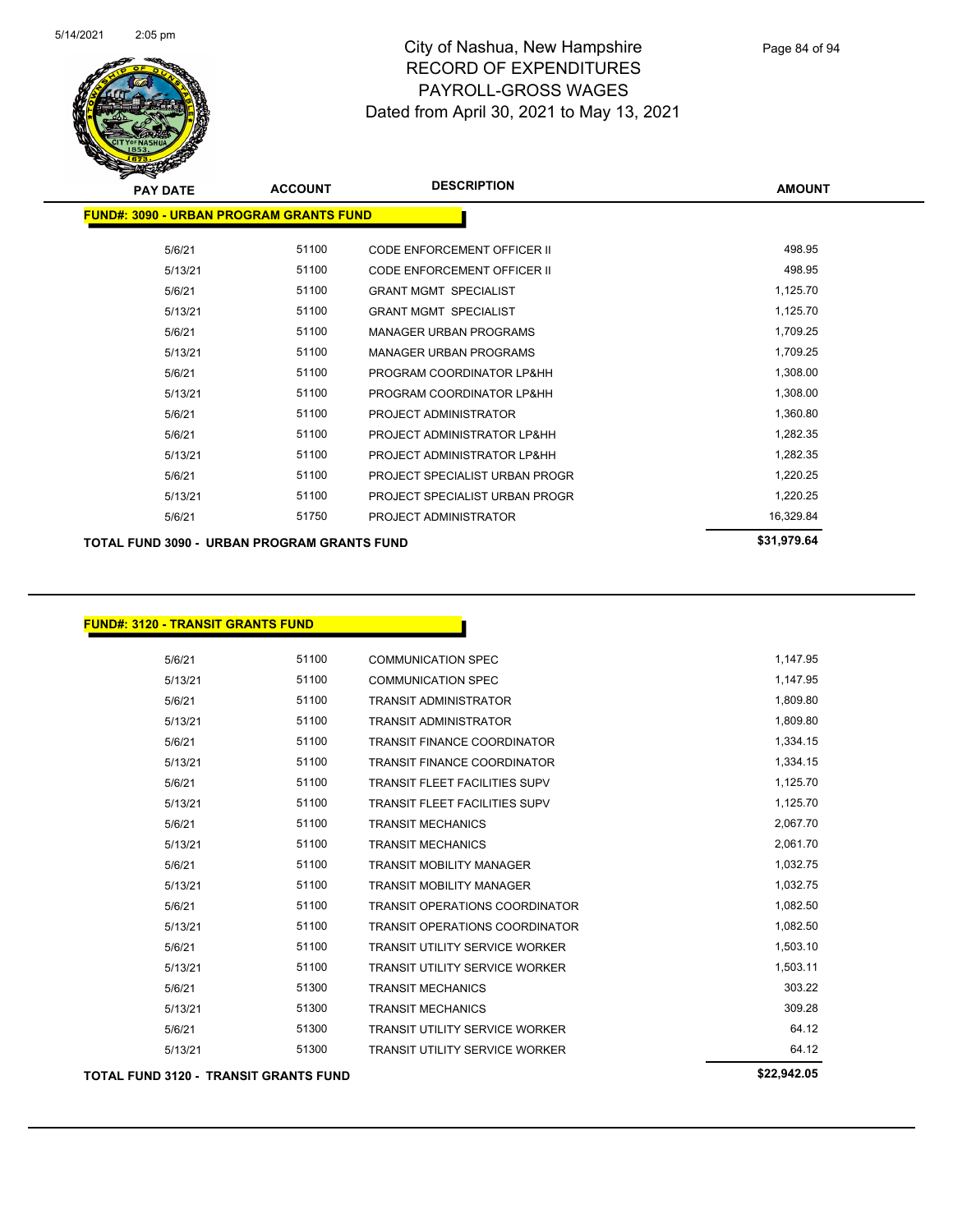

| <b>PAY DATE</b>                         | <b>ACCOUNT</b> | <b>DESCRIPTION</b>             | <b>AMOUNT</b> |
|-----------------------------------------|----------------|--------------------------------|---------------|
| <b>FUND#: 3800 - SCHOOL GRANTS FUND</b> |                |                                |               |
| 5/6/21                                  | 51100          | 21 CENTURY ELEM MFAM RES COORD | 8,303.86      |
| 5/6/21                                  | 51100          | ASSISTANT PRINCIPAL AMH        | 1,605.79      |
| 5/6/21                                  | 51100          | ASSISTANT PRINCIPAL BIR        | 1,533.68      |
| 5/6/21                                  | 51100          | ASSISTANT PRINCIPAL DR CRSP    | 1,437.50      |
| 5/6/21                                  | 51100          | ASSISTANT PRINCIPAL MTP        | 1,461.58      |
| 5/6/21                                  | 51100          | ASSISTANT PRINCIPAL SHE        | 1,485.59      |
| 5/6/21                                  | 51100          | <b>CLERICAL 21 CENTURY</b>     | 615.38        |
| 5/13/21                                 | 51100          | <b>CLERICAL 21 CENTURY</b>     | 1,042.04      |
| 5/6/21                                  | 51100          | <b>DIRECTOR TITLE 1</b>        | 3,379.30      |
| 5/13/21                                 | 51100          | <b>HOMELESS LIASION</b>        | 1,482.55      |
| 5/6/21                                  | 51100          | OFFICE MANAGER TITLE 1         | 1,607.60      |
| 5/13/21                                 | 51100          | PARA INST LDG                  | 578.10        |
| 5/13/21                                 | 51100          | PARA INST SHE                  | 473.20        |
| 5/13/21                                 | 51100          | PARA TTI AMH                   | 870.00        |
| 5/13/21                                 | 51100          | PARA TTI LDG                   | 3,011.92      |
| 5/13/21                                 | 51100          | PARA TTI MTP                   | 1,714.72      |
| 5/13/21                                 | 51100          | PARA TTI NURSERY               | 328.95        |
| 5/6/21                                  | 51100          | PEER COACH                     | 15,969.70     |
| 5/13/21                                 | 51100          | SIGN LANGUAGE INTERPRETER      | 1,205.40      |
| 5/6/21                                  | 51100          | <b>SOCIAL WORKER</b>           | 9,554.62      |
| 5/6/21                                  | 51100          | TEACHER BEHAVIOR SPEC WID      | 2,979.48      |
| 5/6/21                                  | 51100          | <b>TEACHER DWSE BRO</b>        | 1,888.78      |
| 5/6/21                                  | 51100          | TEACHER DWSE CHA               | 3,932.46      |
| 5/6/21                                  | 51100          | TEACHER DWSE ELM               | 1,971.58      |
| 5/6/21                                  | 51100          | <b>TEACHER DWSE MDE</b>        | 2,022.09      |
| 5/6/21                                  | 51100          | <b>TEACHER DWSE NHS</b>        | 5,110.41      |
| 5/6/21                                  | 51100          | <b>TEACHER ELL LDG</b>         | 3,586.66      |
| 4/30/21                                 | 51100          | <b>TEACHER PRESCHOOL NHS</b>   | (10, 372.88)  |
| 5/6/21                                  | 51100          | <b>TEACHER PRESCHOOL NHS</b>   | 2,283.59      |
| 5/6/21                                  | 51100          | <b>TEACHER SPED AMH</b>        | 1,744.91      |
| 5/6/21                                  | 51100          | <b>TEACHER SPED BIC</b>        | 2,168.59      |
| 5/6/21                                  | 51100          | <b>TEACHER SPED BRO</b>        | 1,792.59      |
| 5/6/21                                  | 51100          | TEACHER SPED DRC               | 1,899.91      |
| 5/6/21                                  | 51100          | TEACHER SPED ELM               | 3,622.89      |
| 5/6/21                                  | 51100          | TEACHER SPED FES               | 3,420.22      |
| 5/6/21                                  | 51100          | TEACHER SPED LDG               | 1,605.18      |
| 5/6/21                                  | 51100          | TEACHER SPED MDE               | 2,168.59      |
| 5/6/21                                  | 51100          | TEACHER SPED NHN               | 9,767.24      |
| 5/6/21                                  | 51100          | TEACHER SPED NHS               | 6,601.00      |
| 5/6/21                                  | 51100          | TEACHER SPED NSE               | 6,624.70      |
| 5/6/21                                  | 51100          | TEACHER SPED PMS               | 3,662.18      |
| 5/6/21                                  | 51100          | <b>TEACHER TTI LDG</b>         | 1,712.60      |
| 5/13/21                                 | 51100          | TITLE ONE PARA FES             | 1,710.33      |
| 5/6/21                                  | 51200          | 21 CENTURY ELEM MFAM RES COORD | 2,775.00      |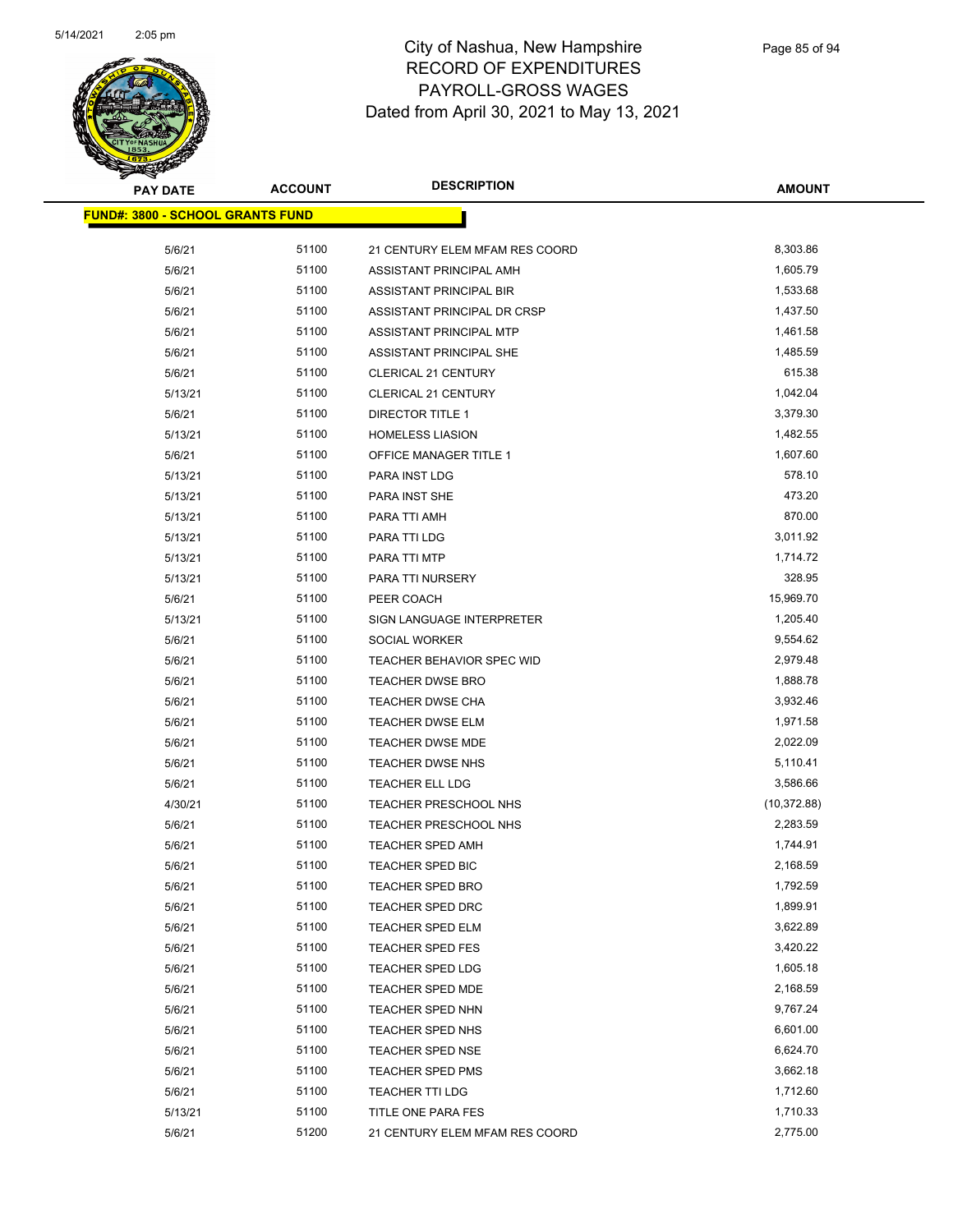

| <b>PAY DATE</b>                         | <b>ACCOUNT</b> | <b>DESCRIPTION</b>           | <b>AMOUNT</b> |
|-----------------------------------------|----------------|------------------------------|---------------|
| <b>FUND#: 3800 - SCHOOL GRANTS FUND</b> |                |                              |               |
| 5/13/21                                 | 51200          | 21 CENTURY PROGRAM ASSISTANT | 1,000.60      |
| 5/13/21                                 | 51200          | ELL OUTREACH WORKER HOURLY   | 918.75        |
| 5/13/21                                 | 51200          | HOME SCHOOL CORD TTI         | 5,490.92      |
| 5/6/21                                  | 51200          | SUB TEACHER LONG TERM        | 381.25        |
| 5/6/21                                  | 51200          | <b>TEACHER ENGLISH NHN</b>   | 112.50        |
| 5/6/21                                  | 51200          | <b>TEACHER GR3 DRC</b>       | 150.00        |
| 5/6/21                                  | 51200          | <b>TEACHER GR4 DRC</b>       | 500.00        |
| 5/6/21                                  | 51200          | <b>TEACHER GR4 FES</b>       | 375.00        |
| 5/6/21                                  | 51200          | <b>TEACHER KIND LDG</b>      | 31.25         |
| 5/6/21                                  | 51200          | TEACHER SOCIAL STUDIES NHN   | 125.00        |
| 5/6/21                                  | 51200          | <b>TEACHER TTI AMH</b>       | 8,889.84      |
| 5/6/21                                  | 51200          | <b>TEACHER TTI BIR</b>       | 2,457.28      |
| 5/6/21                                  | 51200          | <b>TEACHER TTI FES</b>       | 1,852.31      |
| 5/6/21                                  | 51200          | <b>TEACHER TTI LDG</b>       | 8,914.72      |
| 5/6/21                                  | 51200          | <b>TEACHER TTI MTP</b>       | 8,429.10      |
| 5/6/21                                  | 51200          | <b>TEACHER TTI NURSERY</b>   | 6,340.30      |
| 5/6/21                                  | 51200          | <b>TEACHER TTI SHE</b>       | 2,383.58      |
| 5/6/21                                  | 51200          | <b>TEACHER TTIDRC</b>        | 8,491.20      |
| 5/6/21                                  | 51200          | TECHNOLOGY SUMMER HELP       | 540.00        |
| 5/13/21                                 | 51200          | TECHNOLOGY SUMMER HELP       | 555.00        |
| 5/13/21                                 | 51200          | TITLE ONE TUTOR              | 350.00        |
| 5/13/21                                 | 51650          | ADULT ED DIPOLMA TEACHER     | 300.00        |
| 5/13/21                                 | 51650          | ADULT ED INSTRUCTOR          | 100.00        |
| 5/6/21                                  | 51650          | ASSISTANT PRINCIPAL NHS      | 100.00        |
| 5/6/21                                  | 51650          | GUIDANCE COUNSELOR NHN       | 100.00        |
| 5/6/21                                  | 51650          | GUIDANCE COUNSELOR NHS       | 100.00        |
| 5/6/21                                  | 51650          | TEACHER ART NHN              | 100.00        |
| 5/6/21                                  | 51650          | <b>TEACHER ENGLISH NHS</b>   | 300.00        |
| 5/6/21                                  | 51650          | <b>TEACHER GR5 BIC</b>       | 75.00         |
| 5/6/21                                  | 51650          | <b>TEACHER MATH NHN</b>      | 100.00        |
| 5/6/21                                  | 51650          | <b>TEACHER MATH NHS</b>      | 400.00        |
| 5/6/21                                  | 51650          | TEACHER SCIENCE ELM          | 100.00        |
| 5/6/21                                  | 51650          | <b>TEACHER SCIENCE NHN</b>   | 200.00        |
| 5/6/21                                  | 51650          | TEACHER SOCIAL STUDIES NHN   | 100.00        |
| 5/6/21                                  | 51650          | TEACHER SOCIAL STUDIES NHS   | 475.00        |
| 5/6/21                                  | 51650          | TEACHER SPED NHN             | 125.00        |
| 5/6/21                                  | 51650          | TEACHER SPED NHS             | 1,950.00      |
| 5/6/21                                  | 51650          | TEACHER SPED PMS             | 125.00        |
| TOTAL FUND 3800 - SCHOOL GRANTS FUND    |                |                              | \$185,378.18  |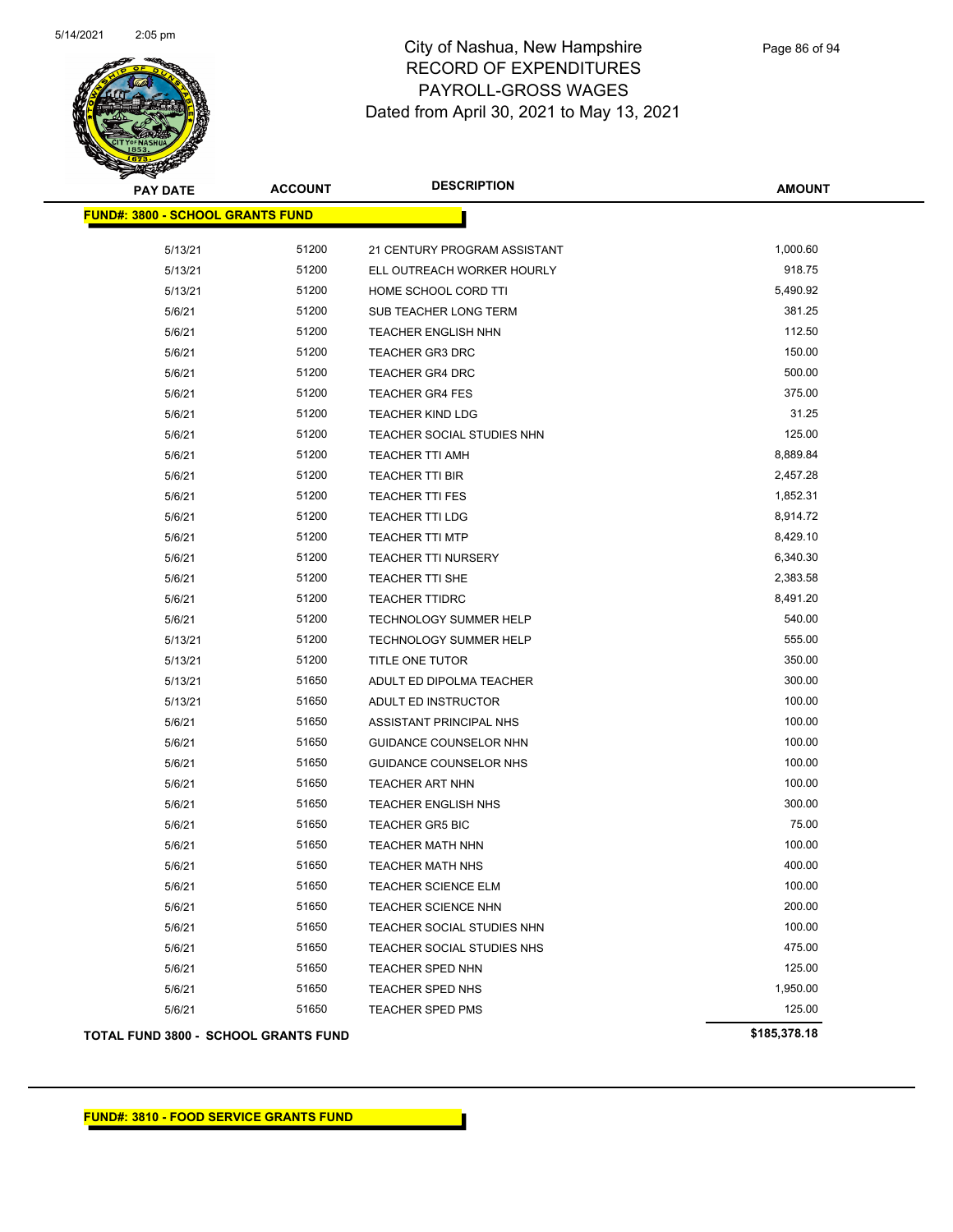

| <b>PAY DATE</b>                                   | <b>ACCOUNT</b> | <b>DESCRIPTION</b>       | <b>AMOUNT</b> |
|---------------------------------------------------|----------------|--------------------------|---------------|
| <b>FUND#: 3810 - FOOD SERVICE GRANTS FUND</b>     |                |                          |               |
| 5/13/21                                           | 51650          | FOOD SERVICE ASST PT AMH | 102.23        |
| 5/13/21                                           | 51650          | FOOD SERVICE ASST PT BIR | 63.00         |
| 5/13/21                                           | 51650          | FOOD SERVICE ASST PT BRO | 66.30         |
| 5/13/21                                           | 51650          | FOOD SERVICE ASST PT LDG | 32.83         |
| 5/13/21                                           | 51650          | FOOD SERVICE ASST PT MTP | 126.00        |
| 5/13/21                                           | 51650          | FOOD SERVICE ASST PT NHN | 66.30         |
| 5/13/21                                           | 51650          | FOOD SERVICE ASST PT NHS | 65.65         |
| 5/13/21                                           | 51650          | FOOD SERVICE ASST PT SHE | 65.65         |
| <b>TOTAL FUND 3810 - FOOD SERVICE GRANTS FUND</b> |                |                          | \$587.96      |

|         | <b>FUND#: 4010 - MOTOR VEHICLE ADMIN FUND</b>     |                    |
|---------|---------------------------------------------------|--------------------|
| 5/6/21  | 51100                                             | <b>MVR CLERK I</b> |
| 5/13/21 | 51100                                             | <b>MVR CLERK I</b> |
| 5/13/21 | 51300                                             | <b>MVR CLERK I</b> |
|         | <b>TOTAL FUND 4010 - MOTOR VEHICLE ADMIN FUND</b> |                    |

#### **FUND#: 4030 - POLICE SPECIAL DETAILS FUND**

|         | <b>TOTAL FUND 4030 - POLICE SPECIAL DETAILS FUND</b> |                                     | \$18,851.49 |
|---------|------------------------------------------------------|-------------------------------------|-------------|
| 5/13/21 | 51712                                                | <b>SERGEANT</b>                     | 2.371.18    |
| 5/6/21  | 51712                                                | <b>SERGEANT</b>                     | 488.90      |
| 5/13/21 | 51712                                                | PATROLMAN ALL RANKS                 | 415.57      |
| 5/13/21 | 51712                                                | LIEUTENANT                          | 311.34      |
| 5/13/21 | 51710                                                | PATROLMAN ALL RANKS                 | 7,463.72    |
| 5/6/21  | 51710                                                | PATROLMAN ALL RANKS                 | 6.450.79    |
| 5/6/21  | 51710                                                | 1st YR SPECIAL OFFICER CERTIFIED II | 533.72      |
| 5/13/21 | 51710                                                | 1ST YR OFFICERS CERTIFIED SPEC      | 502.32      |
| 5/6/21  | 51710                                                | 1ST YR OFFICERS CERTIFIED SPEC      | 313.95      |
|         |                                                      |                                     |             |

#### **FUND#: 4035 - POLICE OVERTIME BILLING FUND**

| 5/6/21  | 51300 | PATROLMAN ALL RANKS | 1.191.16 |
|---------|-------|---------------------|----------|
| 5/13/21 | 51300 | PATROLMAN ALL RANKS | 3,480.85 |
| 5/13/21 | 51300 | <b>SERGEANT</b>     | 289.50   |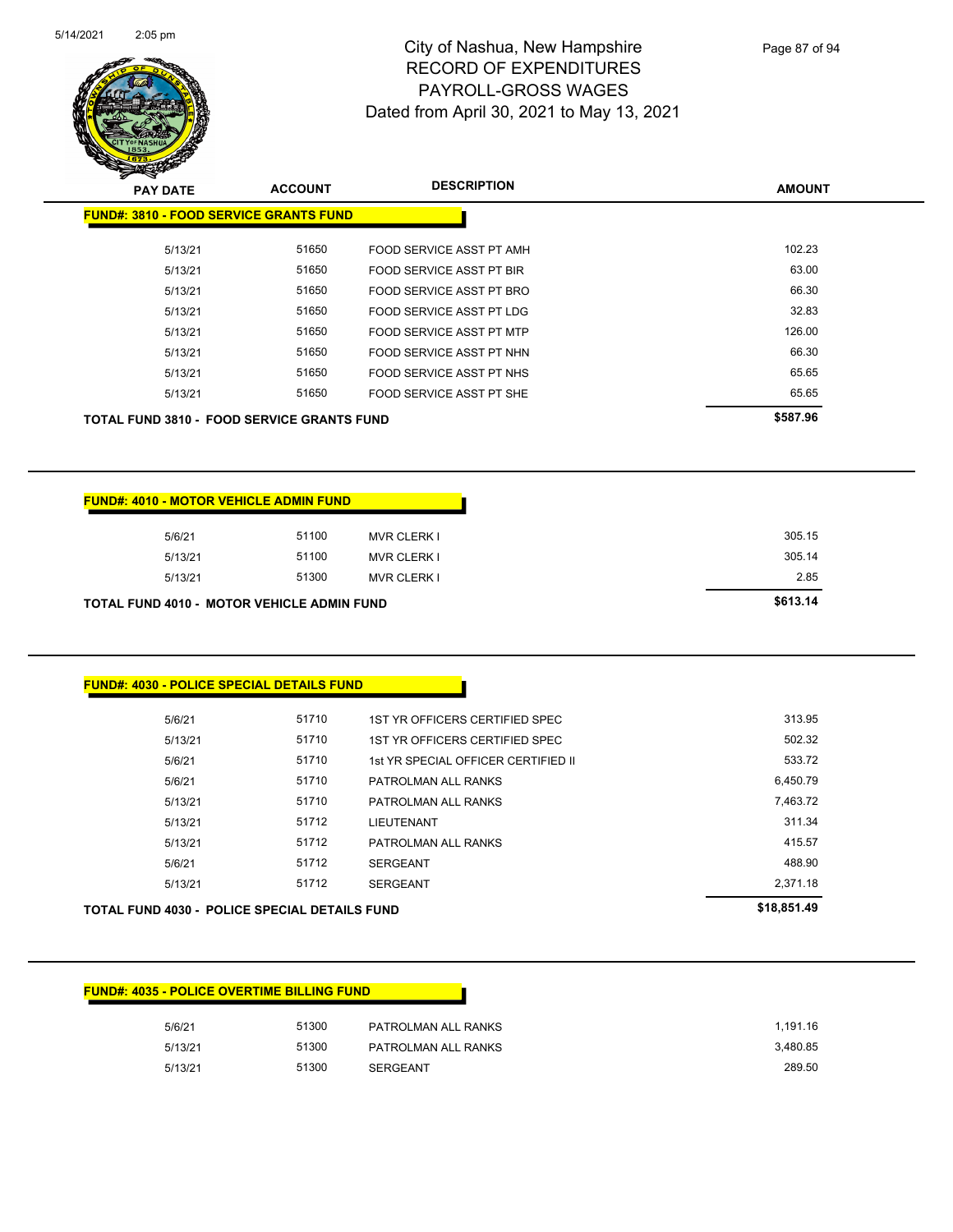| 5/14/2021<br>2:05 pm                       |         |                                                | City of Nashua, New Hampshire<br><b>RECORD OF EXPENDITURES</b><br>PAYROLL-GROSS WAGES<br>Dated from April 30, 2021 to May 13, 2021 | Page 88 of 94 |
|--------------------------------------------|---------|------------------------------------------------|------------------------------------------------------------------------------------------------------------------------------------|---------------|
| <b>PAY DATE</b>                            |         | <b>ACCOUNT</b>                                 | <b>DESCRIPTION</b>                                                                                                                 | <b>AMOUNT</b> |
|                                            |         | TOTAL FUND 4035 - POLICE OVERTIME BILLING FUND |                                                                                                                                    | \$4,961.51    |
| <b>FUND#: 4601 - EDA CARES ACT RLF</b>     |         |                                                |                                                                                                                                    |               |
|                                            | 5/6/21  | 51100                                          | REVOLVING LOAN FUND COORDINATOR                                                                                                    | 209.15        |
|                                            | 5/13/21 | 51200                                          | REVOLVING LOAN FUND COORDINATOR                                                                                                    | 62.74         |
| <b>TOTAL FUND 4601 - EDA CARES ACT RLF</b> |         |                                                |                                                                                                                                    | \$271.89      |
|                                            |         | <b>FUND#: 4610 - ECON DEV-BROWNFIELDS RLF</b>  |                                                                                                                                    |               |
|                                            | 5/6/21  | 51100                                          | REVOLVING LOAN FUND COORDINATOR                                                                                                    | 209.10        |
|                                            | 5/13/21 | 51200                                          | REVOLVING LOAN FUND COORDINATOR                                                                                                    | 62.74         |
|                                            |         | TOTAL FUND 4610 - ECON DEV-BROWNFIELDS RLF     |                                                                                                                                    | \$271.84      |
| <b>FUND#: 6000 - SOLID WASTE FUND</b>      |         |                                                |                                                                                                                                    |               |
|                                            | 5/6/21  | 51100                                          | ADMINISTRATIVE ASSISTANT II                                                                                                        | 1,476.09      |
|                                            | 5/13/21 | 51100                                          | ADMINISTRATIVE ASSISTANT II                                                                                                        | 1,670.30      |
|                                            | 5/6/21  | 51100                                          | ASSISTANT DIRECTOR OF PUBLIC WORKS                                                                                                 | 225.20        |
|                                            | 5/13/21 | 51100                                          | ASSISTANT DIRECTOR OF PUBLIC WORKS                                                                                                 | 225.20        |
|                                            | 5/6/21  | 51100                                          | AUTOMATED TRASH COLLECTION OPR                                                                                                     | 5,198.00      |
|                                            | 5/13/21 | 51100                                          | AUTOMATED TRASH COLLECTION OPR                                                                                                     | 5,198.00      |

| 5/6/21  | 51100 | <b>ADMINISTRATIVE ASSISTANT II</b>   | 1,476.09  |
|---------|-------|--------------------------------------|-----------|
| 5/13/21 | 51100 | ADMINISTRATIVE ASSISTANT II          | 1,670.30  |
| 5/6/21  | 51100 | ASSISTANT DIRECTOR OF PUBLIC WORKS   | 225.20    |
| 5/13/21 | 51100 | ASSISTANT DIRECTOR OF PUBLIC WORKS   | 225.20    |
| 5/6/21  | 51100 | AUTOMATED TRASH COLLECTION OPR       | 5,198.00  |
| 5/13/21 | 51100 | AUTOMATED TRASH COLLECTION OPR       | 5,198.00  |
| 5/6/21  | 51100 | <b>CITY ENGINEER</b>                 | 371.20    |
| 5/13/21 | 51100 | <b>CITY ENGINEER</b>                 | 371.20    |
| 5/6/21  | 51100 | <b>COLLECTION EQUIP OPR</b>          | 14,099.69 |
| 5/13/21 | 51100 | <b>COLLECTION EQUIP OPR</b>          | 7,910.72  |
| 5/6/21  | 51100 | COLLECTION EQUIP OPR LANDFILL        | 2,060.00  |
| 5/13/21 | 51100 | <b>COLLECTION EQUIP OPR LANDFILL</b> | 2,060.00  |
| 5/6/21  | 51100 | <b>DEPUTY CITY ENGINEER</b>          | 90.50     |
| 5/13/21 | 51100 | <b>DEPUTY CITY ENGINEER</b>          | 90.50     |
| 5/6/21  | 51100 | <b>DIRECTOR PUBLIC WORKS</b>         | 281.55    |
| 5/13/21 | 51100 | <b>DIRECTOR PUBLIC WORKS</b>         | 281.55    |
| 5/6/21  | 51100 | DPW BILLING ACCOUNTANT               | 520.00    |
| 5/13/21 | 51100 | DPW BILLING ACCOUNTANT               | 520.00    |
| 5/6/21  | 51100 | DPW COLLECTIONS SPEC III             | 696.23    |
| 5/13/21 | 51100 | DPW COLLECTIONS SPEC III             | 696.22    |
| 5/6/21  | 51100 | DPW CONTRACT ADMINISTRATOR           | 126.80    |
| 5/13/21 | 51100 | DPW CONTRACT ADMINISTRATOR           | 126.80    |
| 5/6/21  | 51100 | <b>ENVIRONMENTAL ENGINEER</b>        | 1,608.70  |
| 5/13/21 | 51100 | <b>ENVIRONMENTAL ENGINEER</b>        | 1,608.70  |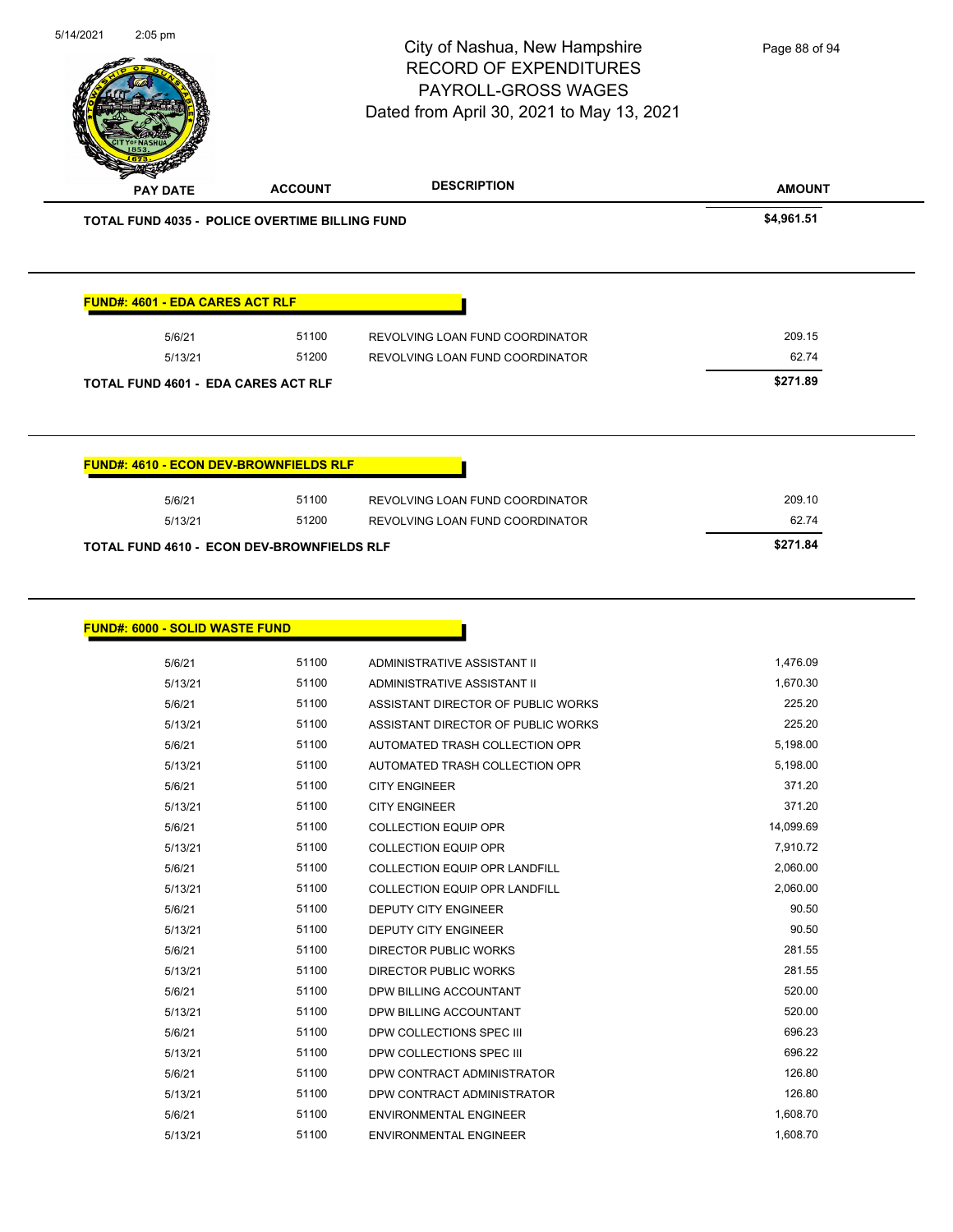

| <b>PAY DATE</b>                       | <b>ACCOUNT</b> | <b>DESCRIPTION</b>                   | <b>AMOUNT</b> |
|---------------------------------------|----------------|--------------------------------------|---------------|
| <b>FUND#: 6000 - SOLID WASTE FUND</b> |                |                                      |               |
| 5/6/21                                | 51100          | <b>EQUIPMENT OPR LANDFILL</b>        | 5,173.60      |
| 5/13/21                               | 51100          | <b>EQUIPMENT OPR LANDFILL</b>        | 5,234.80      |
| 5/6/21                                | 51100          | <b>EXECUTIVE ASSISTANT</b>           | 177.08        |
| 5/13/21                               | 51100          | <b>EXECUTIVE ASSISTANT</b>           | 177.06        |
| 5/6/21                                | 51100          | FINANCE AND ADMIN MANAGER            | 452.45        |
| 5/13/21                               | 51100          | FINANCE AND ADMIN MANAGER            | 452.45        |
| 5/6/21                                | 51100          | FLEET MANAGER STREET DEPT            | 358.95        |
| 5/13/21                               | 51100          | FLEET MANAGER STREET DEPT            | 358.95        |
| 5/6/21                                | 51100          | LICENSED SCALE OPERATOR              | 1,795.95      |
| 5/13/21                               | 51100          | LICENSED SCALE OPERATOR              | 1,795.95      |
| 5/6/21                                | 51100          | PUBLIC RELATIONS ADMINISTRATOR       | 181.00        |
| 5/13/21                               | 51100          | PUBLIC RELATIONS ADMINISTRATOR       | 181.00        |
| 5/6/21                                | 51100          | RECYCLING COORDINATOR                | 1,242.85      |
| 5/13/21                               | 51100          | RECYCLING COORDINATOR                | 1,242.85      |
| 5/6/21                                | 51100          | SENIOR STAFF ENGINEER                | 160.85        |
| 5/13/21                               | 51100          | SENIOR STAFF ENGINEER                | 160.85        |
| 5/6/21                                | 51100          | <b>SOLID WASTE FOREMAN</b>           | 2,364.42      |
| 5/13/21                               | 51100          | <b>SOLID WASTE FOREMAN</b>           | 2,364.42      |
| 5/6/21                                | 51100          | SOLID WASTE TECHNICIAN               | 1,206.50      |
| 5/13/21                               | 51100          | SOLID WASTE TECHNICIAN               | 1,206.50      |
| 5/6/21                                | 51100          | SR MGR ACCT FIN REPORTING            | 201.05        |
| 5/13/21                               | 51100          | SR MGR ACCT FIN REPORTING            | 201.05        |
| 5/6/21                                | 51100          | SUPERINTENDENT OF SOLID WASTE        | 2,010.85      |
| 5/13/21                               | 51100          | SUPERINTENDENT OF SOLID WASTE        | 2,010.85      |
| 4/30/21                               | 51100          | TEMPORARY RUBBISH COLLECTOR          | 272.00        |
| 5/6/21                                | 51300          | ADMINISTRATIVE ASSISTANT II          | 582.54        |
| 5/13/21                               | 51300          | ADMINISTRATIVE ASSISTANT II          | 291.27        |
| 5/6/21                                | 51300          | AUTOMATED TRASH COLLECTION OPR       | 417.28        |
| 5/13/21                               | 51300          | AUTOMATED TRASH COLLECTION OPR       | 585.86        |
| 5/6/21                                | 51300          | <b>COLLECTION EQUIP OPR</b>          | 563.85        |
| 5/13/21                               | 51300          | <b>COLLECTION EQUIP OPR</b>          | 381.52        |
| 5/6/21                                | 51300          | COLLECTION EQUIP OPR LANDFILL        | 197.48        |
| 5/13/21                               | 51300          | <b>COLLECTION EQUIP OPR LANDFILL</b> | 207.28        |
| 5/6/21                                | 51300          | DPW COLLECTIONS SPEC III             | 31.72         |
| 5/13/21                               | 51300          | DPW COLLECTIONS SPEC III             | 55.54         |
| 5/6/21                                | 51300          | <b>EQUIPMENT OPR LANDFILL</b>        | 910.26        |
| 5/13/21                               | 51300          | <b>EQUIPMENT OPR LANDFILL</b>        | 746.49        |
| 5/6/21                                | 51300          | LICENSED SCALE OPERATOR              | 251.39        |
| 5/13/21                               | 51300          | LICENSED SCALE OPERATOR              | 395.26        |
| 5/6/21                                | 51300          | SIGN MAINTENANCE                     | 187.73        |
| 5/13/21                               | 51300          | <b>SIGN MAINTENANCE</b>              | 187.73        |
| 5/13/21                               | 51300          | SOLID WASTE FOREMAN                  | 126.67        |
| 5/6/21                                | 51300          | TEMPORARY RUBBISH COLLECTOR          | 121.13        |
| 5/6/21                                | 51300          | WASTEWATER ASSISTANT                 | 178.35        |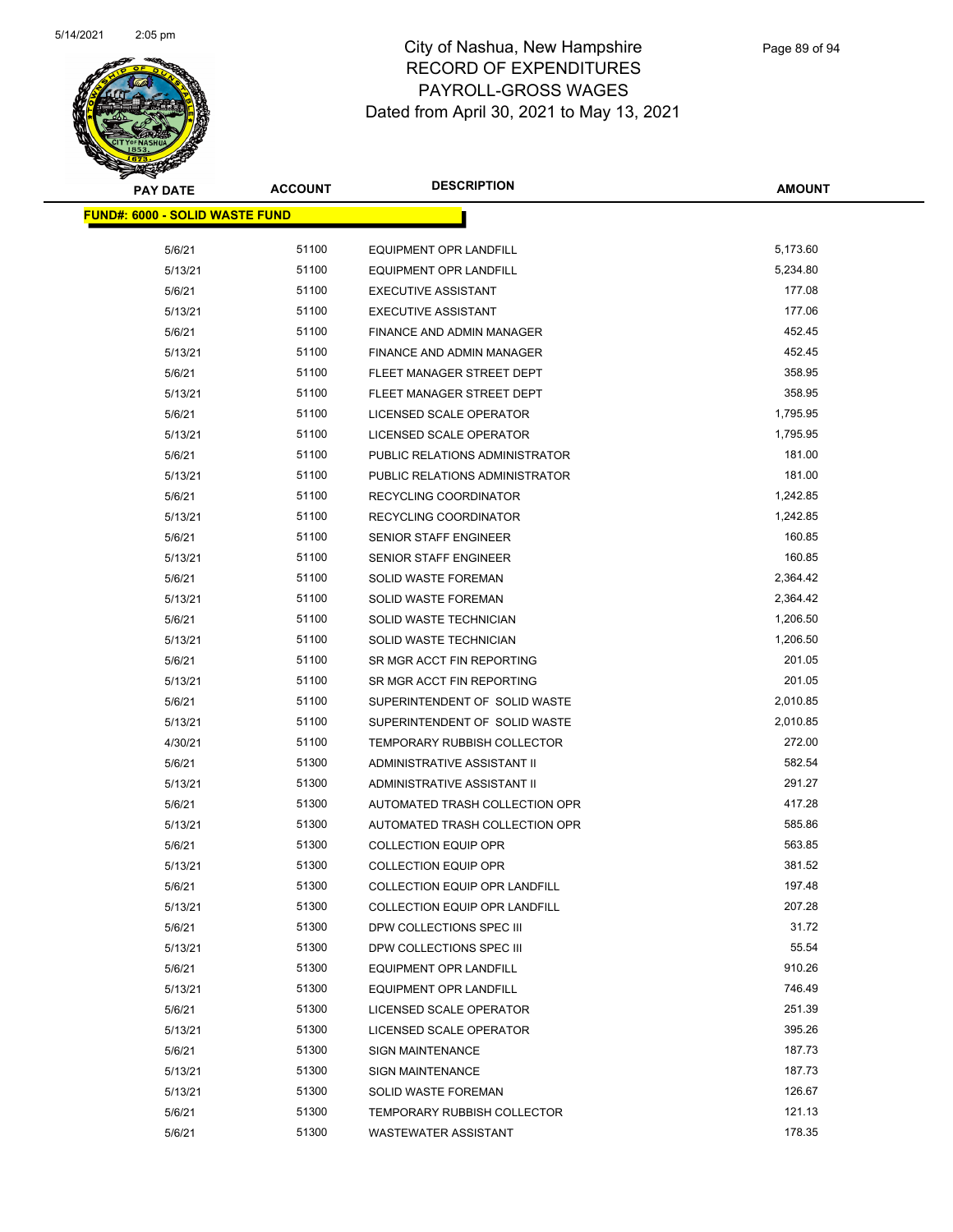

Page 90 of 94

| $\boldsymbol{z}$<br>-<br><b>PAY DATE</b>  | <b>ACCOUNT</b> | <b>DESCRIPTION</b>                 | <b>AMOUNT</b> |
|-------------------------------------------|----------------|------------------------------------|---------------|
| <b>FUND#: 6000 - SOLID WASTE FUND</b>     |                |                                    |               |
| 5/6/21                                    | 51400          | TEMPORARY RUBBISH COLLECTOR        | 3.366.00      |
| 5/13/21                                   | 51400          | <b>TEMPORARY RUBBISH COLLECTOR</b> | 3,128.00      |
| 5/13/21                                   | 51600          | <b>COLLECTION EQUIP OPR</b>        | 1,200.00      |
| <b>TOTAL FUND 6000 - SOLID WASTE FUND</b> |                |                                    | \$92,610.78   |

#### **FUND#: 6200 - WASTEWATER FUND**

| 5/6/21  | 51100 | ADMINISTRATIVE ASSISTANT II                 | 775.40   |
|---------|-------|---------------------------------------------|----------|
| 5/13/21 | 51100 | ADMINISTRATIVE ASSISTANT II                 | 775.40   |
| 5/6/21  | 51100 | ANALYTICAL CHEMIST                          | 863.25   |
| 5/13/21 | 51100 | ANALYTICAL CHEMIST                          | 863.25   |
| 5/6/21  | 51100 | ASSISTANT DIRECTOR OF PUBLIC WORKS          | 225.25   |
| 5/13/21 | 51100 | ASSISTANT DIRECTOR OF PUBLIC WORKS          | 225.25   |
| 5/6/21  | 51100 | <b>CITY ENGINEER</b>                        | 866.20   |
| 5/13/21 | 51100 | <b>CITY ENGINEER</b>                        | 866.20   |
| 5/6/21  | 51100 | <b>COLLECTION SYSTEMS OPERATOR</b>          | 3,118.80 |
| 5/13/21 | 51100 | <b>COLLECTION SYSTEMS OPERATOR</b>          | 3,118.80 |
| 5/6/21  | 51100 | COLLECTION SYSTEMS TECHNICIAN               | 2,232.00 |
| 5/13/21 | 51100 | COLLECTION SYSTEMS TECHNICIAN               | 2,232.00 |
| 5/6/21  | 51100 | <b>COLLECTIONS SPEC II</b>                  | 839.35   |
| 5/13/21 | 51100 | <b>COLLECTIONS SPEC II</b>                  | 839.35   |
| 5/6/21  | 51100 | <b>DEPUTY CITY ENGINEER</b>                 | 904.90   |
| 5/13/21 | 51100 | <b>DEPUTY CITY ENGINEER</b>                 | 904.90   |
| 5/6/21  | 51100 | <b>DIRECTOR PUBLIC WORKS</b>                | 563.00   |
| 5/13/21 | 51100 | <b>DIRECTOR PUBLIC WORKS</b>                | 563.00   |
| 5/6/21  | 51100 | DPW BILLING ACCOUNTANT                      | 520.00   |
| 5/13/21 | 51100 | DPW BILLING ACCOUNTANT                      | 520.00   |
| 5/6/21  | 51100 | DPW COLLECTIONS SPEC III                    | 696.27   |
| 5/13/21 | 51100 | DPW COLLECTIONS SPEC III                    | 696.27   |
| 5/6/21  | 51100 | DPW CONTRACT ADMINISTRATOR                  | 760.60   |
| 5/13/21 | 51100 | DPW CONTRACT ADMINISTRATOR                  | 760.60   |
| 5/6/21  | 51100 | ELECTRICAL DIAGNOSTIC TECH I                | 2,800.00 |
| 5/13/21 | 51100 | ELECTRICAL DIAGNOSTIC TECH I                | 2,800.00 |
| 5/6/21  | 51100 | ENVIRONMENTAL PERMIT & PROGRAMS COORDINATOR | 1,388.00 |
| 5/13/21 | 51100 | ENVIRONMENTAL PERMIT & PROGRAMS COORDINATOR | 1,388.00 |
| 5/6/21  | 51100 | <b>EXECUTIVE ASSISTANT</b>                  | 177.04   |
| 5/13/21 | 51100 | <b>EXECUTIVE ASSISTANT</b>                  | 177.04   |
| 5/6/21  | 51100 | FINANCE AND ADMIN MANAGER                   | 452.45   |
| 5/13/21 | 51100 | FINANCE AND ADMIN MANAGER                   | 452.45   |
| 5/6/21  | 51100 | FLEET MANAGER STREET DEPT                   | 119.65   |
| 5/13/21 | 51100 | FLEET MANAGER STREET DEPT                   | 119.65   |
| 5/6/21  | 51100 | <b>GIS SPECIALIST</b>                       | 762.65   |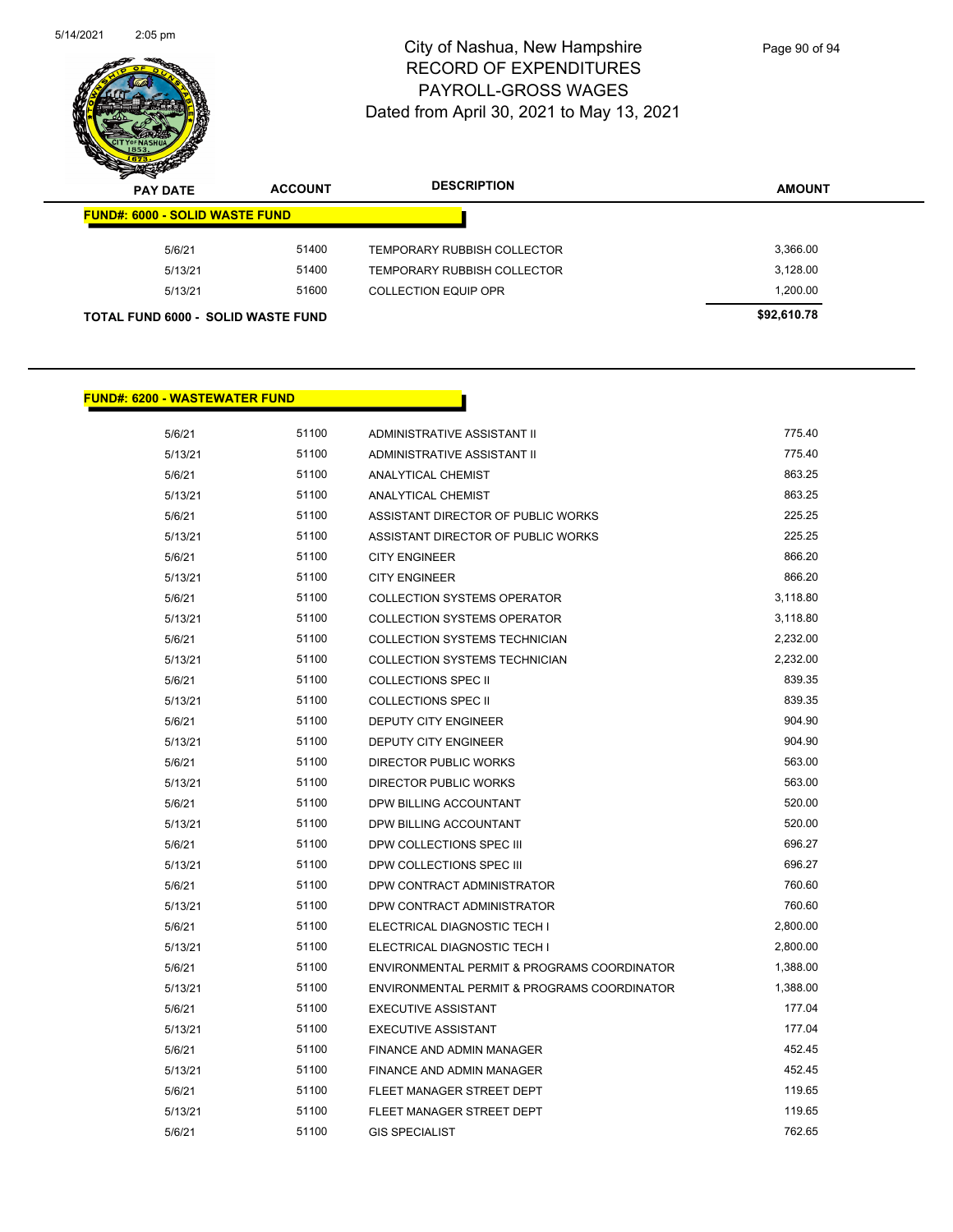

| <b>PAY DATE</b>                       | <b>ACCOUNT</b> | <b>DESCRIPTION</b>                 | <b>AMOUNT</b> |
|---------------------------------------|----------------|------------------------------------|---------------|
| <u> FUND#: 6200 - WASTEWATER FUND</u> |                |                                    |               |
| 5/13/21                               | 51100          | <b>GIS SPECIALIST</b>              | 762.65        |
| 5/6/21                                | 51100          | MECHANIC WWTP 1ST CLASS            | 4,579.20      |
| 5/13/21                               | 51100          | <b>MECHANIC WWTP 1ST CLASS</b>     | 4,579.20      |
| 5/6/21                                | 51100          | OPERATOR II WWTP 1st               | 5,709.60      |
| 5/13/21                               | 51100          | <b>OPERATOR II WWTP 1st</b>        | 5,697.60      |
| 5/6/21                                | 51100          | OPERATOR II WWTP 2nd               | 1,152.40      |
| 5/13/21                               | 51100          | OPERATOR II WWTP 2nd               | 1,152.40      |
| 5/6/21                                | 51100          | OPERATOR II WWTP 3rd               | 2,312.80      |
| 5/13/21                               | 51100          | OPERATOR II WWTP 3rd               | 2,312.80      |
| 5/6/21                                | 51100          | OPERATOR III WWTP 1st              | 2,404.01      |
| 5/13/21                               | 51100          | OPERATOR III WWTP 1st              | 2,404.02      |
| 5/6/21                                | 51100          | PLANT OPERATIONS SUPERVISOR        | 1,554.70      |
| 5/13/21                               | 51100          | PLANT OPERATIONS SUPERVISOR        | 1,554.70      |
| 5/6/21                                | 51100          | PROCESS CHEMIST                    | 1,022.55      |
| 5/13/21                               | 51100          | PROCESS CHEMIST                    | 1,022.56      |
| 5/6/21                                | 51100          | PUBLIC RELATIONS ADMINISTRATOR     | 241.25        |
| 5/13/21                               | 51100          | PUBLIC RELATIONS ADMINISTRATOR     | 241.26        |
| 5/6/21                                | 51100          | SENIOR STAFF ENGINEER              | 2,521.94      |
| 5/13/21                               | 51100          | <b>SENIOR STAFF ENGINEER</b>       | 2,521.95      |
| 5/6/21                                | 51100          | SR MGR ACCT FIN REPORTING          | 402.20        |
| 5/13/21                               | 51100          | SR MGR ACCT FIN REPORTING          | 402.20        |
| 5/6/21                                | 51100          | <b>STAFF ENGINEER</b>              | 1,190.90      |
| 5/13/21                               | 51100          | <b>STAFF ENGINEER</b>              | 1,190.90      |
| 5/6/21                                | 51100          | SUPERINTENDENT OF WASTEWATER       | 2,115.95      |
| 5/13/21                               | 51100          | SUPERINTENDENT OF WASTEWATER       | 2,115.95      |
| 5/6/21                                | 51100          | <b>SUPV LABORATORY</b>             | 1,262.35      |
| 5/13/21                               | 51100          | <b>SUPV LABORATORY</b>             | 1,262.35      |
| 5/6/21                                | 51100          | TRUCK DRIVER STREET REPAIR         | 997.20        |
| 5/13/21                               | 51100          | TRUCK DRIVER STREET REPAIR         | 997.20        |
| 5/6/21                                | 51100          | WASTEWATER ASSISTANT               | 1,902.40      |
| 5/13/21                               | 51100          | <b>WASTEWATER ASSISTANT</b>        | 1,902.40      |
| 5/6/21                                | 51100          | WASTEWATER ASSISTANT 2ND SHIFT     | 963.20        |
| 5/13/21                               | 51100          | WASTEWATER ASSISTANT 2ND SHIFT     | 971.30        |
| 5/6/21                                | 51100          | <b>WASTEWATER FOREMAN</b>          | 2,702.20      |
| 5/13/21                               | 51100          | <b>WASTEWATER FOREMAN</b>          | 2,702.19      |
| 5/6/21                                | 51100          | WASTEWATER PROJECT ENGINEER        | 1,608.70      |
| 5/13/21                               | 51100          | WASTEWATER PROJECT ENGINEER        | 1,608.70      |
| 5/13/21                               | 51300          | <b>ADMINISTRATIVE ASSISTANT II</b> | 7.27          |
| 5/6/21                                | 51300          | <b>COLLECTION EQUIP OPR</b>        | 116.97        |
| 5/6/21                                | 51300          | <b>COLLECTION SYSTEMS OPERATOR</b> | 39.21         |
| 5/13/21                               | 51300          | <b>COLLECTION SYSTEMS OPERATOR</b> | 274.76        |
| 5/6/21                                | 51300          | COLLECTION SYSTEMS TECHNICIAN      | 31.93         |
| 5/6/21                                | 51300          | DPW COLLECTIONS SPEC III           | 31.75         |
| 5/13/21                               | 51300          | DPW COLLECTIONS SPEC III           | 55.55         |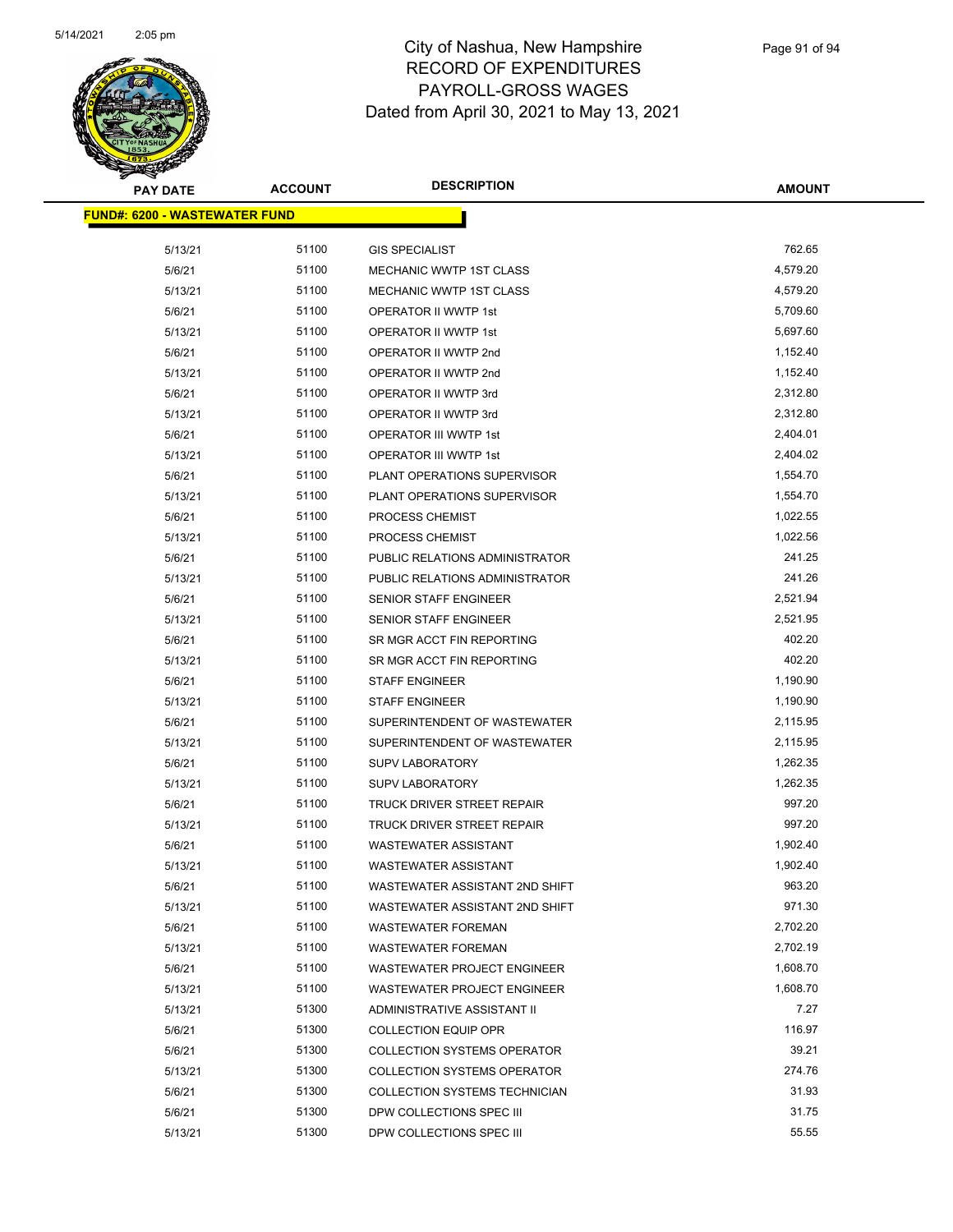

| <b>PAY DATE</b>                          | <b>ACCOUNT</b> | <b>DESCRIPTION</b>             | <b>AMOUNT</b> |
|------------------------------------------|----------------|--------------------------------|---------------|
| <b>FUND#: 6200 - WASTEWATER FUND</b>     |                |                                |               |
| 5/6/21                                   | 51300          | ELECTRICAL DIAGNOSTIC TECH I   | 356.30        |
| 5/6/21                                   | 51300          | <b>MECHANIC WWTP 1ST CLASS</b> | 301.65        |
| 5/13/21                                  | 51300          | <b>MECHANIC WWTP 1ST CLASS</b> | 1,004.75      |
| 5/6/21                                   | 51300          | <b>OPERATOR II WWTP 1st</b>    | 1,406.81      |
| 5/13/21                                  | 51300          | <b>OPERATOR II WWTP 1st</b>    | 686.52        |
| 5/6/21                                   | 51300          | OPERATOR II WWTP 3rd           | 818.46        |
| 5/13/21                                  | 51300          | OPERATOR II WWTP 3rd           | 1,218.79      |
| 5/6/21                                   | 51300          | <b>OPERATOR III WWTP 1st</b>   | 1,475.52      |
| 5/13/21                                  | 51300          | <b>SOLID WASTE FOREMAN</b>     | 202.66        |
| 5/6/21                                   | 51300          | <b>WASTEWATER ASSISTANT</b>    | 8.92          |
| 5/13/21                                  | 51300          | <b>WASTEWATER ASSISTANT</b>    | 428.04        |
| 5/13/21                                  | 51300          | WASTEWATER ASSISTANT 2ND SHIFT | 392.37        |
| 5/6/21                                   | 51300          | <b>WASTEWATER FOREMAN</b>      | 531.98        |
| 5/13/21                                  | 51300          | <b>WASTEWATER FOREMAN</b>      | 582.65        |
| 5/13/21                                  | 51400          | <b>TEMPORARY LAB ASSISTANT</b> | 600.00        |
| <b>TOTAL FUND 6200 - WASTEWATER FUND</b> |                |                                | \$115,985.71  |

**FUND#: 6500 - PROPERTY & CASUALTY FUND**

| 5/13/21 | 59290 | LONG TERM DISABILITY CLAIMS        | 1,384.62  |
|---------|-------|------------------------------------|-----------|
| 5/6/21  | 59290 | <b>LONG TERM DISABILITY CLAIMS</b> | 1,384.62  |
| 5/13/21 | 59207 | <b>WORKERS COMPENSATION CLAIMS</b> | 14,082.69 |
| 5/6/21  | 59207 | <b>WORKERS COMPENSATION CLAIMS</b> | 13,833.60 |
| 5/13/21 | 51100 | <b>RISK MANAGER</b>                | 2.010.85  |
| 5/6/21  | 51100 | <b>RISK MANAGER</b>                | 2,010.85  |
| 5/13/21 | 51100 | PROPERTY AND CASUALTY ADJUSTER     | 1,307.05  |
| 5/6/21  | 51100 | PROPERTY AND CASUALTY ADJUSTER     | 1,307.05  |
| 5/13/21 | 51100 | <b>PROGRAM SUPV</b>                | 1,508.15  |
| 5/6/21  | 51100 | <b>PROGRAM SUPV</b>                | 1,508.15  |
| 5/13/21 | 51100 | LOSS & ADA SPECIALIST              | 1,400.05  |
| 5/6/21  | 51100 | LOSS & ADA SPECIALIST              | 1,400.05  |
| 5/13/21 | 51100 | <b>DEPUTY RISK MANAGER</b>         | 1,519.30  |
| 5/6/21  | 51100 | <b>DEPUTY RISK MANAGER</b>         | 1,519.30  |
|         |       |                                    |           |

**TOTAL FUND 6500 - PROPERTY & CASUALTY FUND \$46,176.33** 

#### **FUND#: 6600 - BENEFITS SELF INSURANCE FUND**

| 5/6/21  | 45607 | BC/BS HDHP-EMPLOYEE PREMIUMS        | 67.407.42 |
|---------|-------|-------------------------------------|-----------|
| 5/13/21 | 45607 | <b>BC/BS HDHP-EMPLOYEE PREMIUMS</b> | 22.62     |
| 5/6/21  | 45607 | <b>BC/BS HMO-EMPLOYEE PREMIUMS</b>  | 67.407.42 |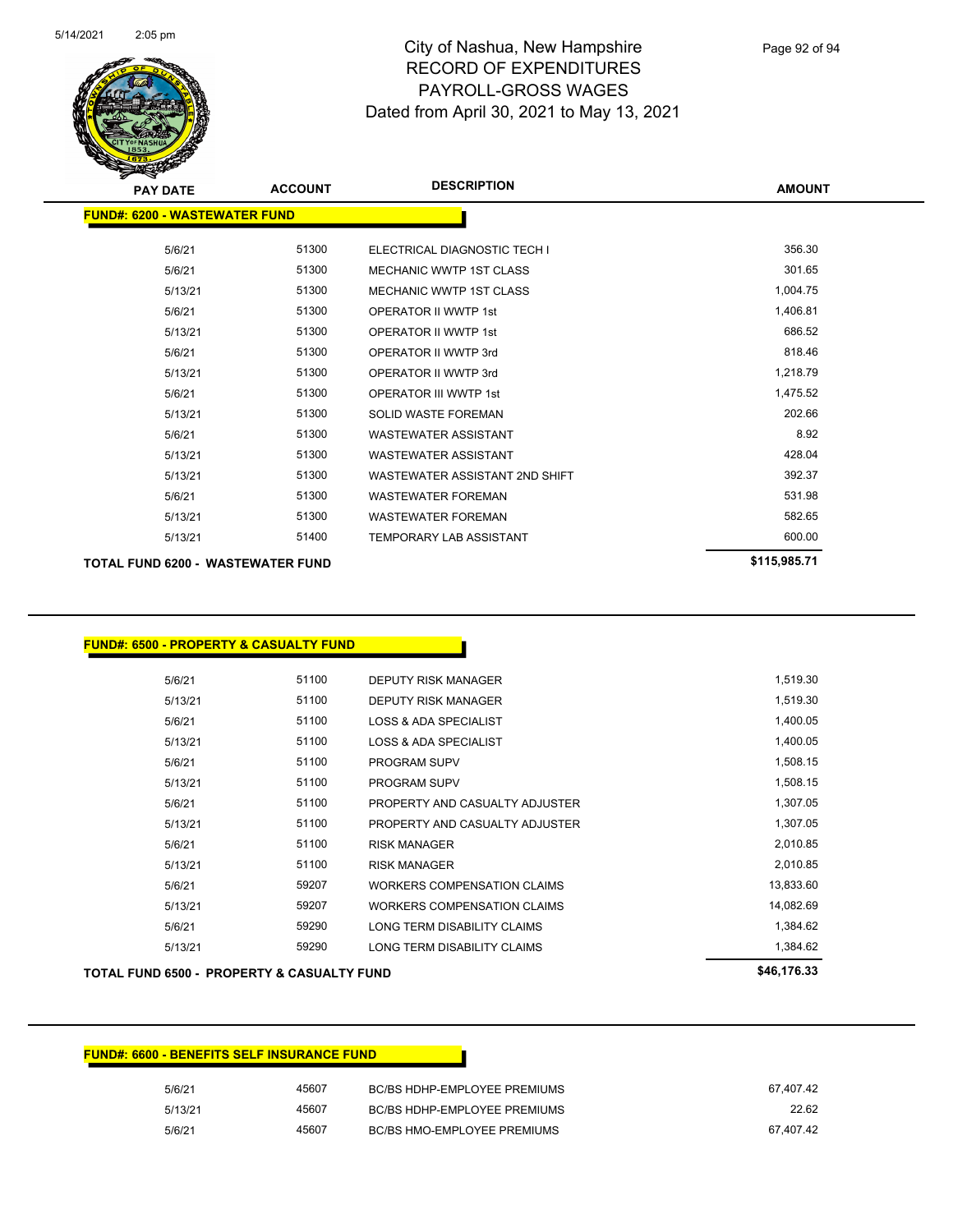

| <b>PAY DATE</b>                                       | <b>ACCOUNT</b> | <b>DESCRIPTION</b>                          | <b>AMOUNT</b> |
|-------------------------------------------------------|----------------|---------------------------------------------|---------------|
| <b>FUND#: 6600 - BENEFITS SELF INSURANCE FUND</b>     |                |                                             |               |
| 5/13/21                                               | 45607          | BC/BS HMO-EMPLOYEE PREMIUMS                 | 22.62         |
| 5/6/21                                                | 45607          | <b>BC/BS JW-EMPLOYEE PREMIUMS</b>           | 67,407.42     |
| 5/13/21                                               | 45607          | <b>BC/BS JW-EMPLOYEE PREMIUMS</b>           | 22.62         |
| 5/6/21                                                | 45607          | <b>BC/BS POS-EMPLOYEE PREMIUMS</b>          | 67,407.42     |
| 5/13/21                                               | 45607          | <b>BC/BS POS-EMPLOYEE PREMIUMS</b>          | 22.62         |
| 5/6/21                                                | 45607          | DENTAL-EMPLOYEE PREMIUMS                    | 67,407.42     |
| 5/13/21                                               | 45607          | DENTAL-EMPLOYEE PREMIUMS                    | 22.62         |
| 5/6/21                                                | 45607          | <b>EMPLOYEE CONTRIBUTIONS</b>               | 67,407.42     |
| 5/13/21                                               | 45607          | <b>EMPLOYEE CONTRIBUTIONS</b>               | 22.62         |
| 5/6/21                                                | 45607          | <b>EMPLOYEE LOSS RATIO REIMBURSEMENTS</b>   | 67,407.42     |
| 5/13/21                                               | 45607          | <b>EMPLOYEE LOSS RATIO REIMBURSEMENTS</b>   | 22.62         |
| 5/6/21                                                | 45607          | EMPLOYEE MISC HEALTH PREMIUM REIMBURSEMENTS | 67,407.42     |
| 5/13/21                                               | 45607          | EMPLOYEE MISC HEALTH PREMIUM REIMBURSEMENTS | 22.62         |
| 5/6/21                                                | 45607          | HPHC-EMPLOYEE PREMIUMS                      | 67,407.42     |
| 5/13/21                                               | 45607          | <b>HPHC-EMPLOYEE PREMIUMS</b>               | 22.62         |
| 5/6/21                                                | 51100          | <b>EMPLOYEE BENEFITS ASSISTANT</b>          | 816.35        |
| 5/13/21                                               | 51100          | <b>EMPLOYEE BENEFITS ASSISTANT</b>          | 816.35        |
| 5/6/21                                                | 51100          | <b>EMPLOYEE BENEFITS MANAGER</b>            | 1,608.70      |
| 5/13/21                                               | 51100          | <b>EMPLOYEE BENEFITS MANAGER</b>            | 1,608.70      |
| 5/6/21                                                | 51100          | <b>EMPLOYEE BENEFITS SPEC</b>               | 1,161.85      |
| 5/13/21                                               | 51100          | <b>EMPLOYEE BENEFITS SPEC</b>               | 1,161.83      |
| 5/6/21                                                | 51100          | <b>HUMAN RESOURCES DIRECTOR</b>             | 356.72        |
| 5/13/21                                               | 51100          | HUMAN RESOURCES DIRECTOR                    | 356.72        |
| 5/6/21                                                | 51300          | <b>EMPLOYEE BENEFITS ASSISTANT</b>          | 45.91         |
| 5/13/21                                               | 51300          | <b>EMPLOYEE BENEFITS ASSISTANT</b>          | 30.61         |
| 5/6/21                                                | 51300          | <b>EMPLOYEE BENEFITS SPEC</b>               | 54.46         |
| 5/13/21                                               | 51300          | <b>EMPLOYEE BENEFITS SPEC</b>               | 206.94        |
| <b>TOTAL FUND 6600 - BENEFITS SELF INSURANCE FUND</b> |                |                                             | \$615,095.50  |

**FUND#: 7020 - UAW EDUCATIONAL ASSISTANCE** 5/6/21 52800 EDUCATIONAL ASSISTANCE 720.00 **TOTAL FUND 7020 - UAW EDUCATIONAL ASSISTANCE \$720.00 FUND#: 8200 - BPW PENSION FUND** 4/30/21 52120 PENSION BENEFIT DISTRIBUTIONS 1,627.96